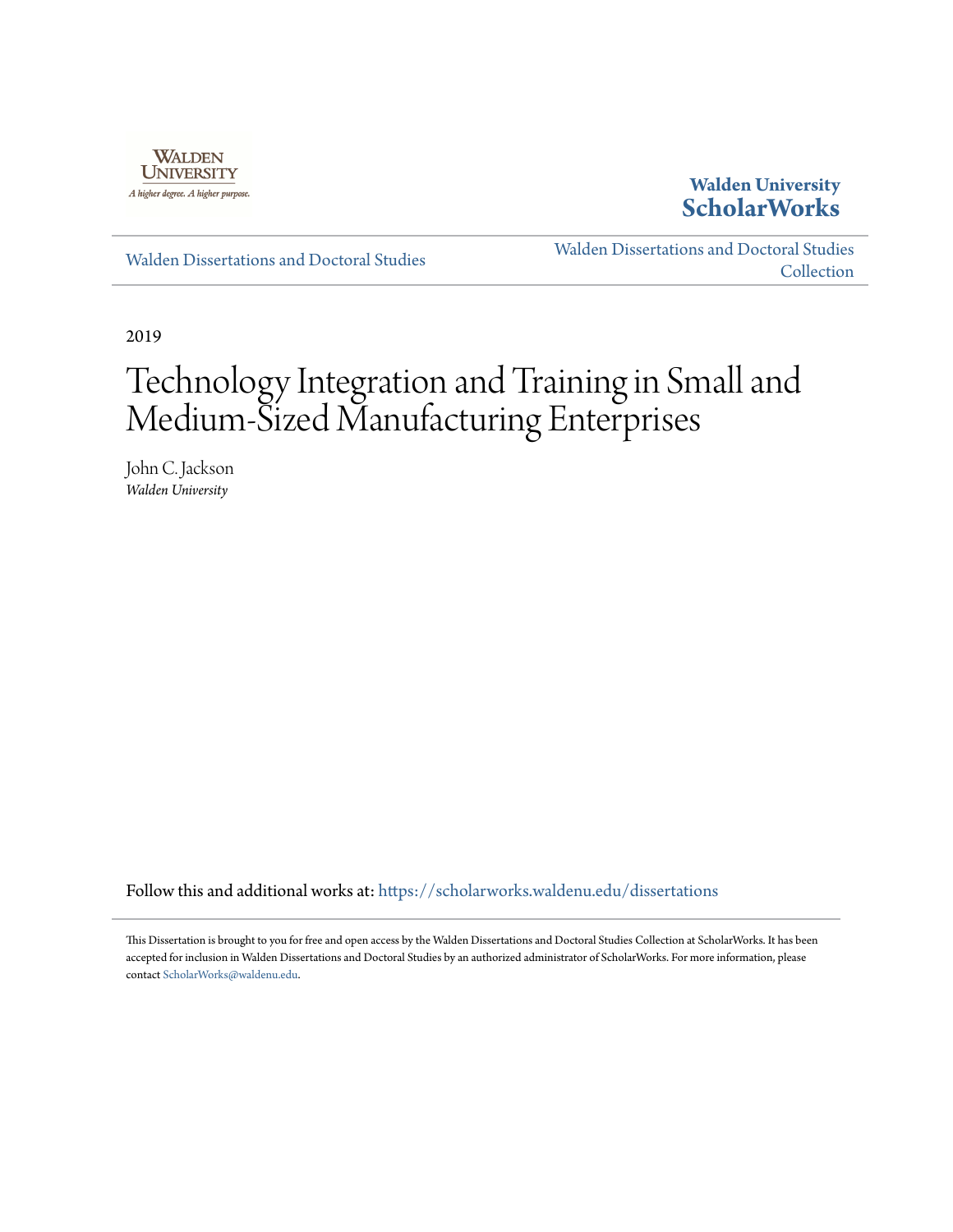# Walden University

College of Management and Technology

This is to certify that the doctoral study by

John C. Jackson

has been found to be complete and satisfactory in all respects, and that any and all revisions required by the review committee have been made.

Review Committee Dr. Jorge Gaytan, Committee Chairperson, Doctor of Business Administration Faculty

Dr. Natalie Casale, Committee Member, Doctor of Business Administration Faculty

Dr. Mary Dereshiwsky, University Reviewer, Doctor of Business Administration Faculty

Chief Academic Officer Eric Riedel, Ph.D.

> Walden University 2019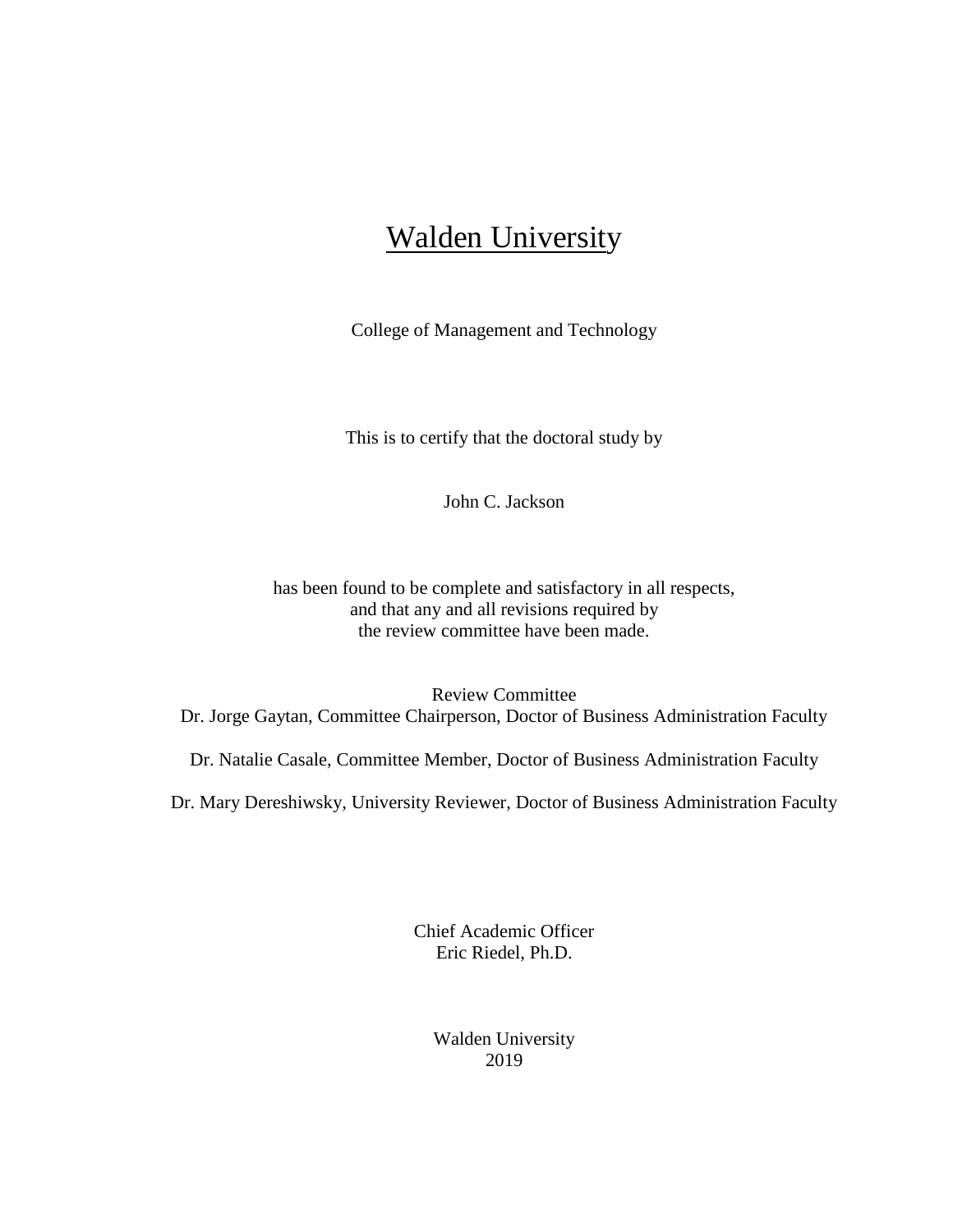# Abstract

Technology Integration and Training in Small and Medium-Sized Manufacturing

Enterprises

by

John C. Jackson

MS, Liberty University, 2010

BS, Liberty University, 2008

Doctoral Study Submitted in Partial Fulfillment

of the Requirements for the Degree of

Doctor of Business Administration

Walden University

June 2019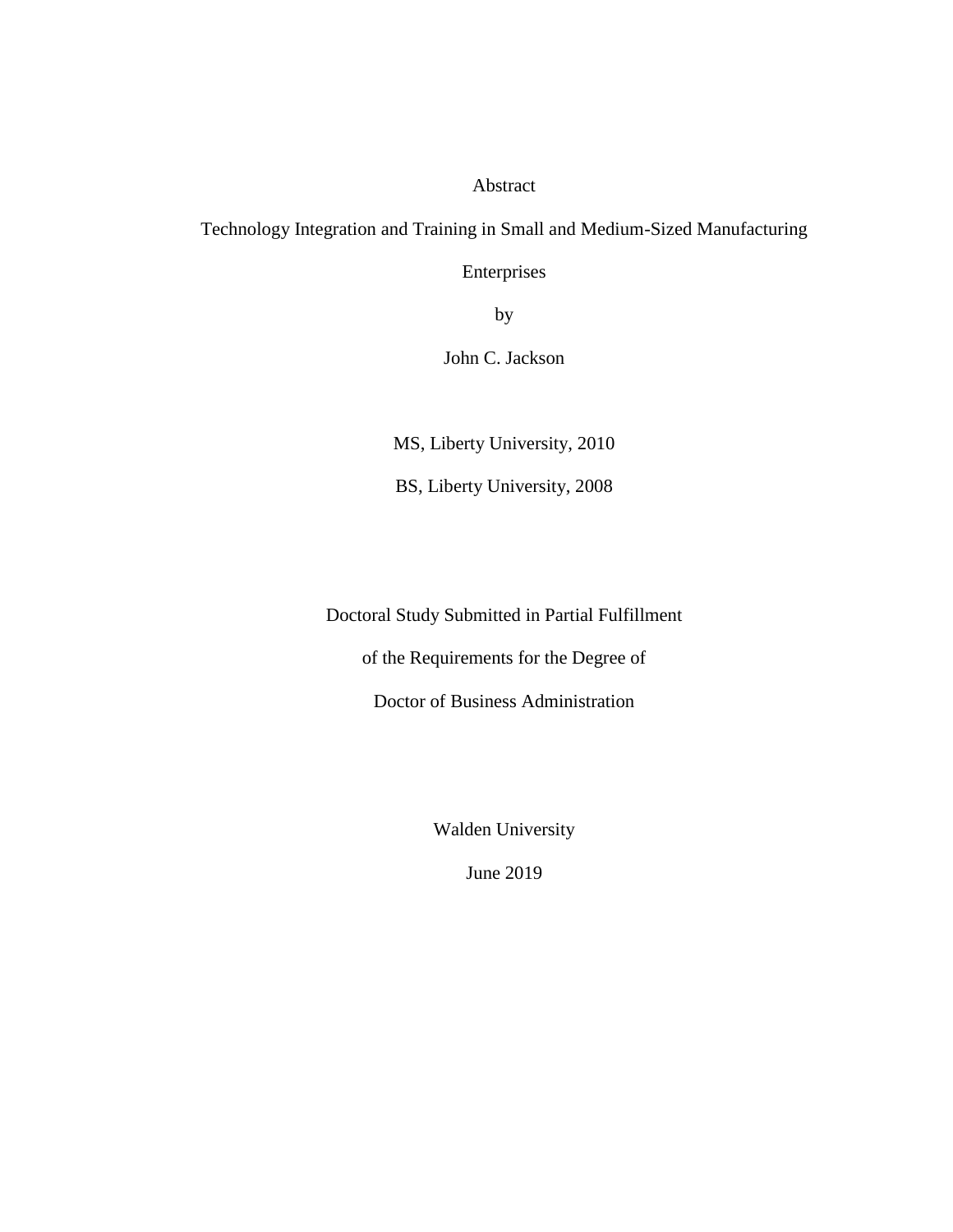#### Abstract

Business leaders' lack of effective technology strategies results in lower quality products in the machining industry. This multiple case study was an exploration of the strategies that machining industry business leaders in small and medium-sized enterprises (SMEs) used to implement technology training. The population consisted of 9 business leaders from 3 machining industry SMEs in the southeastern United States who had successfully used technology-training implementation strategies. The conceptual framework for this study was the reasoned action theory, as demonstrated through the technology acceptance model (TAM). The data collection process included semistructured interviews and organizational documentation. Data analysis was conducted following Yin's 5-step approach. Data were compiled and organized, disassembled into fragments, reassembled into sequence of groups, and interpreted for meaning. Methodological triangulation and member checking validated the trustworthiness of those interpretations. Three themes emerged from the data analysis: ensuring technology preparedness, delivering appropriate employee training, and overcoming barriers to implementation. The implications of this study for positive social change include the potential to establish a workforce with high technology skills that is prepared to provide an improved quality of life for themselves and their families.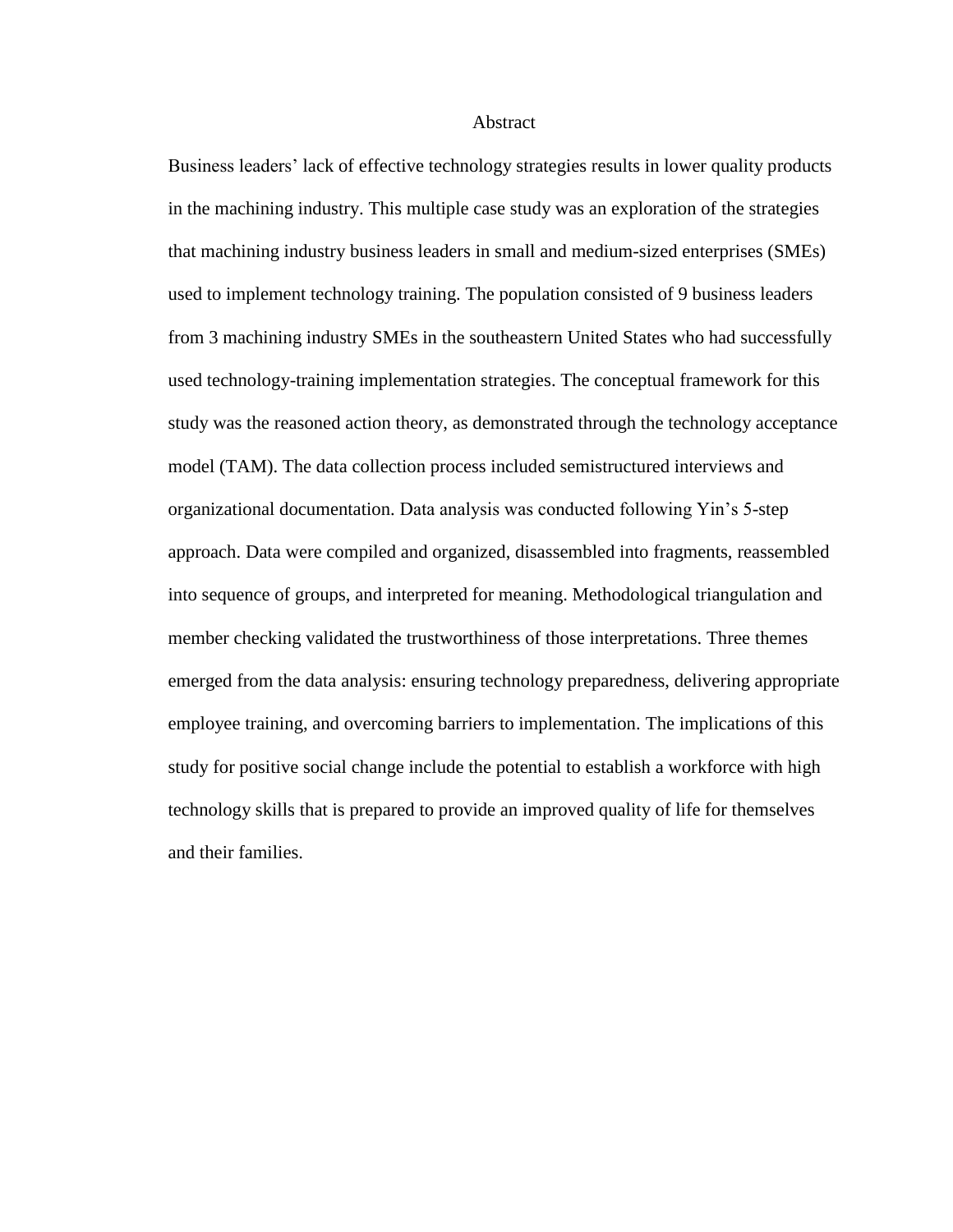# Technology Integration and Training in Small and Medium-Sized Manufacturing

Enterprises

by

John C. Jackson

MS, Liberty University, 2010

BS, Liberty University, 2008

Doctoral Study Submitted in Partial Fulfillment

of the Requirements for the Degree of

Doctor of Business Administration

Walden University

June 2019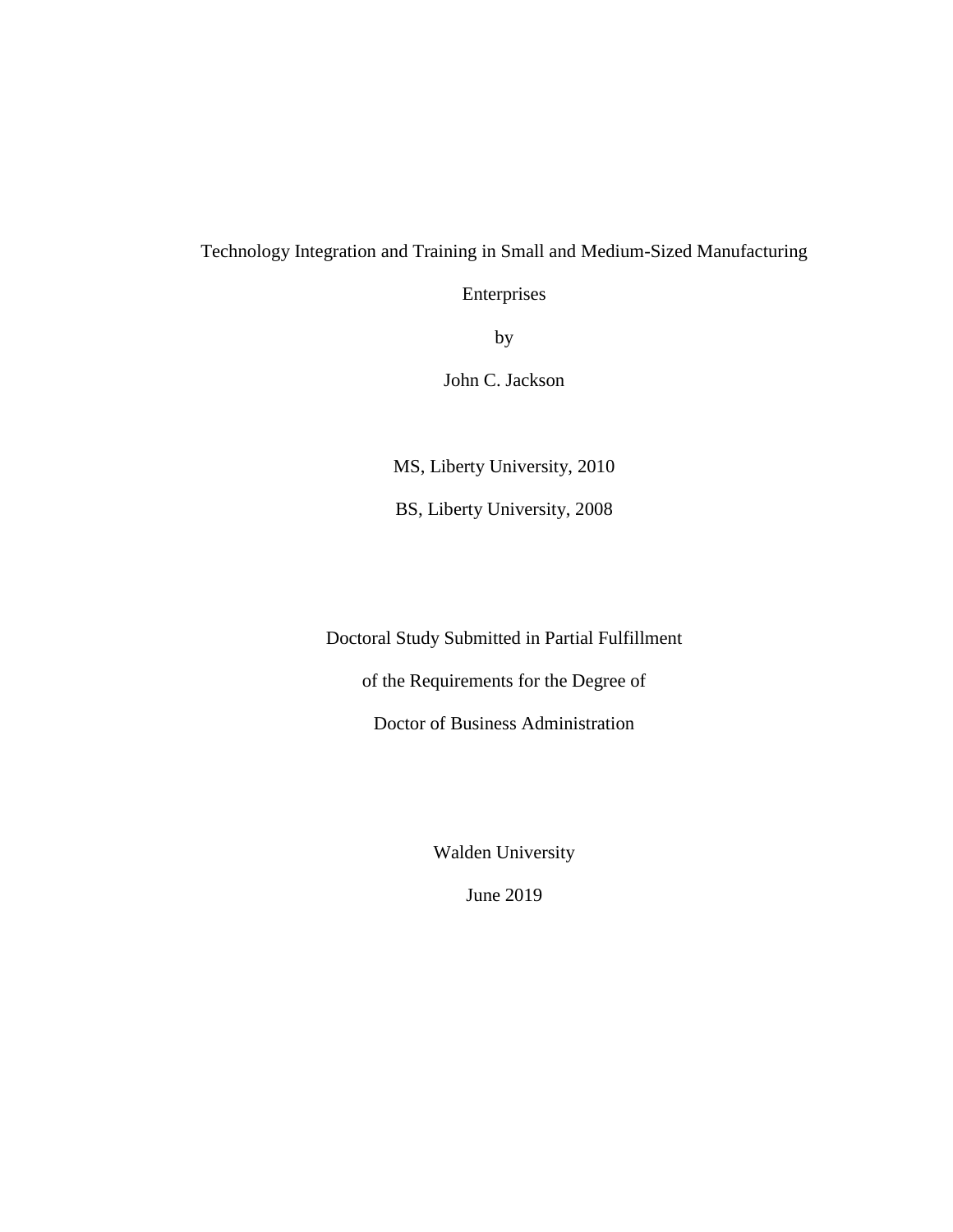# Dedication

First, I would like to dedicate this study to my amazing God who gave me strength to complete this educational goal. I also thank Him for allowing me this opportunity to better myself and increase my learning. I would also like to dedicate this study to my family and some close friends. Each of them pushed and encouraged me each step of the way. I want to thank them for their love, support, and patience. Without my God, my family, and close friends, I am nothing. With God, my family and my close friends, I can do anything.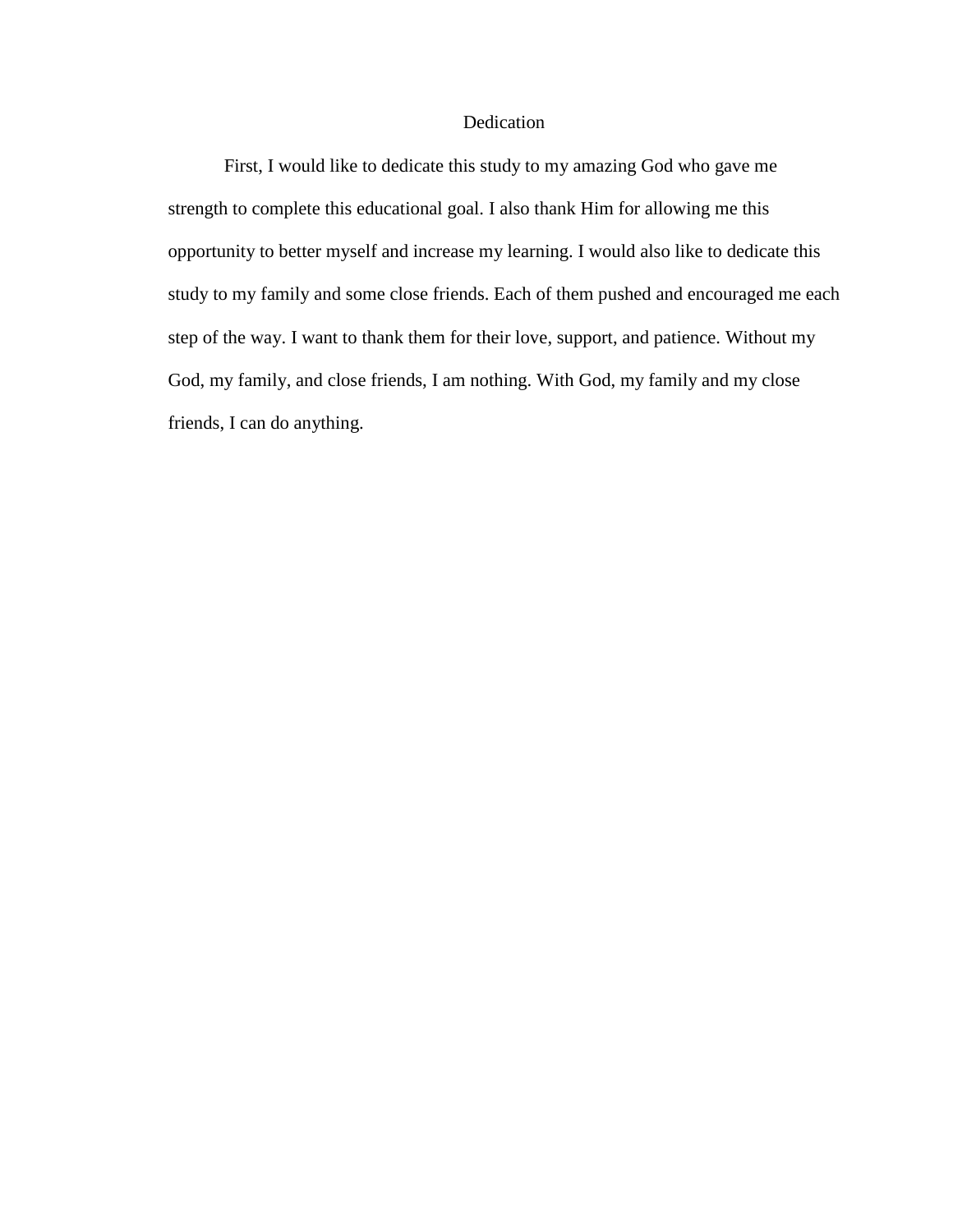# Acknowledgments

First, I would like to acknowledge the members of my committee. Dr. Jorge Gaytan, Dr. Natalie Casale, and Dr. Mary I. Dereshiwsky. Without their support and guidance, I would have never completed this task. Each of them is the quintessential professional and demonstrates a true desire to have students succeed. Next, I would like to acknowledge my colleagues who lent an ear on many occasions and offered much support and encouragement along the way. Finally, I would like to acknowledge the organizations and participants who engaged in this journey with me. Without their input and responses, this study would not exist.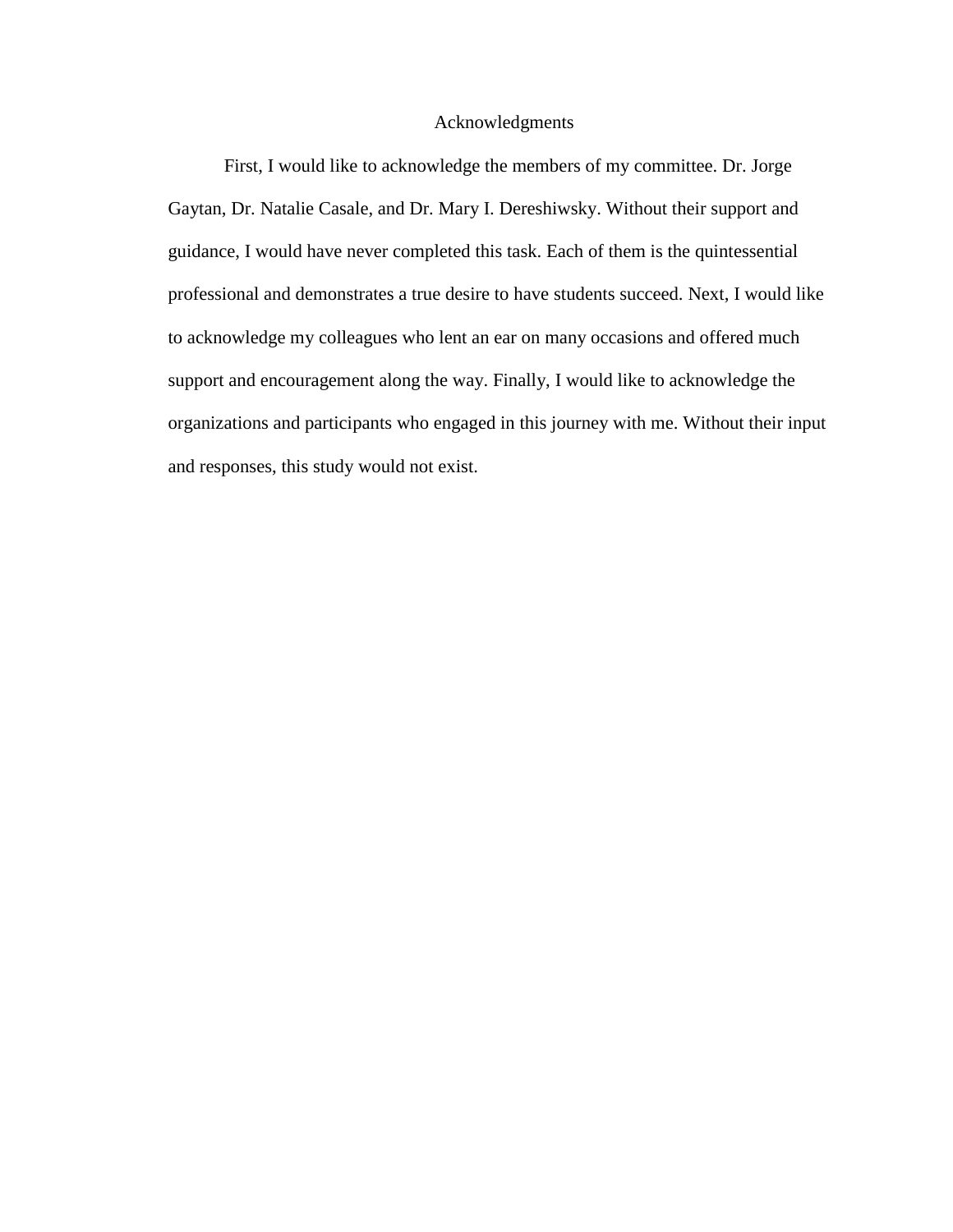# Table of Contents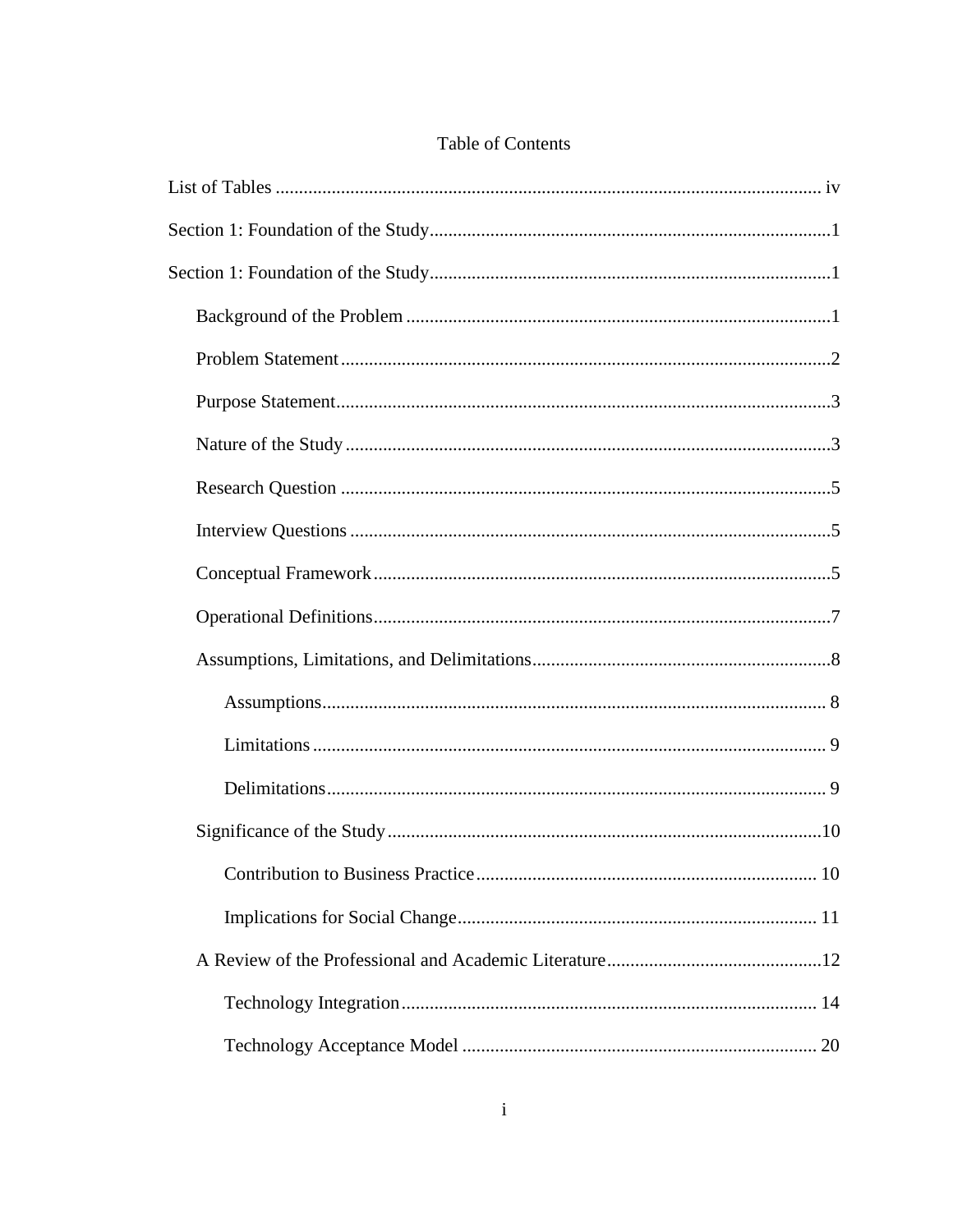| Section 3: Application to Professional Practice and Implications for Change |  |
|-----------------------------------------------------------------------------|--|
|                                                                             |  |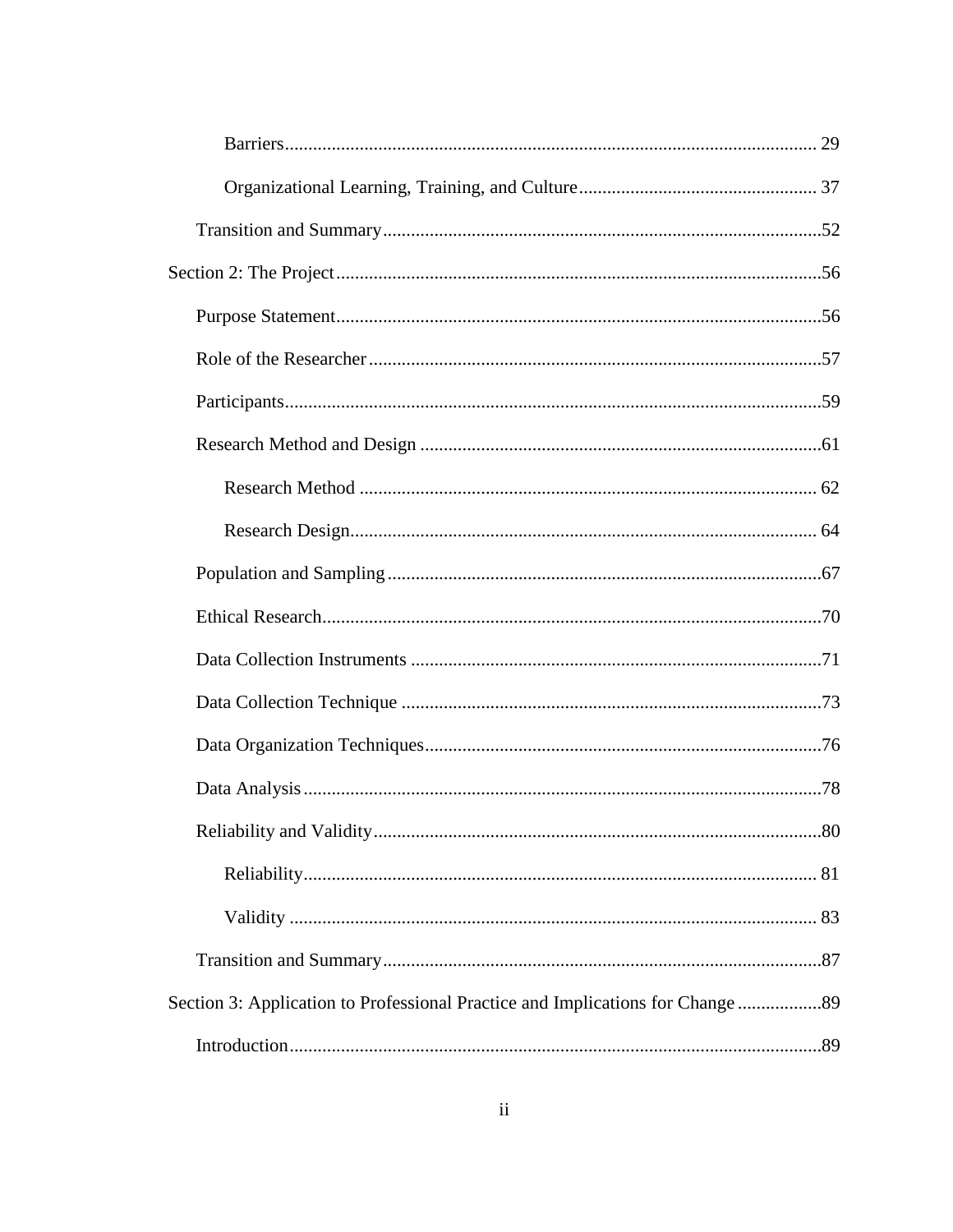| Theme 2: Strategies for Delivering Appropriate Employee Training  95 |  |
|----------------------------------------------------------------------|--|
| Theme 3: Strategies for Overcoming Barriers to Implementation 100    |  |
|                                                                      |  |
|                                                                      |  |
|                                                                      |  |
|                                                                      |  |
|                                                                      |  |
|                                                                      |  |
|                                                                      |  |
|                                                                      |  |
|                                                                      |  |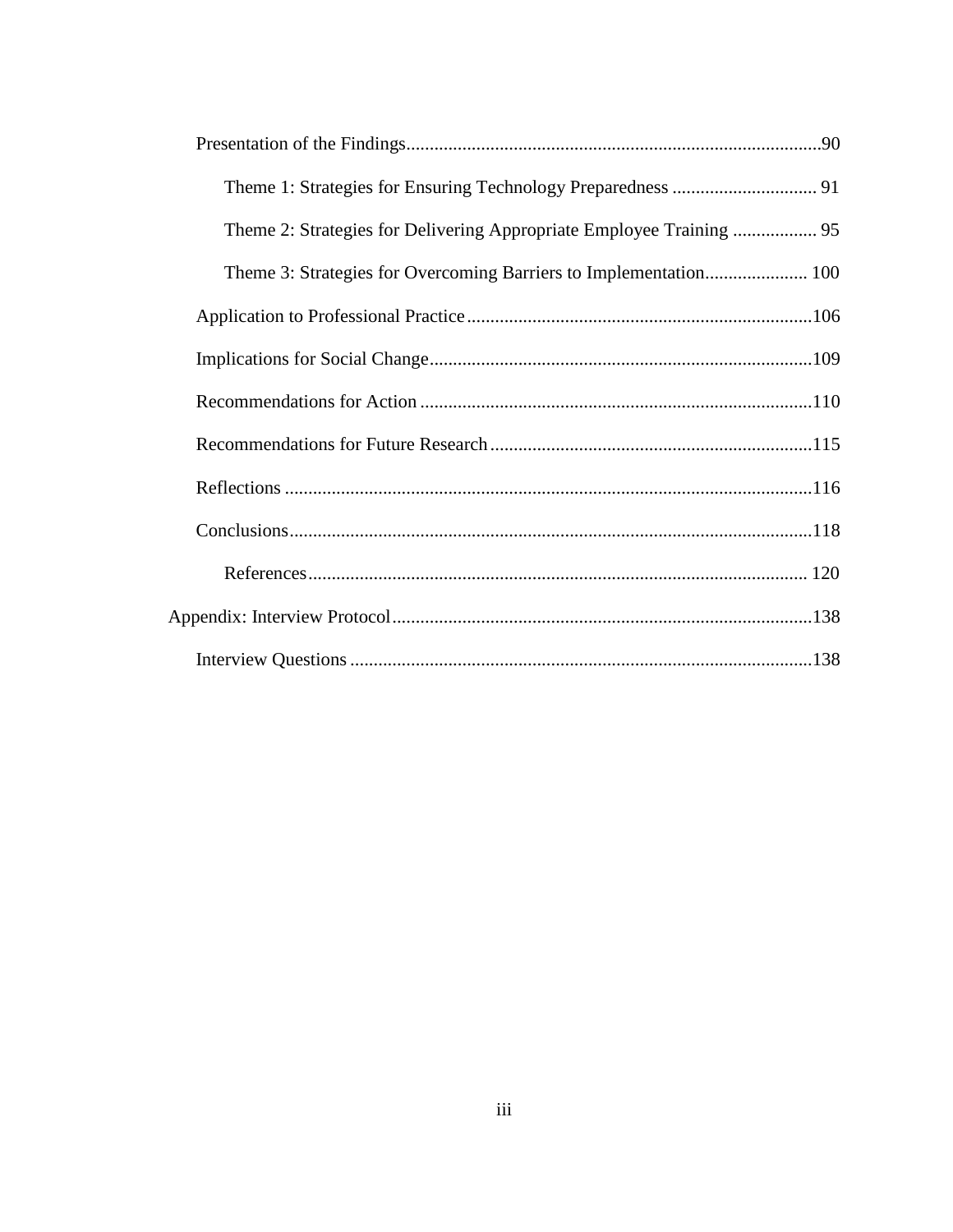#### Section 1: Foundation of the Study

<span id="page-10-0"></span>One characteristic of American businesses is that each is a composite of different capabilities that determines its standing within a particular industry (Brunswicker  $\&$ Vanhaverbeke, 2015; Jimenez, Machuca, Garrido-Vega, & Filippini, 2015). Different capabilities designed to assist with technology use may facilitate organizational leaders' abilities to achieve a higher standing within their industry and help them to create a competitive advantage (Brunswicker & Vanhaverbeke, 2015; Hori, 2011; Jimenez et al., 2015). Leaders may use those same capabilities as tools to assist in developing organizational strategies focused on increasing profit (Brunswicker & Vanhaverbeke, 2015; Hori, 2011; Jimenez et al., 2015). The implementation of comprehensive technology-training strategies depends upon the knowledge level and leadership qualities of the organization's leaders (Brunswicker & Vanhaverbeke, 2015; Jimenez et al., 2015).

### **Background of the Problem**

<span id="page-10-1"></span>Leaders in the machining industry have used technological innovations to change the way they conduct business (Brunswicker & Vanhaverbeke, 2015; Jimenez et al., 2015; Kang et al., 2016). Those same leaders often find themselves forced to create an environment requiring quick modification of machining processes due to technological modernizations (Brettel, Friederichsen, Keller, & Rosenberg, 2014; Brunswicker & Vanhaverbeke, 2015; Choi, Kim, & Do Noh, 2015; Kang et al., 2016). However, the use of new technologies presents challenges to both employers and employees alike, especially in machining industry SMEs (Brettel et al., 2014; Helu, Morris, Jung, Lyons, & Leong, 2015; Hori, 2011; Nolan & Garavan, 2016). In such a quick-paced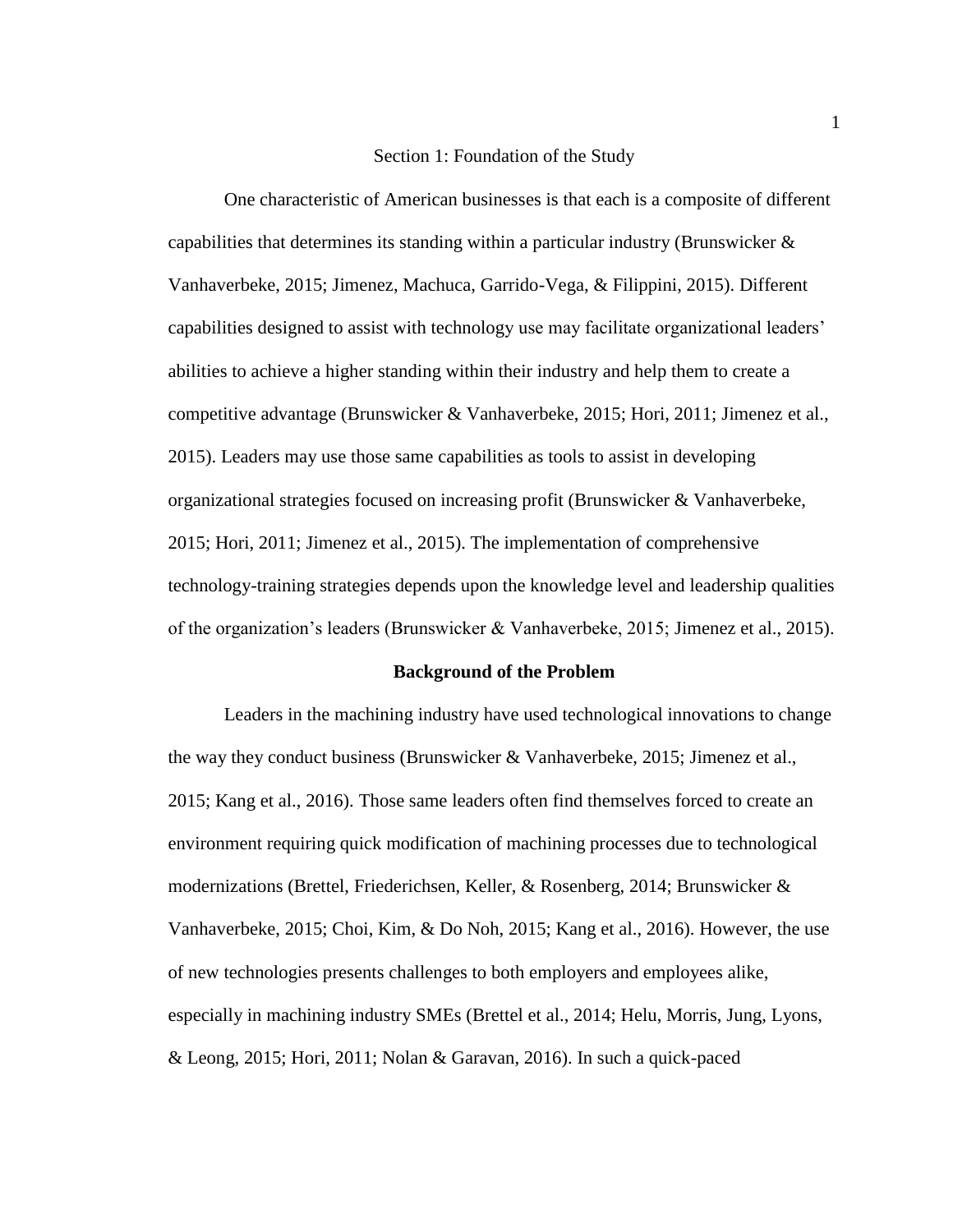environment, company leaders often find themselves struggling to complete implementation of new technologies. That struggle is often due to ineffective training strategies and programs for business leaders and other employees (Brunswicker & Vanhaverbeke, 2015; Choi et al., 2015).

Business leaders must ensure that technology integration strategies do not impede the implementation of new technologies within the company. Additionally, those same leaders must ensure that the knowledge and skill levels of employees, as well as their own, are sufficient to achieve optimal efficiency (Cummings, Bridgman, & Brown, 2016; Jimenez et al., 2015). Evidence in the literature showed that problems exist not only with the current unskilled workforce, but also with those desiring to enter the workforce – primarily job seekers who are technologically unprepared to do so (Brunswicker & Vanhaverbeke, 2015; Nolan & Garavan, 2016). Therefore, it is incumbent upon organizational leaders to develop technology implementation strategies resulting in achievement of operational objectives (Tondeur, van Braak, Ertmer, & Ottenbreit-Leftwich, 2017).

#### **Problem Statement**

<span id="page-11-0"></span>Company leaders reported that new machining technologies challenge the skills of employees through the restructuring of manufacturing processes requiring higher levels of technology skills than traditional manufacturing jobs (Riaz, 2015). Furthermore, the lack of effective technology strategies caused as much as a 50% distinction between a company's products and those of its competitors (Visnjic, Jovanovic, Neely, & Engwall, 2017) resulting in a lower standing in the industry. The general business problem for this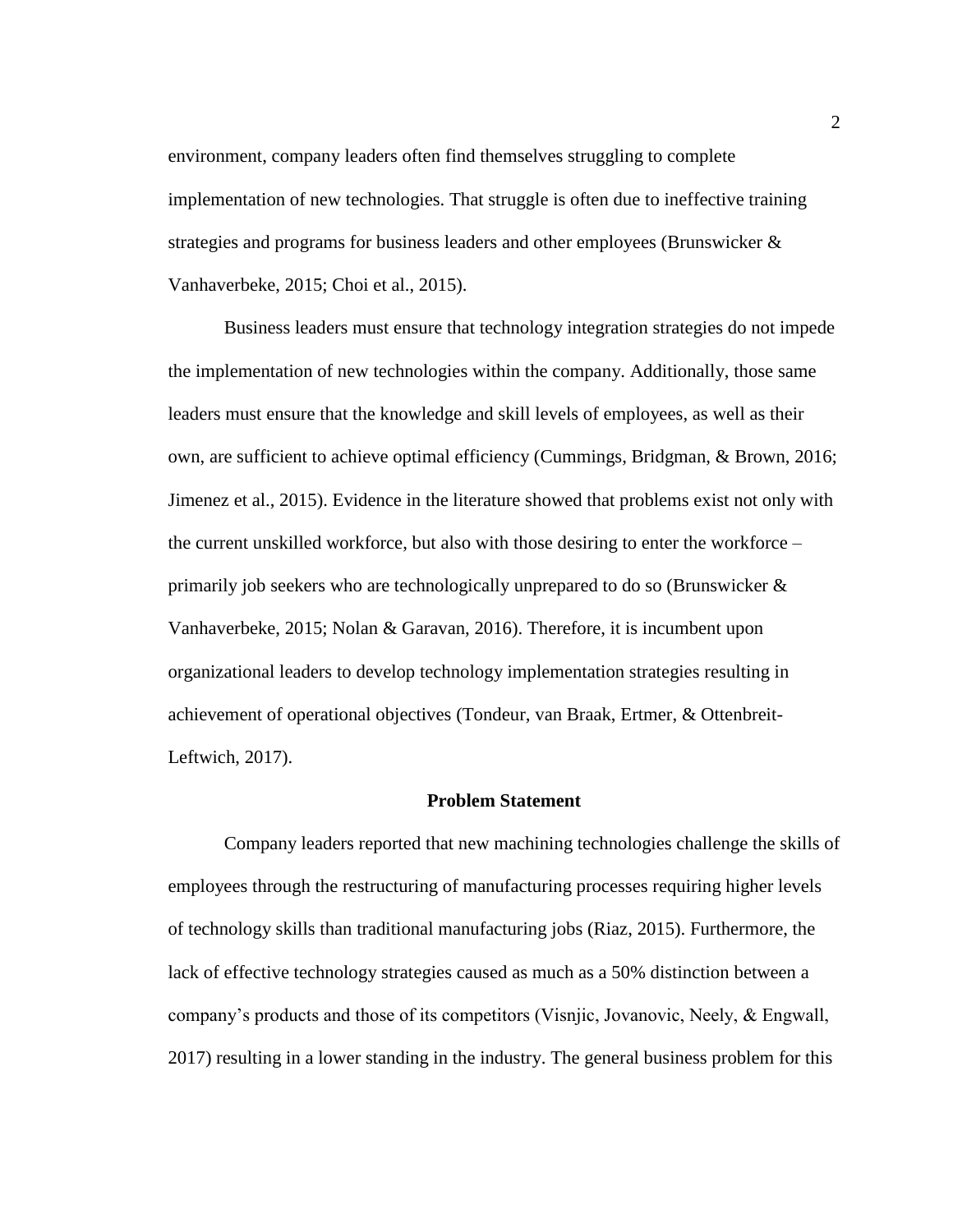study is that the workforce lacks training in technology skills required for the organization to compete effectively in the machining industry. The specific business problem is that some machining industry business leaders in SMEs lacked strategies to implement technology training.

# **Purpose Statement**

<span id="page-12-0"></span>The purpose of this qualitative multiple case study was to explore the strategies that machining industry business leaders in SMEs used to implement technology training. The targeted population comprised machining industry business leaders at three SMEs in the Southeastern United States who had successfully used technology-training implementation strategies. The selected population was appropriate because researchers have indicated that the lack of support from business leaders regarding technology use posed a threat to businesses desiring to improve their standing in an industry (Brettel et al., 2014; Jimenez et al., 2015; Visnjic et al., 2017). The contribution to social change could occur through a workforce with higher technology skills who are better prepared to participate in the workforce, and thus, potentially provide a better quality of life for themselves and their families.

# **Nature of the Study**

<span id="page-12-1"></span>I chose the qualitative method to explore the implementation of technology strategies developed by organizational leaders in the machining industry. Through qualitative research, researchers may better understand how participants interpret their experience and its meaning (Baillie, 2015). Quantitative research methods involve data expressed numerically (Yin, 2018). Mixed methods researchers use qualitative and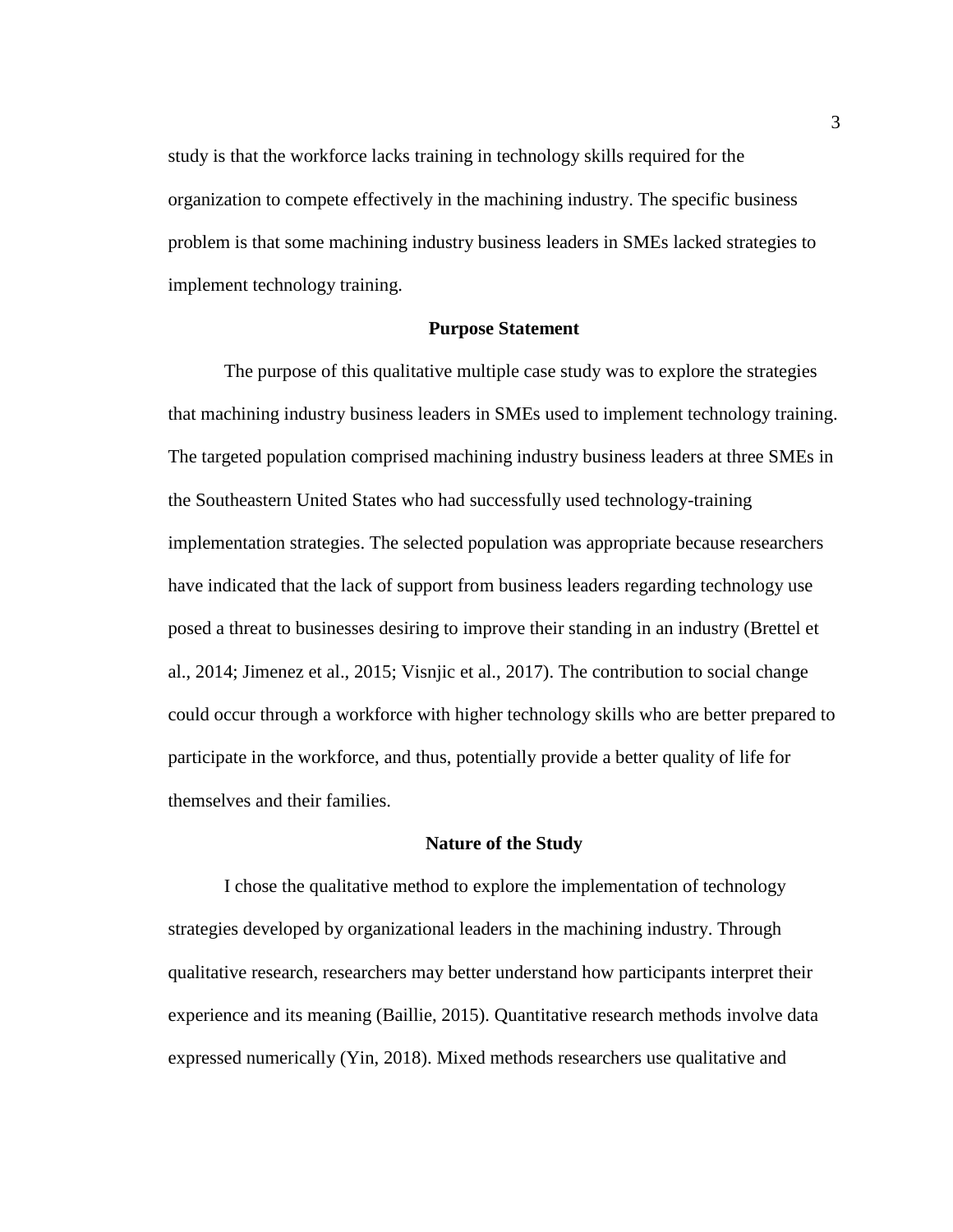quantitative strategies (Baillie, 2015). As this study did not include a quantitative element or the testing of a hypothesis, qualitative research was more appropriate. Additionally, researchers using a qualitative research method are better able to focus on a single phenomenon or experience at deeper levels than quantitative researchers (Baillie, 2015; Yin, 2015).

While I chose a qualitative case study approach because my focus was on exploring implementation of technology-training strategies in machining SME, there were other designs worthy of consideration. Researchers use a phenomenological design in analyzing data based on participant experiences of some identified phenomenon (Yin, 2018). Phenomenological design was not appropriate for this study because I sought to understand and compare implementation of strategies used by participants at various locations. With ethnographic design, the researcher studies a particular group over a designated period (Baillie, 2015). The ethnographic design did not align with my desire to explore technology-training strategies at machining businesses (Yin, 2018). The narrative design researcher provides input in a collaborative format during data collection (Baillie, 2015); however, I chose to explore the topic on an individual level. Researchers conducting case studies use a variety of data sources such as interviews and archival documentation to gain a deeper understanding of a phenomenon (Yin, 2018). Therefore, a case study design seemed most appropriate for this study as I explored strategies business leaders used for technology integration within a natural setting.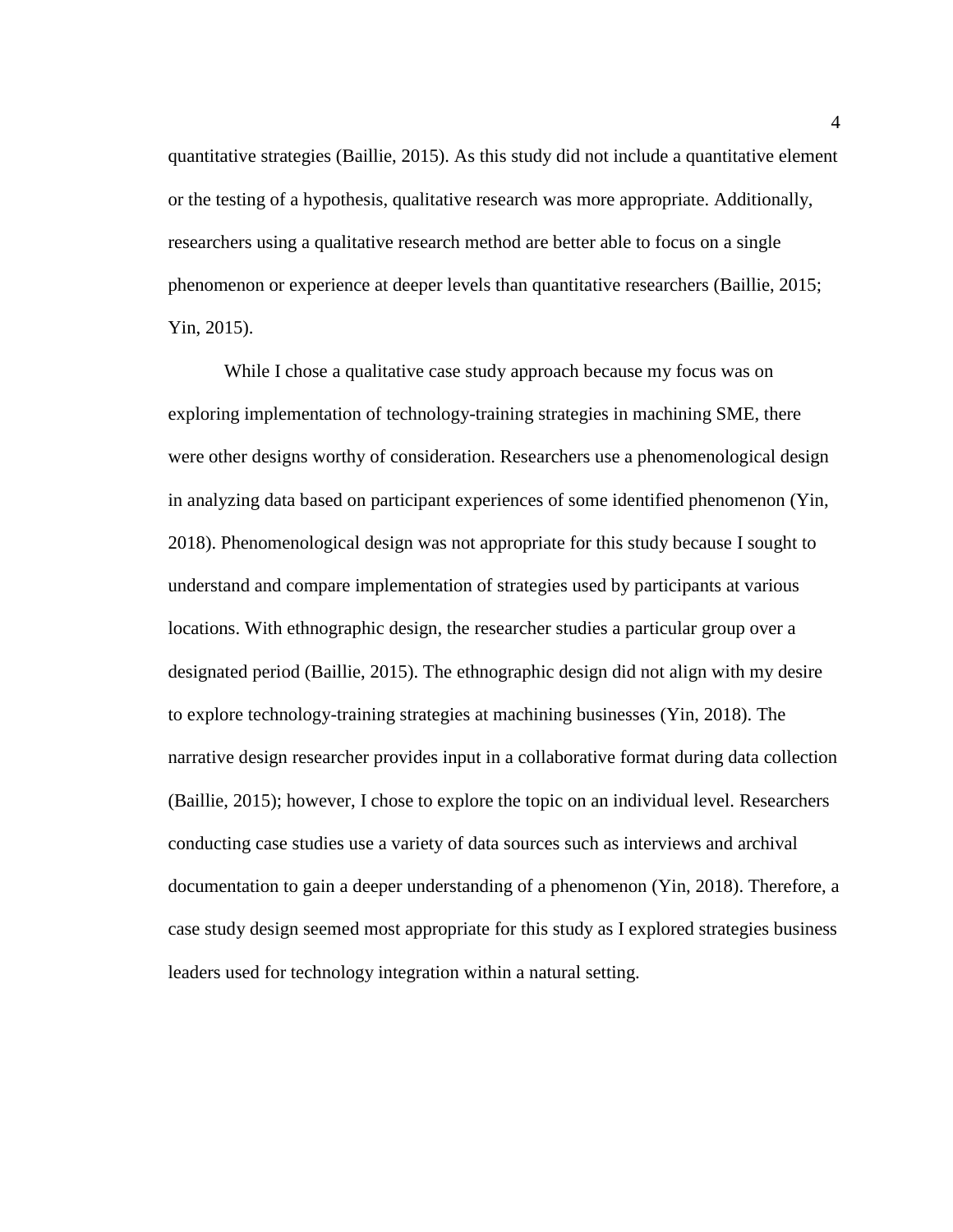# **Research Question**

<span id="page-14-0"></span>What strategies do machining industry business leaders in SMEs use to implement technology training?

# **Interview Questions**

<span id="page-14-1"></span>For the study, I developed seven interview questions.

- 1. What technologies are currently in use within your organization?
- 2. What are the primary steps you use within your strategy implementation for technology training within your organization?
- 3. What are some of the barriers that you have encountered during implementation of technology-training strategies within your organization?
- 4. How did you address or overcome identified barriers to technology training?
- 5. What benefits has your company realized from implementation of strategies for technology training?
- 6. What experiences can you share regarding implementation of technologytraining strategies?
- 7. Is there any additional information that you wish to provide concerning technology implementation strategies used within your company?

## **Conceptual Framework**

<span id="page-14-2"></span>I designed the conceptual framework for this study around reasoned action theory, as demonstrated through the technology acceptance model (TAM). Using reasoned action theory, Davis, Bagozzi, and Warshaw (1992) developed the TAM to assess an individual's acceptance and use of technology. The trio focused on how an employee's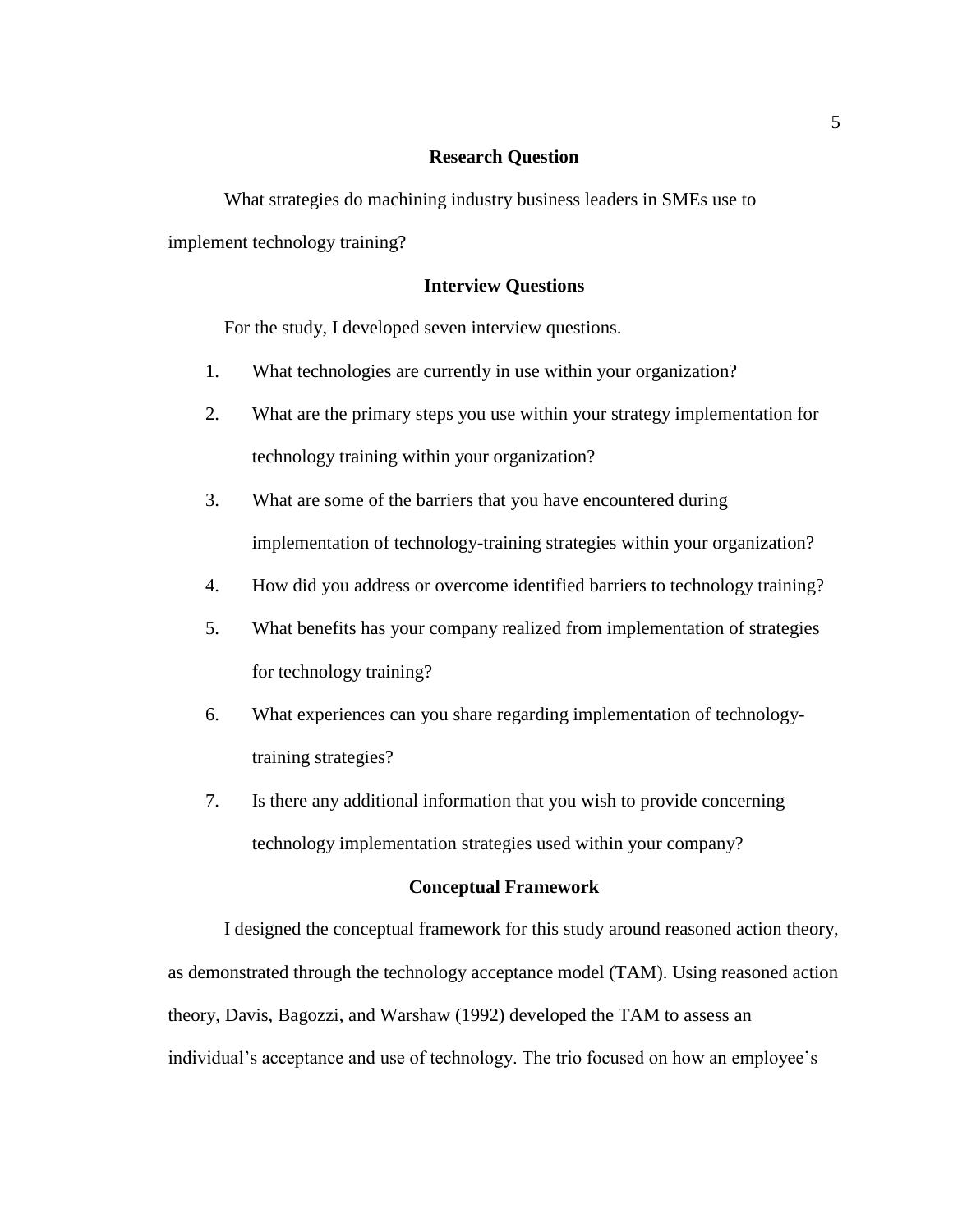acceptance of technology correlated to how the user views the use of technology in the workplace (Davis et al., 1992). Davis et al. confirmed that beliefs and attitudes about technology influence the behavior of leaders, and thus the development and implementation of strategies and operations of an organization. Yoon (2016) used the TAM to explore and analyze acceptance and use of new technologies. Exploring such elements in the realm of SMEs in the machining industry offered ideas for development and implementation of successful technology-training strategies.

Davis et al. (1992) contended that leaders' use of the TAM might offer an understanding of technology attitudes and help to assess the problem of the lack of a workforce trained in technology. Organizational leaders require such knowledge and skills to compete effectively in the machining industry (Baard et al., 2014; Brettel et al., 2014; Tarhini, Horne, & Liu, 2014). Business leaders must also identify and develop strategies to better address technology training needs to achieve optimal operations (Abdullah, Ward, & Ahmed, 2016). Leaders have proven that such strategies are beneficial in permitting the organization to achieve a competitive advantage in its industry (Abdallah, Ahlan, & Abdullah, 2016; Mohammadi, 2015).

For this study, I explored the implementation of technology-training strategies based on the concepts of the TAM. Those concepts included the constructs of perceived usefulness (PU) and perceived ease of use (PEOU; Davis et al., 1992). Understanding the influence those elements of the TAM has on leaders with the responsibility for training the workforce provided guidance in developing successful training programs, as well as provided best practices for SMEs in the machining industry. Organizational leaders must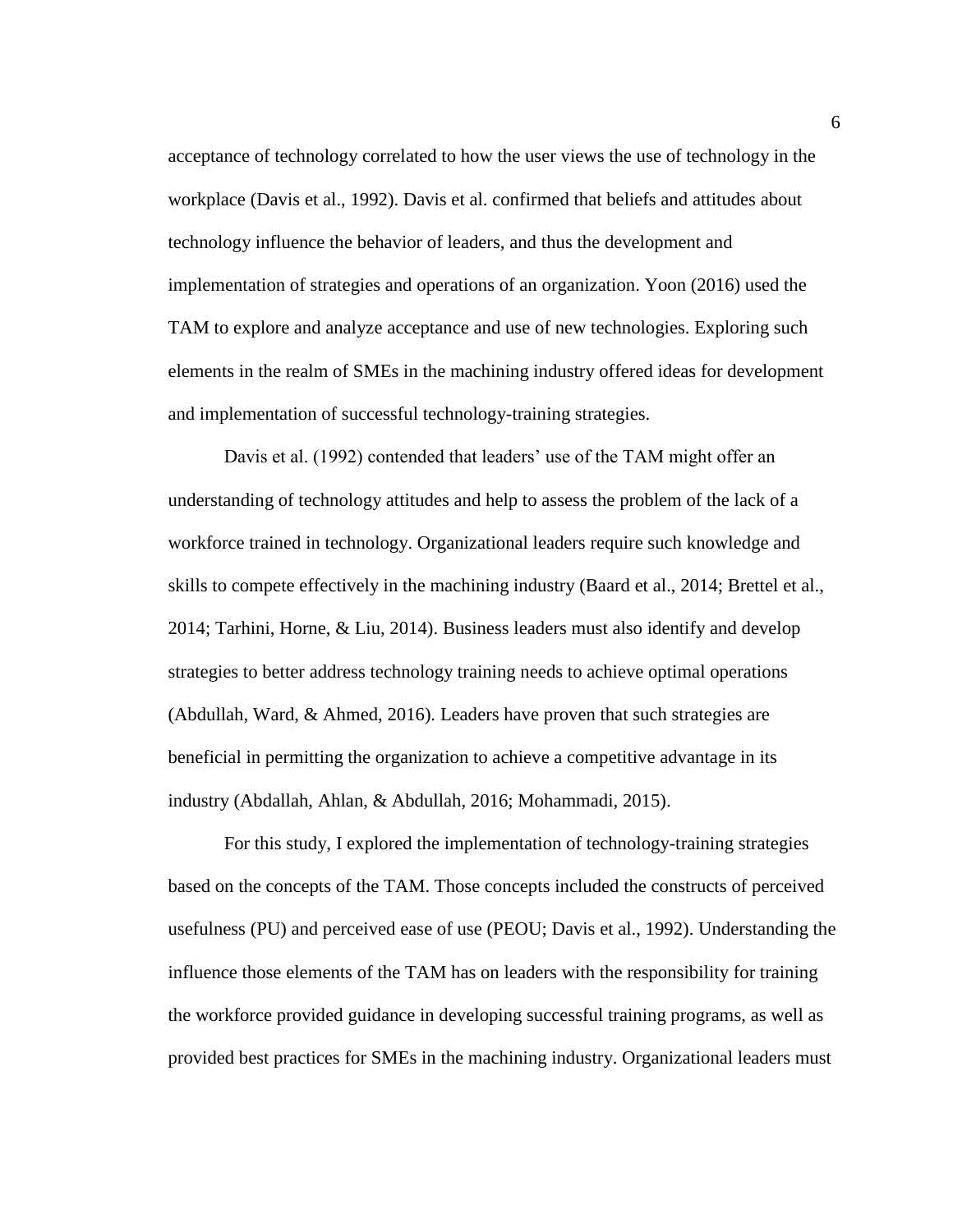evaluate personal attitudes and beliefs regarding technology training to ensure those characteristics do not impede the development and success of strategies designed to offer optimum operations (Jimenez et al., 2015).

# **Operational Definitions**

<span id="page-16-0"></span>The main concepts for this study were technology training, development of effective strategies, and change management. Below is a lists of terms and operational definitions supporting those concepts.

*Change management*: All stakeholders of an organization must alter their mindset and change prior ways of thinking about innovations for change management to occur. Change management can be a complicated undertaking because it centers on changing the attitudes and beliefs of workers for them to accept new technologies (Burnes  $\&$ Bargal, 2017).

*Department*: A department is a particular operational area within a business that usually performs a particular operation(s) or process(es) based on specific knowledge and skills (Karanges, Johnston, Beatson, & Lings, 2015).

*Innovation*: Innovation is a modernization of a company's operations and processes, which can offer improvement or advancement of a company's standing in the marketplace (Torugsa & Arundel, 2016).

*Small to medium enterprises (SMEs)*: SMEs are organizations that are small in nature and usually defined as having fewer than 250 employees. While numerically smaller than their counterparts in large corporations, employees of SMEs supply a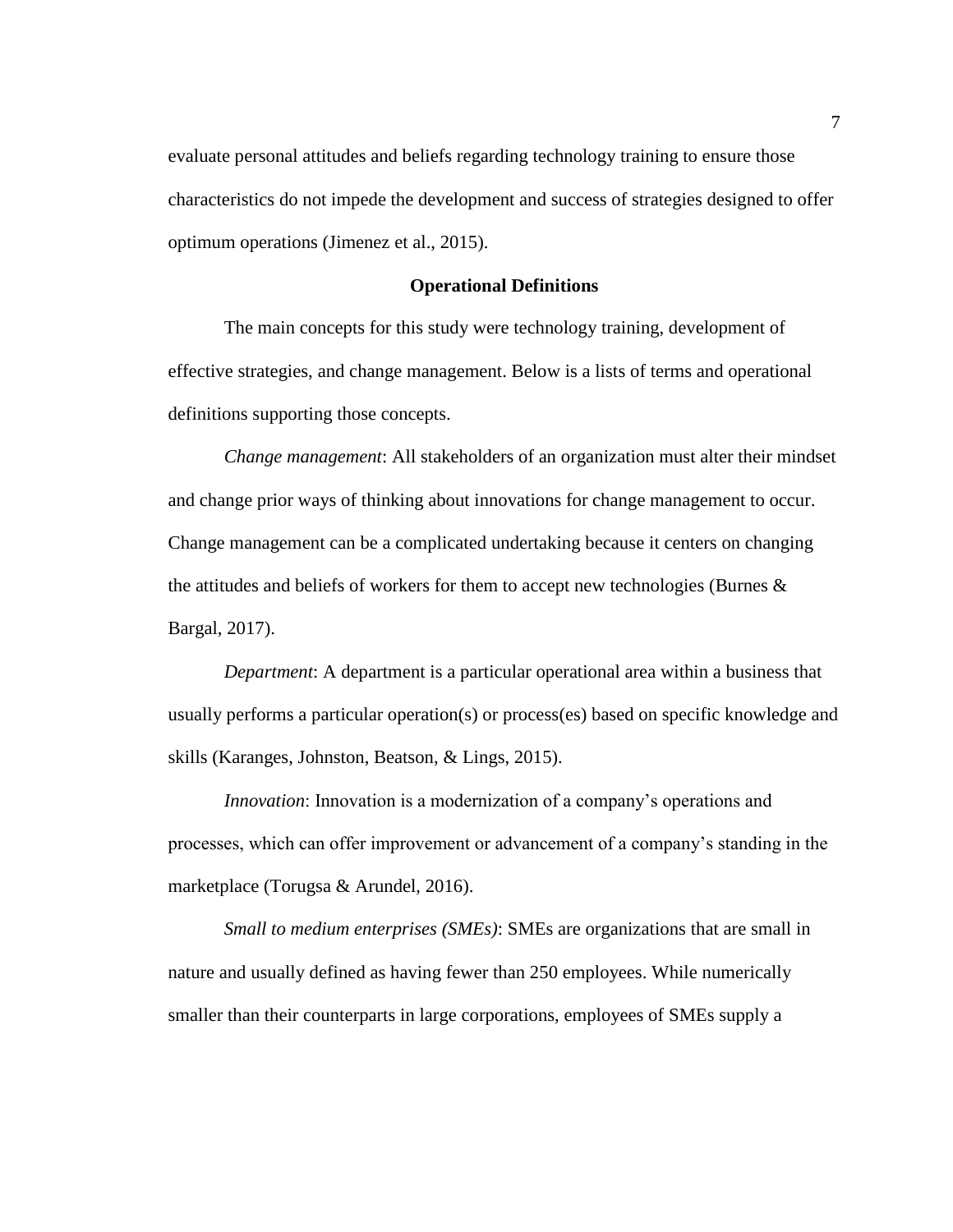significant amount of the gross domestic product (GDP) of the United States (Molinillo & Japutra, 2017; Riaz, 2015; Stahl & De Luque, 2014).

*Skill-biased technological change*: Skill-biased technological change is a concept based on the premise that the integration of technology into the workplace requires a different type and higher level of skills from the workforce (Molinillo & Japutra, 2017; Riaz, 2015; Stahl & De Luque, 2014).

*Sustainability*: Broadly defined, sustainability occurs when company leaders assure each critical element of an organization's operations is assisting in providing the long-term viability of the company (Hornstein, 2015).

*Technology integration*: Technology integration, combined with a variety of training and instructional methods, occurs when infused into a business' training programs and operations (Koh & Chai, 2016).

# **Assumptions, Limitations, and Delimitations**

# <span id="page-17-1"></span><span id="page-17-0"></span>**Assumptions**

In qualitative research, assumptions are invisible, yet without their existence, the research is irrelevant (Baillie, 2015). Additionally, assumptions are straightforward, generally understood by the reader, and stated (Baillie, 2015). By including fundamental assumptions, limitations, and delimitations in a study, the researcher provides more meaningful and legitimate research (Yin, 2018). A consideration of such fundamentals helps further explain specific elements within the research. This study included four essential assumptions. My first assumption was that the sample of participants' was representative of the population. The second assumption was that interview responses in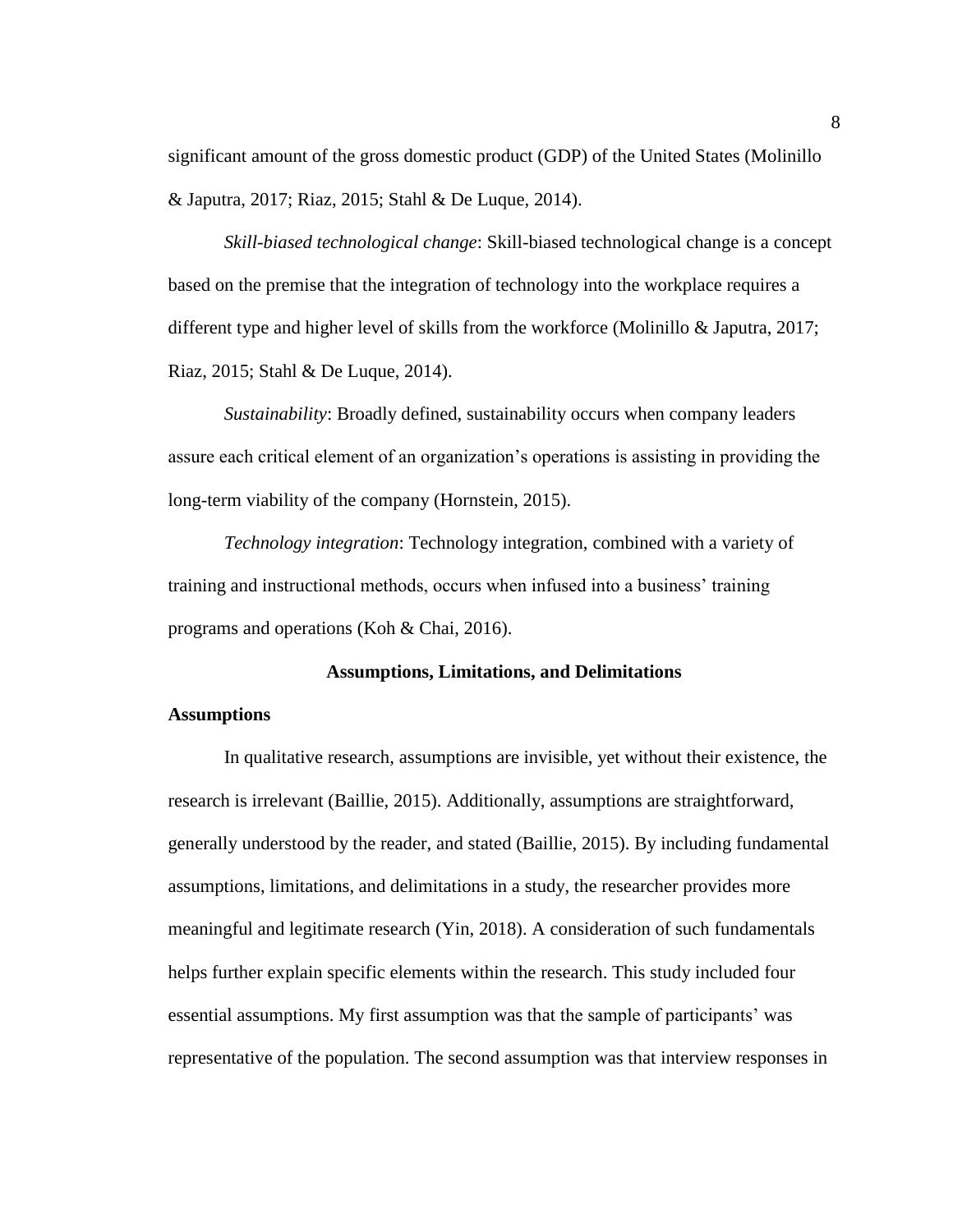this study were indicative of those possibly offered by individuals outside the target population. A third assumption was that all individuals responding in an open, honest, and forthright manner. I also assumed that the number of participants in the study was adequate to provide a sufficient amount of data, allowing for a better understanding of current levels of technology training through this case study.

# <span id="page-18-0"></span>**Limitations**

Limitations are possible disadvantages or difficulties linked to a study that our outside of the researcher's control (Baillie, 2015). For this study, interview responses were indicative of the mood of the participant at the time of the questioning. A different response may surface at a different period. My personal experience with technology and training programs presented one notable limitation. While such unintended biases from experience, attitude, and beliefs may exist, it was incumbent upon me to ensure those elements did not interfere with the outcomes of the study. To ensure such interference did not occur, I followed the interview protocol closely and guarded against the injection of my opinions, ideas, and beliefs. Avoiding such interference rendered the research more credible (Baillie, 2015).

# <span id="page-18-1"></span>**Delimitations**

Delimitations are those characteristics that may limit the scope of the study and determine the restrictions or boundaries of the study (Baillie, 2015). Delimitations, controlled by the researcher, include the many choices associated with a study (Yin, 2015). For example, boundaries may include objectives of the study, the research question, and the chosen population (Baillie, 2015). For this study, the first delimitation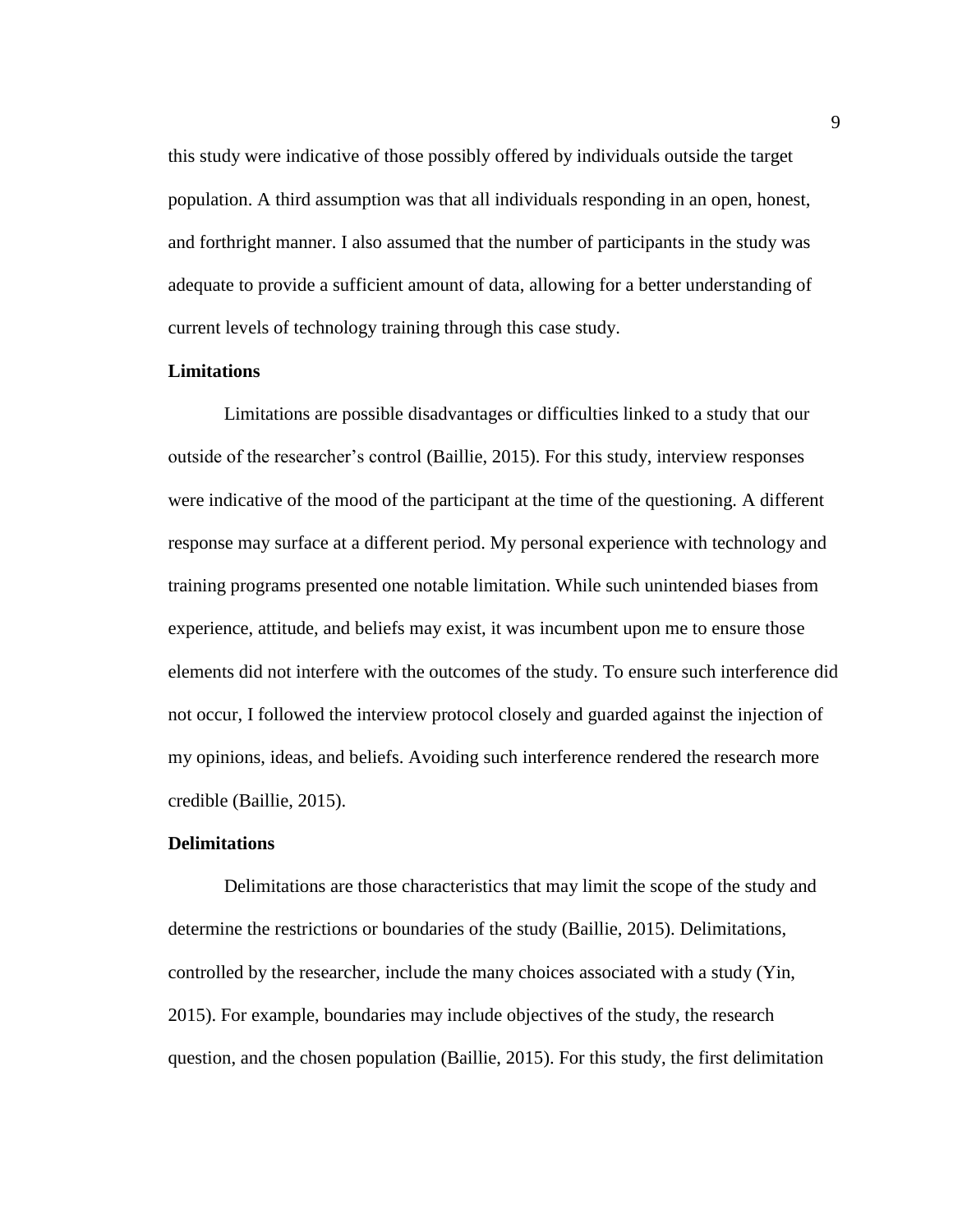was the selection of the research topic. A second boundary was the geographic selection of a rural area in the Southeastern United States. A third delimitation was that I selected organizational leaders as participants for the study and not lower-level employees.

# **Significance of the Study**

<span id="page-19-0"></span>The research results may be of value to businesses in developing technologytraining strategies that ensure closer alignment with operational strategies. In the past, organizational leaders have offered many types of technology-training programs at all levels of operations (Jimenez et al., 2015). Through the results of this study, I have provided recommendations for developing appropriate technology-training strategies, that may increase technology knowledge and skill sets of the workforce, particularly in SMEs.

# <span id="page-19-1"></span>**Contribution to Business Practice**

In this study, I have contributed to the effective practice of business by providing guidance and knowledge for organizational leaders focused on training employees through the development and implementation of technology strategies and training programs. Organizational leaders often demonstrate a lack of skills through a lack of talent and knowledge (Molinillo & Japutra, 2017). It is common practice for leaders to provide the vision and overall mission and strategies of an organization. Nonetheless, it is imperative those same leaders provide the necessary resources and opportunities for skills-based training for employees (Hori, 2011; Molinillo & Japutra, 2017; Stahl & De Luque, 2014).

Leadership and management styles in manufacturing organizations have changed over time due to evolving elements and factors (Bloom, Garciano, Sadun, & Van Reenen,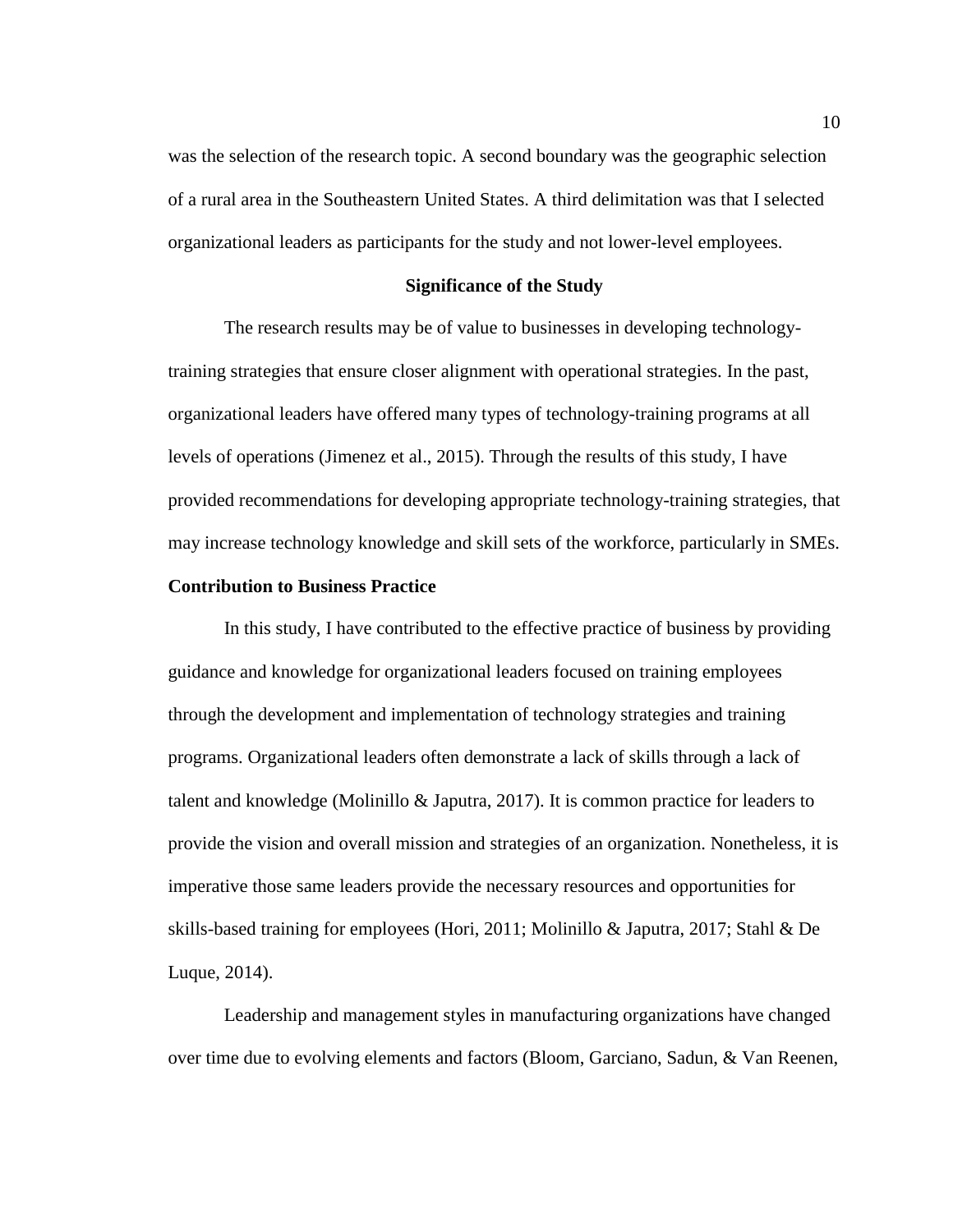2014; Donate & de Pablo, 2015; Jimenez et al., 2015; Kang et al., 2016). Leaders have often varied their styles based on operational strategies and efficiencies due to innovations (Dong, Bartol, Zhang, & Li, 2017; Hamidianpour, Esmaeilpour, & Zarci, 2016). One of the more recent advances in manufacturing organizations has centered on new technologies and their integration into operational processes (Bloom et al., 2014; Kalpakjian & Schmid, 2014; Molinillo & Japutra, 2017; Stahl & De Luque, 2014). While many larger organizations have embraced such innovations and supplied the necessary resources for implementation into the actual workflow, many leaders in SMEs have found themselves struggling to survive (Bloom et al., 2014; Hori, 2011). The survival of SMEs has also been directly contingent on the skill levels of the workforce (Hori, 2011). Through the results of this study, I have offered contributions to SME leaders focused on increasing the technology knowledge and skills sets of employees through training. Developing effective strategies aimed at technology training for employees may help to increase profitability, increase education levels, and increase retention rates.

#### <span id="page-20-0"></span>**Implications for Social Change**

The research results may contribute to positive social change through increased levels of knowledge in the workplace and increased wages for the workforce. There is a 10% expected job growth for machinists through the year 2022, with pay for those jobs rising to nearly \$35 per hour (U.S. Department of Labor [DOL], 2018). However, as Visnjic et al. (2017) demonstrated, new machining technologies have changed the workplace and now challenge the skills and abilities of all machining employees. Those changes are evident through the restructuring of manufacturing processes requiring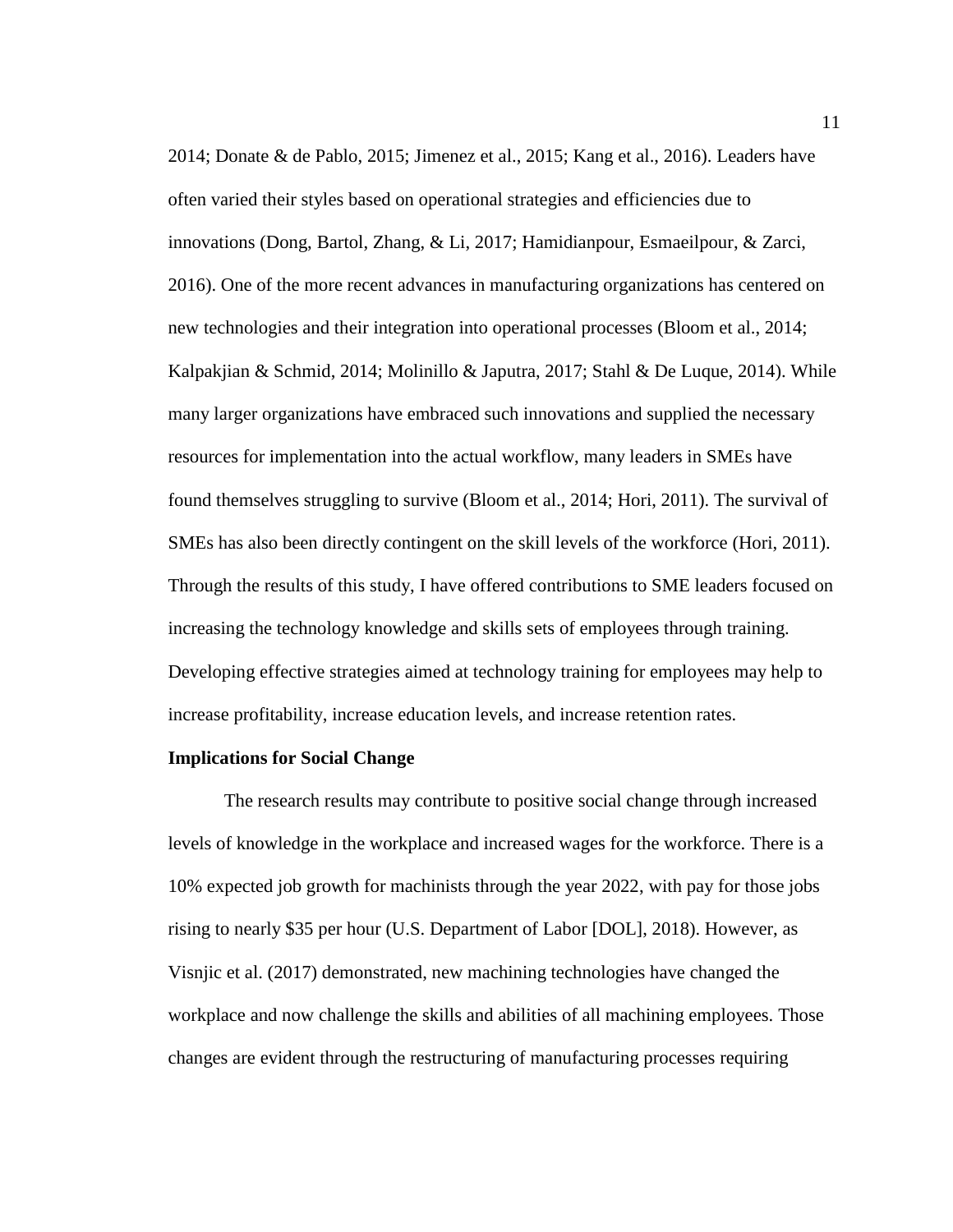higher levels of technology expertise and knowledge than those of traditional manufacturing job duties (Baard et al., 2014; Butcher & Jameson, 2016; Kang et al., 2016; Riaz, 2015). The implications for social change offered through this study may be apparent through a workforce with higher technology skills that is better prepared to participate in the workplace and thus is better positioned to improve quality of life for themselves and their families.

## **A Review of the Professional and Academic Literature**

<span id="page-21-0"></span>A literature review enhances research in a variety of ways. Baillie (2015) showed that such a review helps determine whether the topic is worthy of further study. A sound literature review shows whether the topic would provide for ample participants and whether the results and findings would be of interest to others in the same field (Baillie, 2015). The literature review for this study involved my exploration of sources relating to implementation of training strategies that SME machining business leaders used to implement technology training.

Through the literature review process, I explored peer-reviewed and scholarly references supporting the information in this study. The research databases I utilized for the study were EBSCOhost, ProQuest, Business Premier, ABI/INFORM Global, and Google Scholar. I also reviewed numerous books, journals, dissertations, government reports, and working papers. Key terms used for database searches included: *organizational change, manufacturing processes, change management, department, innovation, small to medium enterprises, skill-biased technological change,* and *technology integration.* Following basic guidelines of a literature review matrix and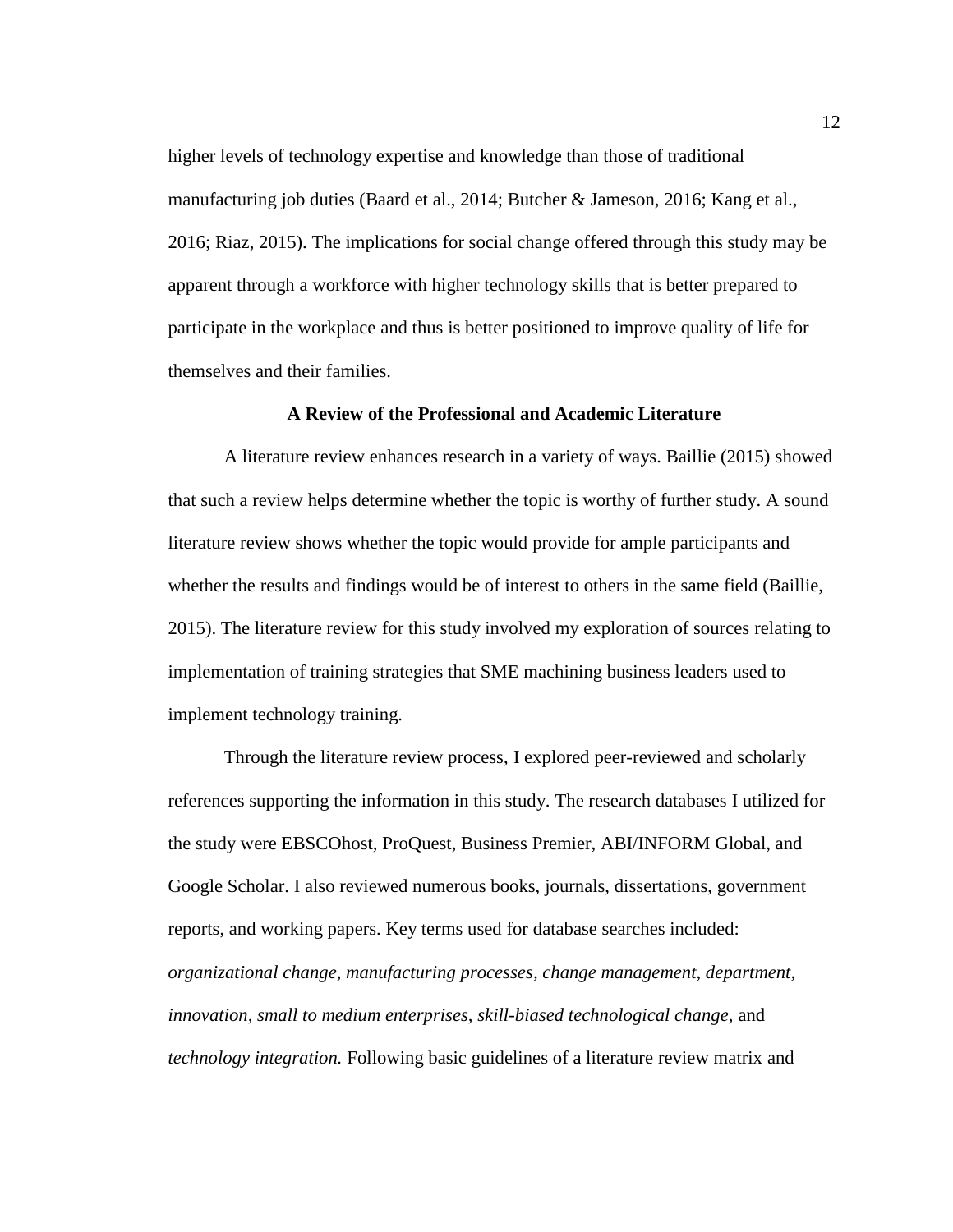organizing the themes of the sources offered a much more organized approach to the study. References include 118 sources with 83 of those sources having publication dates of 2015 or later.

Table 1

# *Source Identification and Accountability*

|                      |     |                | Published 2015 or later |               |
|----------------------|-----|----------------|-------------------------|---------------|
|                      |     | Peer-          |                         |               |
| Category             |     | Total reviewed | Total                   | Peer-reviewed |
| <b>Books</b>         |     |                |                         |               |
| Journal articles     | 106 | 106            |                         |               |
| <b>Dissertations</b> |     |                |                         |               |
| Government report    |     |                |                         |               |
| Working paper        |     |                |                         |               |
| Total                | 118 | 106            | 83                      |               |

I explored three components of technology that may affect organizational decisions and strategies. Those components were (a) technology integration; (b) barriers that influence technology integration; and (c) organizational learning, training, and culture. For this study, I utilized the TAM as the conceptual framework to explore how individual perceptions and beliefs affect technology training in the workplace.

A literature review centered on those three themes offered me a better understanding of new technologies used by the current workforce and why companies often offer inadequate technology training. Researchers in prior studies, which addressed the problems surrounding technology training, have focused on a variety of angles. Those angles included the age of those learning the technology, preparedness of those offering training, the inefficiencies of training, and the perceptions, beliefs, and attitudes of leaders (Galloway & Lesaux, 2014; Gibson et al., 2014; Jimenez et al., 2015; Ticona,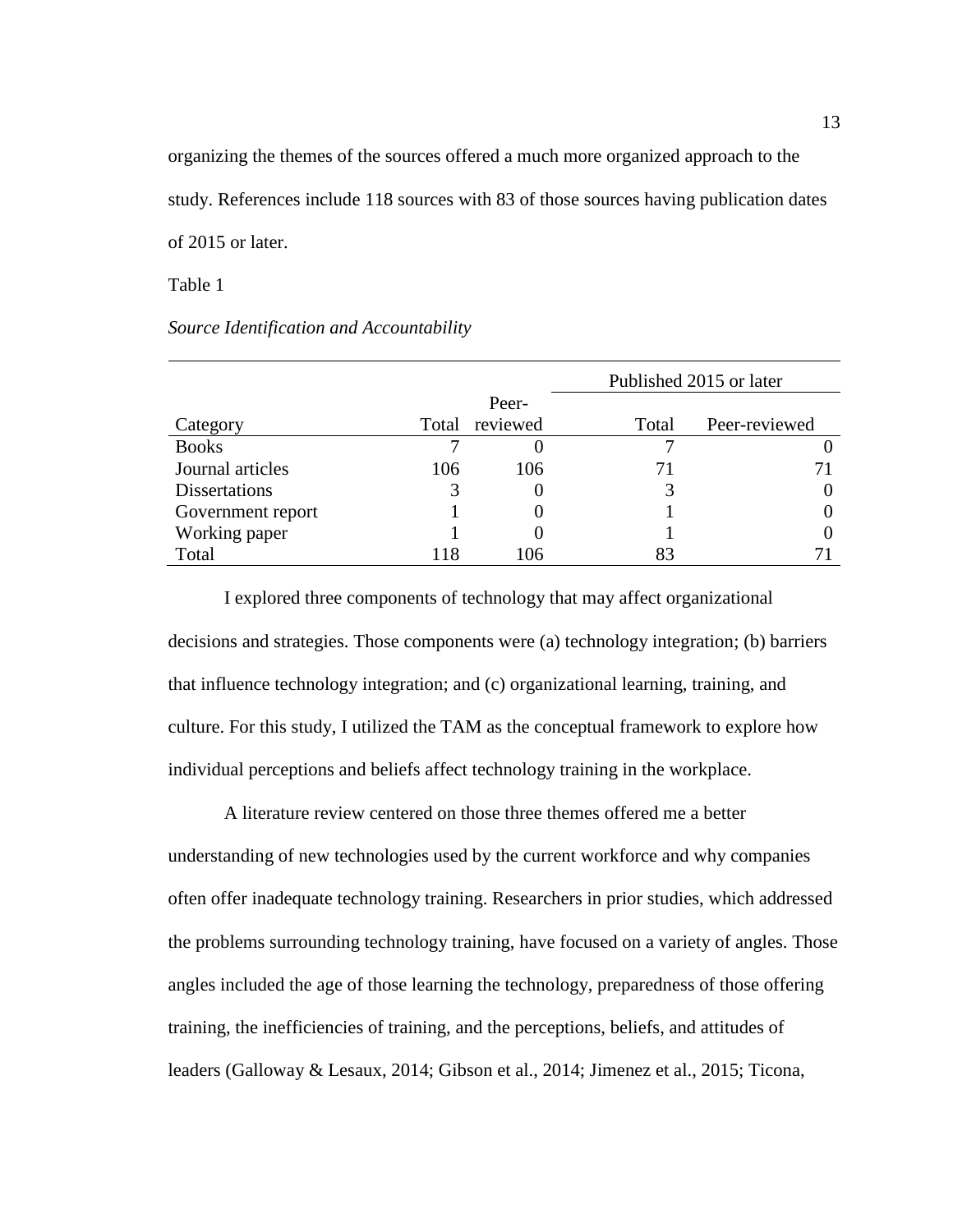2015). Other topics related to technology training have included organizational culture, change management initiatives, and leadership styles and behaviors required for successful training and strategy development (Burnes & Bargal, 2017; Cummings et al., 2016; Donate & de Pablo, 2015; Hori, 2011; Lin, Ku, & Huang, 2014; Molinillo & Japutra, 2017).

Researchers have also focused on the many benefits of technology training that outweigh the challenges of implementing change in business operations and processes (Cummings et al., 2016; Hori, 2011; Molinillo & Japutra, 2017; Stahl & De Luque, 2014). One of the primary benefits of technology training concerns preparing employees to enter the 21st-century workforce. A second benefit involves how the uses of new technologies help ensure the efficiency of operations for both the individual department and the business as a whole (Hori, 2011; Jimenez et al., 2015; Molinillo & Japutra, 2017). Braun, Peus, and Knipfer (2015) and Donate and de Pablo (2015) showed how support from leadership in developing a culture where technology is engaged was crucial to any technology integration effort. Company leaders must have the capability to achieve successful change initiatives leading to achievement of strategic goals (Braun et al., 2015; Cummings et al., 2016; Donate & de Pablo, 2015; Hamidianpour et al., 2016). Business leaders must also ensure development and implementation of effective training strategies (Donate & de Pablo, 2015).

# <span id="page-23-0"></span>**Technology Integration**

To gain a better understanding how elements of the TAM influence technology integration and training, I explored the topic and how it affected development and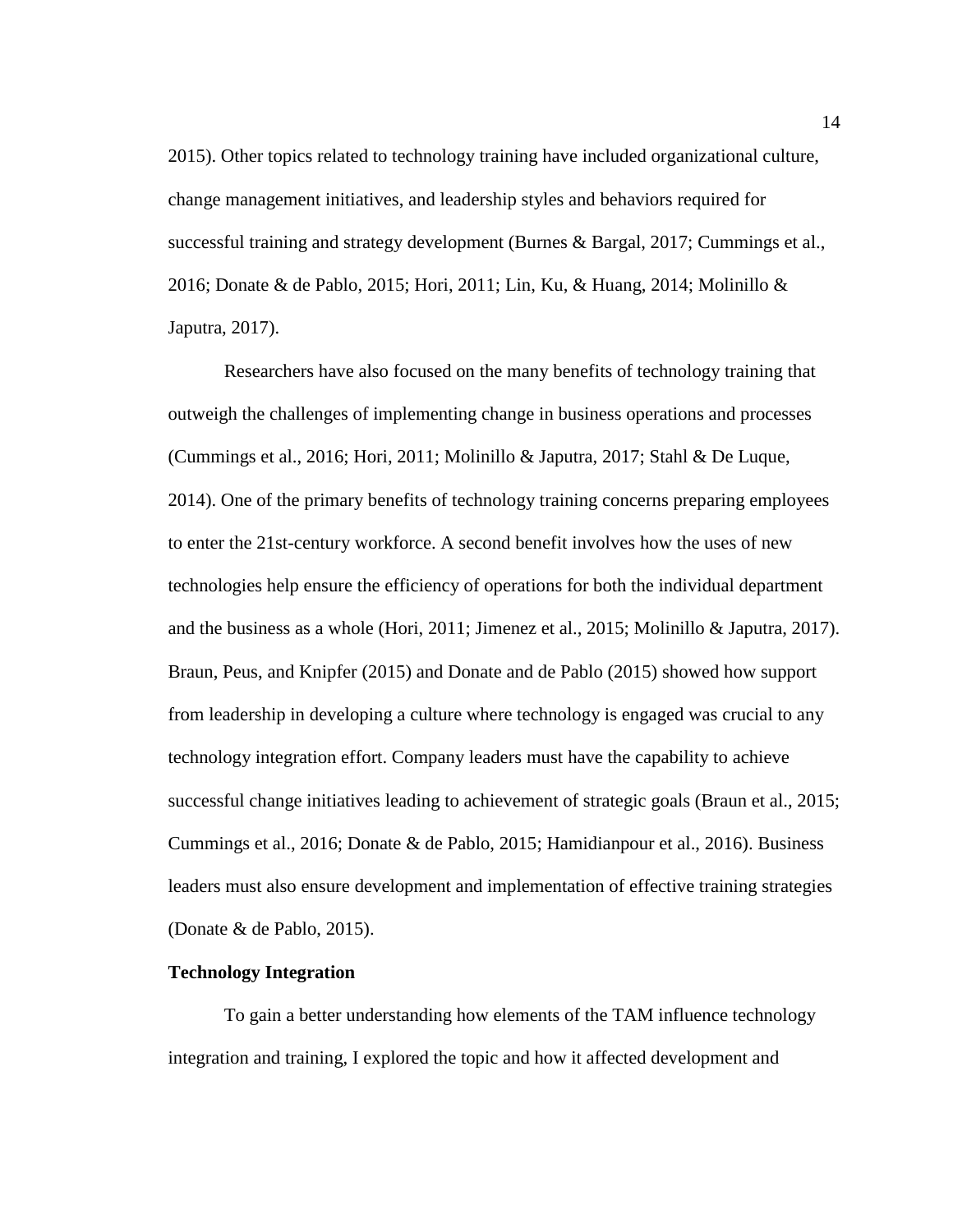implementation of technology strategies in the machining industry. The constant development of new technologies is the single most transformative element in current global economies (Christiansen, 2015; Erasmus, Rothmann, & Van Eeden, 2015; Molinillo & Japutra, 2017; Stahl & De Luque, 2014). However, organizational leaders have discovered that such innovations have changed the manner in which business is conducted for large corporations as well as SMEs (Christiansen, 2015; Molinillo & Japutra, 2017; Stahl & De Luque, 2014). Therefore, it is incumbent upon organizational leaders to learn effective management of such changes from new inventions and trends (Erasmus et al., 2015; Hill & Birkinshaw, 2014; Molinillo & Japutra, 2017). Researchers agree that efficient technology integration into company operations and processes benefits an organization's overall effectiveness and its bottom line (Braun et al., 2015; Hamidianpour et al., 2016; Stahl & De Luque, 2014).

The skill sets and knowledge required of employees in the current workforce are much different from those required at any other time in history (Molinillo & Japutra, 2017). Both cognitive skills and technology skills are necessary for assisting employees with the incorporation of new technologies into job processes and company operations (Hori, 2011; Molinillo & Japutra, 2017). In essence, technological innovation caused a skill bias when it comes to technology acceptance and integration. In the literature review, I found evidence that technology integration requires a higher level of both types of skills for employees and organizations as a whole to achieve efficiency and a competitive advantage (Hori, 2011; Molinillo & Japutra, 2017; Stahl & De Luque, 2014).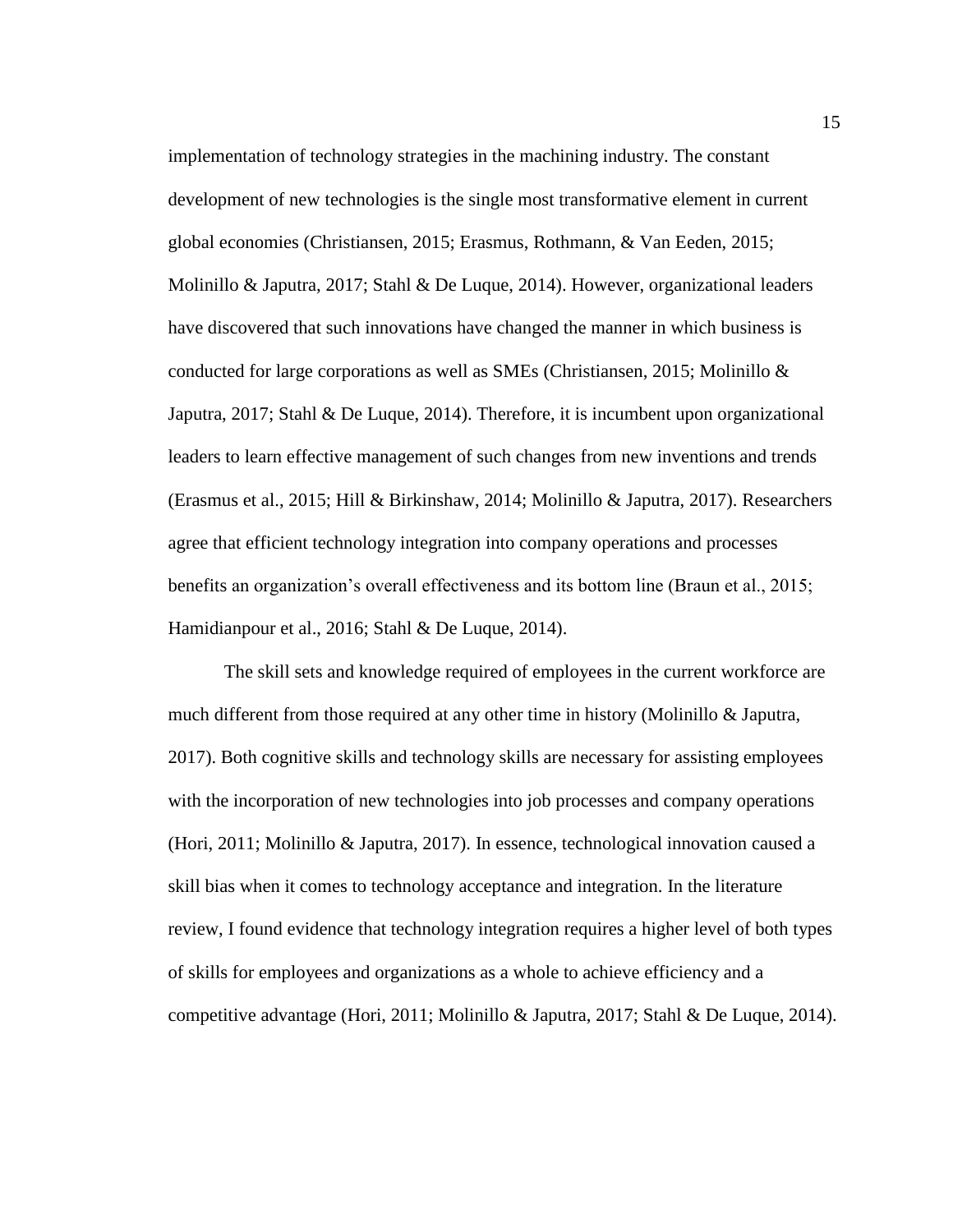The role of SMEs in economic growth is often misinterpreted in the global marketplace (Christiansen, 2015; Molinillo & Japutra, 2017; Stahl & De Luque, 2014). SMEs are a critical component of the American economy, especially in the GDP (Molinillo & Japutra, 2017; Stahl & De Luque, 2014). Researchers studying large corporations and the introduction of new technologies into the global marketplace have provided evidence of the correlation between new technologies and the GDP (Molinillo & Japutra, 2017; Stahl & De Luque, 2014). However, the literature was quite lacking when it came to SMEs and technology strategy development and training. With technology, all types and sizes of organizations must exhibit an exemplary workforce equipped with both cognitive and technical skills (Hori, 2011; Jimenez et al., 2015).

There are many differences between large corporations and SMEs. Large organizations tend to be decentralized and have operations and processes that are multifaceted, abundant monetary assets, and business leaders with a higher level of specialized proficiencies (Hill & Birkinshaw, 2014; Ticona, 2015). Consequently, it often appears at first glance that SMEs are at a tremendous disadvantage when it comes to workforce skills, capabilities, and profits (Molinillo & Japutra, 2017; Stahl & De Luque, 2014; Ticona, 2015). Still, leaders in SMEs face the same daily challenges as large companies when it comes to developing and implementing technology-training strategies, making the impact of such integration seemingly impossible (Hill & Birkinshaw, 2014; Molinillo  $\&$  Japutra, 2017). With SMEs, two primary factors are influential: an older workforce with longevity, and a younger workforce with newer skills and knowledge (Hori, 2011; Molinillo & Japutra, 2017; Ticona, 2015). Despite this fact, as Molinillo and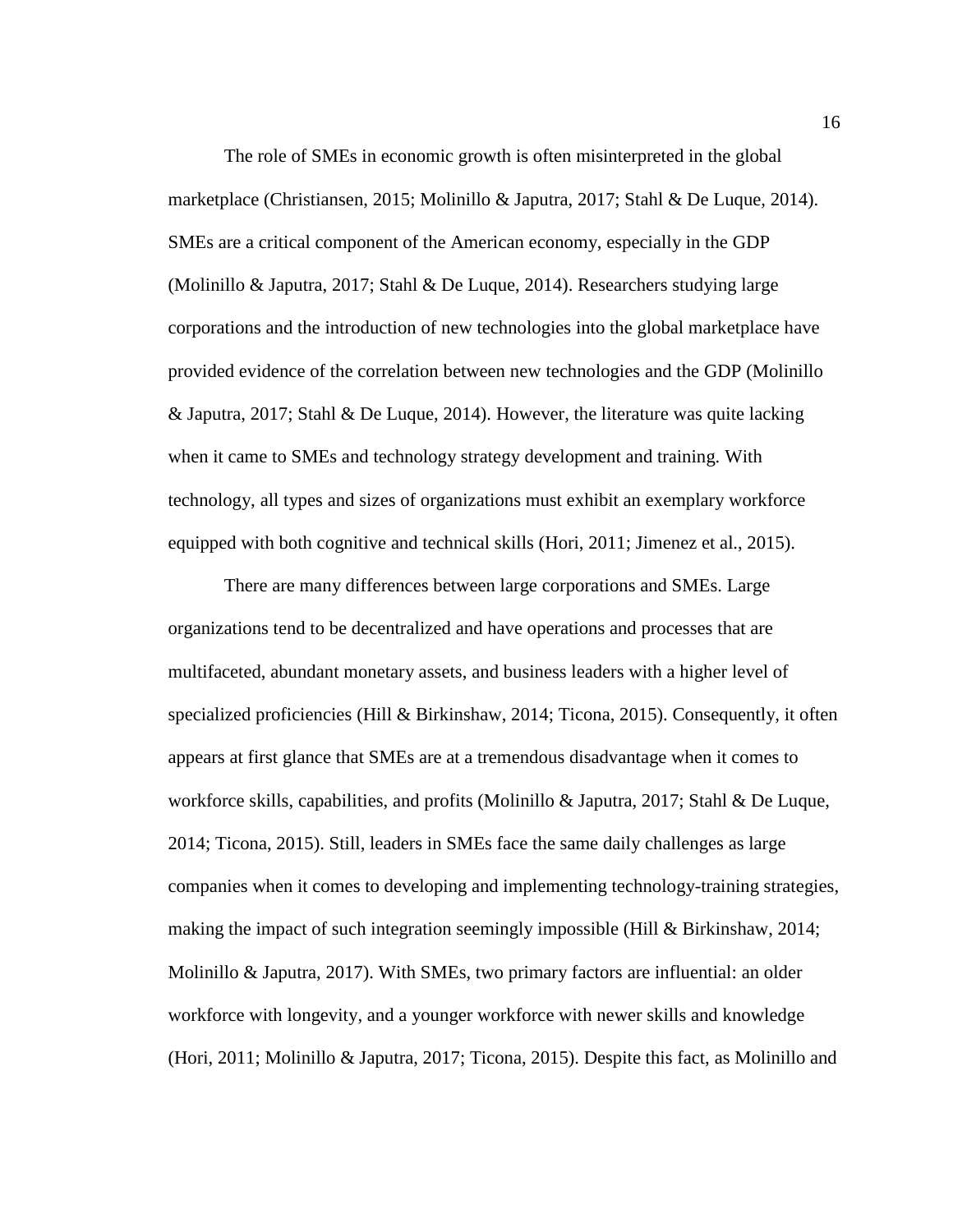Japutra (2017) illustrated, there is the potential for profit and competitive advantage in SMEs with both younger and older workers alike. The key to such success lies in development and implementation of effective technology strategies (Donate & de Pablo, 2015; Molinillo & Japutra, 2017; Tourish, 2014).

One perception regarding a higher skilled workforce is that employees who are more knowledgeable often demand a higher salary. Therefore, Molinillo and Japutra (2017) suggested SMEs avoid hiring older workers and younger, higher skilled workers if emerging technological advances do not affect the company operations. However, most businesses use some type of technology (Ticona, 2015). From the simple use of e-mail or word processing software to specialized machinery and software, leaders at both large corporations and SMEs are noting the impact of new technologies on both their workforce and their bottom line (Hori, 2011; Molinillo & Japutra, 2017; Ticona, 2015).

While the presence and use of technology are becoming more widespread, there is evidence indicating that full technology integration into America's workplace has not occurred (Kawakami, Barczak, & Durmusoglu, 2014; Quintana & Zambrano, 2014; Tondeur, van Braak, Ertmer, & Ottenbreit-Leftwich, 2017). There are also research findings indicating that some industries have less technology in use currently than 2 decades ago (Glenn, 2016). Even with many new technologies in place, technology training and acceptance has not occurred in many companies due, in part, to a lack of comprehensive implementation strategies (Parker, Stylinski, Bonney, Schillaci, & McAuliffe, 2015; Quintana & Zambrano, 2014). The disturbing element of the Quintana and Zambrano (2014) study was that a lack of use in less than one-half of the companies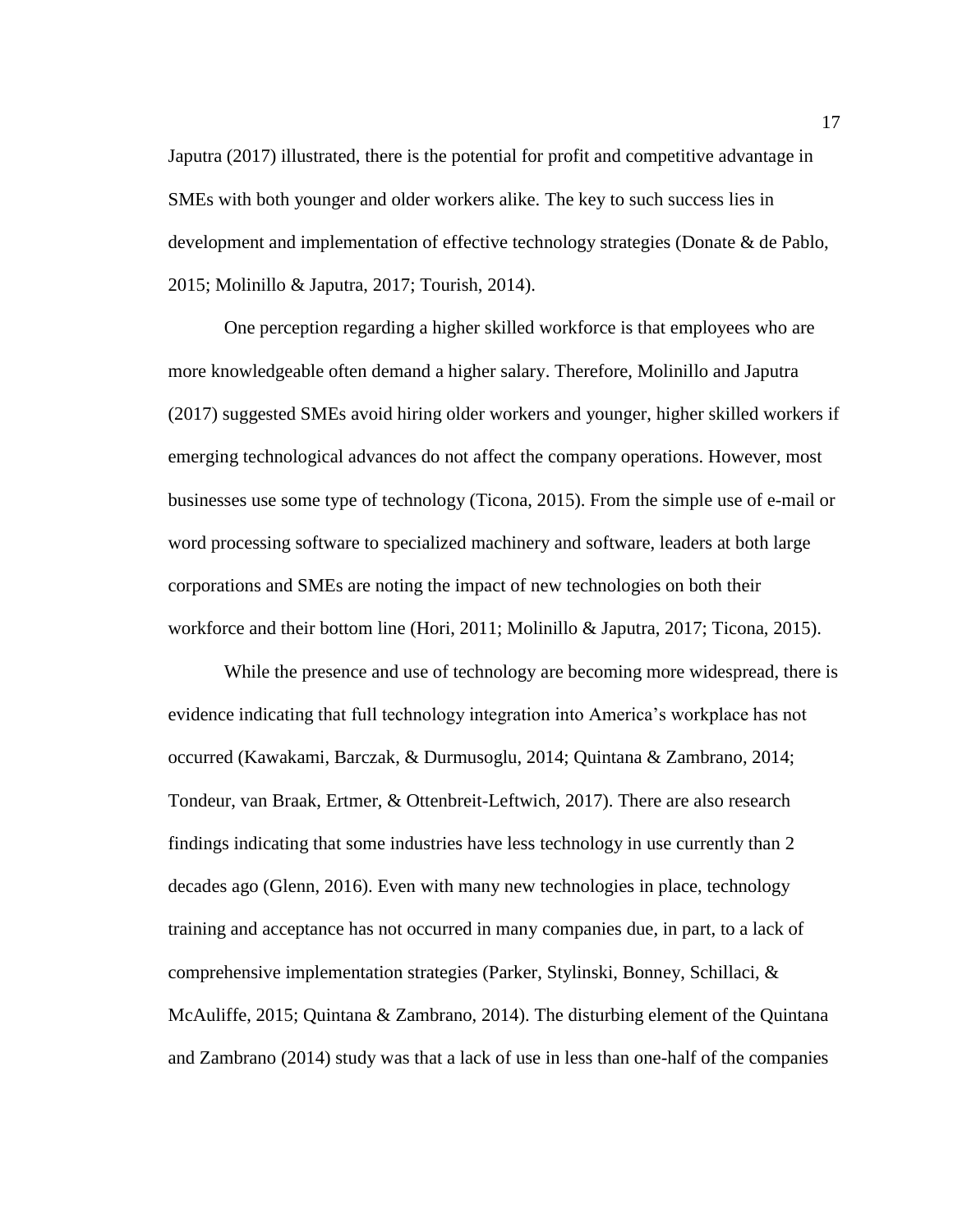in the United States demonstrated evidence of inadequate technology strategies. The fact that technology was nonexistent in so many organizations was quite disturbing, as the organizational leaders participating in the Quintana and Zambrano study considered the employee participants to be the most technology-proficient employees within their organizations (Quintana & Zambrano, 2014).

Even with technologies in place, employee participants in studies have offered a variety of reasons as to why they are not used (Parker et al., 2015; Paver, Walker, & Hung, 2014; Quintana & Zambrano, 2014; Tondeur et al., 2017). Quintana and Zambrano (2014) focused on why teachers do not use technology as an instructional tool in the classroom or attempt to integrate technology into the respective curriculum areas. Thirty public school teachers from elementary, middle, and high schools participated in the qualitative study developed to determine the extent each teacher used technology in the classroom (Quintana & Zambrano, 2014). The pair offered suggestions for teachers, administrators, and teacher educators alike for successful technology integration and acceptance (Quintana & Zambrano, 2014). However, the primary suggestion centered on a lack of implementation strategies.

Funding is a critical part of technology integration in both public and private sector organizations (Tondeur et al., 2017). While many organizations have been limited in funding to make technology purchases, most in the Tondeur et al. (2017) study did have in place some of the fundamental technologies like e-mail. Still, many barriers such as current policies, lack of efficient strategies, personal employee beliefs, and other conditions derived from nonsupport from organizational leaders have prohibited full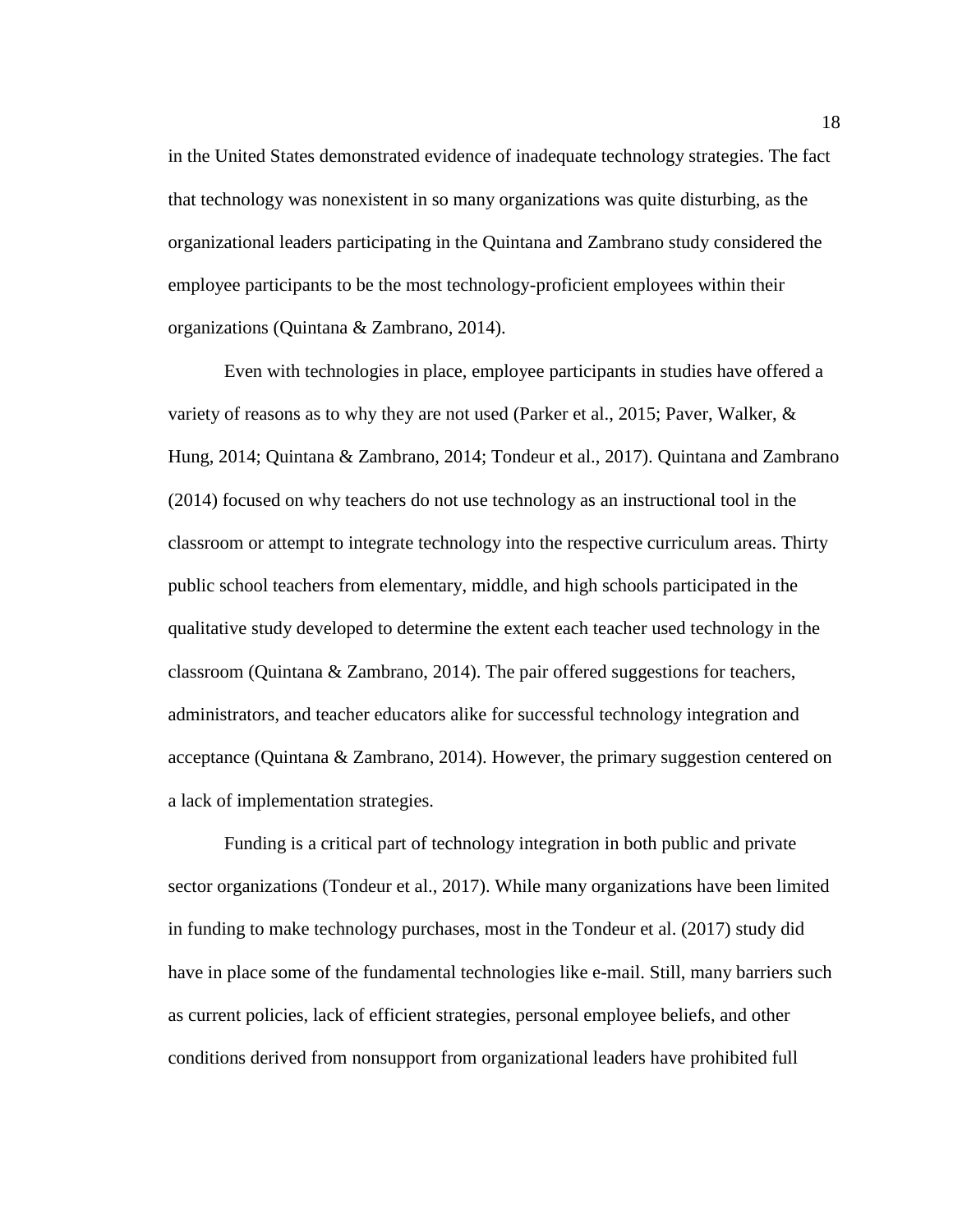integration of technology (Allen & Penuel, 2015; Baker et al., 2015; Tondeur et al., 2017).

For some companies and organizations, there was ample funding for technology resources (Parker et al., 2015). In other organizations, funding limitations prevented leaders from fully integrating technology into the company's operations (Parker et al., 2015). One limitation Parker et al. (2015) illustrated was the mismatch between funding and integration within a particular region. The location used in the Parker et al. study, known for incredible funding of technology, caused the researchers to note the nongeneralizability of the results, as other regions in the same state were not likely to have the same technologies. In addition, self-reported responses from the participants provided no opportunity for verification of the results (Parker et al., 2015).

There is often confusion over the quantity and the quality of technology used. Parker et al. (2015) contended the quality of technology usage was much more important than the amount. The quality of employees' technology use correlated to real success (Parker et al., 2015). Parker et al. studied quantity and quality of the technology integration efforts using five specific technology uses. Nonetheless, Parker et al. found that there was no revelation of the amount of time invested in technology training, demonstrating a noteworthy relationship between the amount of technology use and outcomes. However, the researchers discovered that perhaps the greatest hindrance to successful technology integration involved on the lack of effective implementation strategies (Parker et al., 2015).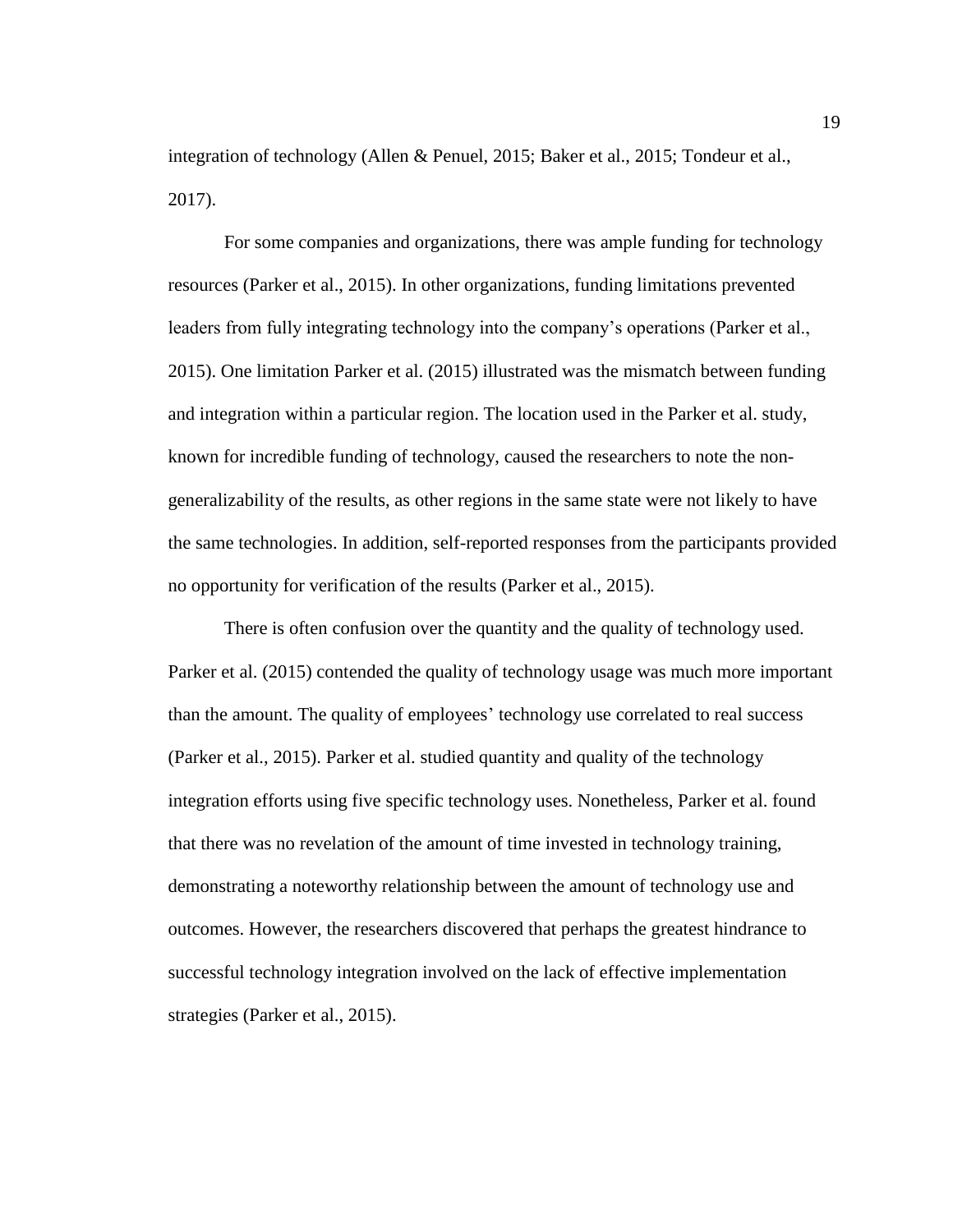Positive results are the primary focus of the need for technology integration (Parker et al., 2015). However, various researchers explored and provided evidence of other reasons why technology was desirable (Morreale, Staley, Stavrositu, & Krakowiak, 2015; Parker et al., 2015). Morreale et al. (2015) provided a comparison of technology to science founded in the fact that science is the basis for most inventions. Morreale et al. noted technologies were now performing the same or similar role. The authors of the study provided an example of comments from one community known for its large oil and gas industries (Morreale et al., 2015). Many people in the particular area did not see technology as an integral part of their child's life as those students were destined to graduate from high school and obtain employment in the area at one of the oil or gas employers (Morreale et al., 2015). Nonetheless, researchers demonstrated that perhaps the oil and gas industry is dependent on technology more so than most other industries (Morreale et al., 2015). Morreale et al. concluded the inclusion of technology in almost every current industry provides evidence technology is seemingly taking the place of science. In reality, very few jobs currently do not include some technology (Morreale et al., 2015; Parker et al., 2015). It is critical for company leaders to ensure full acceptance and integration into training processes and operations to maximize efficiency (Hori, 2011; Jimenez et al., 2015; Molinillo & Japutra, 2017). Such success is a derivative of comprehensive implementation strategies (Jimenez et al., 2015).

# <span id="page-29-0"></span>**Technology Acceptance Model**

Many organizational leaders understand the importance of technology integration and training and their influence on operational processes (Yoon, 2016). However, those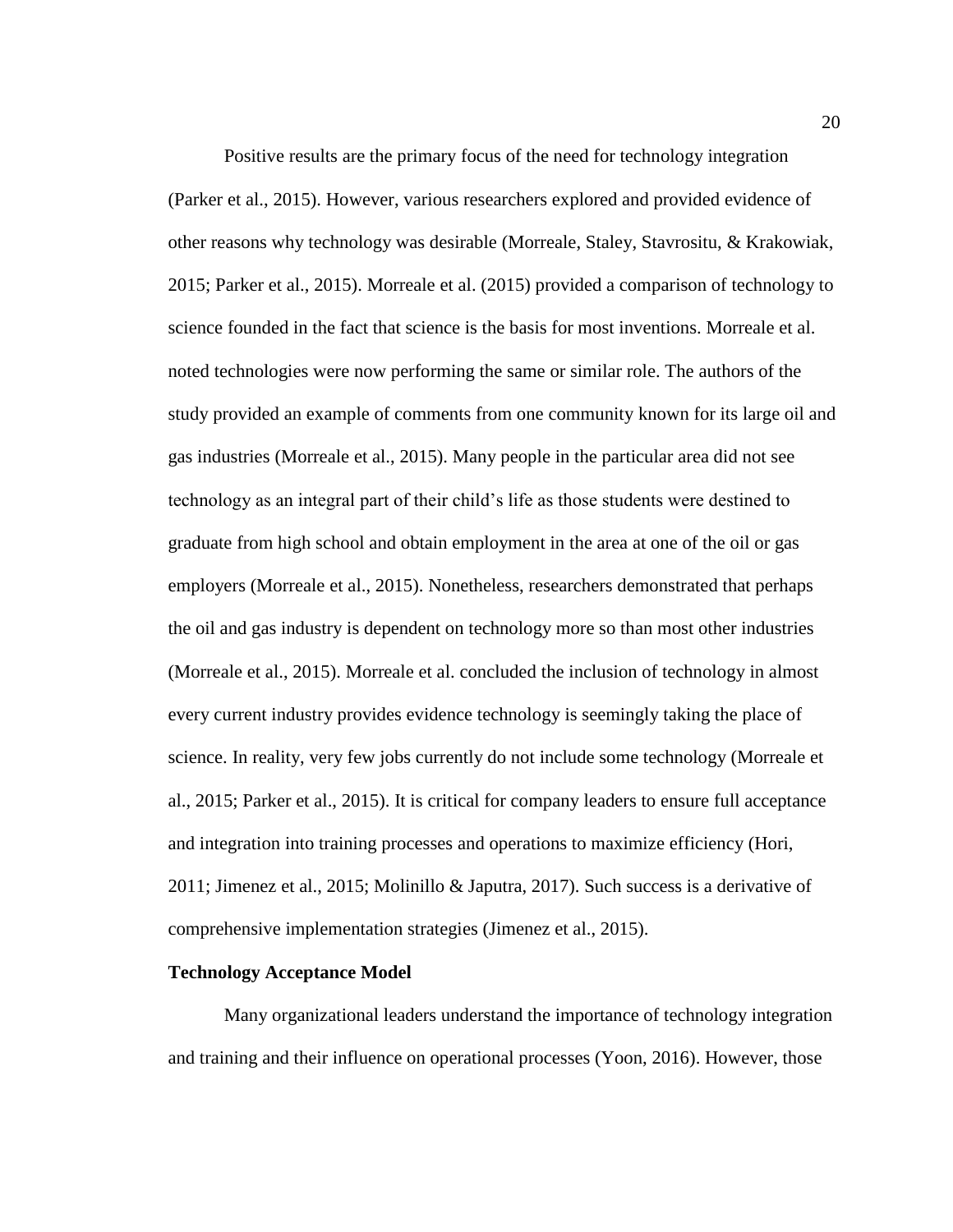same leaders fail to understand the importance of learning why employees accept or reject a technology and its use (Erasmus et al., 2015; Yoon, 2016). Abdullah et al. (2016) and Yoon (2016) found that the use of new technologies improves both organizational and personal efficiency. The underlying reason for the failure of leaders to understand this importance is that traditionally, researchers used the TAM to explore computer use behavior (Yoon, 2016). However, researchers also use the TAM in a variety of fields to explore acceptance of various types of technology applications and their effect on providing better service in many industries (Yoon, 2016).

Researchers used the TAM for decades and touted its use as one of the bestknown theories for evaluating technology acceptance (Yoon, 2016). Organizational leaders also used the TAM to assist in determining the likelihood of technology acceptance in the workplace (Yoon, 2016). The central constructs of the TAM are subject norm (SN), perceived usefulness (PU), and perceived ease of use (PEoU; Yoon, 2016). The primary usage elements relating to technology integration are behavioral intention to use (IU), attitude toward use (ATU), and actual use/usage (AU; Yoon, 2016). Researchers of various studies offered descriptions of how perceived usefulness (PU) and the perceived ease-of-use (PEoU) help to determine if an individual intends to use (IU) technology (Klassen & Tze, 2014; Yoon, 2016).

Traditionally, the TAM served to assess leaders in the preparedness of individuals on technology integration based on perceptions and beliefs (Abdullah et al., 2016). Some researchers contended that while the TAM was useful at the time, its usefulness might have become obsolete for some organizations as there was no inclusion of organizational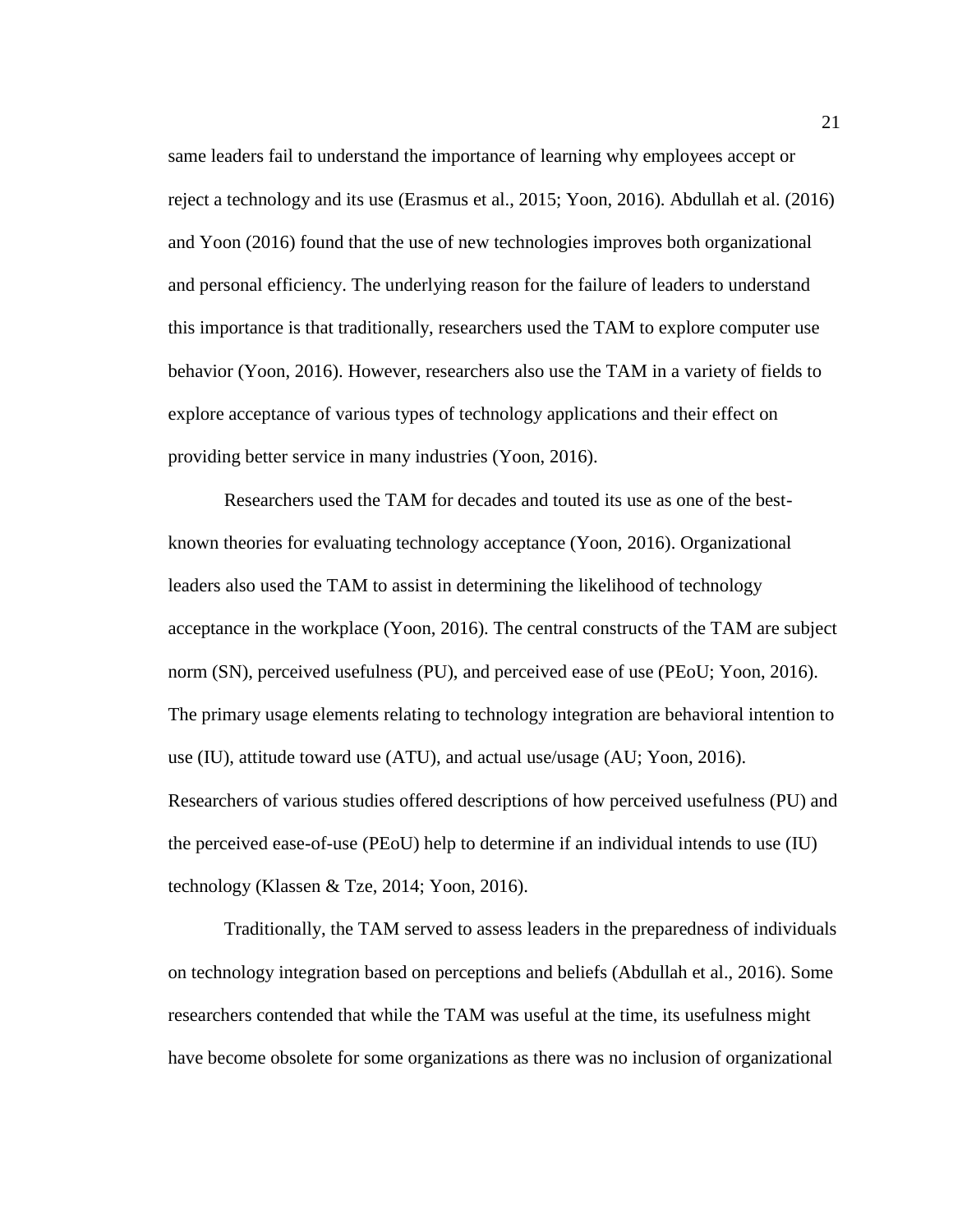leader or employee fears in many studies (Abdullah et al., 2016). The central dilemmas associated with the TAM centered on the explosion of many new technologies and problems related to how to integrate them into the workplace and gain acceptance by employees (Abdullah et al., 2016). Many researchers focused on perceptions, concerning success, value, and cost as related to technology acceptance and integration on the part of the employee, not organizational leaders (Hauge, 2014). Hauge (2014) explored attitudes, values, and perceptions of individuals concerning the current use of and intent to use technology. In Hauge's qualitative study, he found that values and technology experience of organizational leaders directly affected the type and amount of technology accepted and integrated into an organization by employees (Hauge, 2014). Thus, Hauge contended that the perceptions, beliefs, and attitudes of company leaders help determine the quantity and quality of technology integration in an organization (Abdullah et al., 2016; Erasmus et al., 2015).

Klassen and Tze (2014) used the TAM as the foundation for research concerning the acceptance level of technology in the workplace. The pair discovered how positive feedback and continued evaluation of use of technology provided the most promising results concerning technology acceptance (Klassen & Tze, 2014). Additionally, Klassen and Tze contended most makers of technologies declare them as user-friendly; however, this was not the case in most circumstances. Seldom was consideration for the audience using the hardware and software included in such purchase decisions (Abdullah et al., 2016; Klassen & Tze, 2014). The lack of inclusion of psychological factors may be the underlying reason why integration and acceptance rates have not increased significantly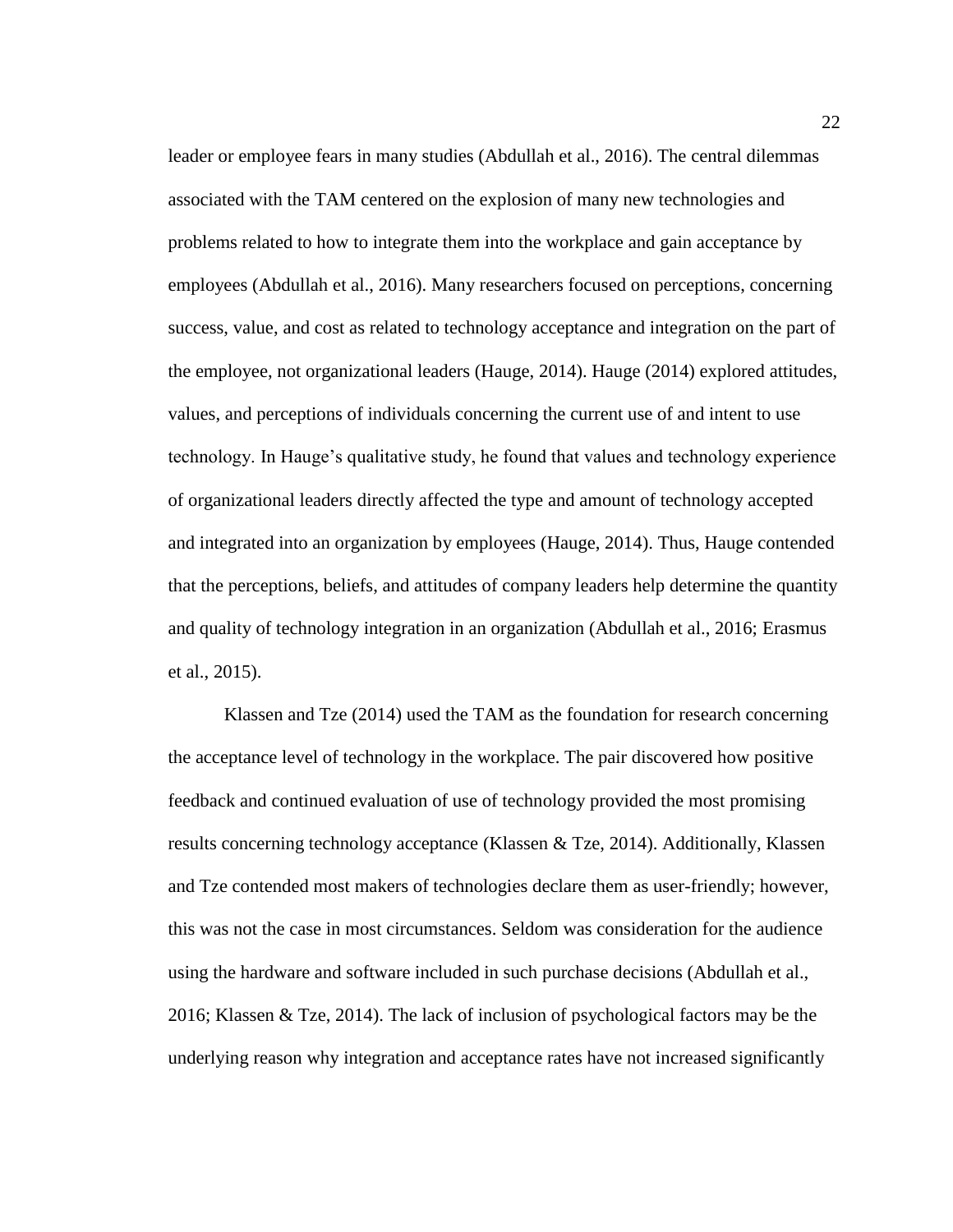(Abdullah et al., 2016). Hence, psychological elements are critical to the success of technology integration. For the Klassen and Tze study, psychological elements served as those involving cognitive and behavioral elements, which may affect acceptance of technology on the part of the user.

Researchers noted the TAM as the most significant indicator of an individual's acceptance behavior in technology integration and training (Visnjic et al., 2017). The reasons were many; however, the two primary factors affecting the TAM's success were the two basic constructs of PU and PEoU (Yoon, 2016). PU is the perceived use or how an employee views the new technology will enhance their job, and PEoU is the perceived-ease-of use or how much time and effort will be required to learn the new technology (Yoon, 2016). However, past researchers focused primarily on employees, which were often self-reported. Many past researchers who studied employee beliefs, attitudes, and perceptions used self-assessment instruments (Abdullah et al., 2016; Scherer, Siddiq, & Teo, 2015).

The Scherer et al. (2015) study was possible through a partially funded federal grant program and included statistics from the National Center for Educational Statistics (NCES), which served as the foundation for the study. Researchers conducting an analysis of federal and state documents found millions of dollars issued to public organizations for technology purchases (Scherer et al., 2015). Those same researchers of NCES documents found that not even half of the employees in the region covered in the study had used the purchased technologies (Scherer et al., 2015). Based on those results, the group contended that an immense lack of technology existed compared to the reports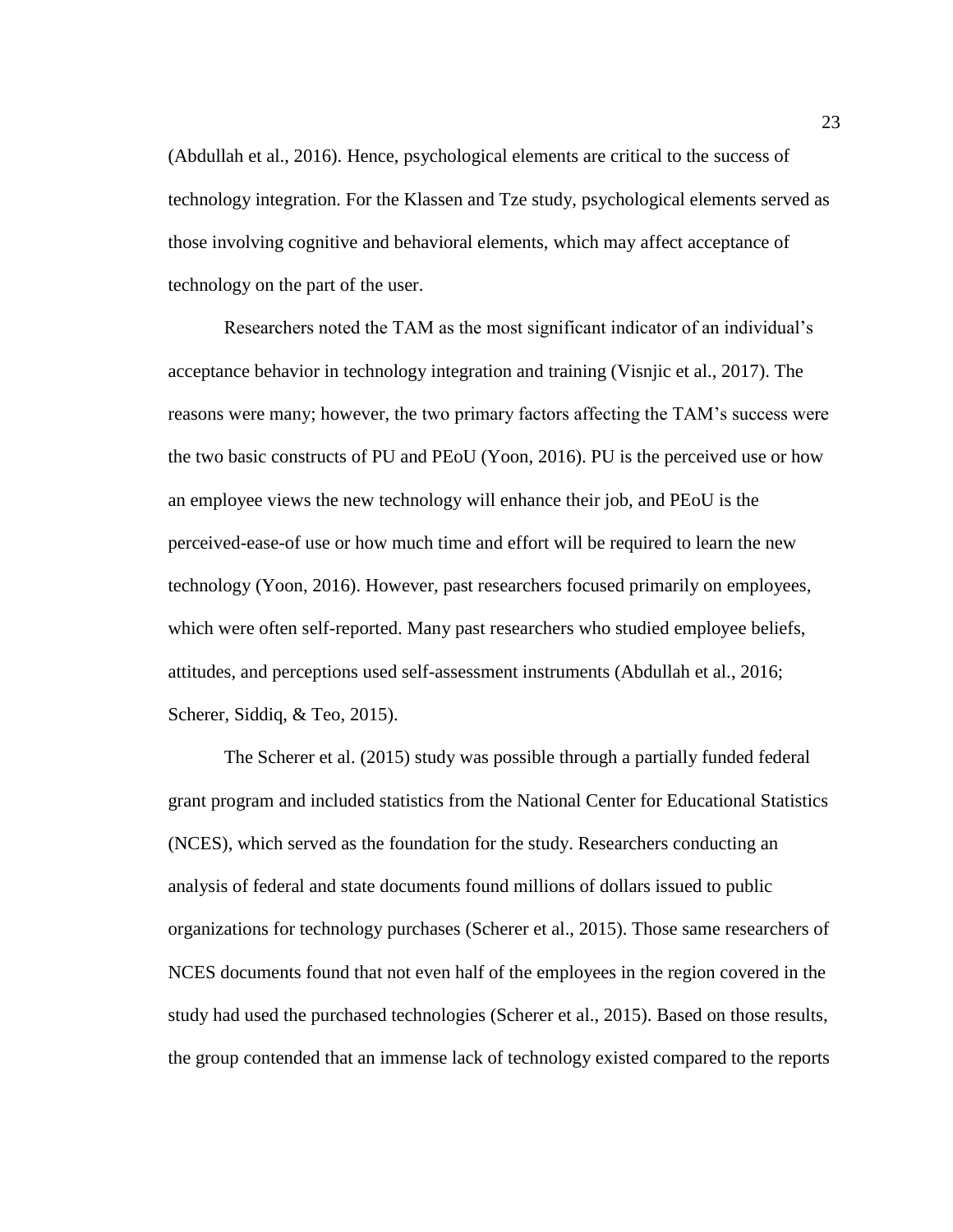of use and non-use from the participants (Scherer et al., 2015). Those findings, based on employee participant responses, included no assessment of organizational leaders' PU or PEoU (Scherer et al., 2015). The findings also did not include an assessment of technology-training strategies.

As beliefs and practices affect every aspect of an individual's personal life, it is natural to assume those beliefs and practices affect workplace behavior (Tondeur et al., 2017). Tondeur et al. (2017) suggested using the TAM in future research on organizational leaders' beliefs and practices concerning technology integration and acceptance. The pair contended such research might include a focus on factors regarding life experiences, societal standards, and cultural customs to determine the effect each may have on technology integration and acceptance.

Human beings often experience changes in attitudes and beliefs over time (Tondeur et al., 2017). Therefore, it is natural to assume changes in attitudes and beliefs about technology may occur over time as well (Tondeur et al., 2017). For example, during the early stages of integration, PU directly correlated to IU (Yoon, 2016). However, once new technologies are integrated, PU and PEOU rise in importance. Different perceptions and beliefs may occur at other stages of integration (Yoon, 2016). One suggestion for future research regarding technology integration was for measurement of those behavioral elements over time (Tondeur et al., 2017).

Integrating technology into organizational operations is a very delicate and individualized act on the part of the leader as success often relies on human behavior (Klassen & Tze, 2014; Lin et al., 2014). Prior researchers have demonstrated successful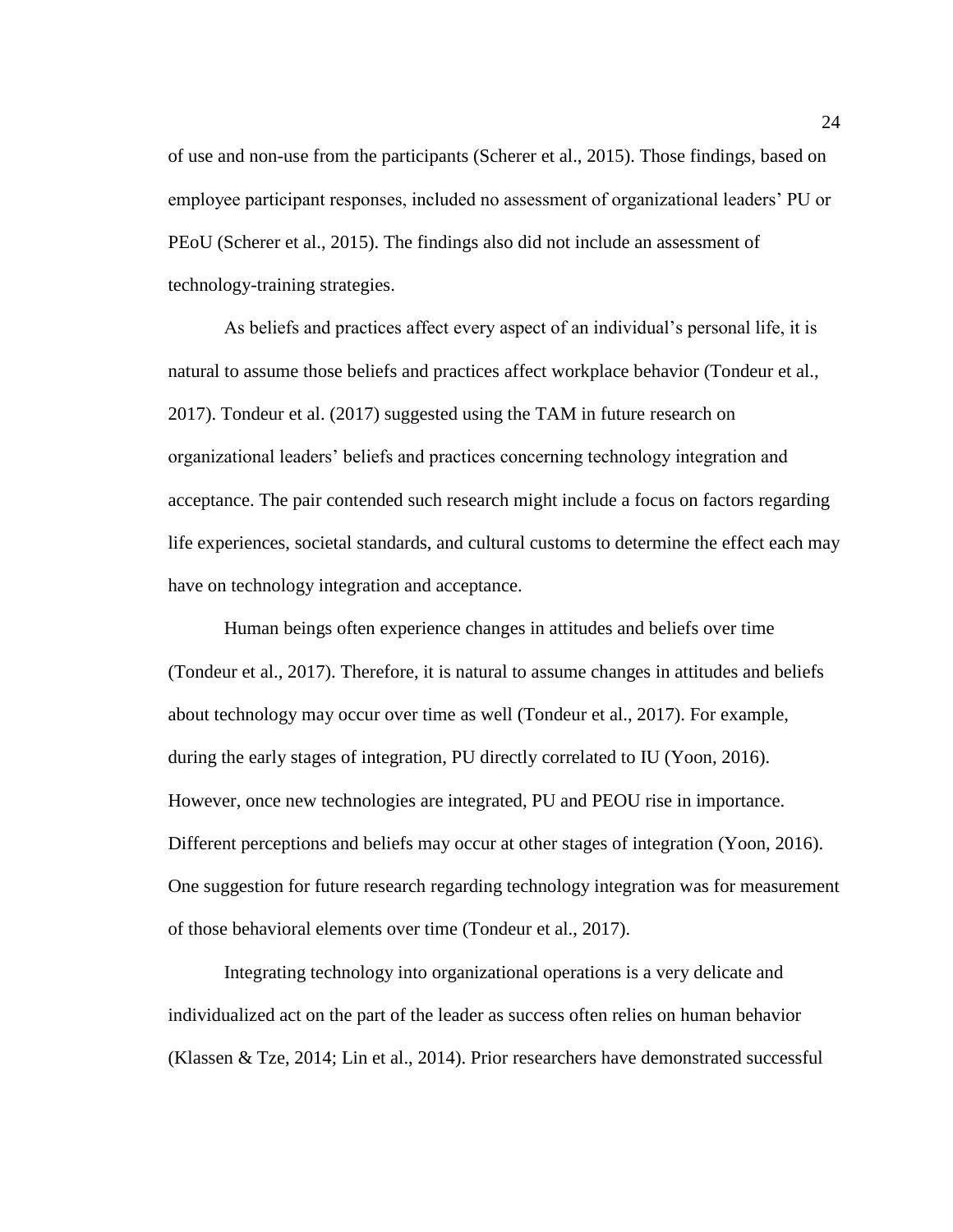technology implementation efforts are somewhat pre-determined by leaders' personalities, beliefs, attitude, and behaviors (Benton-Borghi, 2016; Chai, Tan, Deng, & Koh, 2017; Lin et al., 2014). For example, researchers of one study indicated employees were more likely to experience success with technology if it was similar to an activity they had experienced (Benton-Borghi, 2016). According to Klassen and Tze (2014), developers of technology should gather input from leaders proficient in technology. Those same leaders also have individual parameters and boundaries of learning styles and should be included in technology planning, as well as strategy development (Benton-Borghi, 2016; Chai et al., 2017). Researchers contended that technology designed in a manner that includes various learning styles and the constructs associated with the TAM could increase the levels of technology integration and acceptance (Benton-Borghi, 2016; Chai et al., 2017).

Development of ineffective technology strategies by organizational leaders is the primary element affecting technology integration, training, and acceptance in the workplace (Benton-Borghi, 2016; Chai et al., 2017). While many researchers provided evidence to explain the lack of strategies and their effect on technology integration and training, there was a lack of research on how the inadequacies reflect upon a company leader's actual use of technology (Quintana & Zambrano, 2014; Teo, 2014). Teo (2014) contended many behavioral elements determine the act of integration. Teo demonstrated the reported perceived usefulness, ease of use, facilitating conditions, lack of implementation strategies, and attitude toward use were the primary factors interfering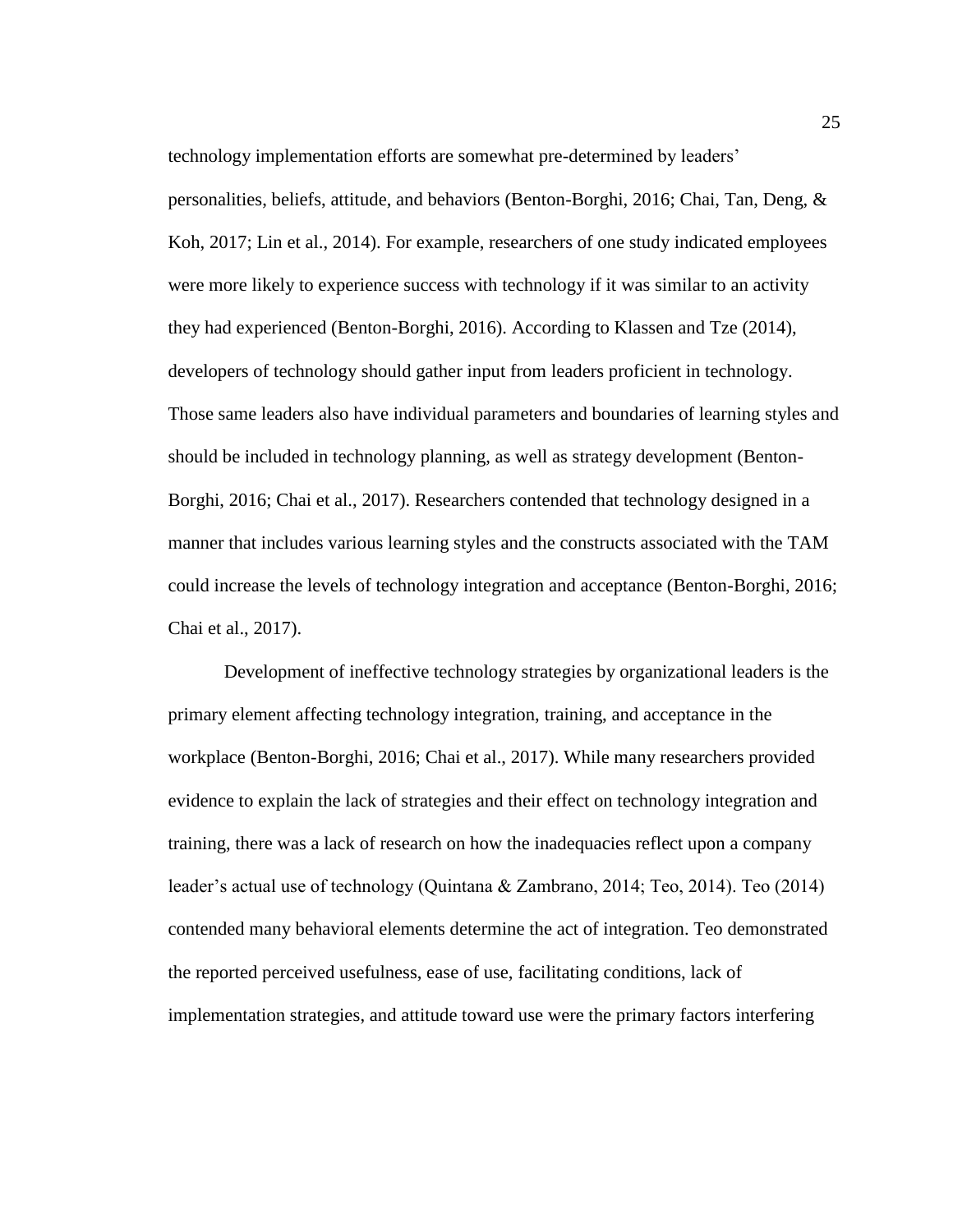with technology integration and training. Teo did not consider subjective norm as a primary factor in the study (Teo, 2014).

Yoon (2016) contended that while the TAM has offered a better understanding of why employees may or may not choose to accept or utilize new technologies, there were problems associated with the theory. Yoon found that one of the primary faults of TAM is that there are no performance guidelines and measures offered for use in the real world. Yoon further contended that the lack of such guidelines served as a negative factor by those organizational leaders who desire a more predictive indicator of employee behavior regarding technology acceptance and influence on training. Another problem Yoon identified in using the TAM centered on the fact that behavior of others often influences an individual's technology acceptance level. Yoon discovered more supporting evidence of the problems with behaviors such as trust and expectations of technology use. However, both of those behaviors are intrinsic and may have been inaccurate in some studies (Yoon, 2016). Researchers presented no identified studies exploring the element of gender in the TAM, causing more concern for the model's completeness and inclusion (Yoon, 2016).

While some company leaders willingly attempt technology integration into the respective departments, many do not (Rienties, Giesbers, Lygo-Baker, Ma, & Rees, 2016). Rienties et al. (2016) discovered that some leaders were willing to consider the integration of technology; yet the lack of effective implementation strategies prevented successful integration across all fields and industries. Rienties et al. concluded that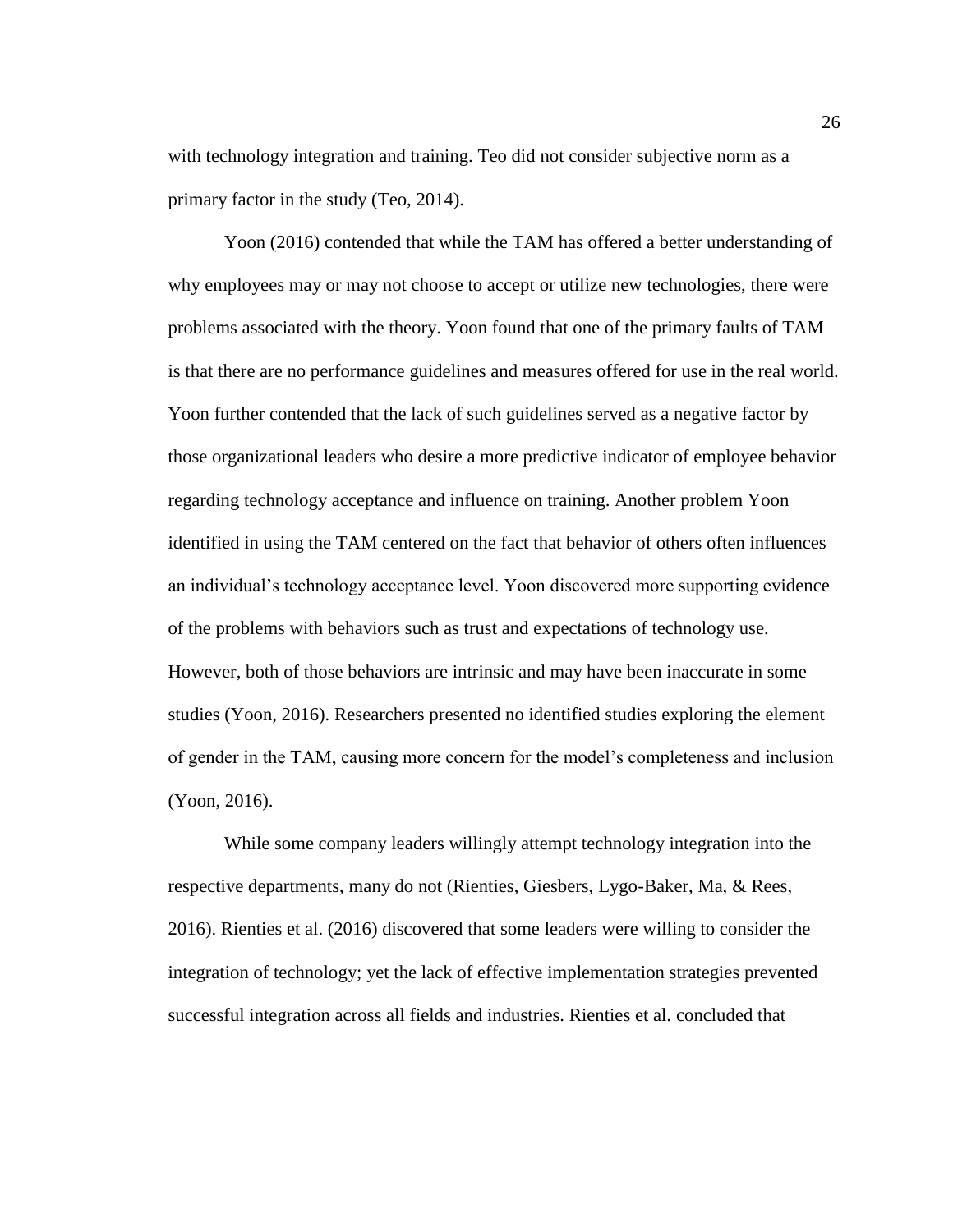barriers including the lack of education, the lack of preparation, and the lack of clearly articulated strategies prevented full technology integration.

Tondeur et al. (2017) investigated the relationship of knowledge, confidence, beliefs, and culture as an influence on technology integration. For successful integration to occur, teachers must have a change in mindset (Paver et al., 2014; Spanos & Sofos, 2015; Tondeur et al., 2017). As Tondeur et al. discovered, teachers were more likely to integrate technology after learning and witnessing the many benefits to students. Consequently, participants deemed professional development training alone as inadequate in creating a desire in teachers to change technology practices in the classroom (Spanos & Sofos, 2015; Tondeur et al., 2017). The same applies to those company leaders and employees in business and industry (Tondeur et al., 2017). If there is no incentive to help create a desire to integrate technologies, it may not occur (Spanos & Sofos, 2015).

Perceptions, attitudes, and critical thinking on the part of organizational leaders play the most vital role in technology strategy development (Allen & Penuel, 2015; Kim-Soon, Ahmad, Sirisa, Fang, & Tat, 2016). Allen and Penuel (2015) demonstrated how ultimately the success of any implementation initiative depends entirely on the organizational leaders, as they are the individuals who determine what processes and operations the company may follow. One of the problems with integration is some company leaders may have no input into the development of technology policies and training (Allen & Penuel, 2015; Tondeur et al., 2017; Kawakami et al., 2014). Still, other leaders have no effective training strategies (Allen & Penuel, 2015). It is interesting to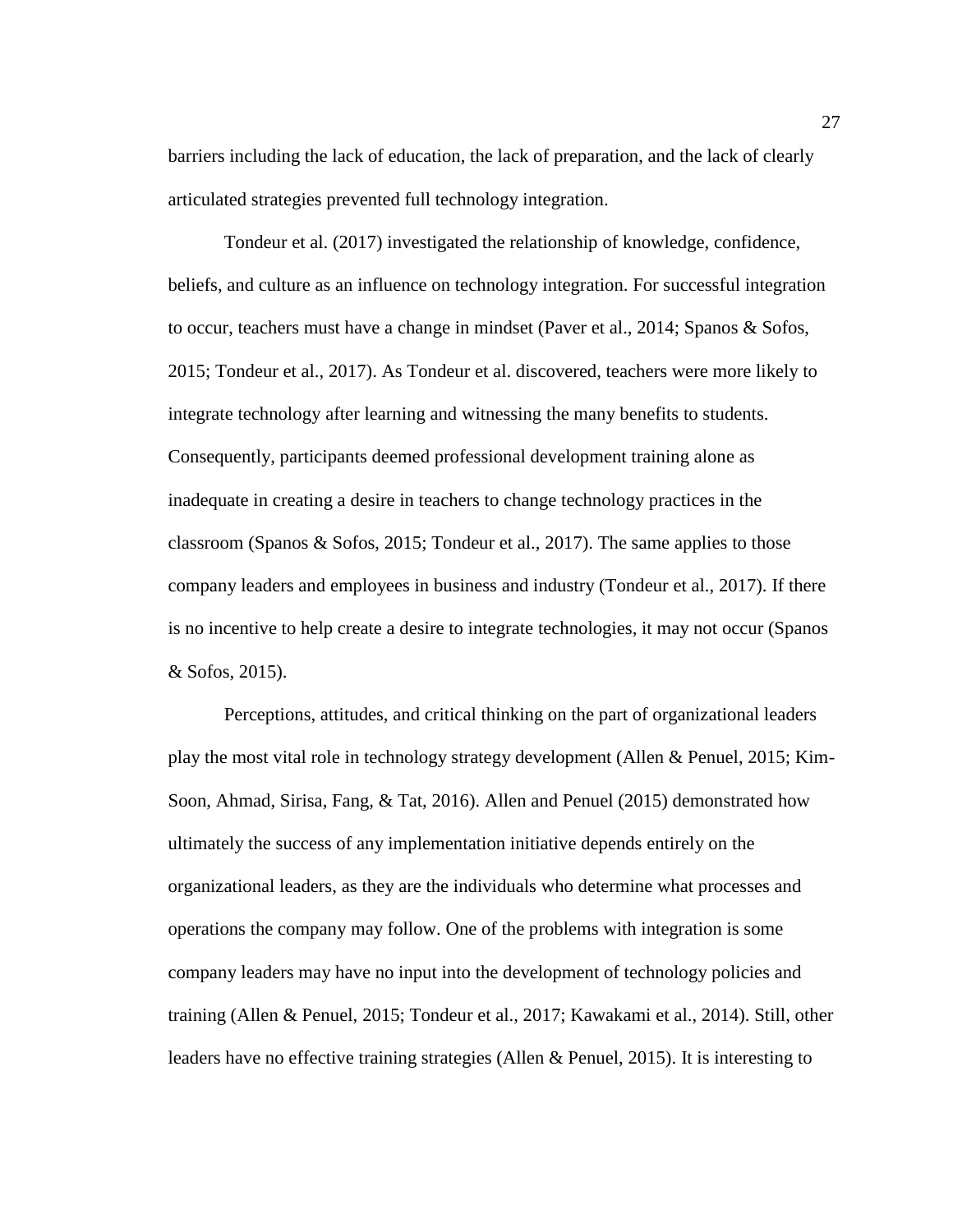note organizational leaders are the ones providing the attitude, knowledge, and skills in effective implementation (Putman, 2014). Should leaders decide not to focus on or use technology, no incorporation of technology into operations occurs (Allen & Penuel, 2015; Tondeur et al., 2017).

The behaviors associated with organizational leaders offering support with technology integration do not require an exhaustive amount of development of strategies and initiatives as the literature includes many ideas and suggestions (Glenn, 2016); Hauge, 2014; Lin et al., 2014). For example, Bennett (2014) offered a comprehensive guide for company leaders in resolving issues with technology integration and acceptance. Bennett provided suggestions on various topics from professional development training opportunities to technical support. However, Bennett concluded the primary barrier to technology integration centered on the lack of a clear technology plan and effective training strategies in those organizations participating in the study. In the absence of a strategic technology plan, some company leaders often chose whether to use technology or not (Bennett, 2014; Hooley, Hutchinson, & Neary, 2015; Lin et al., 2014).

Lee and Moon (2015) contended unused technology was ineffective in helping to improve job performance and production. In fact, such non-use of technology and computers, in general, was a tremendous problem common across industries throughout the United States (Lee & Moon, 2015). That acknowledgment made nearly 25 years ago remains true even though great strides have occurred in technology (Adams, Jeanrenaud, Bessant, Denyer, & Overy, 2016; Jimenez et al., 2015; Lee & Moon, 2015). Much resistance regarding the use and acceptance of technology in the workplace still exists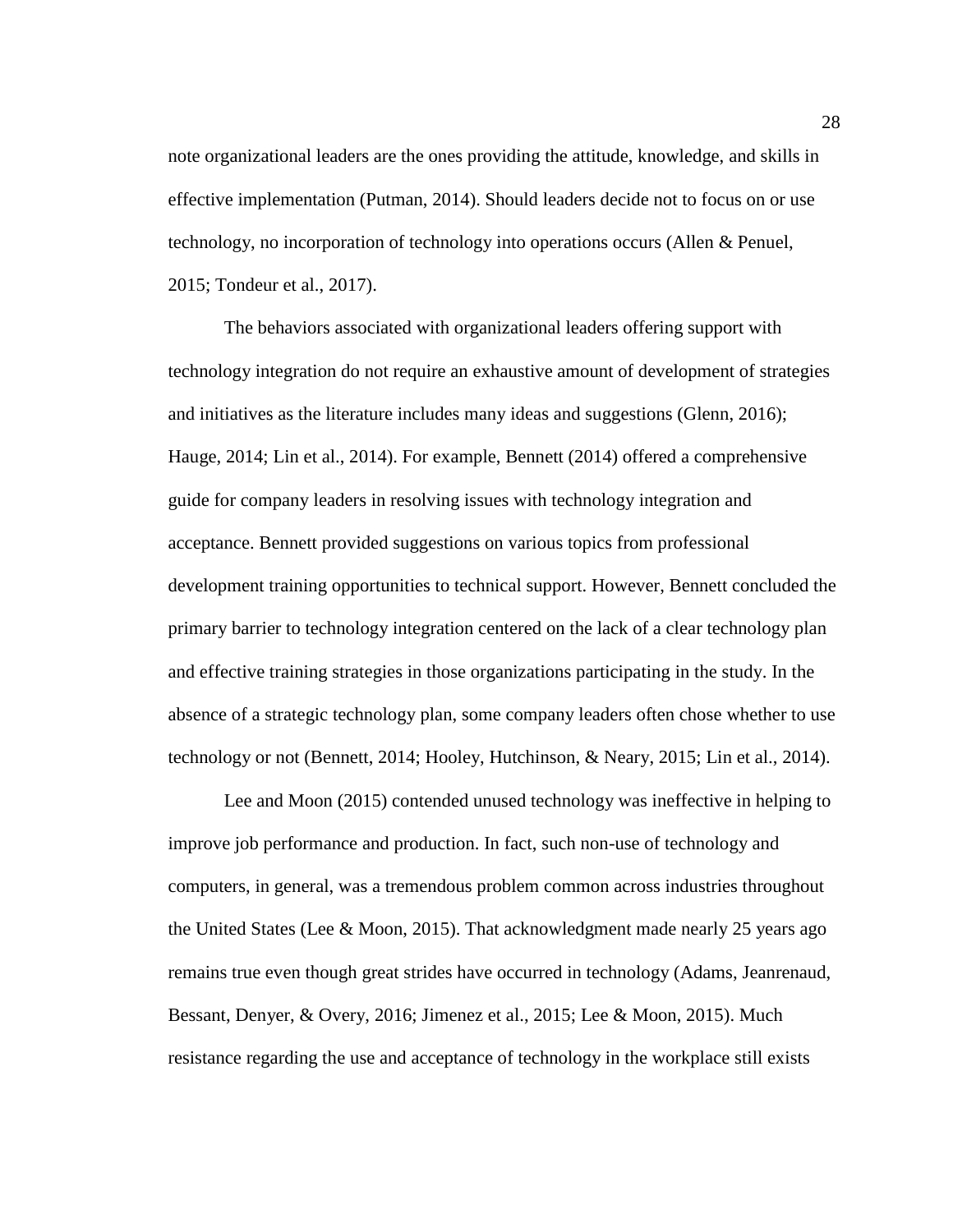(Lee & Moon, 2015). Researchers have discovered evidence of such resistance through the lack of technology integration and acceptance permeating entire educational systems, businesses, and organizations throughout the country (Adams et al., 2016; Hori, 2011; Jimenez et al., 2015; Mintz & Tal, 2014). To better understand why such resistance exists, Lee and Moon researched computer acceptance and, in particular, the variables and characteristics determining acceptance. The researchers focused on predicting workers' acceptance of technology based on intentions and abilities as described in the TAM (Lee & Moon, 2015). Lee and Moon found that perceptions, beliefs, and attitudes of leaders revealed much about an individual's hesitancy to use and accept technology (Lee & Moon, 2015).

# **Barriers**

While the TAM is useful in determining perceived use (PU) and perceived ease of use (PEoU) in technology acceptance, those are not the only constructs influencing technology strategy development (Yoon, 2016). Numerous factors affect an employee's intention to use (IU) technology in the workplace (Visnjic et al., 2017). Researchers have provided an abundance of information in the literature regarding the many barriers associated with technology integration and acceptance. Some researchers focused on groups of obstacles, often categorizing them in a variety of ways (Quintana & Zambrano, 2014). Still, other researchers included a focus on one particular obstacle (Teo, 2014). As business leaders are the primary conductor for change, most of the researchers included a focus on barriers from a leader's perspective (Teo, 2014).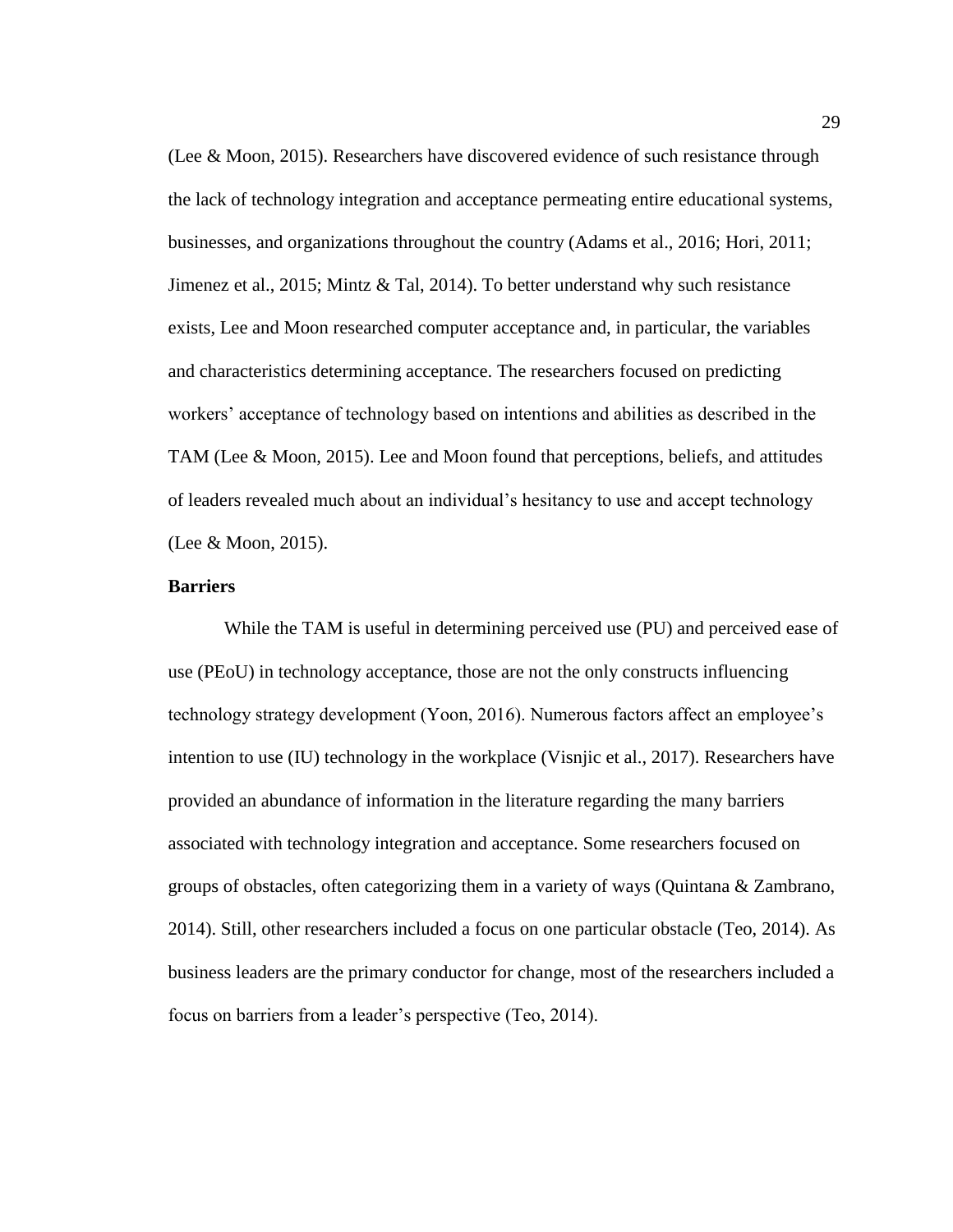The question no longer centers on the inclusion of technology, but how (Bennett, 2014). For organizational leaders to operate companies at optimal efficiency, technology strategy development must become a significant component of the organization's strategic processes and operations (Bennett, 2014; Kawakami et al., 2014; Tondeur et al., 2017). Bennett (2014) contended there are three primary aspects of technology integration and acceptance. The first facet, as noted by Bennett and other researchers, included having assistance from qualified individuals to provide hands-on instruction and training (Scherer et al., 2015; Tondeur et al., 2017). Such technology integration efforts must also parallel established company objectives (Bennett, 2014). Lastly, leaders must demonstrate excitement, encouragement, and passion regarding technology to motivate and engage employees in learning (Bennett, 2014; Scherer et al., 2015; Tondeur et al., 2017). Organizational leaders must ensure technology planning is comprehensive and broad-based enough to include employees at all levels of an organization to maintain quality performance (Bennett, 2014; Scherer et al., 2015; Tondeur et al., 2017).

Rienties et al. (2016) focused on a list of particular barriers to full technology integration and demonstrated one primary limitation. The researchers also found indirect obstacles to technology integration including poor soft skills like time management, and often, employees who were poorly matched with their respective job duties (Rienties et al., 2016). Rienties et al. concluded that professional development activities created with a focus on increasing technology integration might help to remove some of the reported barriers. The most beneficial actions on the part of organizational leaders might be to provide adequate time and technical support for employees (Rienties et al., 2016).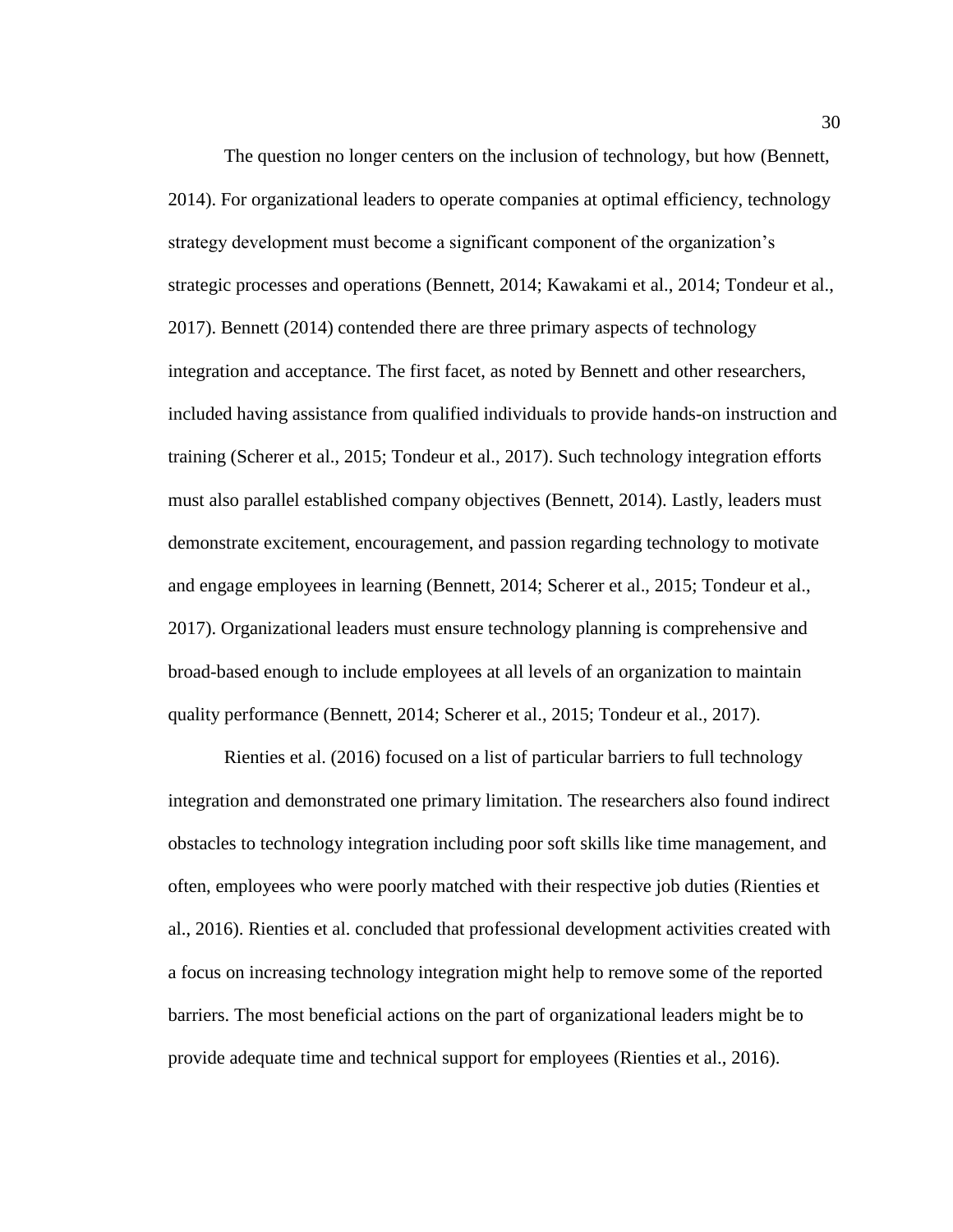However, no single activity may improve the rate of technology integration and acceptance (Rienties et al., 2016). It may take a concentrated effort on the part of organizational leaders in providing each of those components that build upon each other to create efficient technology strategies and implementation (Rienties et al., 2016). That effort must include appropriate time allocated to training activities, as well as ensuring employees appropriately match their jobs.

**Equipment and resources**. Participants in prior studies regarding technology integration and training reported on the lack of adequate equipment and resources (Glenn, 2016; Quintana & Zambrano, 2014; Wu, Chen, & Hou, 2015). Quintana and Zambrano (2014) found inappropriate software and hardware was the primary reason individuals accepting of technology reported for the lack of technology integration. Beyond inappropriate software and hardware, some study participants detailed negative issues associated with unreliable technology (Spanos & Sofos, 2015). In many cases, workers reported having access to technology; yet it was not always in working order, and employees did not want to take the chance of it not operating during work time (Spanos & Sofos, 2015). Participants also reported that an inadequate amount of resources allocated to technology integration and nonworking technology as reasons why employees often possessed a lack of knowledge in technology use and operation (Spanos & Sofos, 2015).

In one case study, Hauge (2014) focused on the lack of new technologies for improving or augmenting job training. Hauge found many institutions have the technology equipment and resources in place within the organization; yet, often those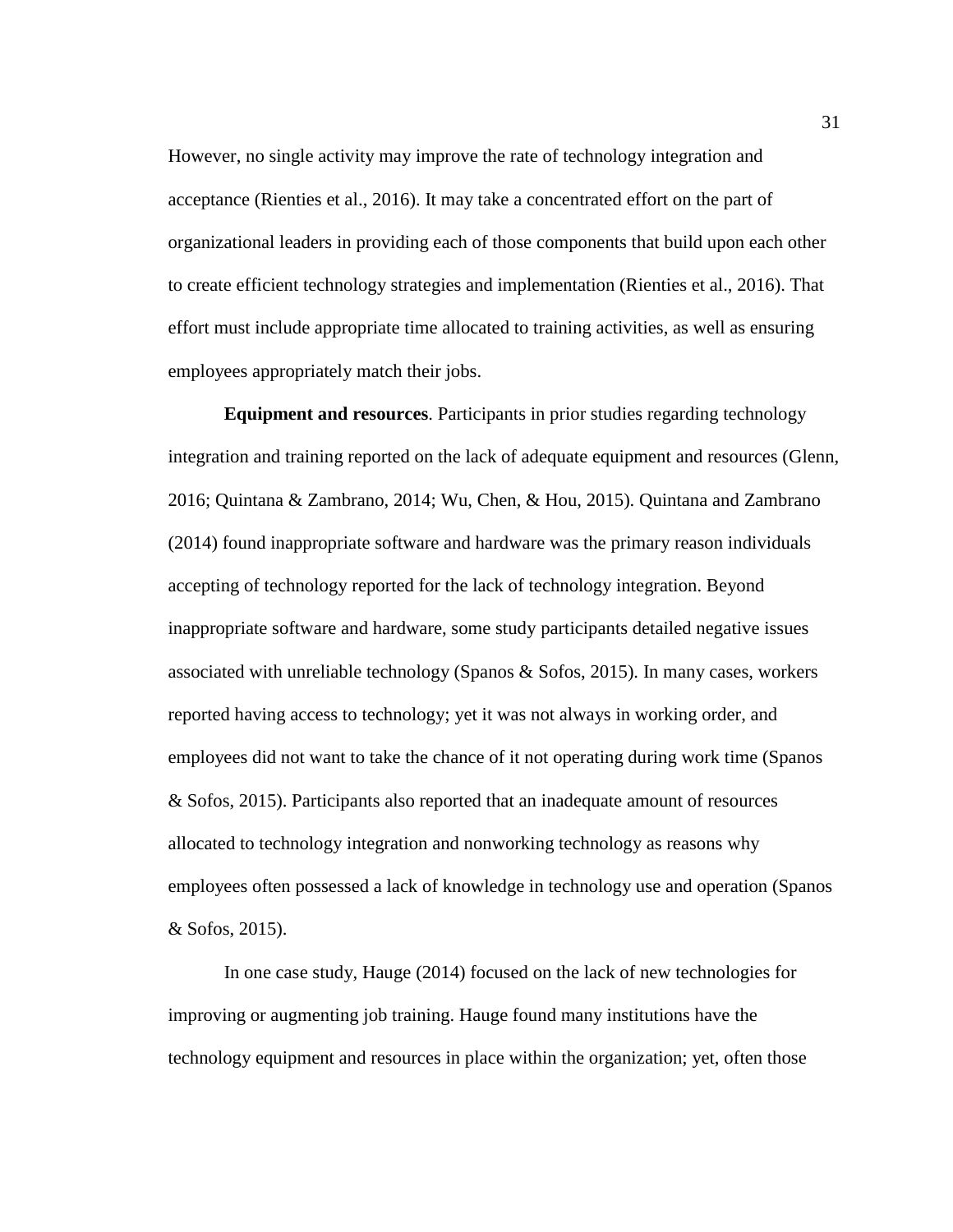technologies sat idle. Hauge further asserted future researchers should focus on the funding required to purchase new technologies, especially in the case of educational organizations. Other scholars offered little evidence of how organizations were using all of the technologies available to them in job training (Abdullah et al., 2016; Hauge, 2014).

There are many differences among technology users and the level of technology use and acceptance based on demographics, populations, and technologies (Klassen  $\&$ Tze, 2014). Many external variables also affect technology integration. Klassen and Tze (2014) future researchers include simulations and modeling to ensure user-friendliness of technologies. In fact, Klassen and Tze contended external variables might have a more significant impact on users of technology than psychological elements. Still, Klassen and Tze concluded that the most important implication of the study was future developments from technology researchers should include a comprehensive exploration of what users desire to increase acceptance levels (Klassen & Tze, 2014). Organizational leaders may be able to decrease downtime associated with technology due to non-use if leaders ensure technologies are user-friendly (Klassen & Tze, 2014).

Other barriers listed by participants in technology integration and training research included insufficient physical and fiscal resources (Glenn, 2016; Klassen & Tze, 2014). Two disturbing barriers offered by participant responses included poor leadership and lack of visionary leadership regarding technology strategy development (Donate & de Pablo, 2015; Glenn, 2016). The lack of visionary leadership is considered quite unsettling in organizations often participating in a global marketplace (Christiansen, 2015; Klassen & Tze, 2014). Such responses listed by participants in prior studies might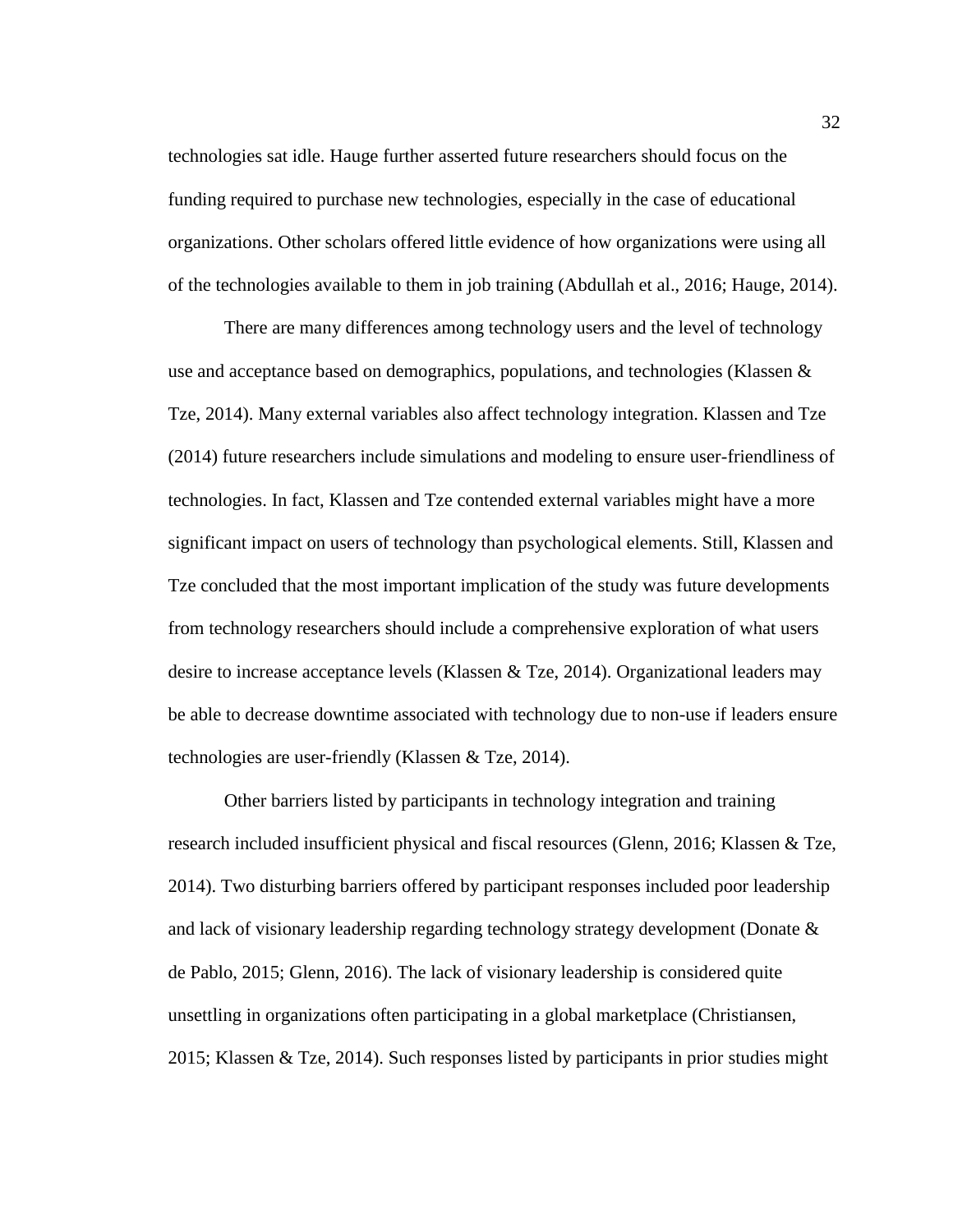imply that business leaders should focus on any possible discrepancies in implementation of technology-training strategies (Gibson et al., 2014; Hori, 2011).

**Time constraints**. Time is the most critical barrier affecting technology integration training (Abdallah et al., 2016). It takes time to learn new technologies, time for implementation, and time for integration into current planning processes, training programs, and operations (Abdallah et al., 2016). The reason for a time requirement is many company leaders have no time for technology training within their respective departmental areas (Abdallah et al., 2016). Abdallah et al. (2016) concluded that the lack of training might serve as the reason individuals are not confident in the use of technology. In the case of technology training, much of the training is of a hands-on nature and workloads and leave policies created by company leaders do not provide additional time for learning technologies and developing ways in which to incorporate them into departmental processes and operations (Abdallah et al., 2016). Such discrepancies in implementation of technology strategies may prove to be detrimental to a company's standing in its industry (Abdallah et al., 2016).

In many studies, the lack of time repeatedly surfaced as the primary problem with technology integration (Quintana & Zambrano, 2014; Wu et al., 2015). The reality discovered through Glenn's (2016) research was that very few participants used a limited amount of technology, and some did not use it at all. According to the participants in the study, one of the most common reasons for the lack of technology integration was the time limitation (Glenn, 2016; Kawakami et al., 2014; Tondeur et al., 2017). In addition, workers often turned away from technology integration due to a lack of confidence in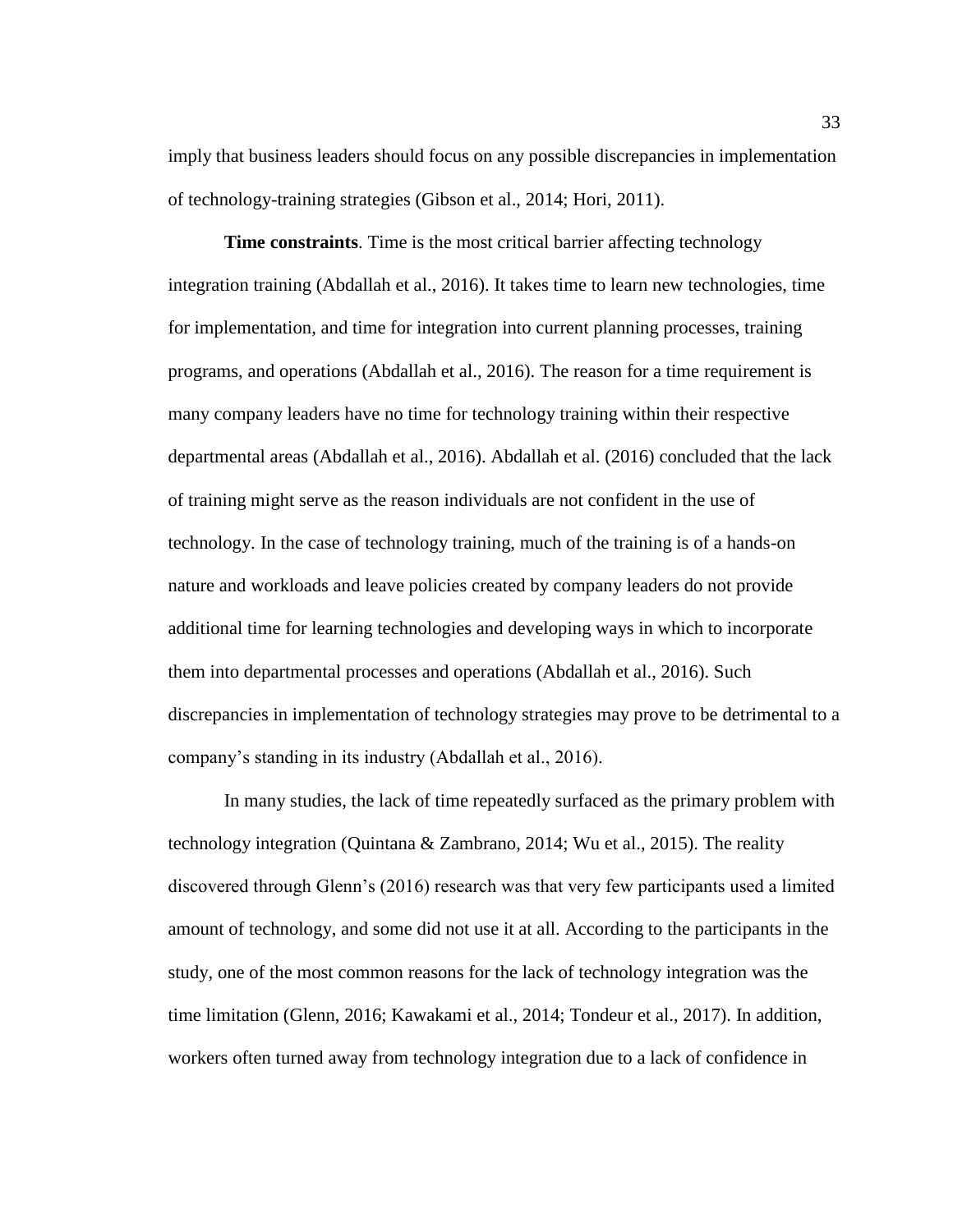whether specific technologies met requirements for operational content (Klassen & Tze, 2014).

Researchers provided much evidence to support the fact that the longer amount of time participants use technology, the more positive outcomes derived. Organizational leaders may use a variety of mechanisms to measure such success (Parker et al., 2015). Parker et al. (2015) provided sufficient evidence supporting high-quality technology use as affecting organizational success in a positive manner. The group offered various suggestions for future research – all centered on the quality of and identification of specific types of technology use. Many participants in the study offered ideas focused on assessments used for evaluation and successes (Jimenez et al., 2015; Parker et al., 2015). Frequently, researchers presented limitations of a study that included a listing of inadequacies with self-assessment instruments (Parker et al., 2015; Quintana  $\&$ Zambrano, 2014). Quintana and Zambrano (2014) contended the ideas offered by the participants on self-assessment instruments were well worth consideration by all organizations. The evidence of the lack of technology integration should serve as a stern warning for both business and industry leaders alike (Quintana  $\&$  Zambrano, 2014).

Participants in many studies reported reasons for the lack of technology training revolved around time constraints, physical resources, and lack of encouragement from organizational leaders (Guo, Xiao, Van Toorn, Lai, & Seo, 2016; Hooley et al., 2015; Howard, Ma, & Yang, 2016). However, Guo et al. (2016) were interested in what the group termed as the real reasons why technology was highly underused. There is a developmental element in participant understanding, acceptance, and use of technology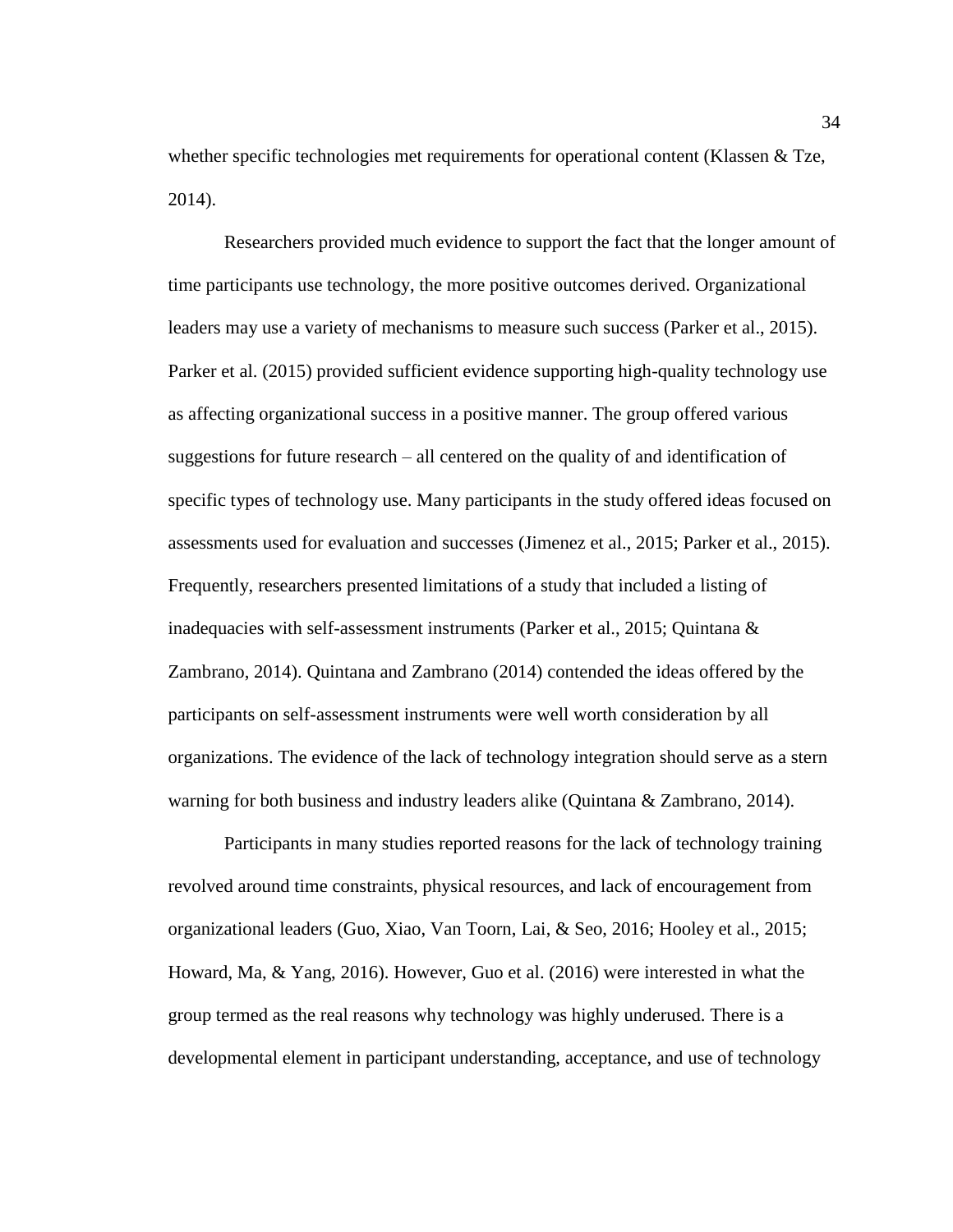(Guo et al., 2016). Professional development trainers help with several aspects of the dilemma. However, trainers must present customized solutions with each organization and often with each company leader (Guo et al., 2016; Hooley et al., 2015). It then becomes incumbent upon business leaders to ensure allowances of time and physical resources, as well as encouragement, to ensure successful implementation of technologytraining strategies.

**Employee fears**. While there are a variety of established barriers to technology integration, few researchers have addressed the presence of fear in employees. Howard et al. (2016) discovered there are differences in opinion among some organizational leaders and other employees when it comes to technology integration and acceptance. Howard et al. framed research around three primary questions regarding participant perceptions and the concept of technology in use within an organization. The researchers concluded that there were divergent opinions among participants on the quantity and quality of technology integrated (Bennett, 2014; Howard et al., 2016; Spanos & Sofos, 2015; Tondeur et al., 2017). Howard et al. discovered that the fear of replacement by technologies served as a repeated response from participants. There were additional obstacles reported by the participants of the Bennett (2014) study. Those participant responses centered on a limited vision of leadership and adequate time and training opportunities as primary barriers (Bennett, 2014). While many of the researchers focused on education and the lack of technology integration, Glenn (2016) explored the barriers associated with computer technology integration and training in other industries, as well.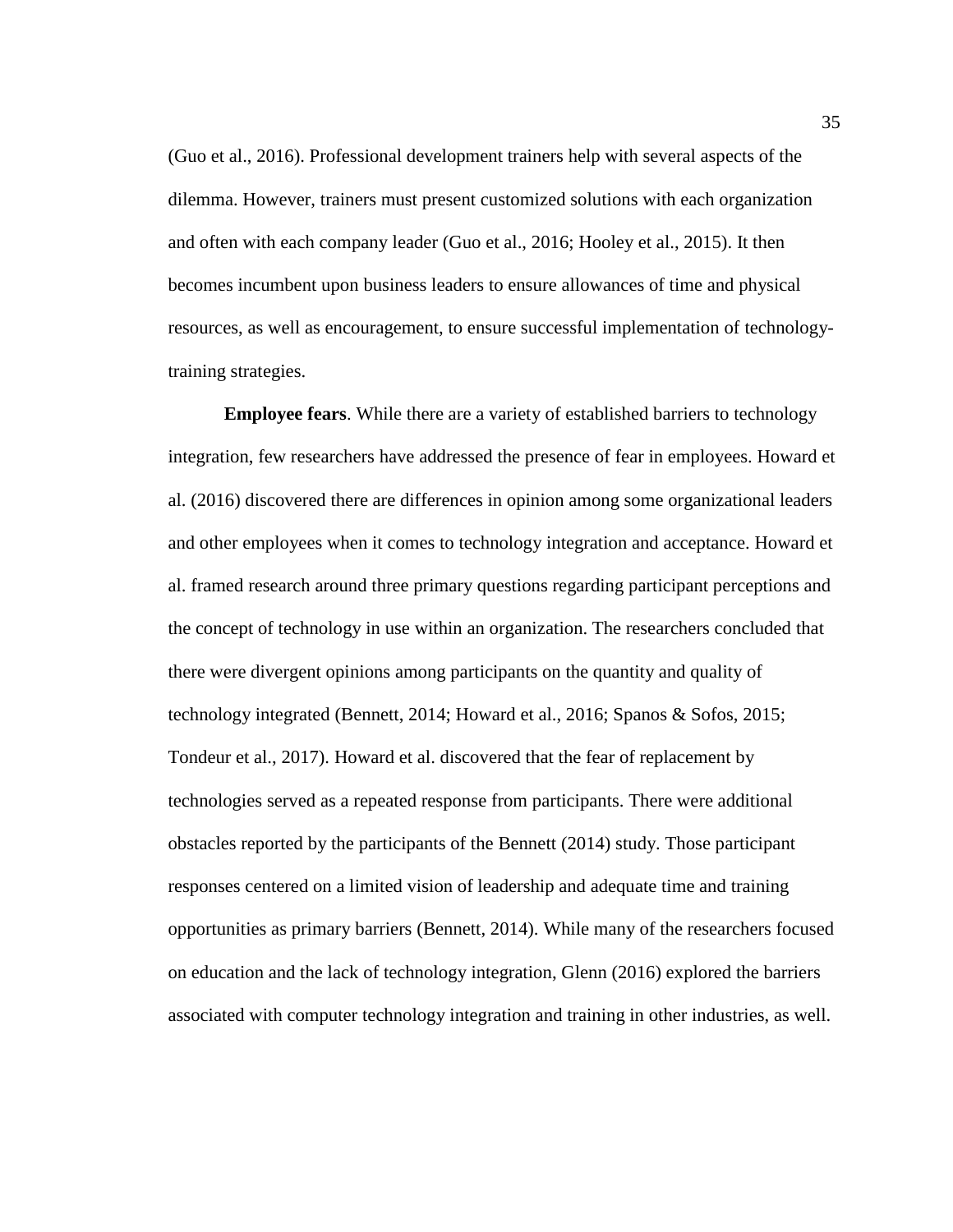Employee fears are a primary factor in establishing an organizational culture and affect technology-training initiatives at various levels (Whitehead, 2015). Future researchers may help to determine if current economic times or the passage of time influence employee perceptions and fears (Whitehead, 2015). Whitehead (2015) concluded future researchers might also focus comparable studies on demographic elements and perceptions of leadership. Whitehead suggested there might be differences in education, income, and longevity levels of employees. Concerning leadership, Whitehead also recommended research focused on how business leaders implement technology-training strategies, which include people across all spectrums of a company's operations. Whitehead contended by including education, income, and longevity considerations into strategy creation, organizational leaders assure a more comprehensive approach to creation, development, and revisions of obsolete strategic planning objectives and goals. Such actions by organizational leaders would positively affect the company's profit margins (Whitehead, 2015). Whitehead further asserted the development of more encompassing technology strategies inclusive of all affected employees provides for the removal of employee fears.

The idea that technology could replace workers was a recurring theme from participants throughout the Howard et al. (2016) study. While individuals in the study appeared very responsive to technology use and considered it a useful learning tool, some did not (Howard et al., 2016). Some employees often viewed more technology integration as an increase in already overburdened workloads (Howard et al., 2016). For successful technology integration in American organizations to occur, organizational leaders must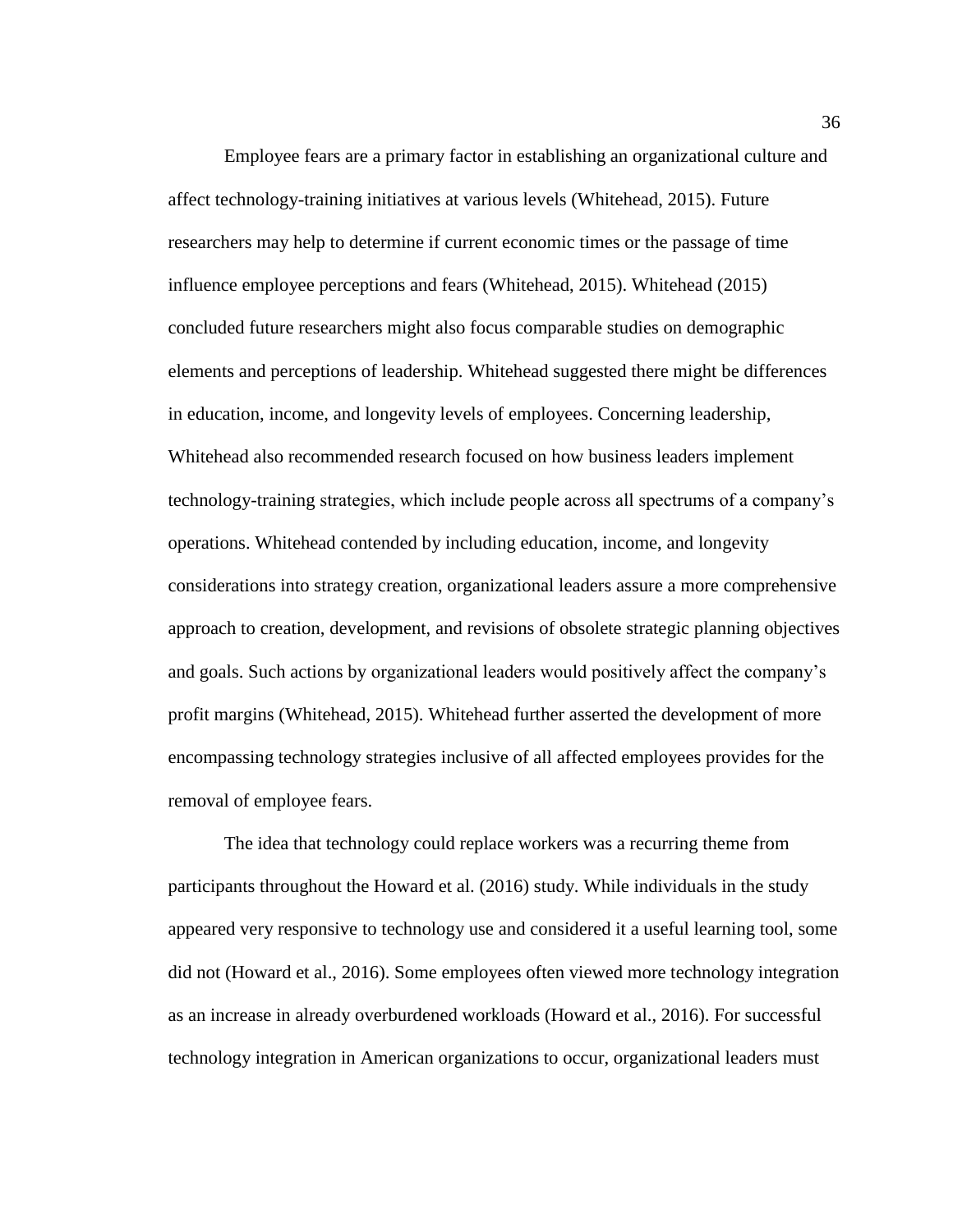be comfortable in exploring and executing new methodologies for training (Jimenez et al., 2015). Supportive and encouraging leaders also help alleviate fears of subordinates (Donate & de Pablo, 2015; Jimenez et al., 2015).

While there were a variety of definitions and categorizations of barriers presented by researchers through the current literature associated with the lack of technology integration, Baker et al. (2015) contended any issue that prevents an organizational leader's participation in technology strategy development is an obstacle. The authors considered attitudes and personality traits in addition to organizational support and resources as barriers. Individuals at a particular technology-training academy served as participants for the Baker et al. study. Respondents reported that while the technology training appeared personally beneficial, there was room for improvement in professional guidance. Participants also noted a lack of objectives in training. With employee fears listed as the primary factor hampering technology training efforts, business leaders must offer reassurance and encouragement to help alleviate employee fears (Donate & de Pablo, 2015).

## **Organizational Learning, Training, and Culture**

**Learning.** The highest level of threat to technology integration occurs when company leaders ignore that a problem exists (Holmberg, 2014; Quintana & Zambrano, 2014; Tondeur et al., 2017). Holmberg (2014) placed full responsibility on organizational leaders to ensure effective change and learning occurs in technology integration and acceptance. Organizational leaders which have successfully integrated technology concurred it takes time for change to take place (Glenn, 2016; Holmberg, 2014;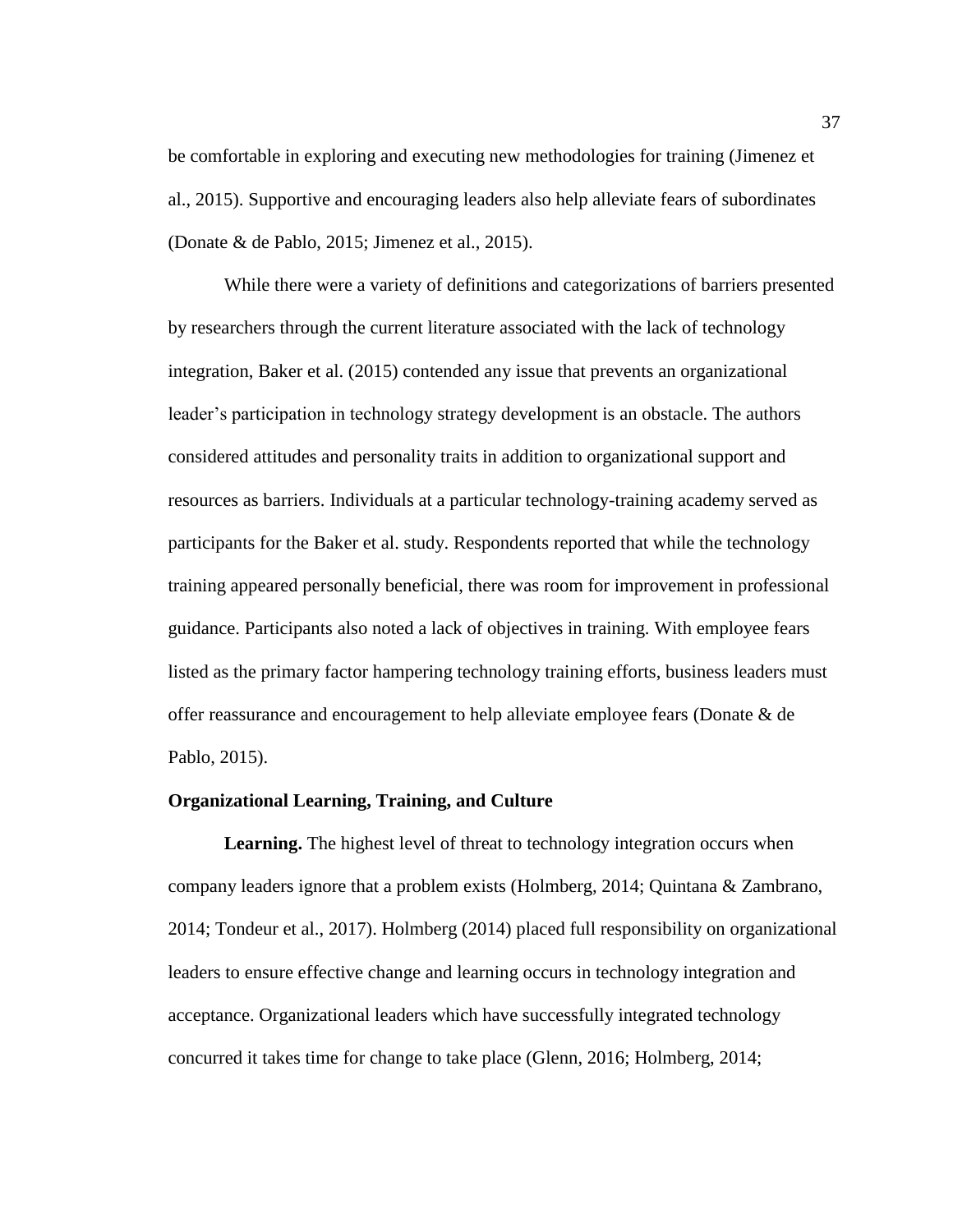Kawakami et al., 2014; Konings & Vanormelingen, 2015; Tondeur et al., 2017). Holmberg also found employees might need different types of training and support at each level.

Technology integration and acceptance requires the full support of organizational leaders (Glenn, 2016; Hauge, 2014; Konings & Vanormelingen, 2015). Support comes in many forms from learning about new technologies and ensuring technologies are available to provide professional development training to guaranteeing a supportive culture encouraging and promoting such integration and acceptance (Glenn, 2016; Hauge, 2014; Hooley et al., 2015; Scherer et al., 2015). It is the responsibility of organizational leaders to ensure technology integration, learning, and acceptance occurs at each level within the organization (Glenn, 2016; Hooley et al., 2015; Kawakami et al., 2014). It is also incumbent upon organizational leaders to ensure the technology strategies and training programs are efficient (Glenn, 2016; Konings & Vanormelingen, 2015).

The debate is not about whether or not to adopt technology, but rather the focus should be on how to assist employees in successfully learning and using technology to develop a first-class workforce (Holmberg, 2014). Holmberg (2014) developed an orderapproach for categorizing barriers to technology integration and included first- and second-order barriers. First-order barriers included equipment, software, hardware, et cetera. Second-order barriers included behaviors, attitudes, perceptions, fears, et cetera. (Holmberg, 2014). Holmberg also explored integration efforts based on resolving obstacles at each level and based on the stages used by the participants with integration. Kawakami et al. (2014) supported the assertion offered by Holmberg and demonstrated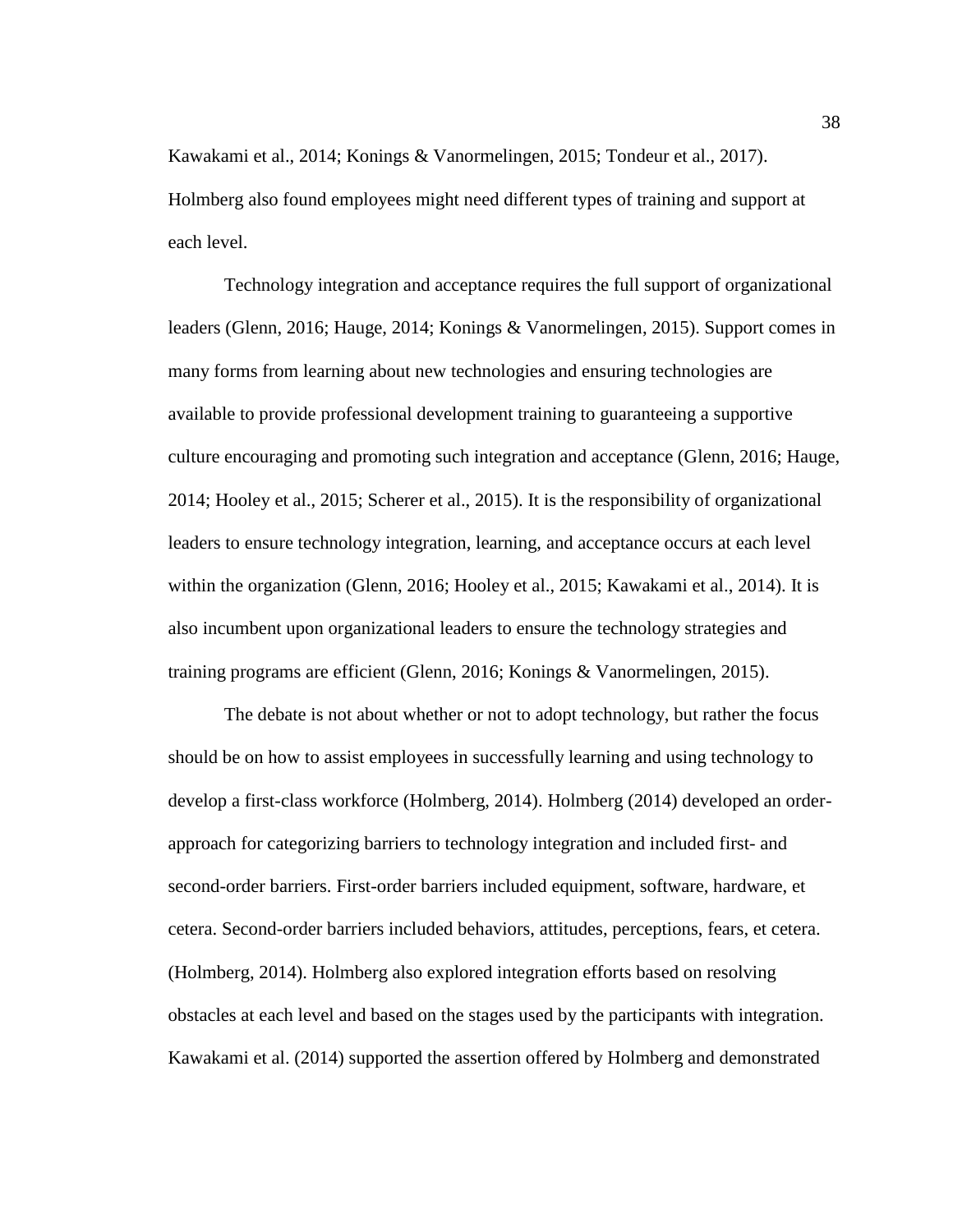how employees need company leaders' support at each level of learning to ensure the resolution of issues as they occur. Then and only then, company leaders may be able to integrate technology without an interruption in the delivery of the company's daily operations (Kawakami et al., 2014; Tondeur et al., 2017). Organizational leaders serve as the primary integrators of any technology initiatives into a company's daily operations. It is essential those leaders be included in all development and planning of any integration effort (Guo et al., 2016). Organizational leaders who do not include employees in technology integration are leading companies in danger of irrelevance (Hori, 2011). The lack of progress and behaviors of employees of the organization who are unprepared to meet the demands and needs of businesses and industries provide evidence of such irrelevance (Guo et al., 2016; Kawakami et al., 2014; Tondeur et al., 2017).

Beliefs and perceptions, attitudes and actual workplace practices affect technology integration and acceptance in the workplace (Klassen  $\&$  Tze, 2014). Klassen  $&$  Tze (2014) researched technology integration with a focus on such attitudes and practices and discovered four primary variables affecting company leaders and integration. Those four variables included perceptions, knowledge, training method, and instructional context (Klassen & Tze, 2014). Results of the Klassen and Tze study indicated many leaders are confident and positive about the use of technology, yet there is often little to no use of technology in their respective departments due to a lack of comprehensive implementation strategies.

Successful organizational leaders provide accountability standards in technology integration efforts (Kim-Soon et al., 2016). Leaders might include such principles as the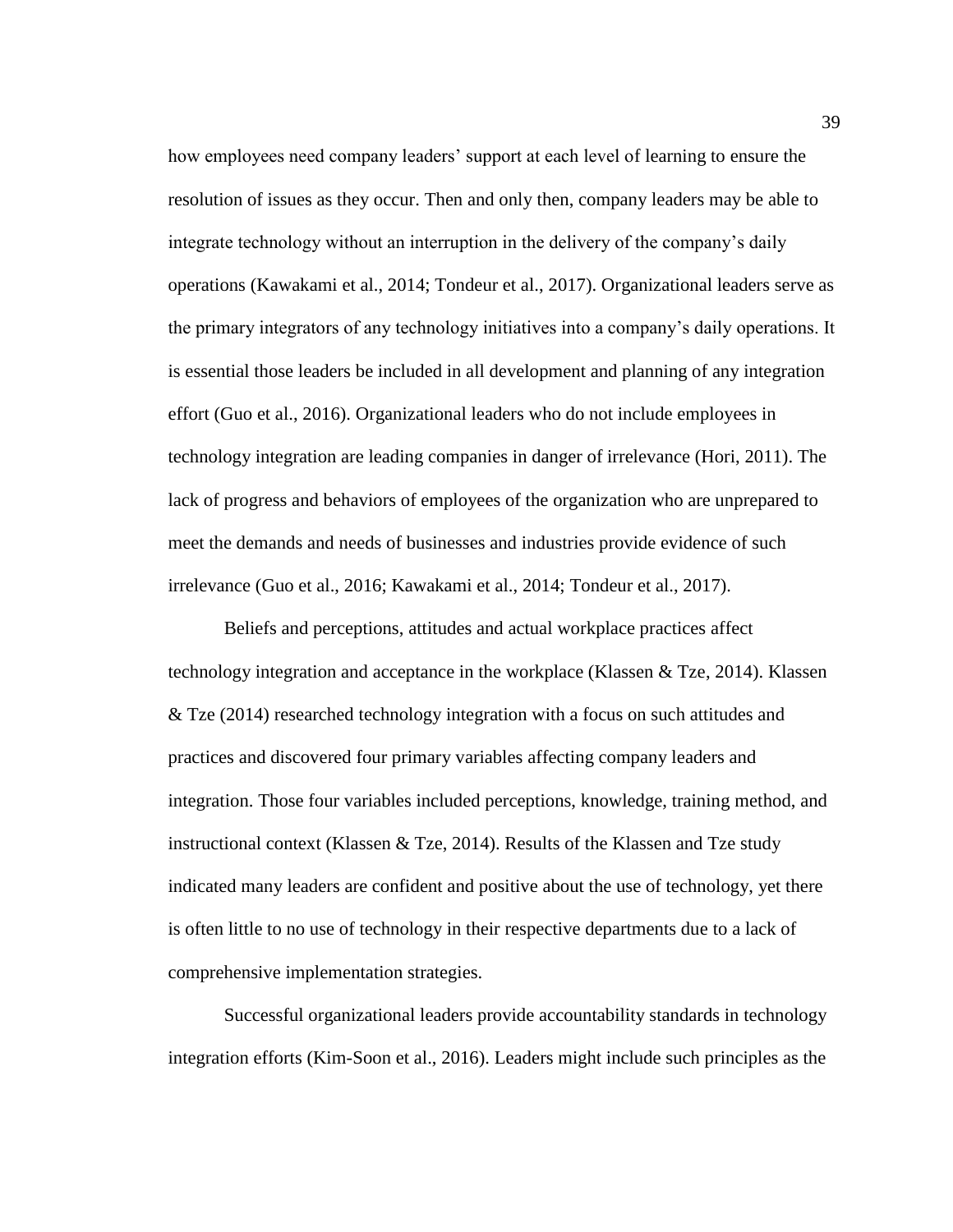creation of performance measures or critical success factors (CSFs; Baker et al., 2015; Glenn, 2016; Kim-Soon et al., 2016). Kim-Soon et al. (2016) investigated CSFs required for successful technology integration. Kim-Soon et al. concluded the primary problem with integration centered on the unfamiliarity with technology on the part of the participants, thus causing a lack of learning and integration. The group also discovered that observation provided a revelation supporting a direct correlation between the use of CSFs and measurements associated with each factor. Kim-Soon et al. concluded that by incorporating CSFs into the technology integration equation, organizational leaders may reduce some of the anxiety associated with integration. Company leaders must ensure adequate provisions for learning, support, and encouragement to all employees to ensure organization-wide technology integration occurs (Kim-Soon et al., 2016).

Citing statistics from the NCES, Ruhi (2016) contended some leaders in America lack adequate knowledge to use technology to augment training. In addition, older employees embrace and accept technology integration less often than their younger counterparts (Ruhi, 2016). Problems occur with employees inadequately trained to achieve success with integration and who are unwilling to learn new skills (Teo, 2014). Organizational leaders should ensure employees at all levels of longevity understand the mechanics and the importance of integrating technology (Ruhi, 2016). Even if organizational leaders understand some aspects of how various technologies work, there is no guarantee effective technology integration will occur due to a lack of learning and adequate training (Ruhi, 2016).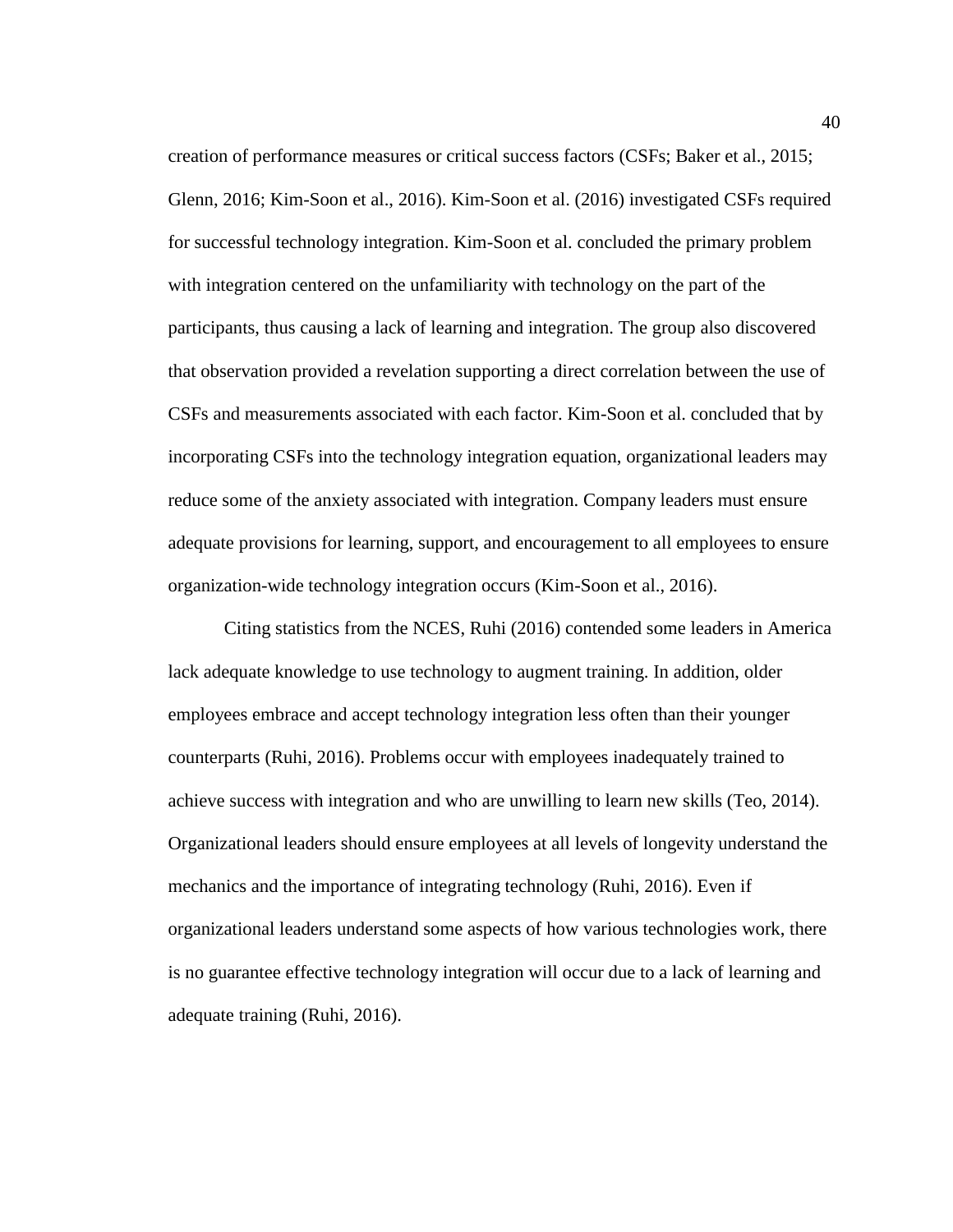Company leaders' thoughts, perceptions, attitudes, and behaviors affect technology implementation strategies (Braun et al., 2015; Daniel, 2015; Lin et al., 2014). Braun et al. (2015) studied the thought and planning processes associated with implementing technology into any organization based on competencies. Individual motivations of employees to learn new technologies are also a critical element in technology integration. However, many employers are wary of employees gaining such knowledge in fear they may require higher pay or the employee would find new employment (Braun et al., 2015). The Braun et al. study included a comparison of public and private companies as related to integration and demonstrated there are many differences in how the two categories of companies assimilate technology into the workplace. For example, the researchers discovered that employees in public universities were more encouraged to learn new technologies than those employed in private industry (Braun et al., 2015). Braun et al. contended future research might include an examination of individual and organizational motivations for integrating technology.

Company leaders must align policies, procedures, and strategies with the mission and vision of the organization for valuable learning and technology integration to occur (Putman, 2014). Morreale et al. (2015) reviewed the mission statements of various establishments. Each of the evaluated mission statements included elements referring to offering a world-class workplace (Morreale et al., 2015). Leaders of organizations, educational institutions, and industries who fail to include technology strategies in current operations may find difficulty in accomplishing overall objectives (Galloway & Lesaux, 2014; Morreale et al., 2015; Putman, 2014; Rahim, Tie, & Begum, 2014).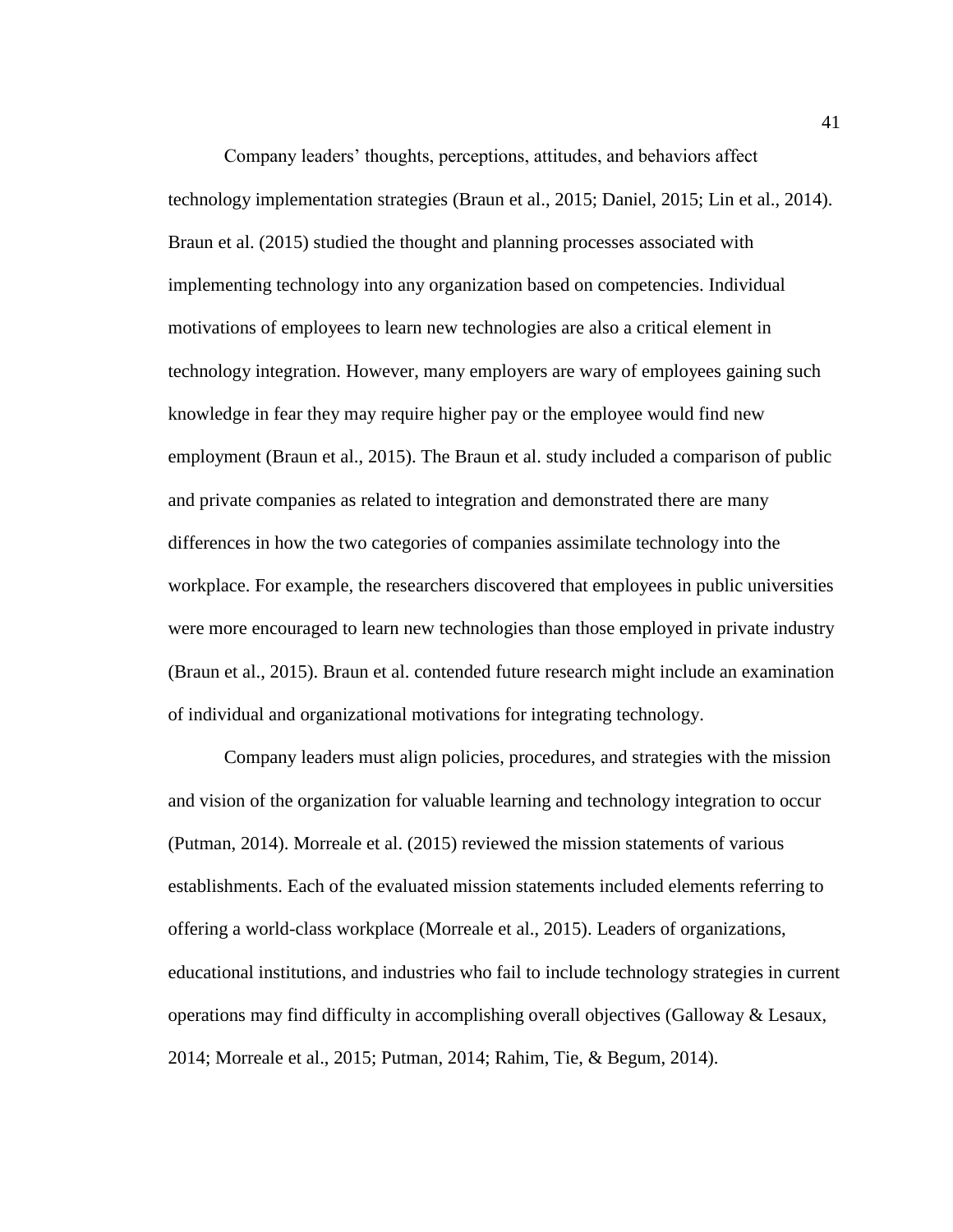**Training**. Professional development training is commonplace among both private and public sector organizations in the United States (Spanos & Sofos, 2015). There are many benefits associated with professional development training and those benefits often outweigh the limitations of such training (Spanos & Sofos, 2015). Nonetheless, in the technology arena, there is much evidence from research to support the idea professional development training is inadequate in training company leaders for technology integration (Donnell & Gettinger, 2015; Spanos & Sofos, 2015). In many cases, the brunt of responsibility for integration falls to untrained employees (Visnjic et al., 2017). However, the lack of or inadequacies associated with technology integration is not the responsibility of middle or lower level managers (Spanos & Sofos, 2015). Such accountability falls on top management leaders to ensure technology learning, integration, and training occur (Donnell & Gettinger, 2015; Spanos & Sofos, 2015; Tondeur et al., 2017).

The fundamental beliefs and perceptions of organizational leaders about technology affect operational processes and procedures. Holmberg (2014) researched such barriers associated with technology integration and acceptance in a study focused on public education (grades K-12). Still, the researcher offered many implications for business and industry, as well (Holmberg, 2014). There are various stages of change associated with technology integration and acceptance. Individuals exhibit different behaviors at each stage (Holmberg, 2014). Initiating the appropriate conduct at a specific stage determines the success of the integration (Holmberg, 2014). Klassen and Tze's (2014) research supported the results of the Holmberg research in that many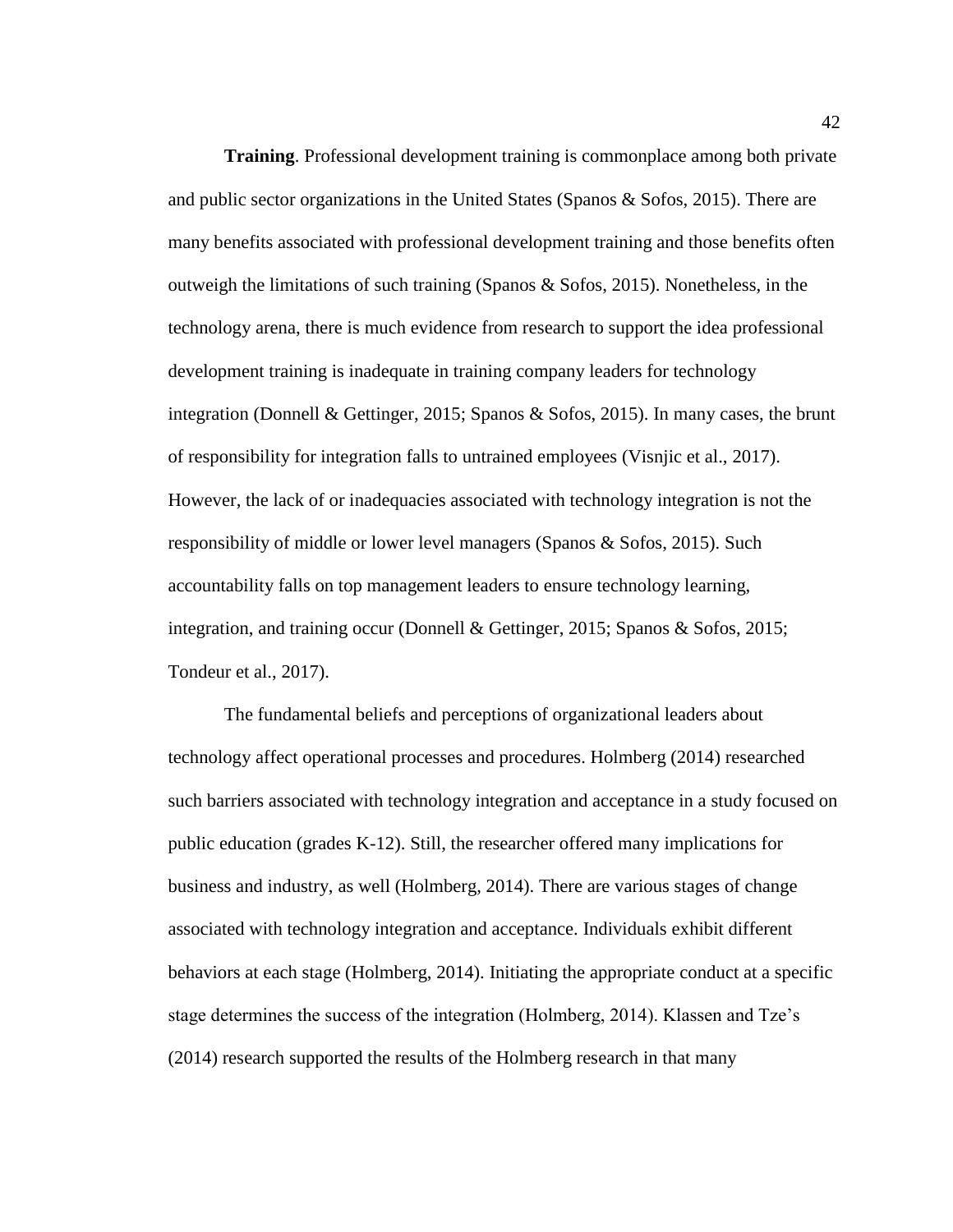organizations currently do not offer employees the appropriate technology instruction or training. Employees often report a lack of flexibility and attention to individual needs with most technology training (Klassen & Tze, 2014).

The number of professional development training programs has increased over the past decade (Spanos & Sofos, 2015). However, there is still no manner in which to gauge the quality and effectiveness of such training, how employees learn from the training, nor how such training affects outcomes and achievements (Donnell & Gettinger, 2015; Spanos & Sofos, 2015). Most participants in the Spanos and Sofos (2015) study reported past training was too generic to apply to current technologies, and guidance was inadequate to provide for successful integration. Spanos and Sofos concluded that as the results of the generic training indicated, it has become evident that leaders should provide not only visionary leadership, but also all of the strategies, tools, elements, support, and training employees need to learn and integrate technology.

The primary problem with most training programs in the United States is professional development trainers often only inform the employees of new policies, regulations, and guidelines relating to technology (Huang & Chiu, 2015). Customized trainers for specific technologies provide for a more efficient integration when held within an appropriate setting conducive to learning (Huang & Chiu, 2015). In such a situation, trainers should offer ways for individuals to learn applications, which demonstrate problem-solving, and relevance to the intended job (Huang & Chiu, 2015). Furthermore, Huang and Chiu (2015) concluded that follow-up training and evaluations could serve to foster increased technology integration in the workplace.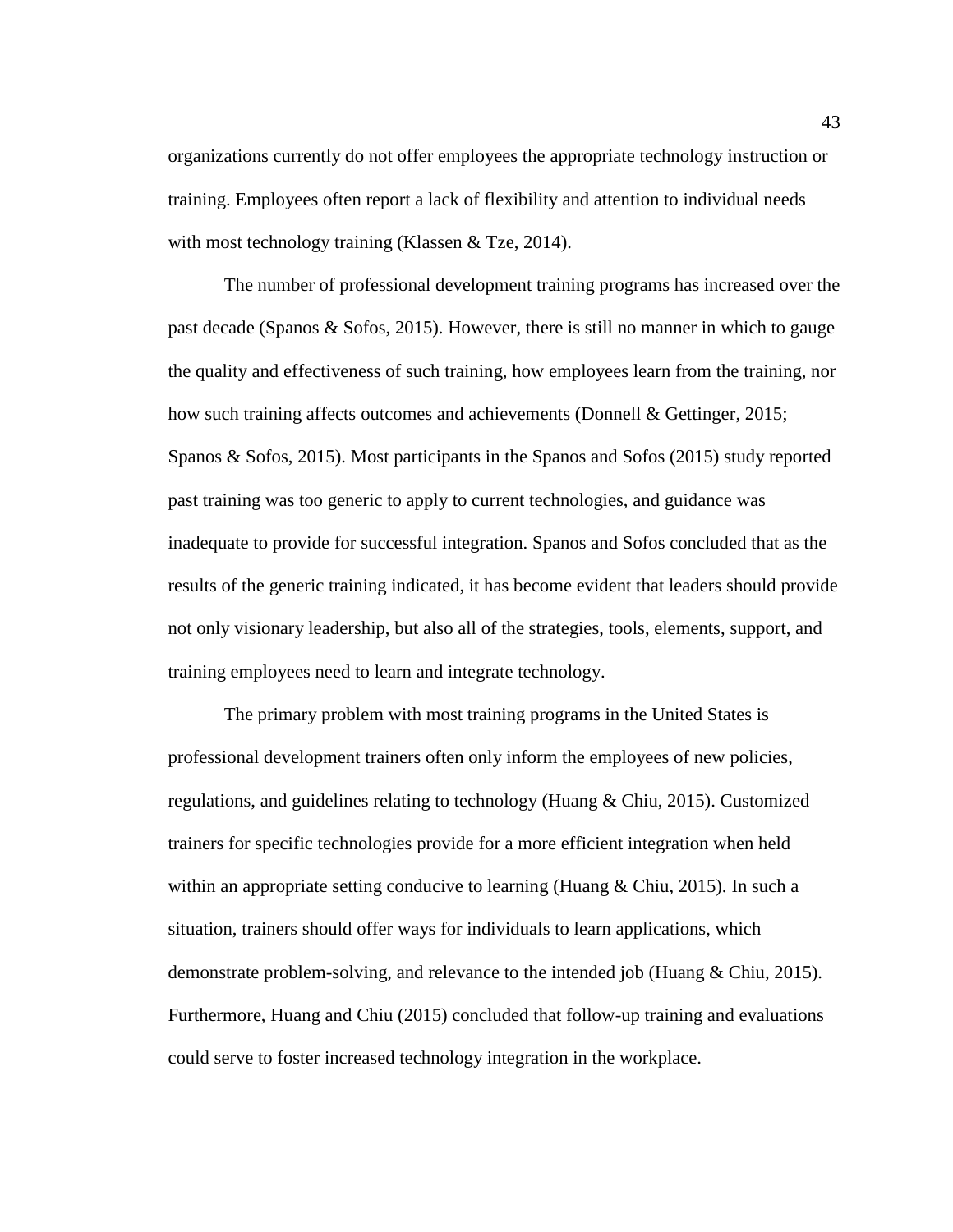In conjunction with professional development training, some organizational leaders in the United States created mentoring programs and communities of practice (Hooley et al., 2015; Paver et al., 2014). Quintana and Zambrano (2014) developed a systems-based model to help analyze the effects of technology integration using mentoring and communities of practice. The model developed by the pair included four steps to technology integration and emphasized the use of mentors to alleviate many of the barriers associated with such integration (Quintana & Zambrano, 2014). Evaluation and assessment of such training activities by organizational leaders are also critical to establishing successful integration (Quintana & Zambrano, 2014). Donnell and Gettinger (2015) developed systematic evaluation guidelines to assist organizational leaders in gaining a better understanding of the effectiveness of professional development training focused on technology. These researchers offered a three-phase plan that included extensive evaluation activities (Donnell  $&$  Gettinger, 2015). Using the guide developed by Donnell and Gettinger, business leaders ensure employees gain useful knowledge through training and that company processes and operations improve.

There is a variety of tools available for use in integrating technology. Still, various factors hinder implementation of technology strategies (Schrum & Levin, 2016). To assess employee attitudes toward integration, Schrum and Levin (2016) conducted interviews with thirty participants selected randomly from a roster from each of three organizations. The most commonly reported hindrance of integration by respondents was the lack of adequate technology training (Donnell & Gettinger, 2015; Morosan, Dawson, & Whalen, 2017; Rienties et al., 2016; Schrum & Levin, 2016). Schrum and Levin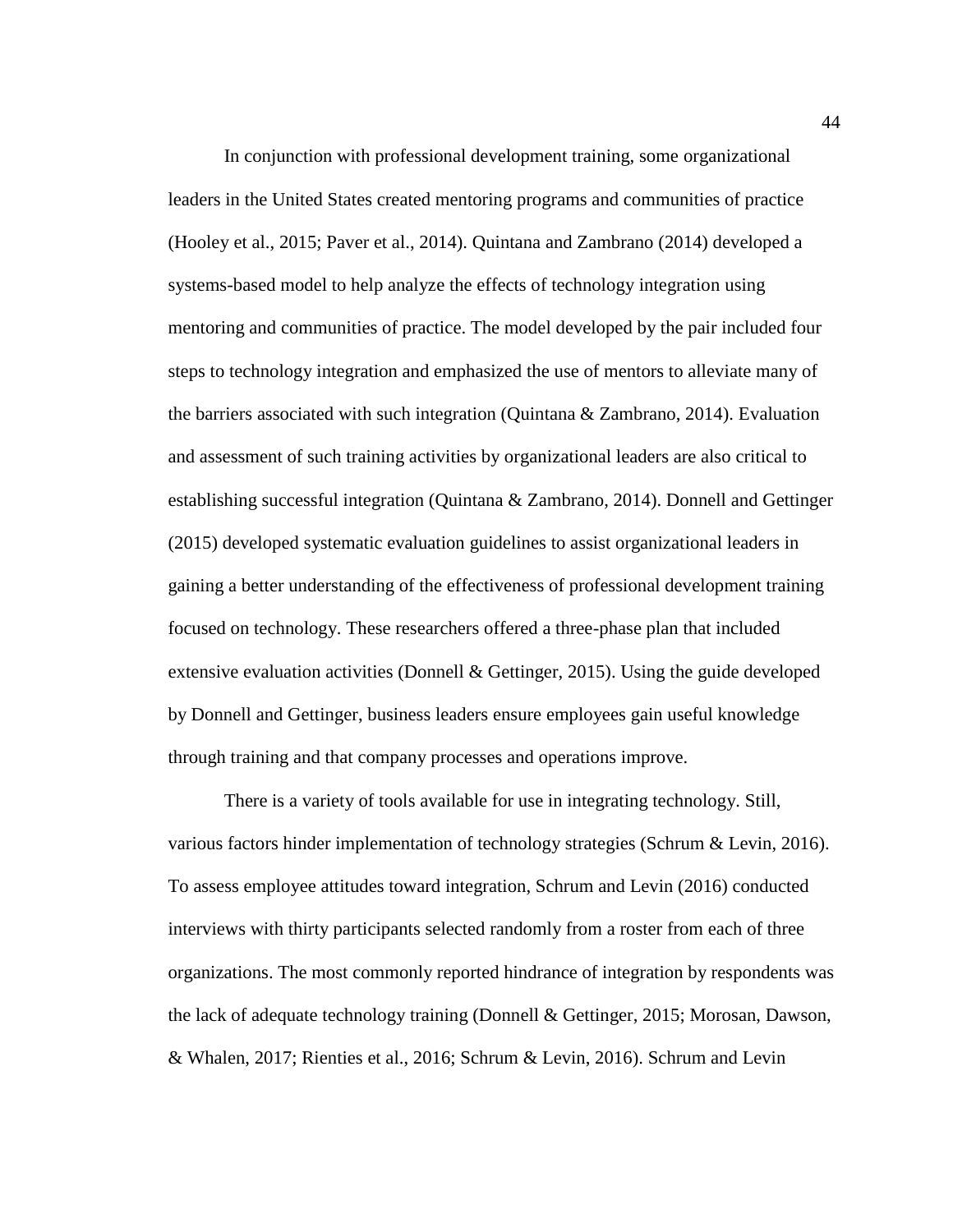offered four recommendations concerning the integration of technology centered on training, mandated assessments, contact time of use of technologies, and creating avenues of communications for employees regarding technology.

Researchers in the current literature provided comparisons between different professional development training programs and the effectiveness associated with such programs (Kawakami et al., 2014). Kawakami et al. (2014) compared two different professional training programs, both focused on technology integration. Researchers of the mixed methods study examined any increase in participants' technology knowledge through professional development training centered on problem-based learning (PBL; Kawakami et al., 2014). Several researchers discovered that the levels of experience and confidence of participants directly affected the amount of technology integration (Bateh, Horner, Broadbent, & Fish, 2014; Hawkins, 2014; Kawakami et al., 2014; Ruggiero & Mong, 2015). Dole, Bloom, and Kowalske (2015) used a Likert scale for participants to report responses in online surveys and concluded that the results indicated there were big increases in participants' technology knowledge. The group discovered that increases in experience and levels of confidence showed that inclusive professional development training does work in integrating technology in the workplace (Dole et al., 2015).

While the results of the Dole et al. (2015) research were overwhelmingly optimistic, there were several limitations to the study. First, there were no actual workplace observations used (Dole et al., 2015). The responses provided by the participants may have included biases in the levels reported for technology integration (Dole et al., 2015). The group contended that future research might include an assessment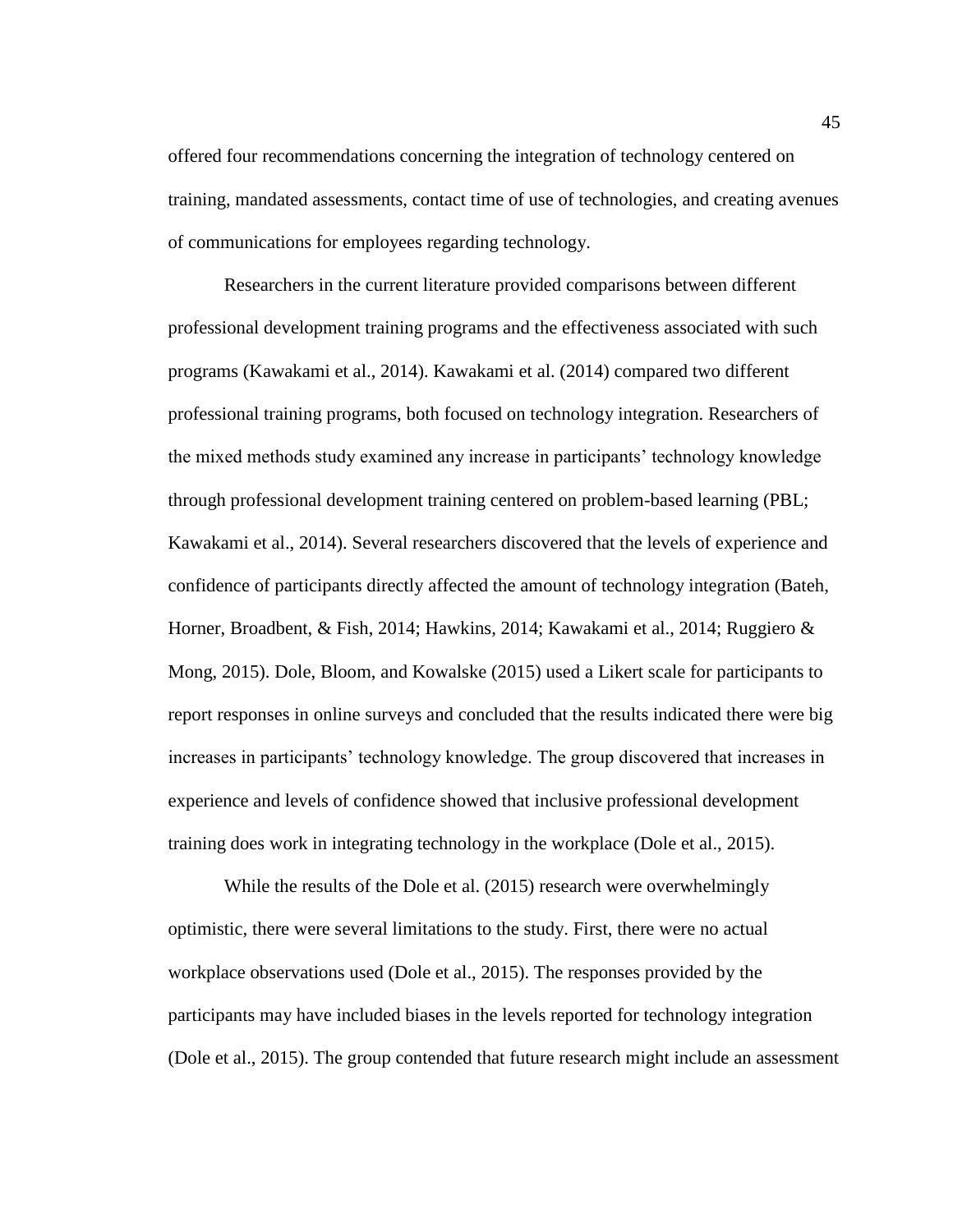of employee achievements to determine if the findings were accurate (Dole et al., 2015). One suggestion in the study was more appropriate levels of integration may occur if participants help select the technology used (Dole et al., 2015). While there are limitations and suggestions for future studies, Dole et al. (2015) supported the idea training programs can be beneficial in assisting organizations with technology integration. The group concluded that while professional development and other tools provide for success in integration efforts, there is no systematic manner to teach company leaders how to integrate technology (Morosan et al., 2017; Ruggiero & Mong, 2015; Salinas, Nussbaum, Herrera, Solarte, & Aldunate, 2017). Salinas et al. (2017) contended the six foundations identified in the current literature might provide a base for further development in generic technology integration.

By establishing comprehensive implementation strategies, company leaders are more likely to encourage more employees to assist with technology integration (Salinas et al., 2017). To increase the likelihood, Salinas et al. (2017) instituted a system to assist organizational leaders with implementation efforts. The pair created domains and competencies associated with each of six foundational areas and tested the approach on individuals within one organization (Salinas et al., 2017). By establishing clear directives and competencies with each type of technology training, employees were more comfortable with integration activities (Salinas et al., 2017). While the Salinas et al. approach has limitations centered on the lack of measurements associated with social, ethical, and legal variables of the participants, it does serve as a starting point in creating effective training strategies aimed at preparing employees for technology integration.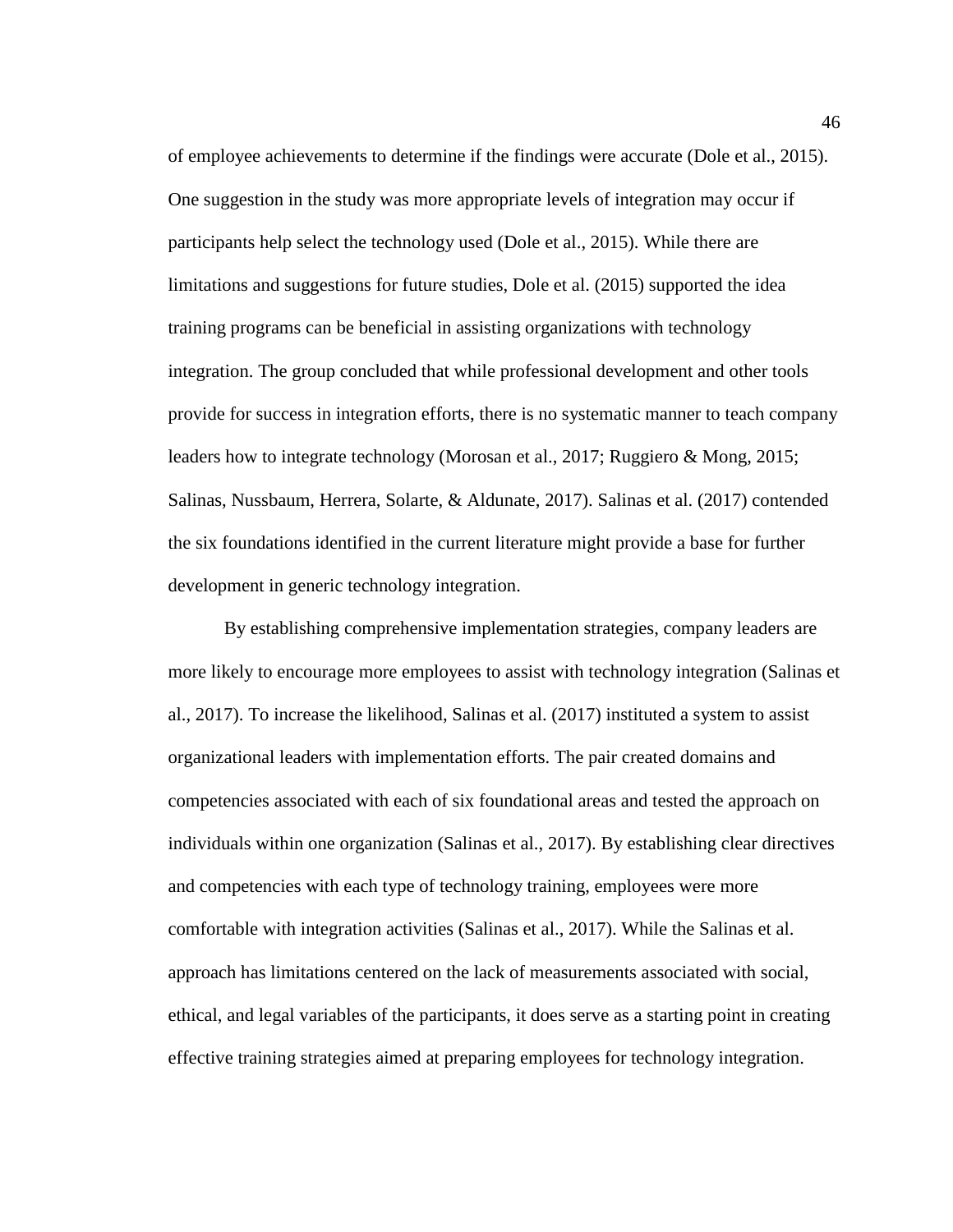Technology trainers use both seated instruction and online education to teach employees technology (Geeraerts, Vanhoof, & Van den Bossche, 2016; Morosan et al., 2017; Schrum & Levin, 2016). Geeraerts et al. (2016) assessed the implementation and success of online technology training for employees. In the Geeraerts et al. study, researchers explored the influence of learning styles on integration. The group discovered that the integration of technology into the technology training process improved the employees' effectiveness, increased the employees' knowledge base, and enhanced selfesteem regarding the use of technology (Geeraerts et al., 2016; Price et al., 2014).

Instructors and trainers must use various teaching strategies to help integrate technology into the workplace (Wu et al., 2015). Wu et al. (2015) researched the similarities and differences between two separate training strategies: direct training and differentiated training. Teaching strategies, like learning styles, require different application and execution by instructors and trainers (Wu et al., 2015). The reasoning behind those differences lies in that individuals learn differently (Wu et al., 2015). The successful application of a variety of training strategies by organizational leaders only serves to benefit employees (Zheng, Warschauer, Lin, & Chang, 2016; Wu et al., 2015). There are noted differences between the two types of training. For direct training, trainers lead the group in an organized and structured, lesson-plan format (Wu et al., 2015). For differentiated training, members of the learning group assemble in a group format, but with more flexibility and individual guidance by the trainer (Wu et al., 2015). What sets the two strategies apart is that in differentiated training, the trainer aligns the instructions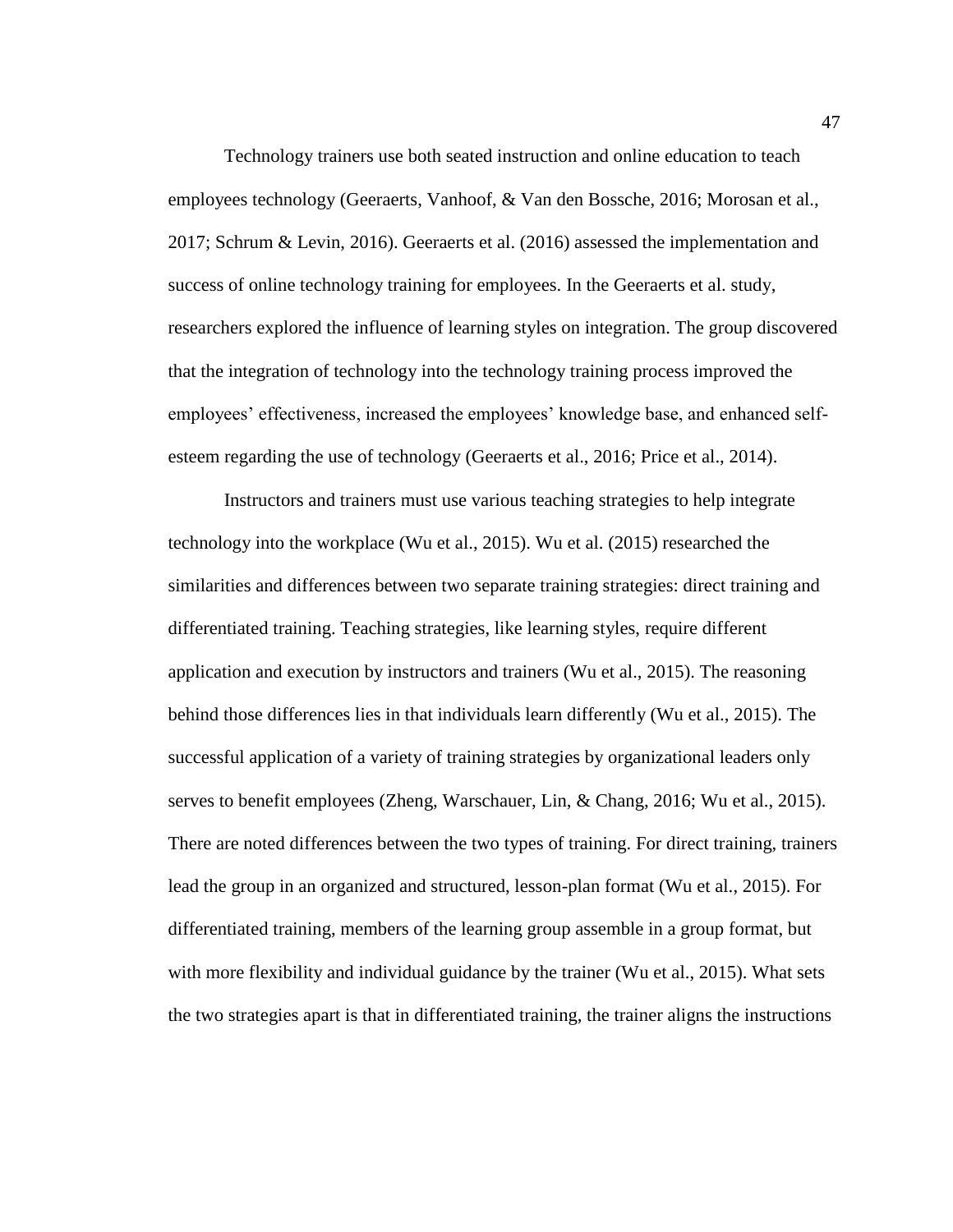based on the learning style of individuals, which provides each group member with individualized guidance (Wu et al., 2015).

Several researchers have investigated specific areas of study concerning online technology training. Price et al. (2014) analyzed the integration of geospatial technologies into one organization and used a variety of methods in collecting data and information for the study. The group utilized a 5-Step GT Program for the research and provided guidance, knowledge, and instruction for participants beginning with basic computer instruction (Price et al., 2014). Upon culmination of the program, participants served as leaders on the organization's committees regarding the integration of the geospatial technology (Price et al., 2014). Price et al. concluded that nearly one-half of employees who had access to the technology and software had not integrated it into processes and operations. The group also discovered that the employees did not plan to use the technology, even though it was available (Price et al., 2014). If company leaders are to prepare employees for a global workplace, the reported percentages regarding technology integration are unacceptable (Baker et al., 2015; Price et al., 2014).

**Culture.** Internal culture and structure regarding technology integration and its application within the business are influenced primarily by an organization's leaders (Anthony & Patravanich, 2014). Organizational leaders play an integral role in assuring the internal culture and structure are amenable to technology (Anthony & Patravanich, 2014; Donate & de Pablo, 2015). Anthony and Patravanich (2014) explored how the relatively new role of technology leaders served to develop, nurture, promote, and encourage integration efforts. Using activity theory as a base, Anthony and Patravanich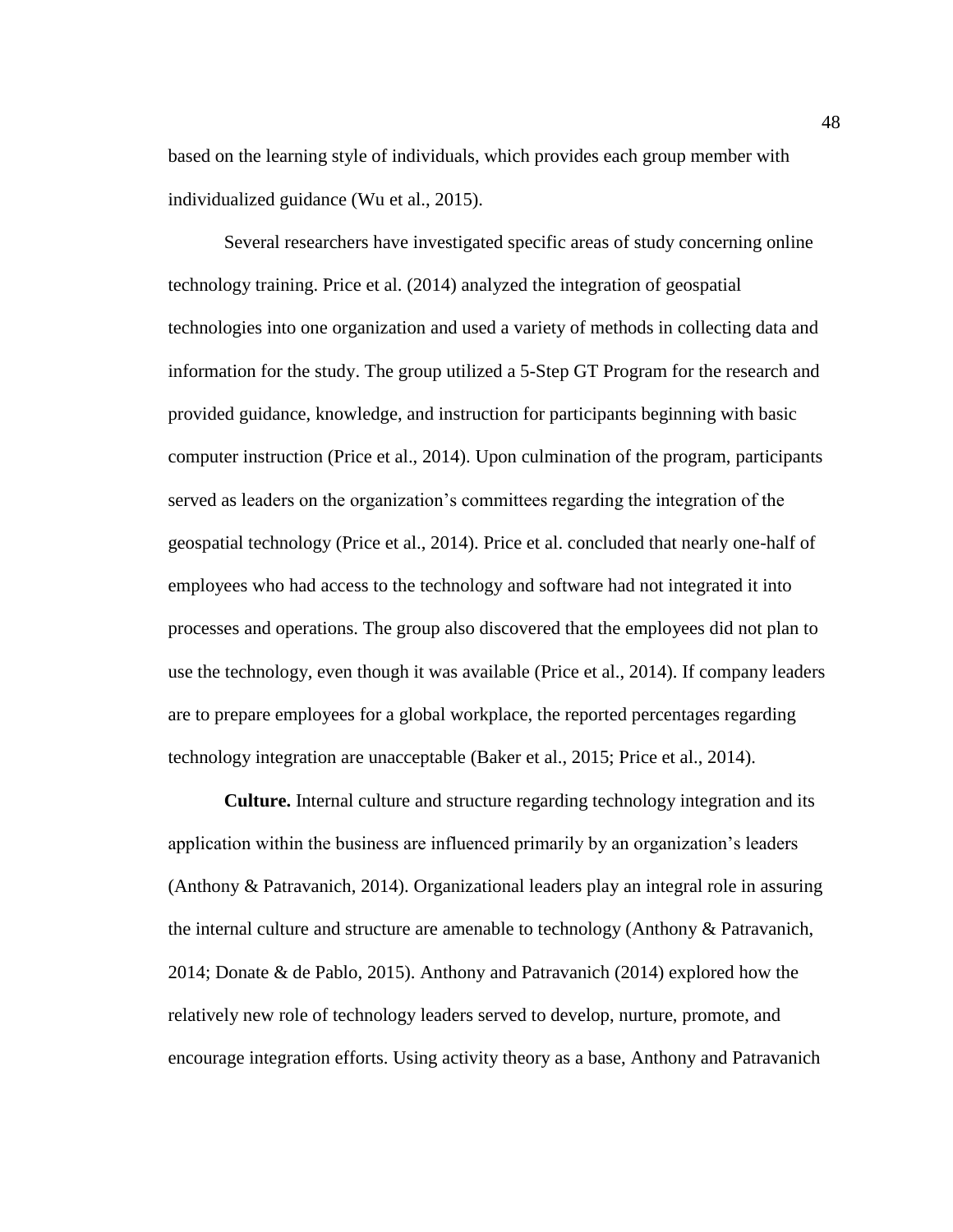were able to research the art of human behavior concerning leader participants in the technology integration process. The pair found that when internal processes and systems were in alignment, improvement in technology integration and acceptance occurred (Anthony & Patravanich, 2014). The researchers also demonstrated how individual leaders' behaviors and ill-fitting policies and procedures at some organizations hampered integration efforts (Anthony & Patravanich, 2014).

Many existing organizational leaders have allotted technology positions; yet, few of those are viewed as leadership positions (Anthony & Patravanich, 2014; Bateh et al., 2014; Donate & de Pablo, 2015; Hawkins, 2014; Lin et al., 2014). When organizational leaders were in harmonious agreement with the plan for integration, success occurred (Anthony & Patravanich, 2014). It is imperative for business leaders to acknowledge the vital role technology positions play in the conducting of business (Bateh et al., 2014; Hawkins, 2014). For successful integration of technology, supportive and visionary leadership must be present in any organization (Bateh et al., 2014; Donate & de Pablo, 2015; Fichman & Melville, 2014; Hawkins, 2014; Wang, Hawkins, & Berman, 2014).

The role of organizational leader has evolved to include many characteristics not present in traditional definitions and responsibilities associated with leadership (Bateh et al., 2014). Leaders who encourage change and innovation and who embrace technology demonstrate the highest success with an organization (Bateh et al., 2014; Hawkins, 2014). Additionally, leadership has become a critical component of organizational operations (Hernaus & Vokic, 2014). The reason for a renewed focus on leadership is most American workers are not offering a full commitment to the workplace (Hernaus &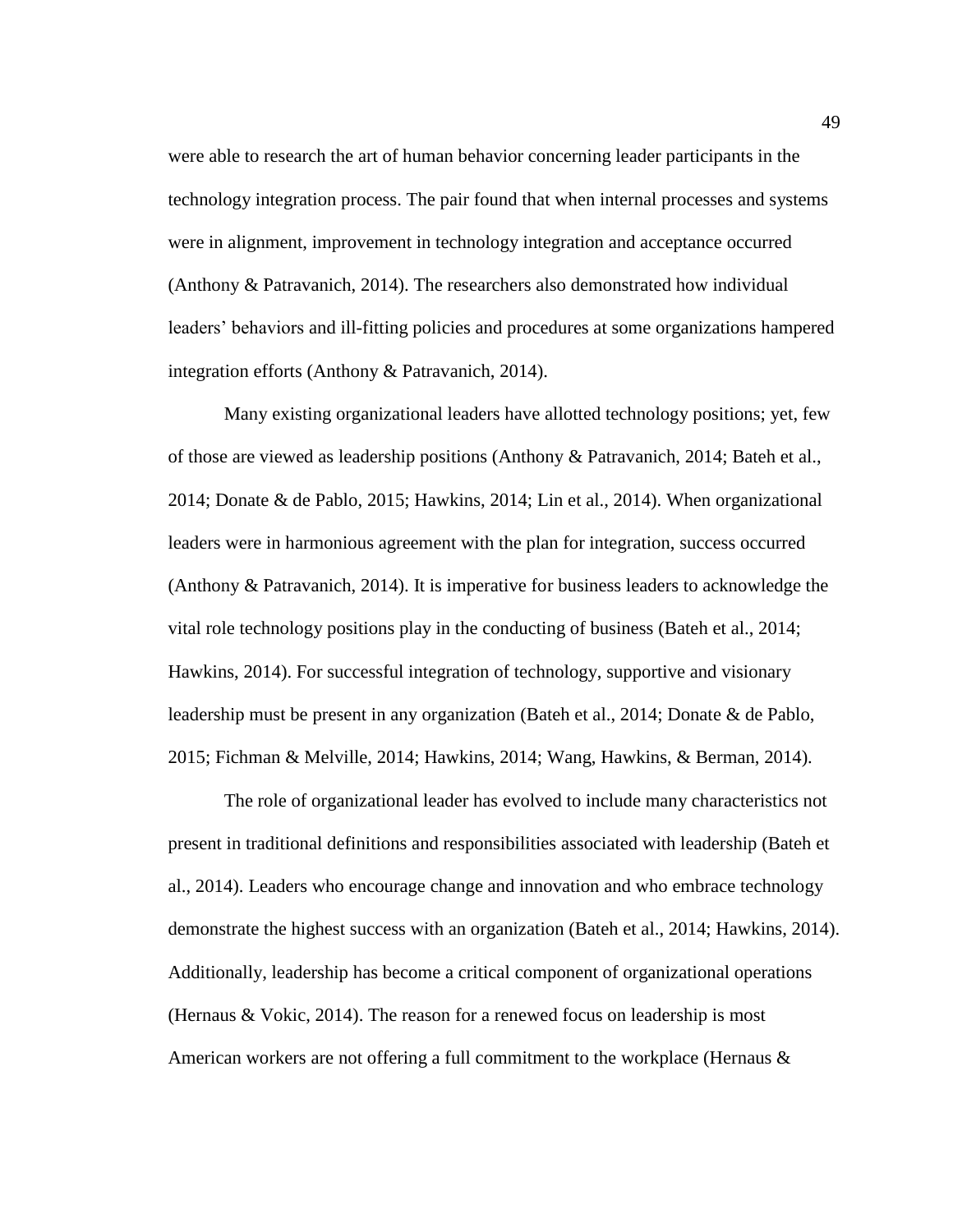Vokic, 2014). Hernaus and Vokic (2014) found an overwhelming percentage of employees in America are not fully committed to their jobs and, over time, became less engaged with their jobs. Creating job engagement in a manner which encourages creativity is a responsibility of organizational leaders since training and retraining are one of an organization's largest expenses (Hernaus & Vokic, 2014; Konings & Vanormelingen, 2015). Hernaus and Vokic discovered that the release of such creativity creates a stimulating environment in which to work and increases productivity and profitability at the same time. The pair concluded that the challenge for organizations lies in finding individuals who possess the leadership characteristics to achieve both of these aspects within the organization (Bateh et al., 2014; Hawkins, 2014; Hernaus & Vokic, 2014; Konings & Vanormelingen, 2015). The focus for organizational leaders lies in developing and retaining individuals with visionary leadership, emotional intelligence, and technical skills (Hernaus & Vokic, 2014).

Company leaders and middle management supervisors must possess leadership principles and behaviors accepting of technology for integration efforts to become successful (Koh & Chai, 2016; Lin et al., 2014). It is the beliefs, attitudes, perceptions, and behaviors of leaders that influence each operation of an organization (Koh & Chai, 2016; Lin et al., 2014). Koh and Chai (2016) researched the beliefs of leaders concerning the impact of organizational environments on technology integration. The pair concluded that there remains a tremendous lapse between the funding spent on technology resources and the amount of integration in classrooms as demonstrated by the many investments made in public educational institutions (Bateh et al., 2014; Hawkins, 2014; Koh & Chai,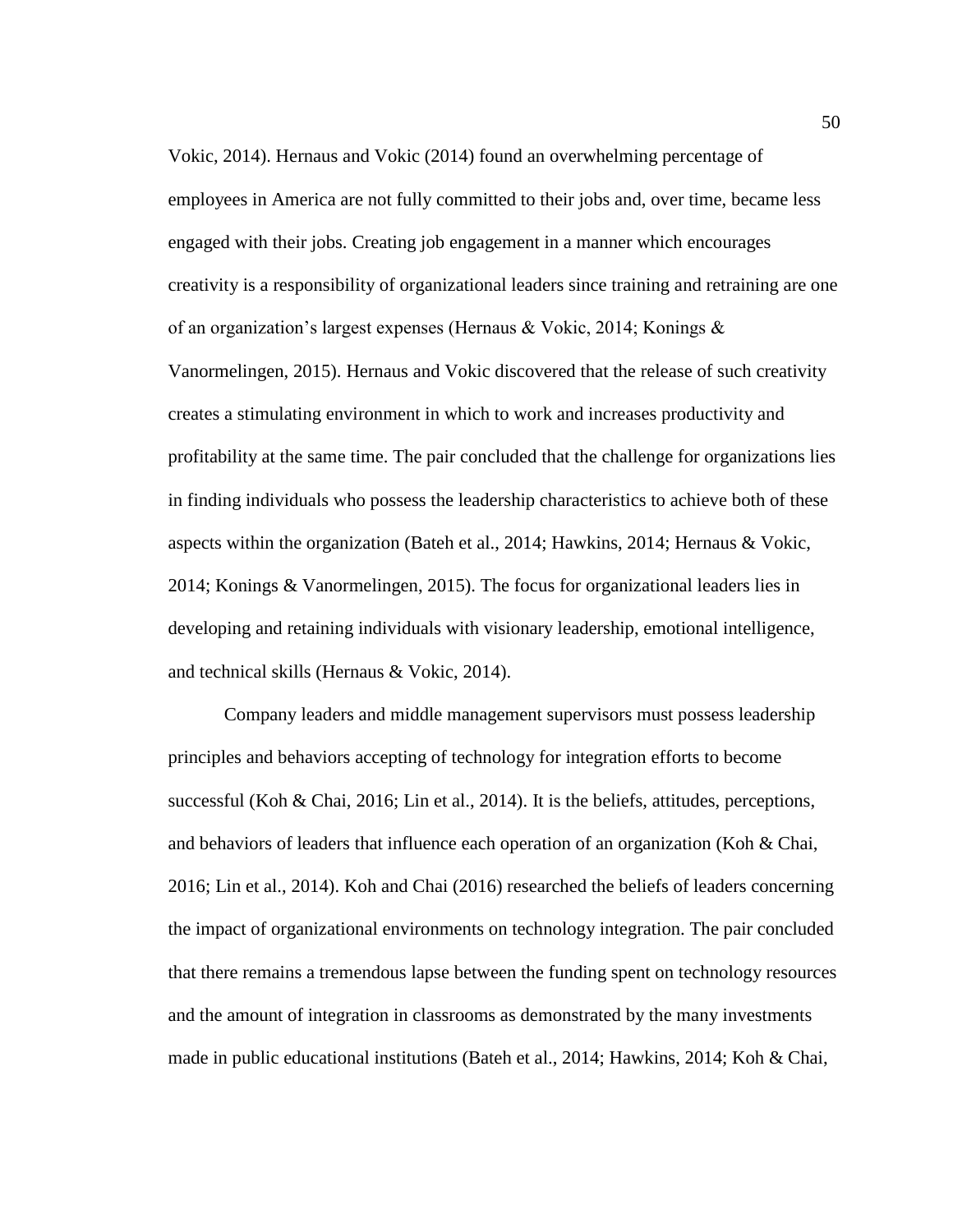2016; Wang et al., 2014). In the Koh and Chai study, participants reported successful technology integration required various types of leadership and better-trained leaders to assist in executing the overall implementation of any technology initiative.

Technology integration and knowledge sharing is the nucleus of any company operation (Junker & van Dick, 2014). For technological change to occur, it is critical that leaders first be effective as leaders (Junker & van Dick, 2014). Junker and van Dick (2014) investigated the influence of leadership, specifically implicit leadership. The pair discovered there are many desirable and undesirable behaviors associated with such administration (Junker & van Dick, 2014). The fact is some leaders possess ineffective characteristics when it comes to leading a 21st-century workforce (Junker & van Dick, 2014). Junker and van Dick included exploration of many leadership characteristics; however, three were strongly associated with technology integration and training. For leaders to successfully execute technological change initiatives, they must first be openminded, knowledgeable, and interested in new ideas (Junker & van Dick, 2014).

Much of the literature I reviewed addressed various issues identified as barriers to technology integration and training. However, there was limited information available concerning actual implementation strategies associated with technology training. Responsibility for successful development of implementation strategies lies with business leaders as they are the individuals responsible for organizational learning, training, and culture of the organization. Ruhi (2016) contended that some business leaders in America lack adequate knowledge to use technology to augment training. Even if organizational leaders understand some aspects of how various technologies work, there is no guarantee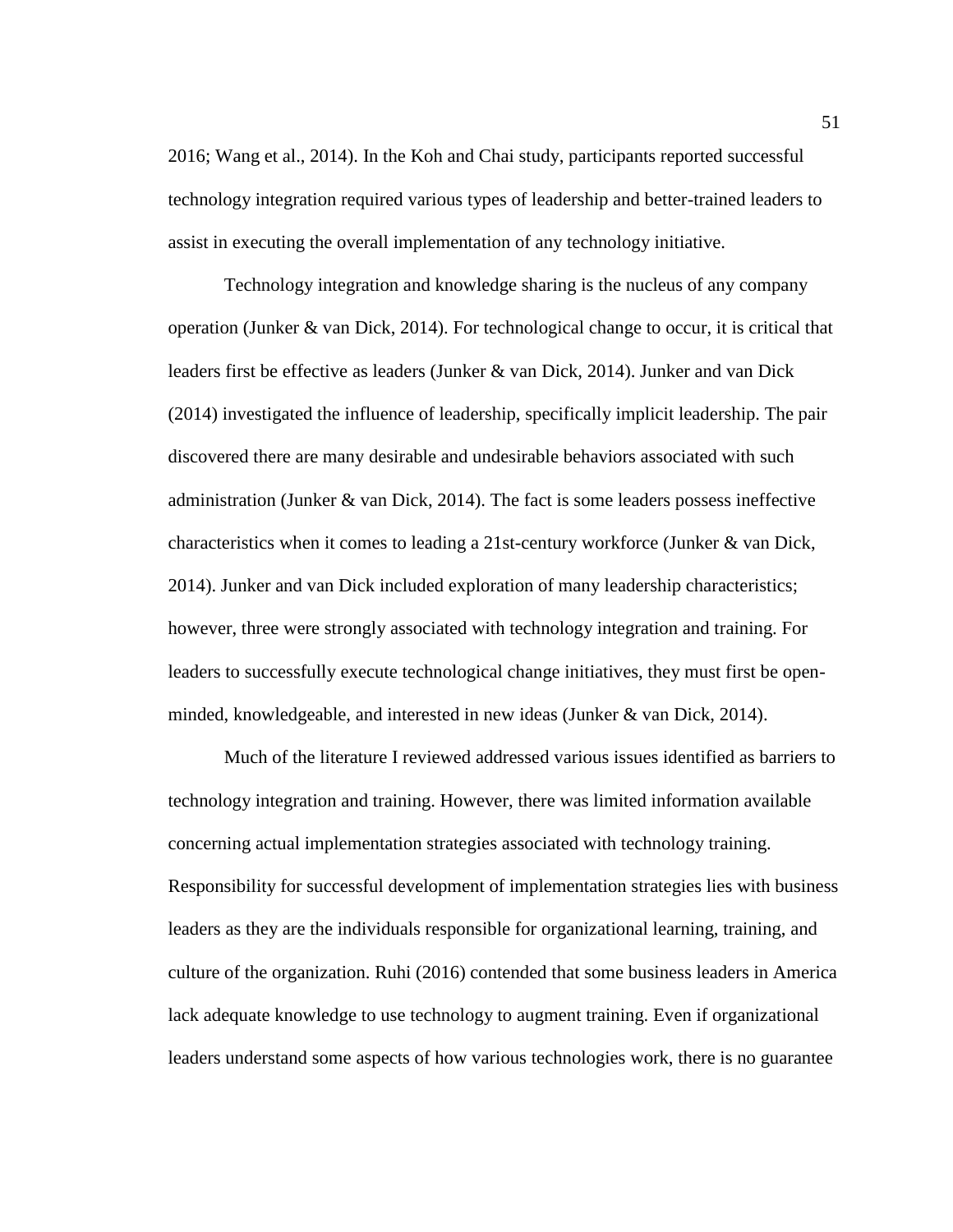effective technology integration will occur due to a lack of learning and adequate training (Ruhi, 2016). However, business leaders' thoughts, perceptions, attitudes, and behaviors affect technology implementation strategies (Braun et al., 2015; Daniel, 2015; Lin et al., 2014). An exploration of the TAM and how various elements affect technology training may provide for a better understanding of how the elements of thoughts, perceptions, attitudes, and behaviors of business leaders influence integration efforts. The content of the literature review for this study supported my objective and goals for this study to identify what strategies business leaders use to integrate technology into their organization.

# **Transition and Summary**

Organizational leaders are changing the workplace with new machining technologies and have discovered challenges in the skills and abilities of all employees through the restructuring of processes requiring higher levels of technology knowledge than those of traditional manufacturing jobs (Baard et al., 2014; Butcher & Jameson, 2016; Kang et al., 2016; Riaz, 2015). The lack of adequate and beneficial technologytraining strategies and programs in machining organizations has created a divide regarding competitive advantage among some companies in the industry (Jimenez et al., 2015). Organizational leaders must now concentrate on the development of new training strategies that may include organizational-wide change (Koh & Chai, 2016; Yoon, 2016). Technology training, integration, and acceptance is one area in which organizational leaders must establish effective operational strategies that lead to increased organizational efficiency (Riaz, 2015; Yoon, 2016). The imminent retirement of Baby Boomers further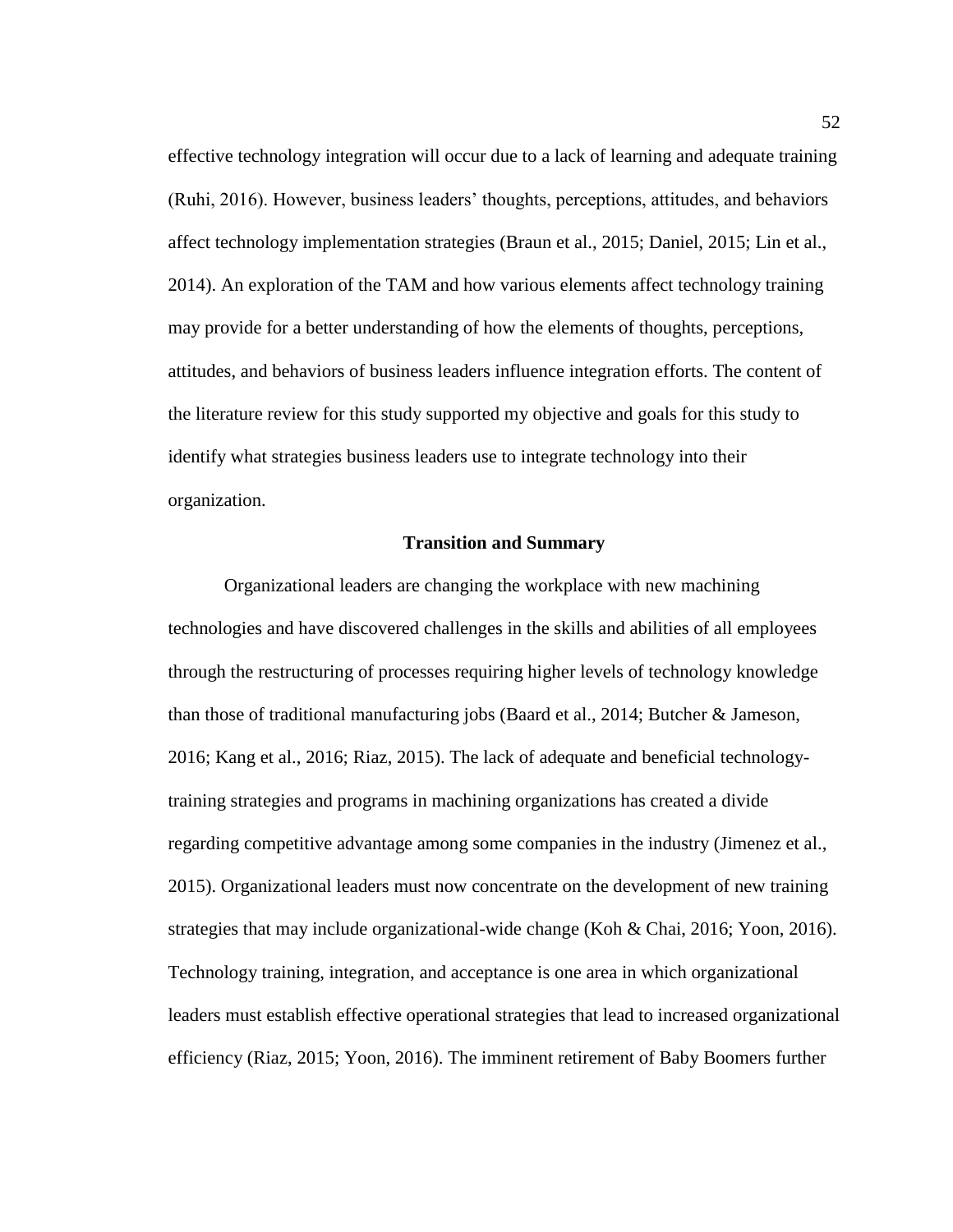intensifies the need for business organizations to retain and train employees in the machining industry (Visnjic et al., 2017).

With business leaders and employees at varying levels of technology competency, there is an even greater need for strong leadership capable of leading companies and developing training strategies and programs to ensure all employees are technologically adept (Koh & Chai, 2016; Riaz, 2015; Yoon, 2016). Koh and Chai (2016) concluded that those organizations with no technology-training strategies were falling further and further behind. A lack of such critical operational strategies not only affects the bottom line and operations for the organization, but it also provides a tremendous disservice to all employees in the lack of opportunities for optimal achievement (Baard et al., 2014; Butcher & Jameson, 2016; Kang et al., 2016; Koh & Chai, 2016; Riaz, 2015; Yoon, 2016).

Using the TAM as a guide to technology acceptance may offer insights for leaders to improve the effectiveness of company training strategies (Riaz, 2015; Yoon, 2016). Researchers provided evidence throughout the literature offering clear explanations of how technology acceptance as a whole might help company leaders to obtain a competitive advantage, higher profits, and more overall organizational success (Jimenez et al., 2015; Kang et al., 2016; Yoon, 2016). The TAM offers useful information to guide leaders in how to ensure technological success through effective training strategies and programs (Kang et al., 2016; Riaz, 2015; Yoon, 2016).

Some prior researchers focused on technology training at the organizational level (Hori, 2011). However, there are few organizations with technology leadership positions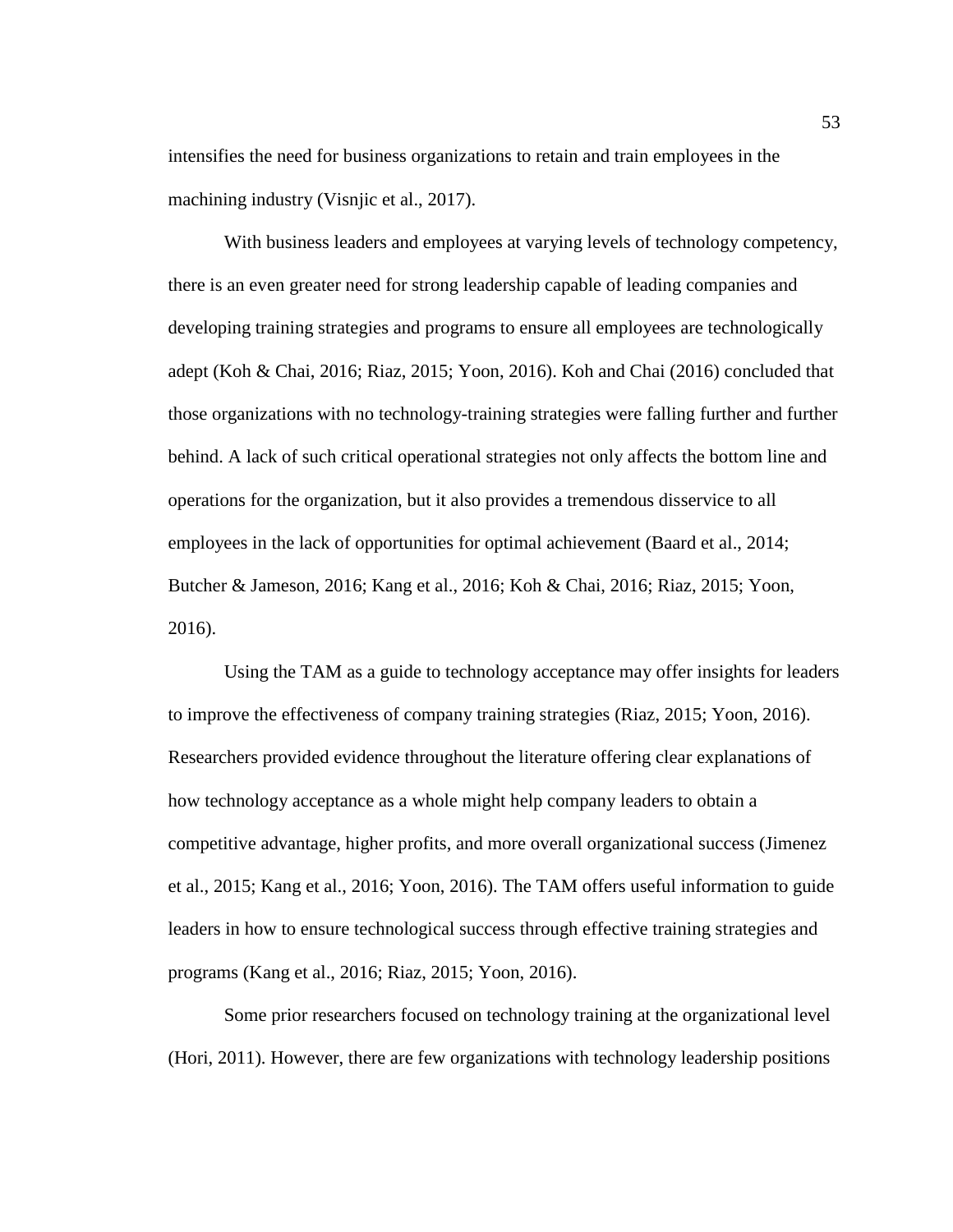(Molinillo & Japutra, 2017). The evidence provided by the researchers demonstrates that those organizations with technology leadership positions at the highest level of administration were more often than not, leaders in their respective industries (Hori, 2011; Gavankar, Suh, & Keller, 2015; Hill & Birkinshaw, 2014). Other researchers have determined that there are direct correlations between organizational success as demonstrated by competitive advantage and inclusion of technology positions at the highest leadership level (Butcher & Jameson, 2016; Fairman & Mackenzie, 2015; Hamidianpour et al., 2016; Jimenez et al., 2015; Junker & van Dick, 2014). It is also imperative for organizational leaders to develop technology implementation strategies allocating appropriate resources and training opportunities across all operations of the organization (Brettel et al., 2014; Choi et al., 2015; Hamidianpour et al., 2016; Hori, 2011; Wiesner, Padrock, & Thoben, 2014).

For the workforce to function at optimum efficiency, there is a demonstrated need for a workforce equipped with higher technology knowledge and skill sets (Dong et al., 2017; Hamidianpour et al., 2016). For higher levels of technology-use to occur, increased use, acceptance, and appropriate, as well as effective, training opportunities may be required to achieve full technology integration. Development of appropriate and meaningful training strategies by business leaders should include an assessment of current training programs and include a focus on measurable outcomes (Dong et al., 2017; Hamidianpour et al., 2016). While this study did not include a focus on change management, it is incumbent upon organizational leaders to assess the impact(s) of any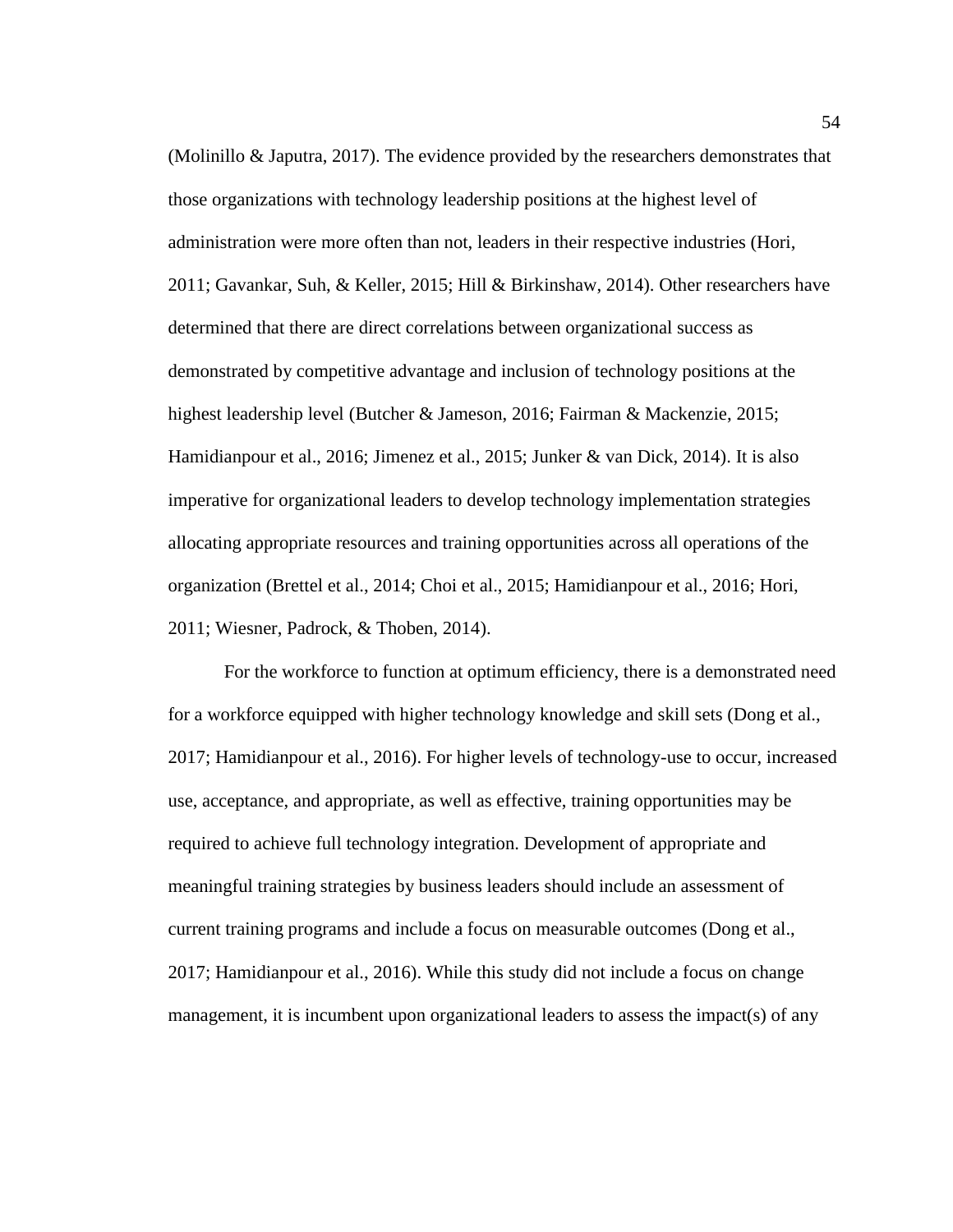changes regarding technology strategies on its workforce (Burnes & Bargal, 2017; Dong et al., 2017; Jimenez et al., 2015).

The purpose of this qualitative, case study was to explore training strategies that SME machining business leaders use to implement technology integration and training. Section 1 includes a review of the issues and barriers associated with technology training. Section 2 includes a detailed narrative of the processes and procedures used in the study, as well as a description of my role as the researcher. Also included is a detailed narrative regarding the research method and design, as well as information regarding the reliability and validity of this research. Section 3 includes a presentation of the findings from the research and implications for developing training strategies that assist in developing a workforce with higher technology knowledge.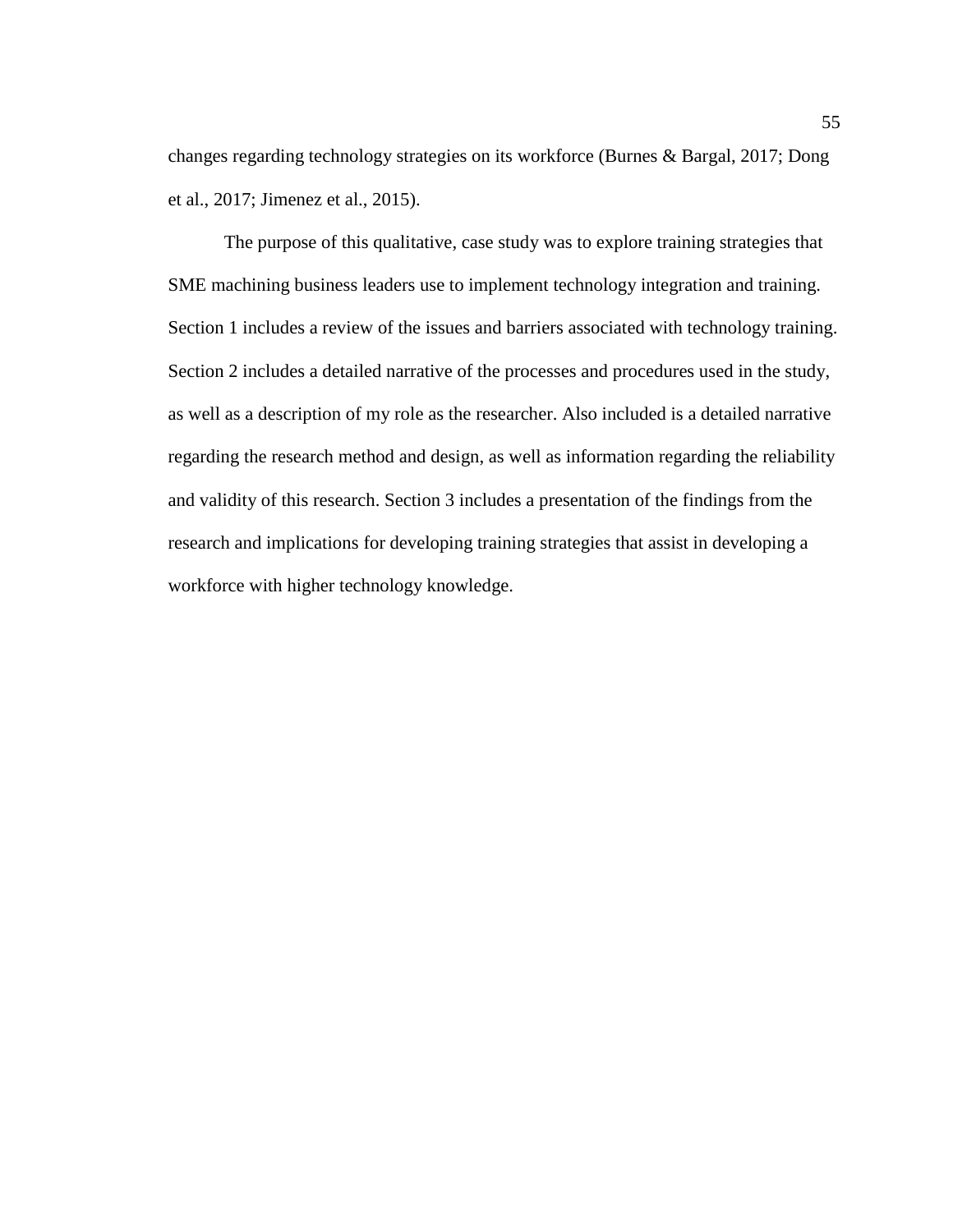#### Section 2: The Project

In Section 2, I explain the qualitative research design, instruments, and data analysis techniques I selected for exploring the research problem. This section also includes an overview and detailed information regarding the selection criteria for the study's participants. I explain the data gathering process and procedures I used to ensure reliability and validity of the study results. This section contains an explanation of the measures used to ensure the confidentiality and protection of the participants and their responses. This section also includes detailed information concerning the ethical measures I used in the study.

# **Purpose Statement**

The purpose of this qualitative multiple case study was to explore the strategies that machining industry business leaders in SMEs used to implement technology training. The targeted population comprised machining industry business leaders at three SMEs in the Southeastern United States who had successfully used technology-training implementation strategies. The selected population was appropriate because researchers have indicated that the lack of support from business leaders regarding technology use posed a threat to businesses desiring to improve their standing in an industry (Brettel et al., 2014; Jimenez et al., 2015; Visnjic et al., 2017). The contribution to social change could occur through a workforce with higher technology skills who are better prepared to participate in the workforce, and thus, potentially provide a better quality of life for themselves and their families.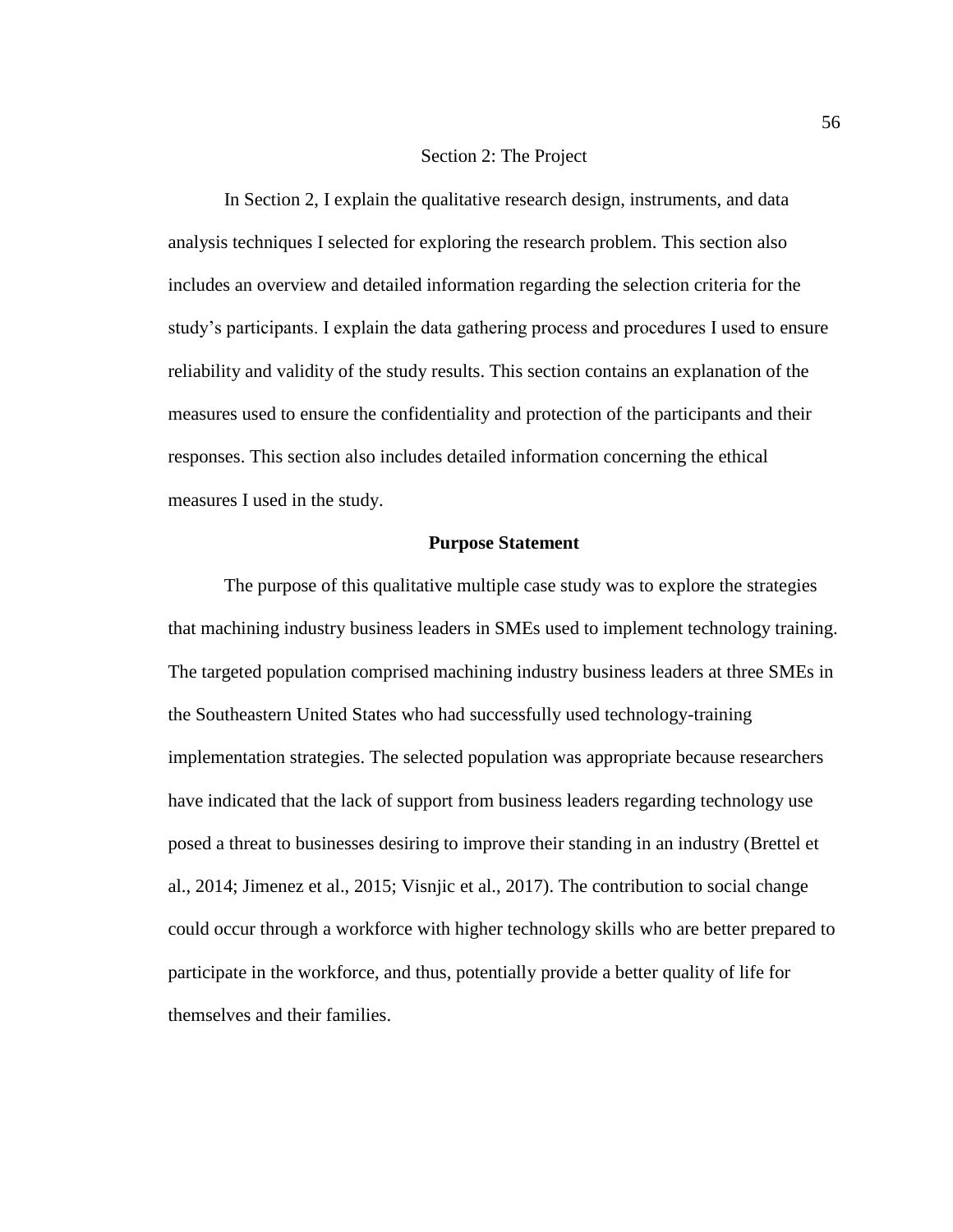#### **Role of the Researcher**

A qualitative researcher's role is critical because there are provisions for flexibility and exploration of a specific phenomenon through a lens based on personal experiences (Grossoehme, 2014; Wilson, 2015; Yin, 2018). With such flexibility, the researcher provides for a more comprehensive exploration of the problem through the gathering of the data and the creation of the research questions, data analysis, and documentation (Grossoehme, 2014; Wilson, 2015; Yin, 2018). However, biases may surface through such flexibility (Marshall & Rossman, 2016).

As a faculty member in the machining department at a community college, I was familiar with some of the individuals employed by the selected organizations and some of the companies' processes and operations. However, I had no personal or professional connections to any of the business leaders. The individuals I worked with previously within the three organizations are in middle management or their subordinates. While I am currently a faculty member, I also possess prior work experience in a machining company.

For this study, I used face-to-face semistructured interviews and organizational documentation as the data. Participant responses to interview questions served as the primary data. During the interviews, I asked open-ended questions. According to Lantos and Spertus (2014), open-ended questions provide a more natural response and negate the possibility of participants responding in a prescribed manner. I maintained a neutral position in all areas of the study and ensured that I did not insert comments or opinions with the participants' responses; otherwise, individuals may have responded in a way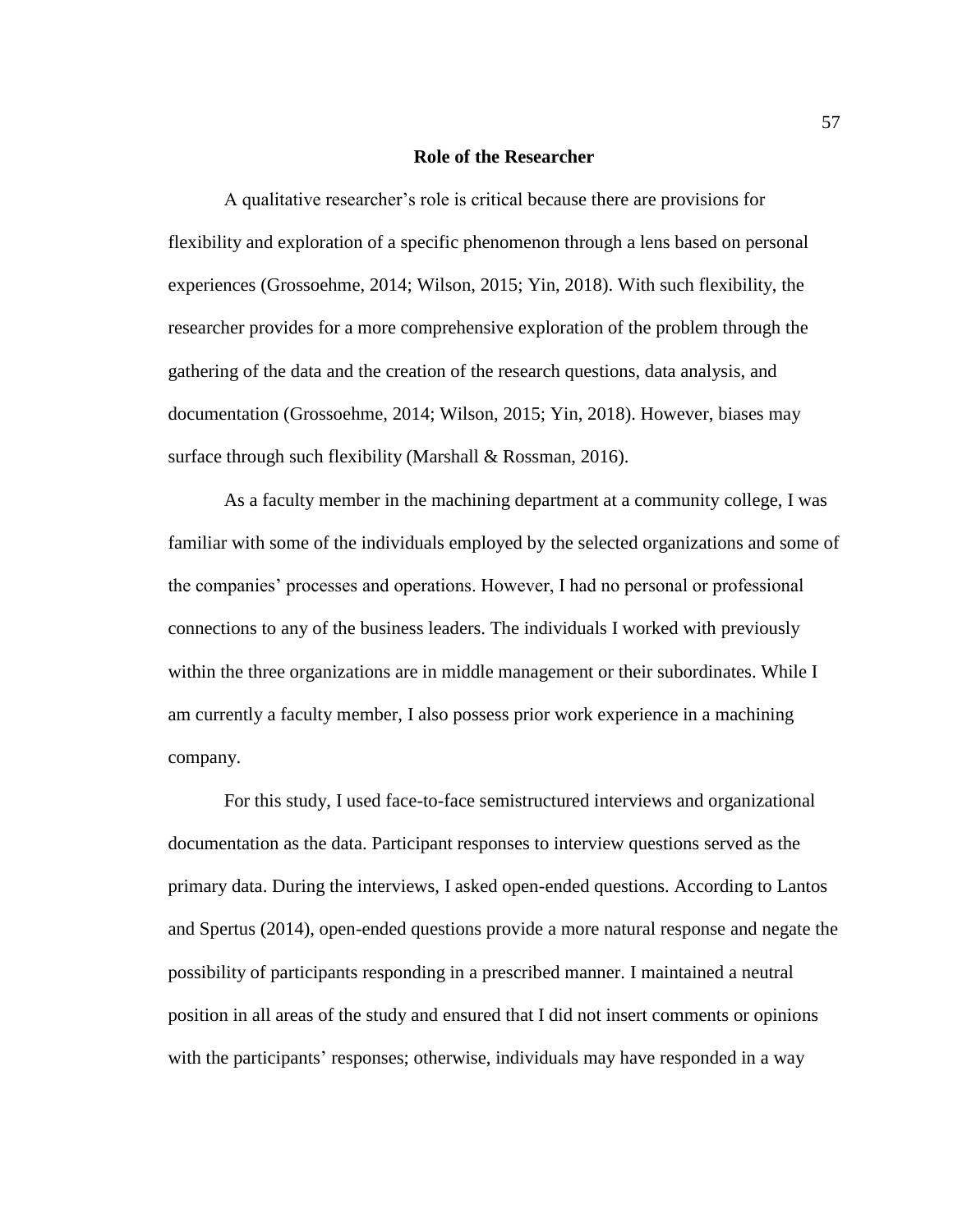perceived as desired by me. By excluding my comments and opinions, I ensured elimination of unintended biases. I also maintained professional and courteous behavior in my body language so as not to influence any responses.

I followed the protocol outlined in *The Belmont Report* to assist in further elimination of biases. *The Belmont Report* included research a protocol that was critical to eradicating bias in research data collection (National Commission for the Protection of Human Subjects of Biomedical and Behavioral Research, 1979). As the researcher, I provided respect, confidentiality, impartiality, and protection to all participants. Individuals experienced no harm in any manner through participation in the study, as there was no personally identifiable information included. I used pseudonyms to identify participants and organizations. The procedures for masking participants and organizations are included later in this section. finally, I ensured the fair and equitable treatment of all individuals. For this study, I used face-to-face-semistructured interviews and followed an interview protocol (see Appendix). I scheduled interviews at a date, time, and location convenient to each participant with each informal interview lasting approximately 1 hour.

To ensure agreement with *The Belmont Report* protocol, I maintained professional behavior and composure during the face-to-face interviews with conscious attention to body language, posture, facial expressions, and so on. Such attention ensured that I did not influence the responses in any manner (National Commission for the Protection of Human Subjects of Biomedical and Behavioral Research, 1979). For research to be credible, it is essential that the researcher mitigate any bias associated with the study (Marshall & Rossman, 2016). Conscious attention to my behavior assisted in removing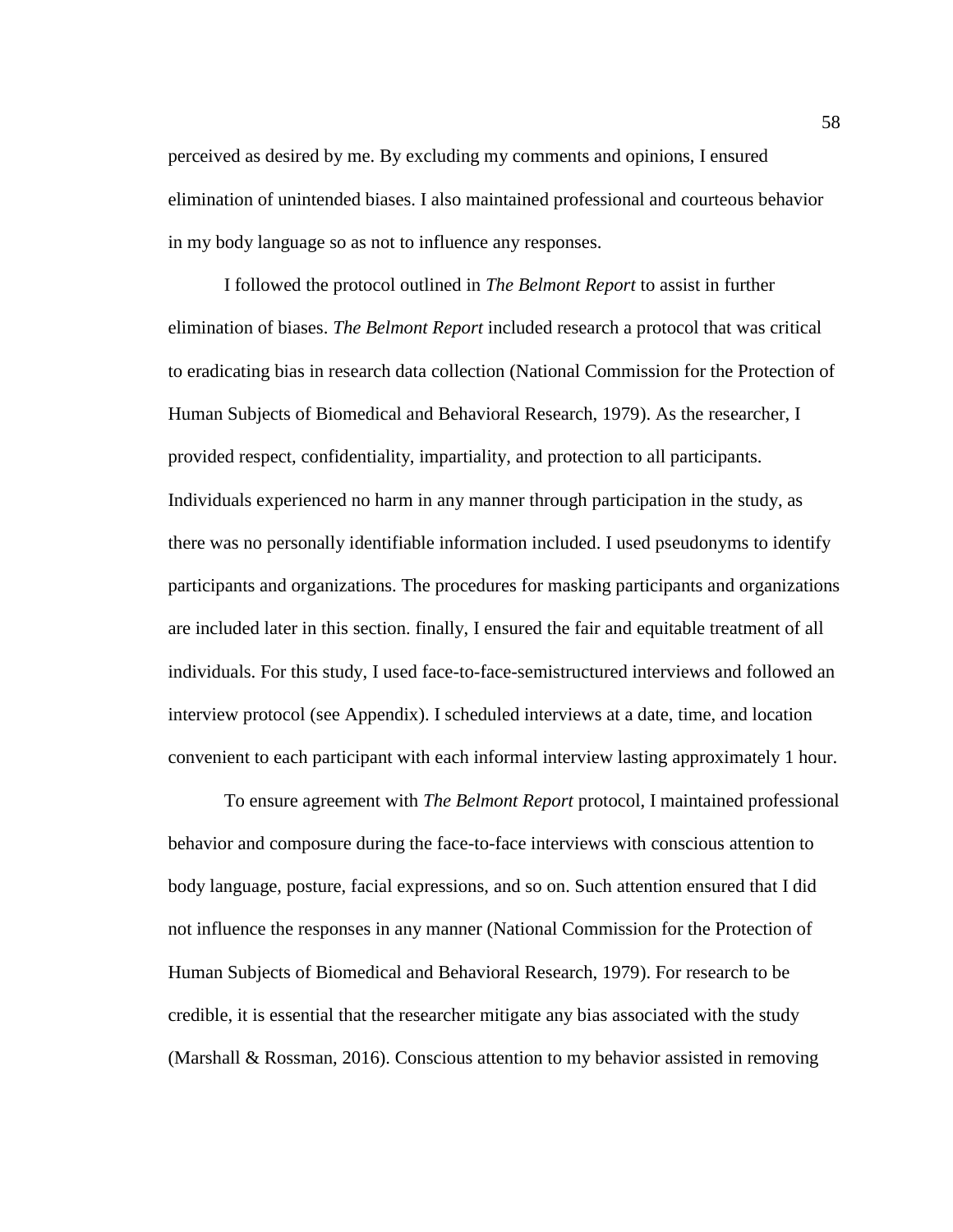any preconceived biases or assumptions I had based on work and personal experience (Baillie, 2015; Thorne, 2016; Wilson, 2015; Yin, 2018). Such biases had the potential to affect the findings of the study. To ensure elimination or limitation of biases, I adhered to all ethical principles described in *The Belmont Report* (National Commission for the Protection of Human Subjects of Biomedical and Behavioral Research, 1979) and guarded against the injection of my opinions, ideas, and beliefs. Avoiding such interference renders the research more credible (Baillie, 2015).

## **Participants**

In qualitative studies, defined and developed participant selection criteria helps the researcher ensure that individuals are equipped with adequate knowledge and experience to contribute to the research (Marshall & Rossman, 2016; Palinkas et al., 2015; Wilson, 2015). For this study, eligible participants included business leaders at three machining SMEs in the Southeastern United States who had technology-training implementation strategies. The individuals were leaders in a machining organization with knowledge and work experience in the machining industry. Participant criteria for this study included working in a leadership position for a minimum of 5 years in the machining industry to ensure appropriate knowledge and experience regarding the topic. Such characteristics ensured participants possessed adequate knowledge and experience to respond to the interview questions (Wilson, 2015).

As leaders, each of the participants worked in a broad range of departments, offering a wide array of technologies for use in training. Additionally, some leaders had access to the Internet, e-mail, and various other forms of technology for use in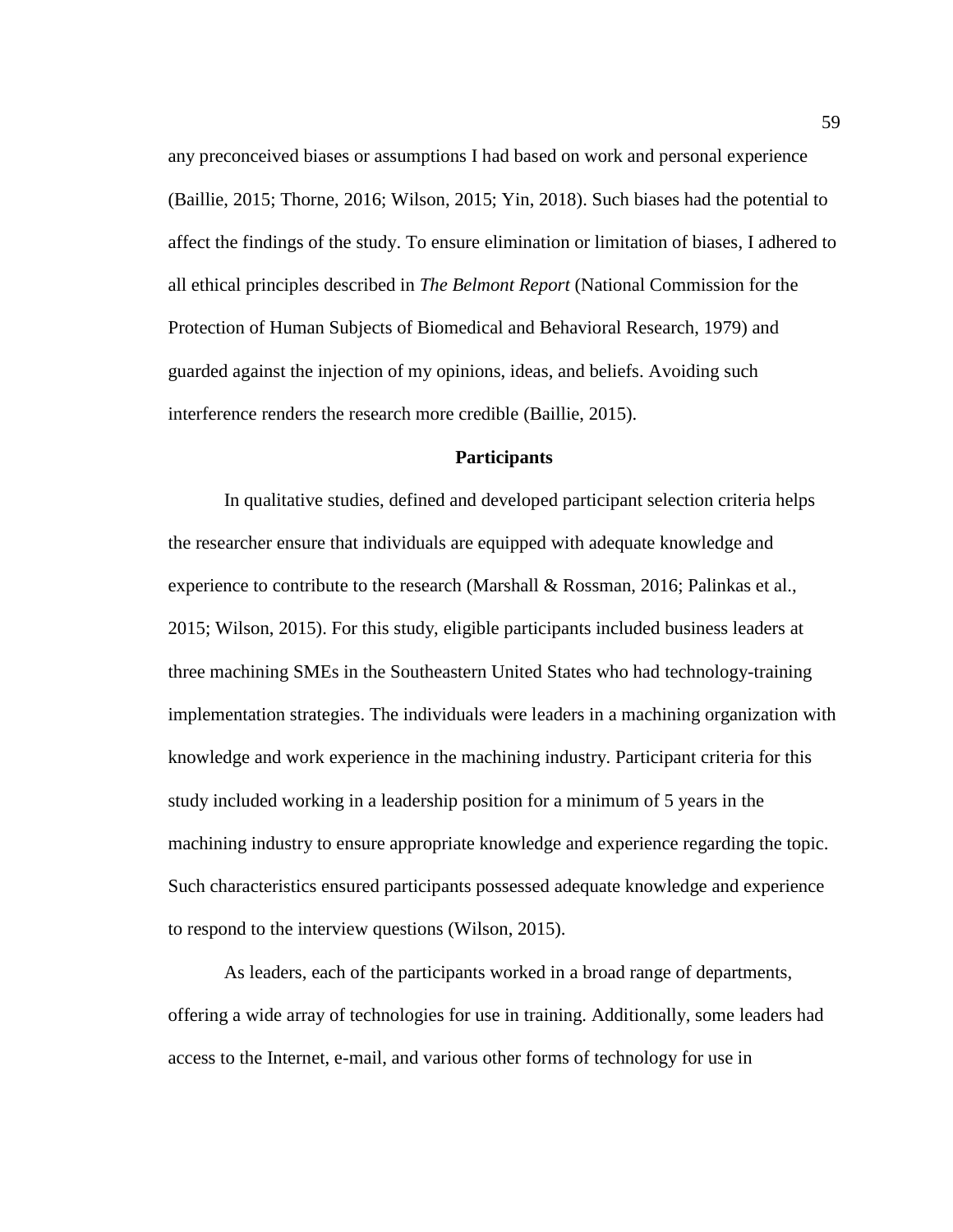performing a variety of job responsibilities. Through data analysis, I determined common attributes or characteristics isolated to the various leaders while also collecting data concerning any particular strategies used for technology training.

After gaining approval from my doctoral study committee and Walden University Institution Review Board (IRB), I contacted possible participants by telephone. My strategies for selecting the community partners came from personal knowledge. In my current job, I have developed knowledge of, and often a working relationship with, various machining businesses in the local area. Individuals at those organizations are responsible for developing implementations strategies for technology training, as well as planning processes. I drew on my past knowledge and work experience to strategically select the organizations for this study. Each of the individuals serving as a contact were open to participation in this study and interested in the findings of the study, especially in regard to best practices.

Once the participant pool was established, I gained access to participants by contacting them by telephone and inviting individuals to participate in the study. To build a relationship and achieve rapport with the members of the group, I offered an introduction of myself, as well as a summary of my educational and work experience. I attempted to establish common ground through our interests based on the machining industry. After explaining the study in detail, I scheduled individual appointments with consenting participants.

Included in the discussion with potential participants was a statement of the purpose of the study and information regarding informed consent. Participants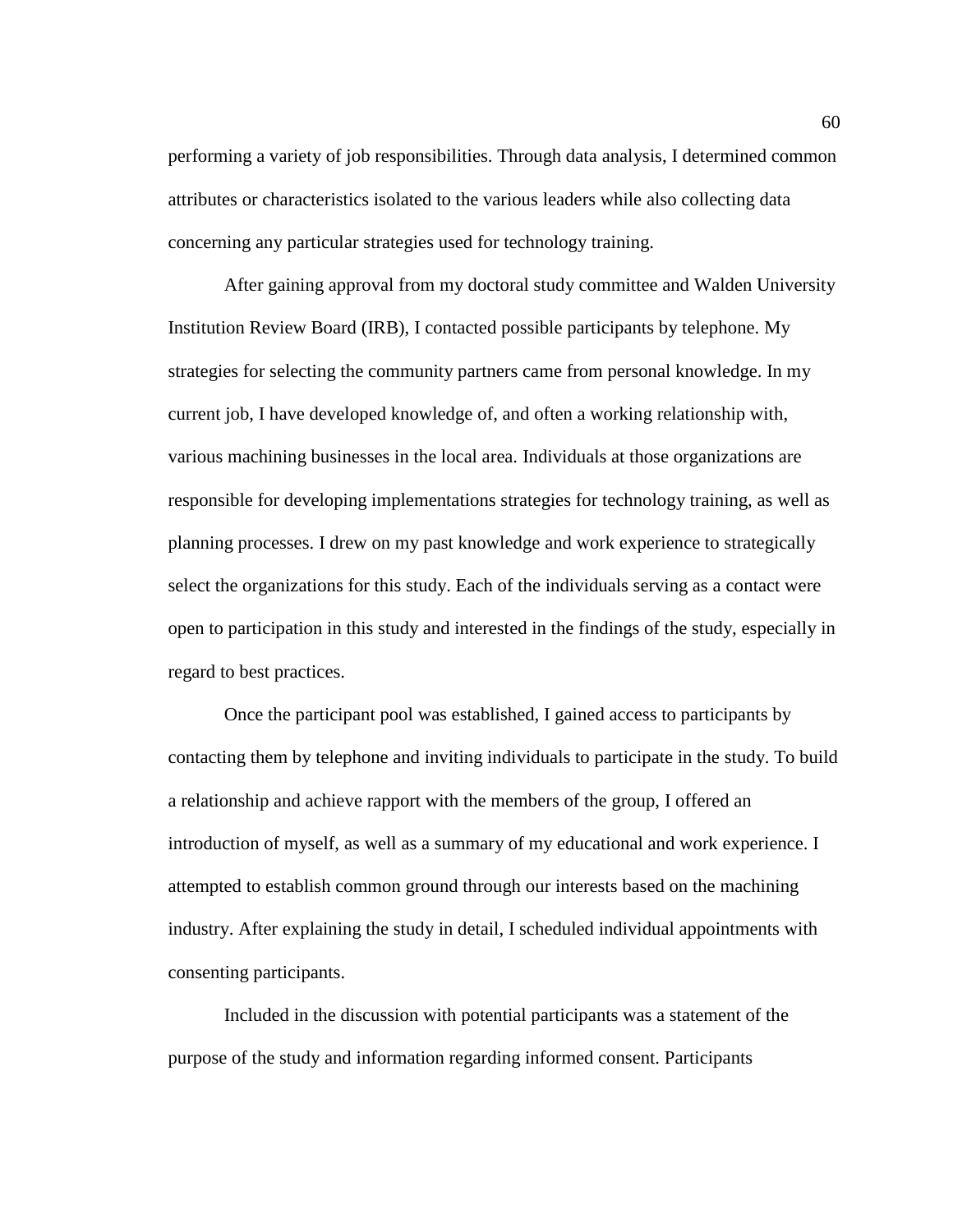demonstrated a willingness to participate (see Marshall & Rossman, 2016; Palinkas et al., 2015; Yin, 2015) and signed a consent form before participating in the study.

According to Baillie (2015), it is important to include a description of the participants to place the research into perspective. Portrayals of participants typically include demographic information, specialty area and expertise, and education as well as employment background information. In this study, such demographic elements may influence the amount of technology integration and training occurring in the workplace (see Baillie, 2015; Thorne, 2016). In the results section of the study, I show any specific similarities and differences in participant responses.

## **Research Method and Design**

I used a qualitative case study method to conduct the research because it allowed for exploration of a specific phenomenon through business leaders' perspectives. The flexibility of qualitative research also allowed me to ask open-ended interview questions, permitted participants to explain responses, and afforded the opportunity for nonstructured exploration (Yin, 2018). The qualitative method also allowed me to use exploratory inquiry in a natural setting, provide respect for participants, and offer the opportunity for changes as new developments and information emerged (Marshall & Rossman, 2016).

Case studies can be qualitative or quantitative and usually allow researchers to provide a broader base of data collected, thus expanding the information base (Baillie, 2015). For example, my inclusion of adaptability and accommodation in the final report allowed for the inclusion of participant perceptions and beliefs (Baillie, 2015). I used a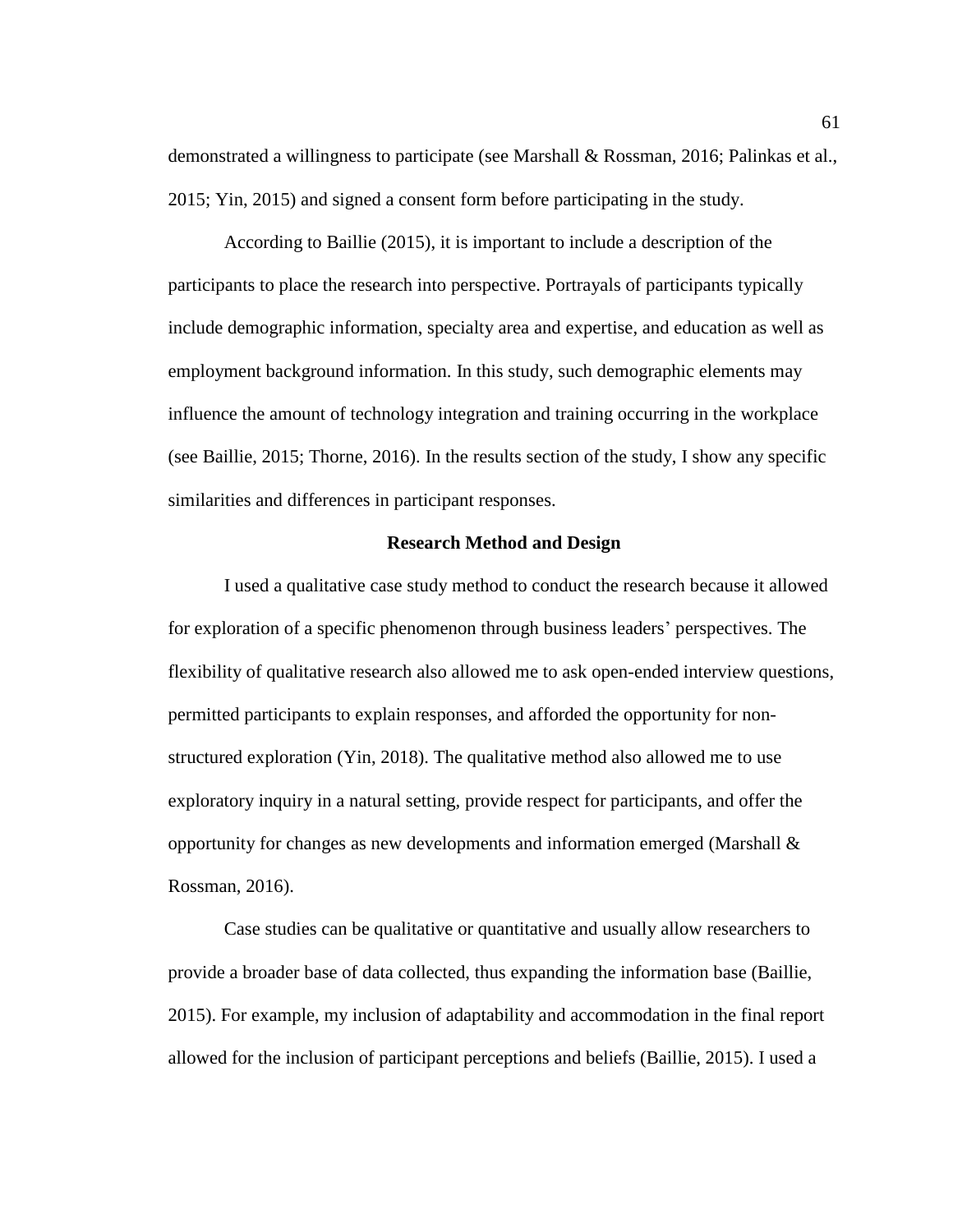case study format to gain a greater understanding of a particular issue in a current and natural setting, which was the deciding factor for selecting the method (Baillie, 2015; Grossoehme, 2014; Thorne, 2016; Wilson, 2015; Yin, 2015). Case study design allowed me to explore technology implementation strategies developed by or in use by business leaders and the extent to which those leaders used technology to achieve optimal efficiency in technology integration and training. Through this research with a focus on a real business scenario and offering possible solutions to problems, I provided results that may make a positive impact on organizations through increased knowledge regarding development of implementation strategies for technology training.

## **Research Method**

There are fundamental differences between qualitative research, quantitative research, and mixed-methods research. In qualitative studies, researchers gather information from behaviors or events to explore the topic at hand (Thorne, 2016; Wilson, 2015; Yin, 2018). Additionally, researchers may use elements within qualitative data to provide a broader understanding of the overall research (Baillie, 2015; Thorne, 2016; Wilson, 2015; Yin, 2015). For qualitative research, the general characteristics are flexibility, variety, evolution, inherent dependence on the role of the researcher, and a natural setting (Baillie, 2015; Thorne, 2016; Wilson, 2015; Yin, 2015). All of those characteristics were at work in my study.

As in the case of this study, qualitative research often begins with a researcher asking a simple question regarding why a situation or problem exists (Baillie, 2015; Marshall & Rossman, 2016; Yin, 2018). Next, the researcher explores how the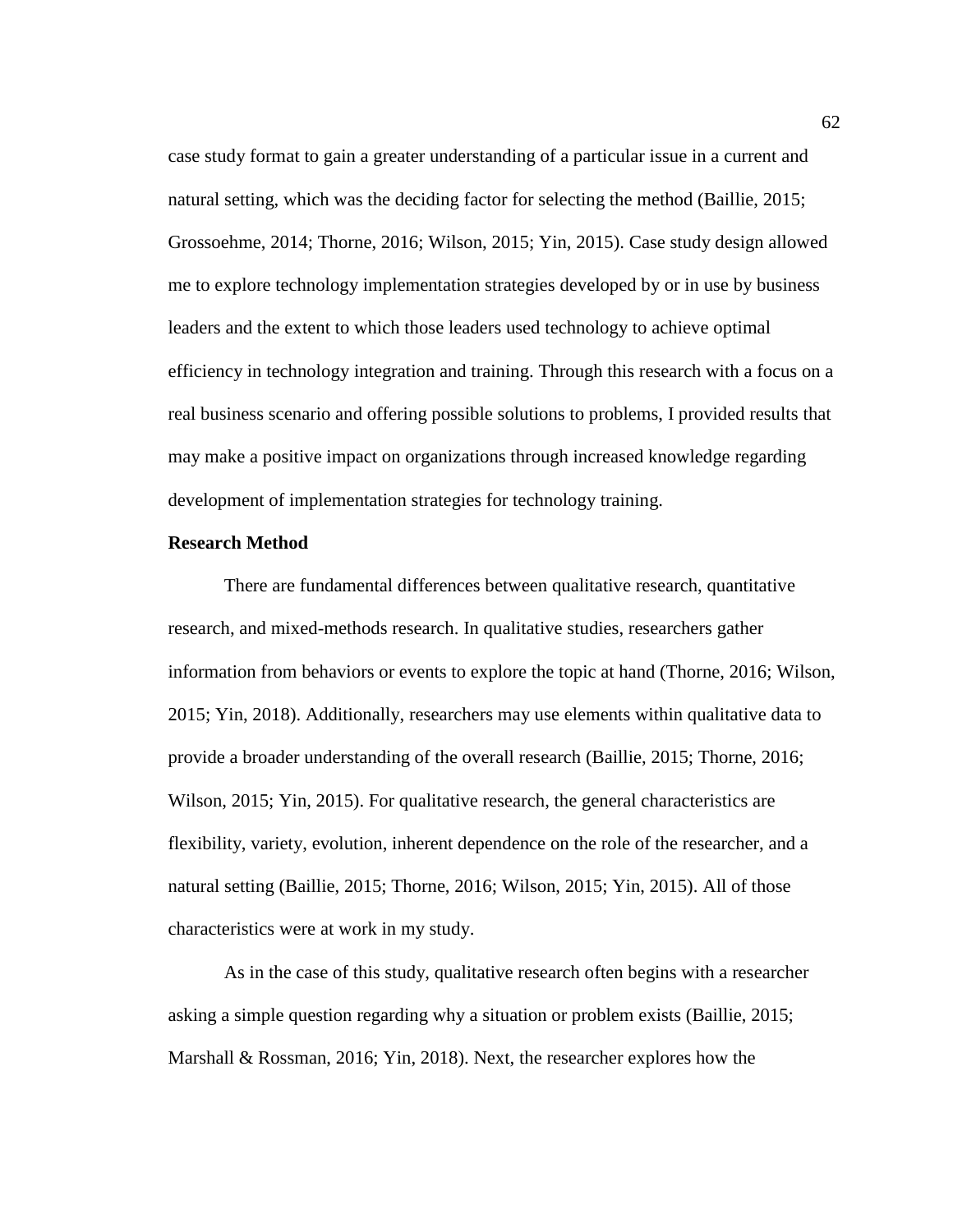phenomenon affects various other elements or situations within boundaries (Baillie, 2015; Wilson, 2015; Yin, 2015). According to Baillie (2015), the researcher is responsible for establishing narrow parameters to assist in comprehensively explaining the problem. Researchers use the quantitative research method to establish a hypothesis and often include experiments with several variables (Yin, 2018). Due to those complexities, the researcher chooses quantitative research to examine a situation in a scientific or numerical manner (Yin, 2018). In quantitative research, the overall meaning of the phenomenon vanishes as the focus is primarily on numbers (Baillie, 2015; Robinson, 2014). Another disadvantage to this type of research is that a large sample is required to ensure statistically accurate results (Baillie, 2015). Mixed method researchers use a combination of both qualitative and quantitative data, allowing the researcher to focus on positive attributes from both methodologies (Yin, 2018). However, mixed methods research is very complex, and requires that researchers invest large amounts of both time and resources in implementation (Baillie, 2015).

Other differences in research methods are evident in how research integrity is established (Noble & Smith, 2015; Wilson, 2015; Yin, 2015). For example, in qualitative inquiry, the role of the researcher is paramount in establishing confidence, validity, and reliability of the findings, analysis, and summary of the study (Noble & Smith, 2015; Wilson, 2015; Yin, 2015). The boundaries and parameters of qualitative inquiry are quite broad and include a close examination of human experiences of a particular phenomenon (Baillie, 2015; Marshall & Rossman, 2016; Wilson, 2015; Yin, 2015). Qualitative researchers work in natural settings involving real life scenarios (Baillie, 2015; Thorne,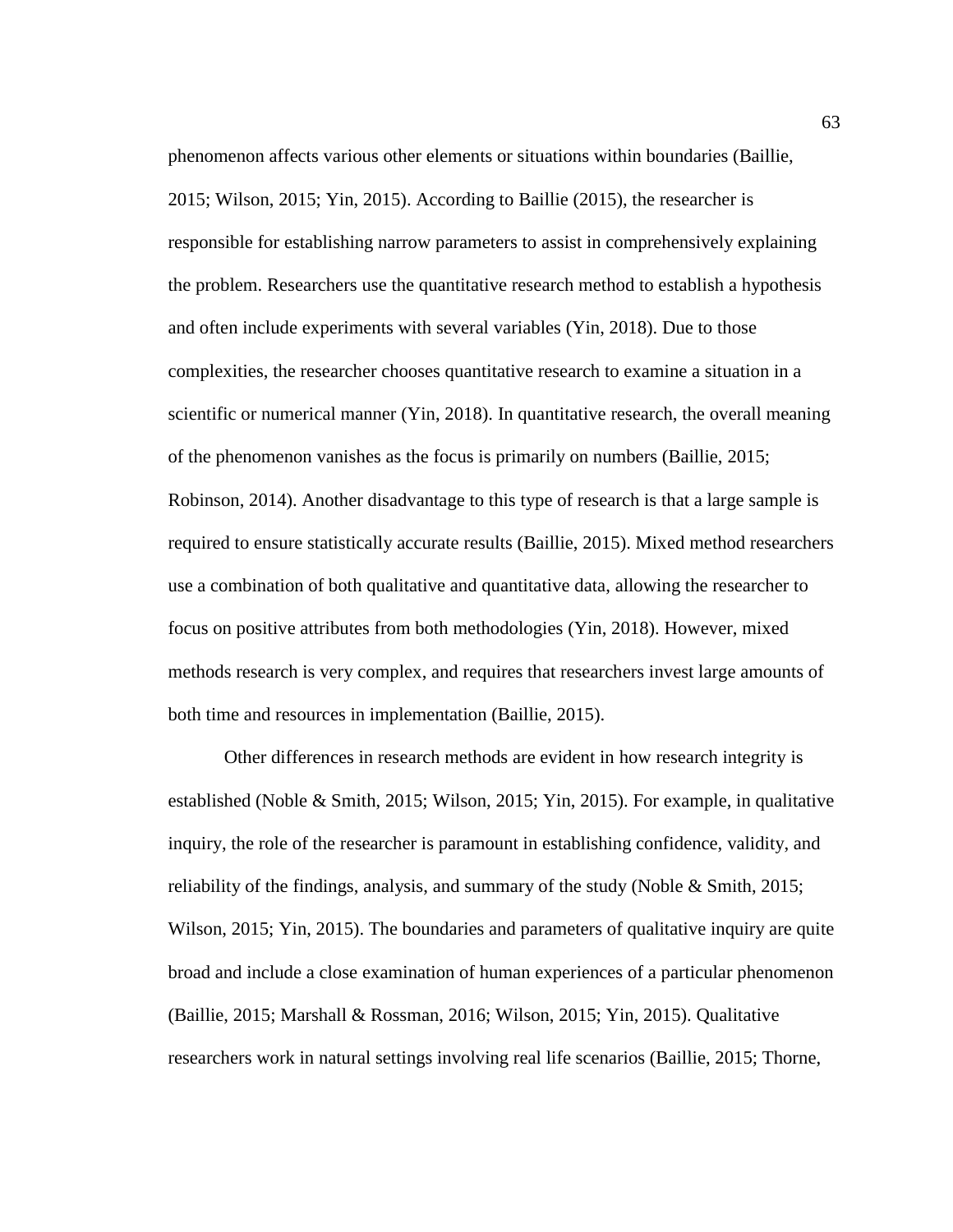2016; Wilson, 2015; Yin, 2015). Furthermore, qualitative studies are an excellent choice for exploring a business problem that encompasses evolving events or, in this case, new technologies (Baillie, 2015; Thorne, 2016; Wilson, 2015). The characteristics of qualitative research combined assisted me in deriving at the selection of a qualitative case study.

## **Research Design**

For this qualitative study, I used the case study design. Within the parameters of the selected design, researchers gather data using responses to open-ended interview questions and archived documents (Marshall & Rossman, 2016). The use of different sources of data offers researchers a more accurate portrayal of the findings during data analysis (Yin, 2018). Researchers use the case study design for dependable and genuine exploration of an experience of a group allowing for research based on the fusion of experience of each member (Lantos & Spertus, 2014). The researcher then develops an in-depth account of such an experience through the data analysis (Lantos & Spertus, 2014; Parker, 2014). For those reasons, I used the case study design as it included an opportunity for exploration in a real-world scenario.

For a doctoral study, choosing the appropriate research design is often a daunting task. For the qualitative method, there are five types of design (Yin, 2018). While the five types are different, each includes fundamentals appropriate for qualitative inquiry allowing researchers to explore and understand an experience (Lantos & Spertus, 2014).

The phenomenological research design is suitable for studying lived human experiences. Researchers use the design to gain a distinctive portrayal of how individuals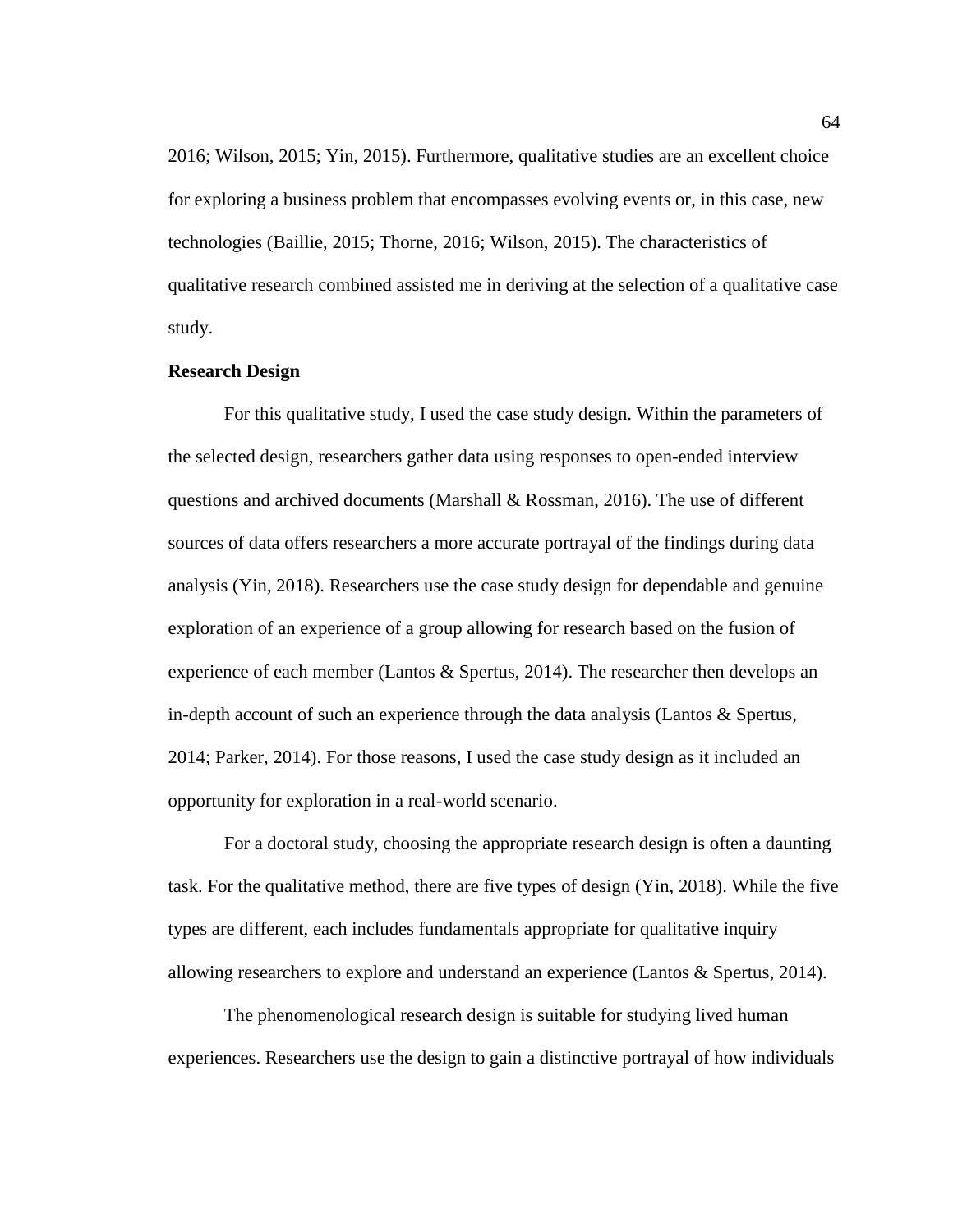have subsisted in a particular situation or phenomenon (Lantos & Spertus, 2014). While similar to case studies, there are differences regarding alterations in the experience and the guidelines established for data collection (Lantos & Spertus, 2014; Parker, 2014). However, researchers use no organized or distinct steps to the research (Marshall  $\&$ Rossman, 2016). Some researchers prefer such an open format to research as it presents no limitation in creativity on the part of the researcher (Lantos & Spertus, 2014). I chose a research design to provide more structure.

The purpose of grounded theory design is to allow researchers to explore a situation or problem using theory development (Marshall & Rossman, 2016). The data collection methods for this design include providing for different stages of the theory carried out at the same time (Marshall  $& Rossman, 2016$ ). This design also provides researchers an opportunity for selective sampling of participants and references and is more appropriate for social issues research (Lantos & Spertus, 2014). Grounded theory design also includes development, testing, and alteration of a scheme until a solid theory emerges (Marshall & Rossman, 2016). For those reasons, I did not select this research design.

Ethnography research design is appropriate for identifying and exploring the characteristics of a specified situation, group, or environment (Marshall & Rossman, 2016). Researchers using this design focus on uniqueness such as race, ethnicity, and economic factors and how each influences a culture (Lantos & Spertus, 2014). One of the fundamental elements of this design is that it includes an observation by the researcher of the culture over time (Marshall  $& Rossman, 2016$ ). One of the requirements of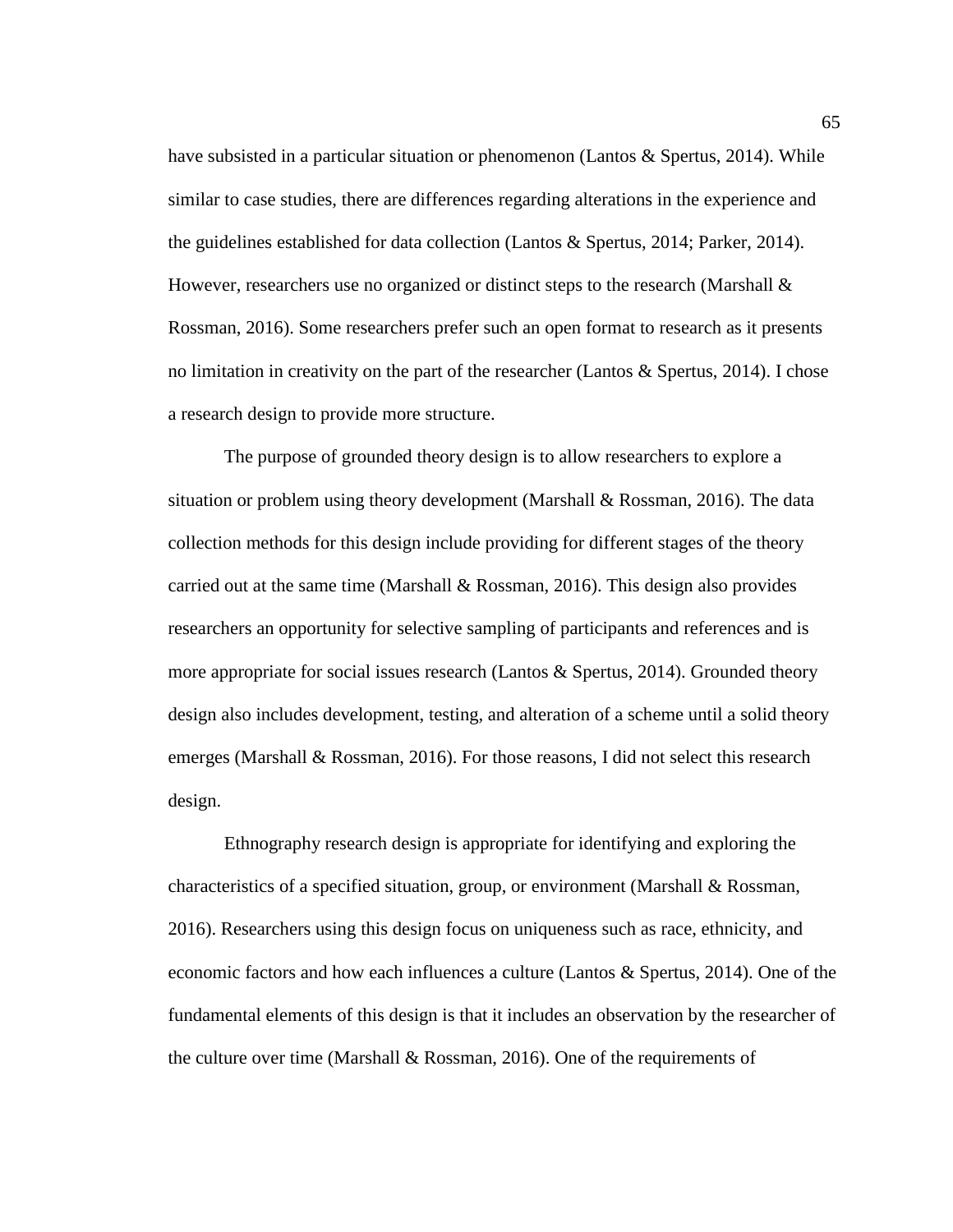ethnography design is that the researcher is required to submerge themselves into the identified group or culture (Marshall & Rossman, 2016). This type of design did not fit appropriately within the context of the preferred study.

The historical research design is useful when the researcher wishes to explore past events in developing an understanding of a present situation and wishes to predict possible future occurrences (Lantos & Spertus, 2014). Researchers develop data analysis for this design centered on an amalgamation of all data collected, accepting or rejecting the data, and resolving any conflicting information (Marshall & Rossman, 2016). My reason for not selecting this design centered on the amount of time required for the research.

With a qualitative case study approach, a researcher conducts an in-depth exploration providing a better understanding of the actual real-world experiences (Baillie, 2015; Thorne, 2016; Wilson, 2015; Yin, 2015) of company leaders. Those experiences, documented through the data collected and the narratives provided by the participants, provide researchers to achieve a deeper meaning of the subject (Baillie, 2015; Parker, 2014). Therefore, I used a qualitative case study design with face-to-face semistructured interviews as the primary data collection tool for this study. The case study design with interviews allowed me to interact with those organizational leaders most closely connected to specific technology-training strategies. Including business leaders provided me the opportunity for gaining historical knowledge on how and why particular strategies were developed and used (Parker, 2014).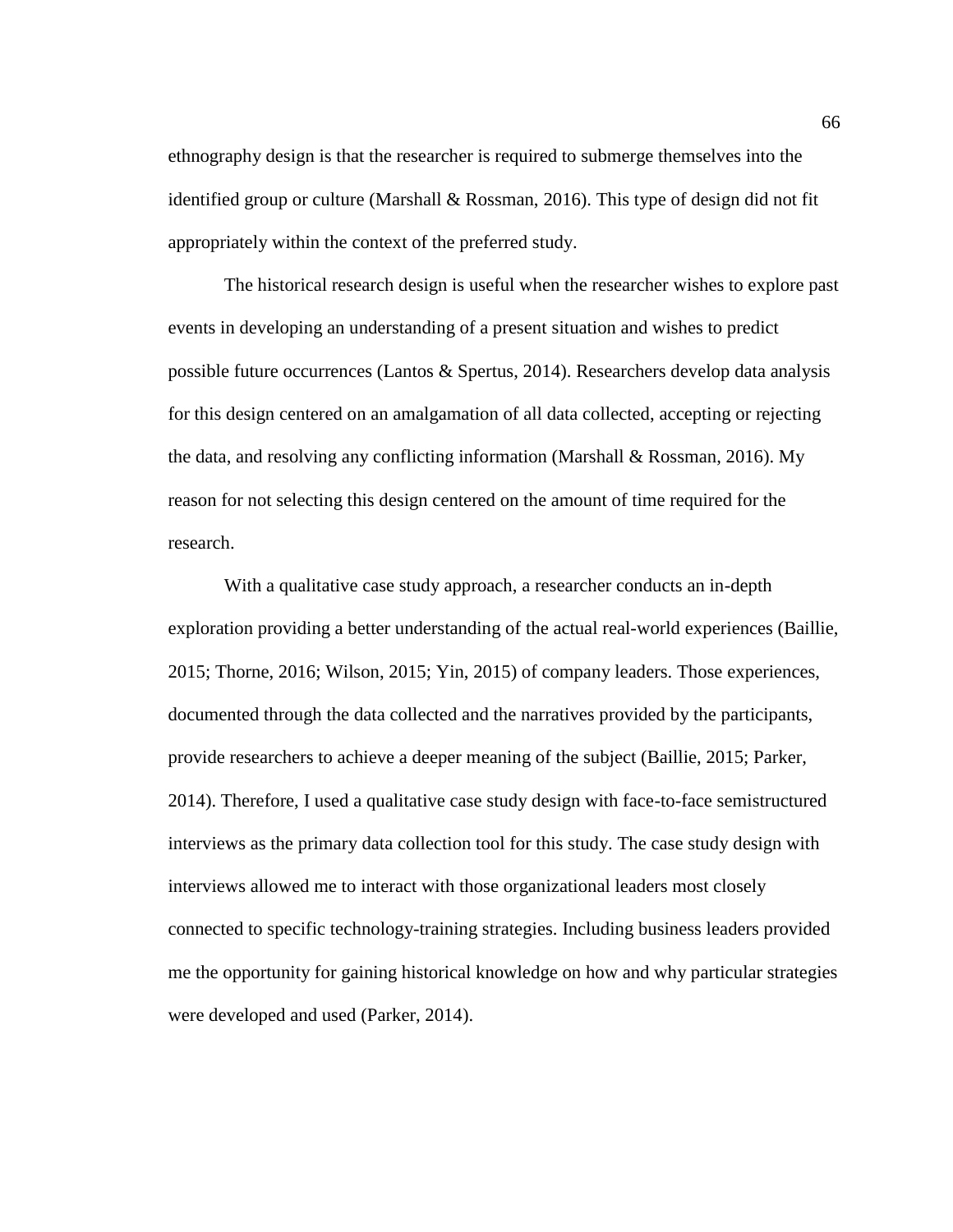Through the collection of rich and solid data, researchers provide evidence of sound and valid research (Lantos & Spertus, 2014). Providing ample information for others to duplicate or repeat helps researchers ensure data saturation (Lantos & Spertus, 2014). Data saturation occurs when new data provides no new information, further coding of themes is not possible, and interview responses become repetitive (Baillie, 2015; Lantos & Spertus, 2014; Robinson, 2014). I achieved the desired level of richness and thickness to ensure data saturation and adequate answers for the research question through the interview responses of the nine participants. However, no repetition from interview responses among participants would have indicated a need for additional participants (Baillie, 2015; Grossoehme, 2014). The use of case study design allows researchers' interpretation of the individual participant responses based on the individual perceptions and life experiences and common practices (Baillie, 2015; Marshall & Rossman, 2016; Wilson, 2015; Yin, 2014; Yin, 2015).

## **Population and Sampling**

In qualitative research, researchers use an exploratory inquiry to understand how individuals ascribe to a particular problem or experience (Thorne, 2016). Successful qualitative researchers focus on organization, development, and administration of the data collection procedures (Marshall & Rossman, 2016). However, one of the most critical components facing a qualitative researcher is the selection of the participants (Robinson, 2014). For this study, I selected participants representative of a sample from a population of business leaders in SME machining organizations. I determined the sample of participants through stratified purposeful sampling. By using stratified purposeful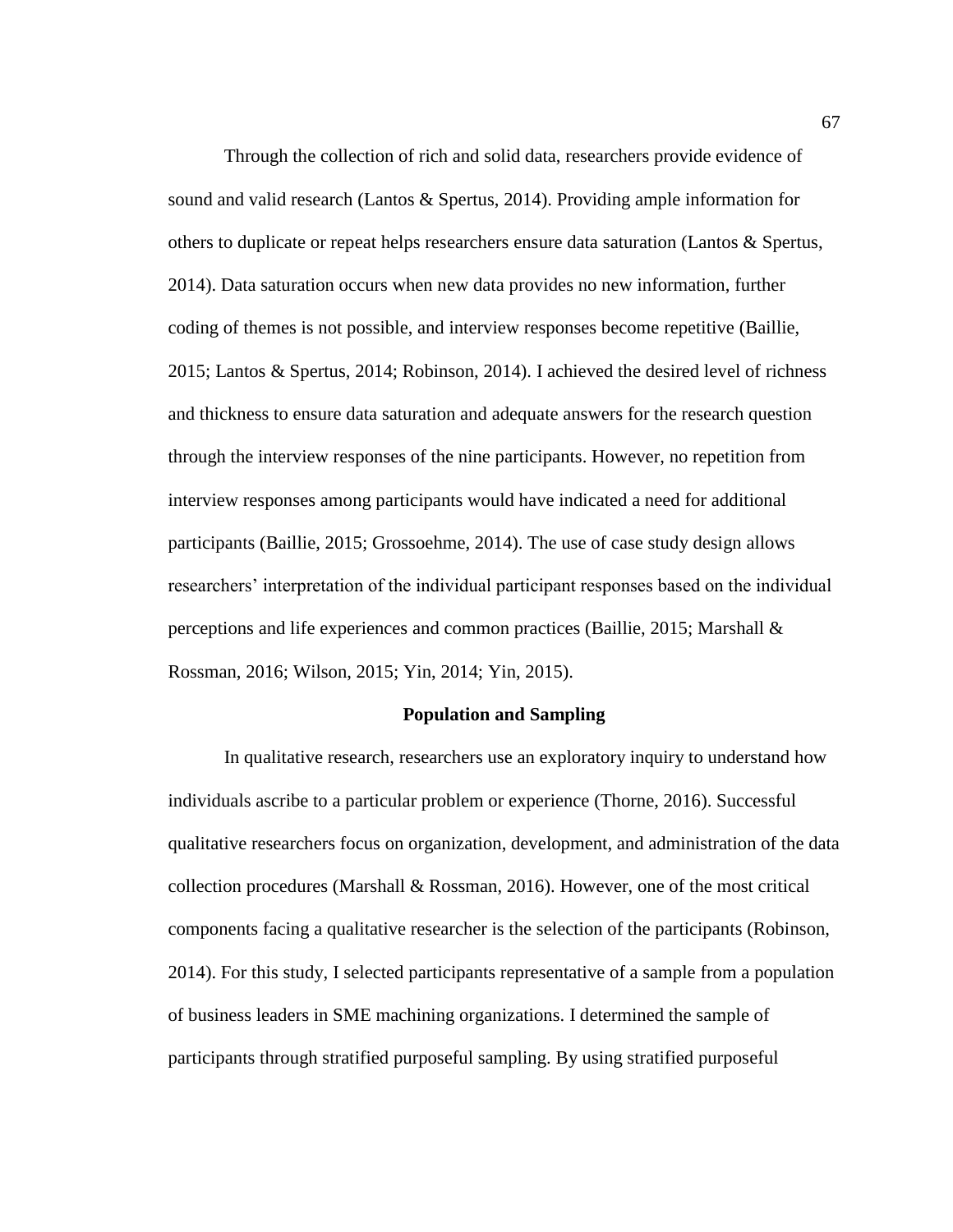sampling, I focused on a particular industry (machining) and SMEs at the same time (Marshall & Rossman, 2016; Robinson, 2014). One disadvantage to stratified purposeful sampling was that the number of selected participants might be too small to generalize the findings of the study across other industries (Robinson, 2014).

Palinkas et al. (2015) contended that purposeful sampling serves a fundamental purpose of qualitative research as it provides the opportunity for rich data collection through the selection of participants meeting specific criteria. For this study, I chose company leaders possessing both knowledge and experience (Palinkas et al., 2015; Robinson, 2014) regarding technology integration and training strategies in the machining industry. Additionally, by selecting participants with 5 years of work experience, I provided for assurance of knowledge of responsibilities.

For this study, I completed face-to-face semistructured interviews with a sample of nine individuals who served as business leaders in three different SME machining organizations in the Southeastern United States. Responses to open-ended semistructured interview questions allowed me to explore individual experiences with technology integration and acceptance. For data saturation, adequate information equated to ample data collection and served as the point when additional participant responses would provide no new information (Palinkas et al., 2015). No point of replication of information in responses indicates a need for more participants (Robinson, 2014).

For semistructured interviews to serve their intended purpose, it was imperative that I prepared for the interview. I contacted each participant in advance by telephone and outlined the goals of the interview. The interviewee also selected the appointment time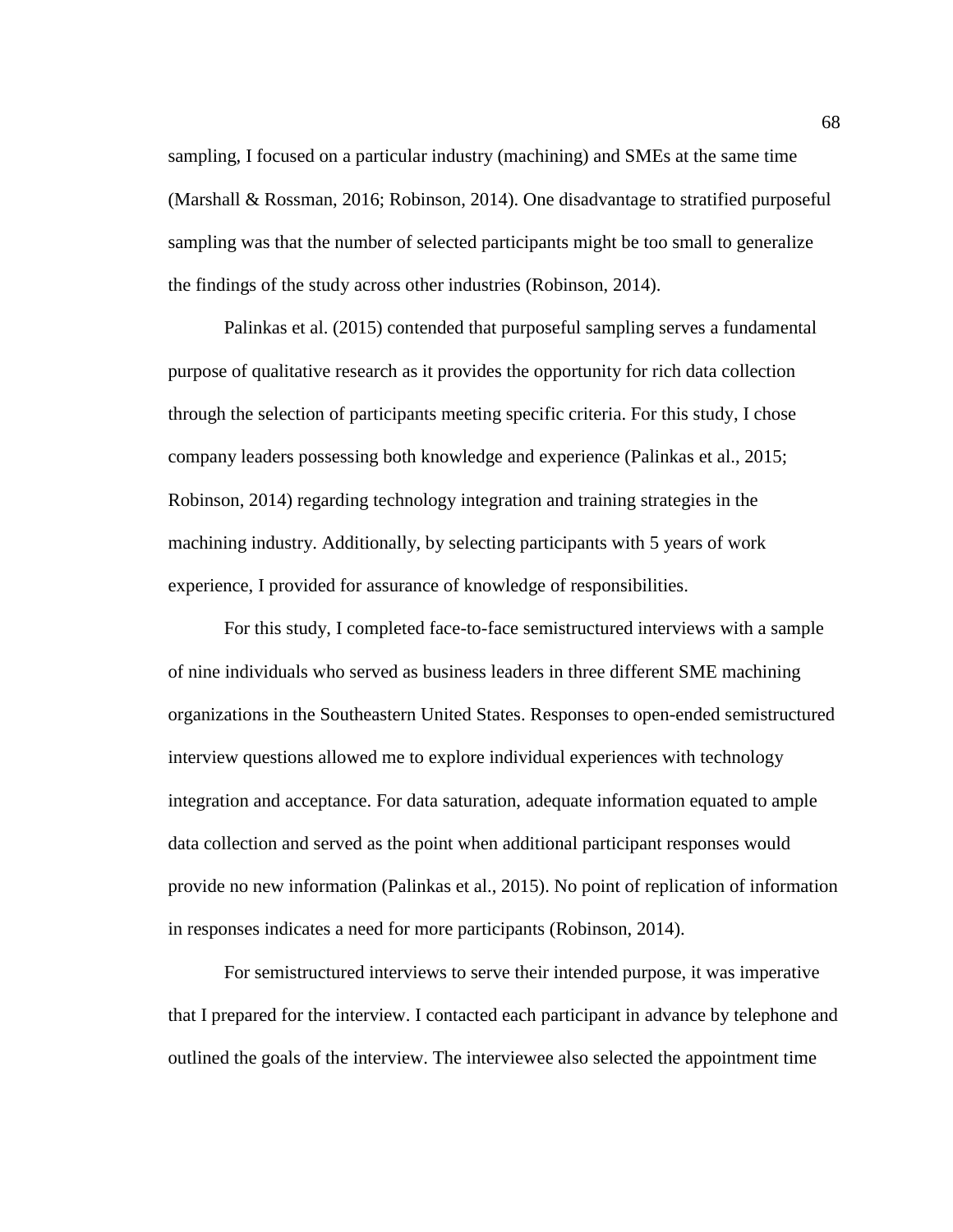and location of the interview, as it was vital for each to feel at ease and relaxed (Baillie, 2015; Parker, 2014). The location was agreeable to both parties and in a location that provided a quiet, comfortable atmosphere for both (Robinson, 2014). The selection of an appropriate setting for the interview by the participant helped establish an environment in which participants felt comfortable to discuss the topic (Wilson, 2015). I emailed or telephoned each participant to confirm the date, time, and location of the interview.

Sotelo (2015) used semistructured interviews with 16 participants to explore themes regarding technology acceptance. Sotelo (2015) contended that with semistructured interviews, participants had an opportunity to discuss their experiences and levels of knowledge regarding technology acceptance allowing for rich data collection (Sotelo, 2015). Erasmus et al. (2015) used survey methodology based on the technology acceptance model to explore employees' intent to use technology. While the group used survey methodology, providing participants a chance to expound on the responses, no provision for clarification of participant responses existed at the time of inquiry (Palinkas et al., 2015). Er and Kim (2017) used semistructured interviews to collect data regarding technology integration and acceptance in an educational setting. The 22 participants provided rich data about individual beliefs and their influence on technology acceptance (Er & Kim, 2017; Erasmus et al., 2015).

For a qualitative study, the researcher uses member checking or respondent validation to ensure the reliability and validity of the research (Marshall  $\&$  Rossman, 2016). With member checking, participants provide feedback during an interview to ensure the accuracy of the data provided and proper interpretation by the researcher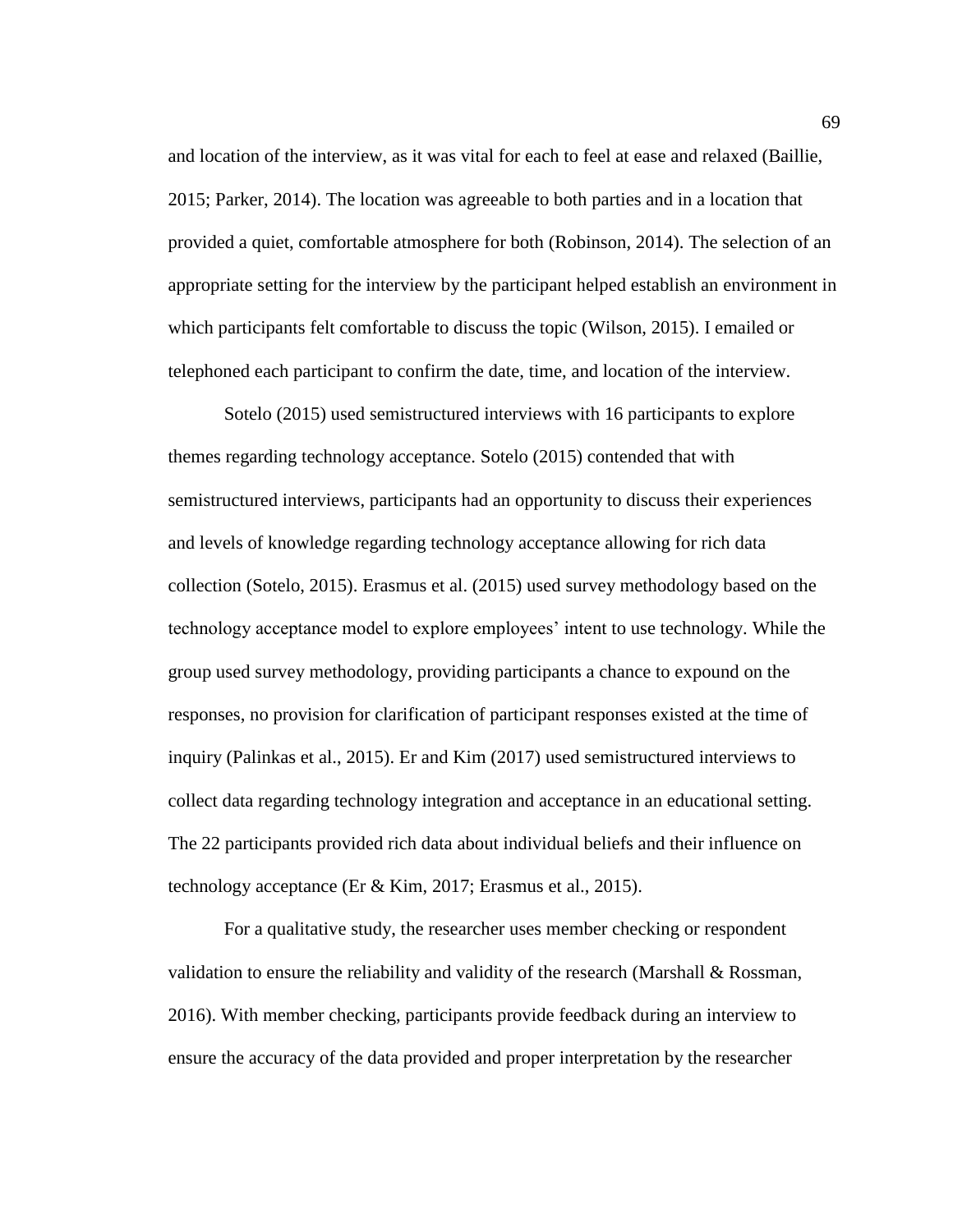(Marshall & Rossman, 2016). Abundant feedback from participants provides additional validation regarding transcribed data (Marshall  $\&$  Rossman, 2016). At this stage, individuals verify the accuracy of the transcribed responses (Thorne, 2016). Completion and affirmation of the data collected from participants confirm the integrity of the research (Marshall & Rossman, 2016). Data saturation occurs at the time when the data collected from additional individuals provides no new or further information regarding the problem (Palinkas et al., 2015). Using nine participants' responses provided sufficient opportunity for responses to repeat. The non-occurrence of repetition in responses would have indicated a need for more participants for the study.

## **Ethical Research**

Obtaining approval for the study before the collection of data ensured ethical research plans had been established (Grossoehme, 2014; Wilson, 2015). The IRB members at Walden University provided approval before any data collection for this study. The Walden University's IRB approval number is 09-26-18-0291466.

A participant's consent to participate was crucial to ethical research (Marshall  $\&$ Rossman, 2016; Parker, 2014; Robinson, 2014). For this study, I discussed the informed consent form in the initial telephone call to each participant. Additionally, I provided a hard copy of the form via email. The informed consent form included the following information: background information, procedures, voluntary nature of the study, risk and benefits, privacy, contact information, and statement of consent. Signatures of the participant and the researcher appeared on the informed consent form before any data collection (Grossoehme, 2014; Wilson, 2015). Discussion regarding each of these areas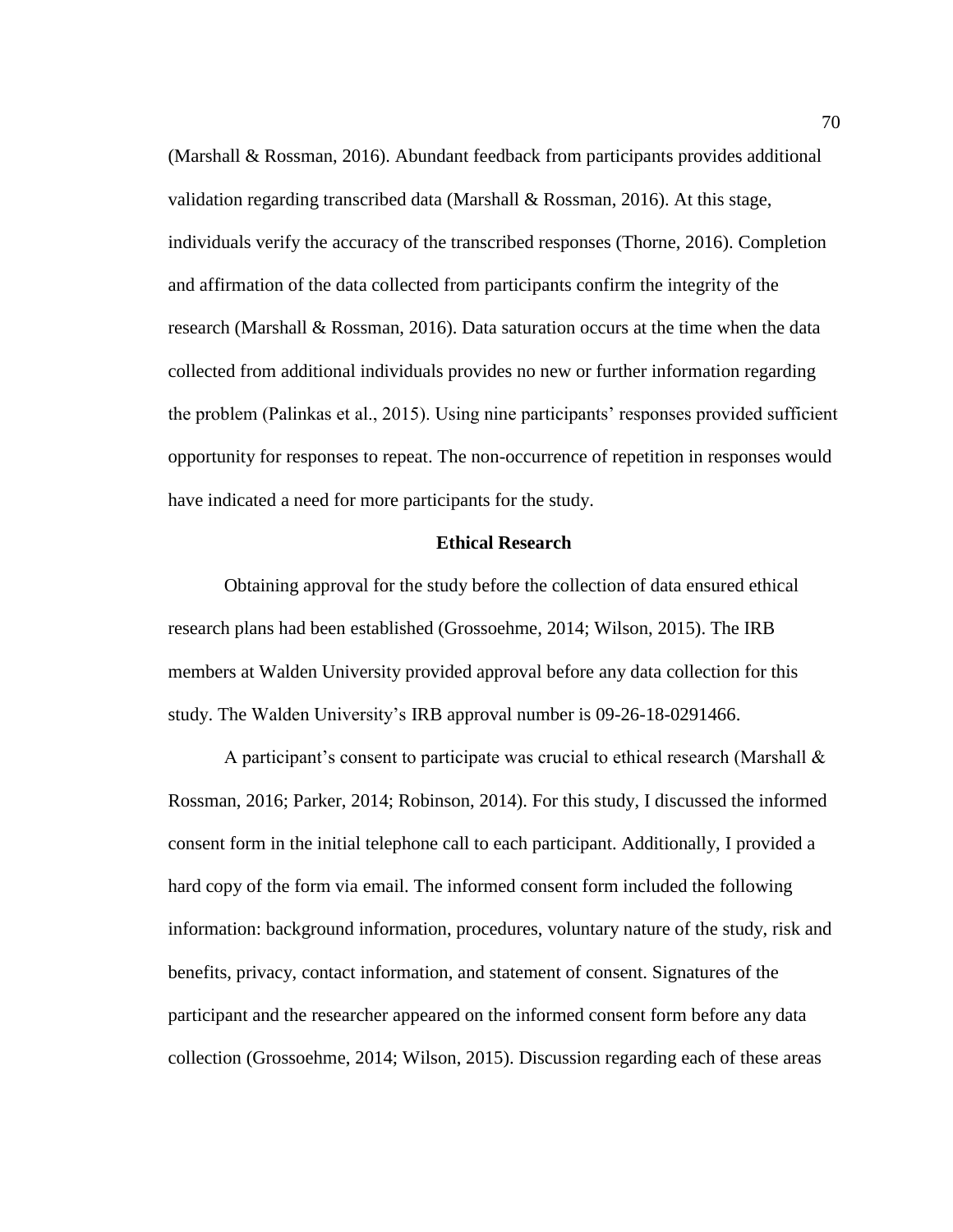in the initial telephone call, as well as a follow-up email, assured that individuals were knowledgeable about all aspects of participation in this study. Additionally, the information presented in the initial telephone call and the follow-up email assured participants of the right to withdraw at any time from the research without penalty or retribution. Individuals also learned that there was no incentive to participate in the research.

Confidential reporting of the findings of a study reassured participants of confidentiality in all matters relating to the study (Grossoehme, 2014; Marshall  $\&$ Rossman, 2016; Robinson, 2014). No personally identifiable information regarding the individual or any organization appeared in the study. I used pseudonyms to identify participants. During the interview, I reminded participants that no disclosure of their name or company occurred in the study. I masked participant identities with coded and assigned numbers, protecting individuals' identities and ensuring confidentiality. No information in which readers may identify the participants or the organizations represented appeared in the study. The secure storage of all data and responses related to the study protected the rights of the participants. All data and information will be stored in a locked safe for 5 years as required by Walden University, and then destroyed by fire. At no time will the information or any participant responses be available or disseminated to the public or any other individual.

## **Data Collection Instruments**

As the researcher, I served as the primary data collection instrument for this study. Face-to-face semistructured interviews consisting of open-ended questions and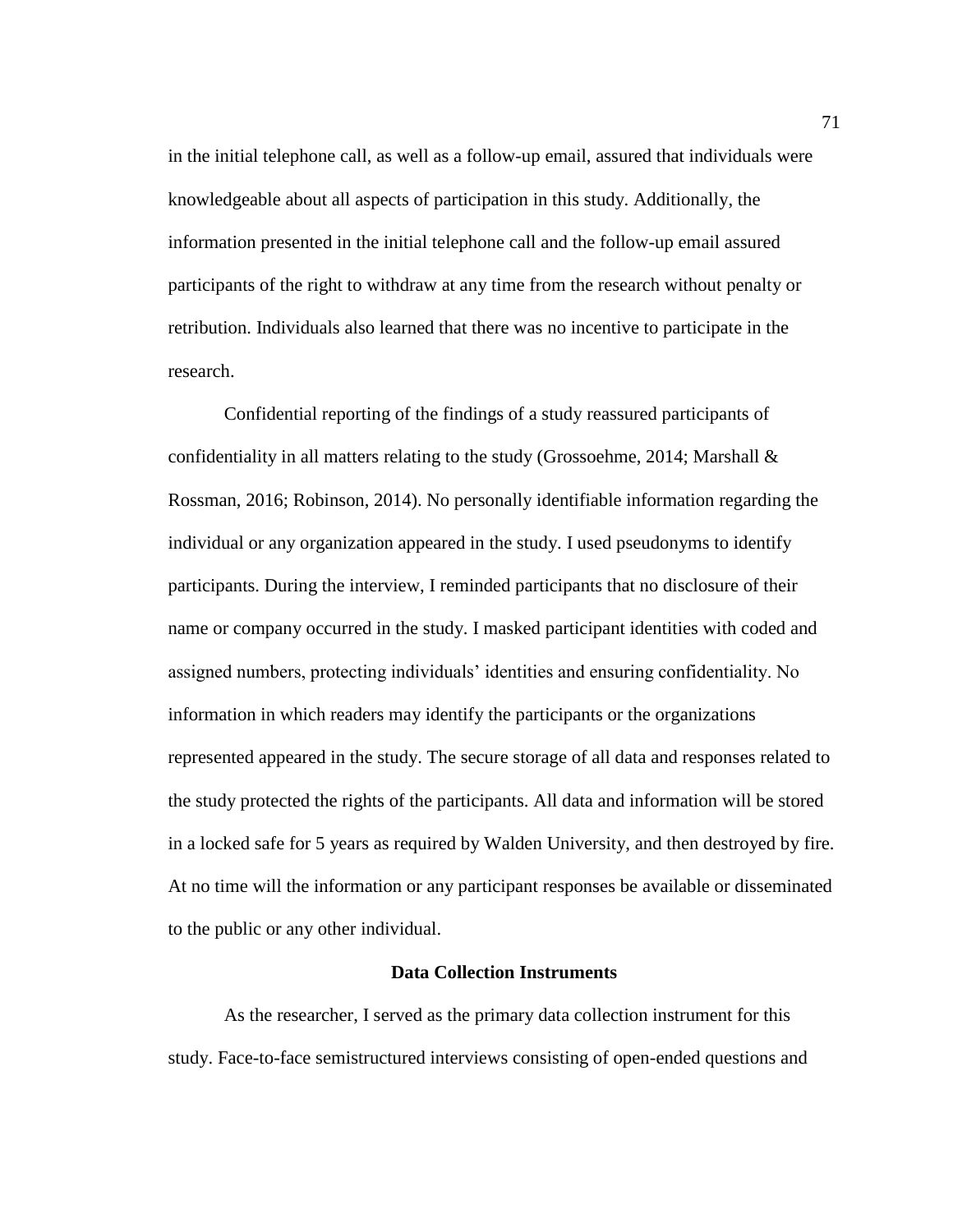organizational documentation functioned as the data collection tools. The face-to-face semistructured interview method of data collection offered flexibility and fluidity in the responses (Baillie, 2015; Marshall & Rossman, 2016). I used established goals and identified objectives, facilitating the data recording and organization processes.

For this study, I explored implementation strategies used by business leaders for technology training in SMEs in the machining industry through interview responses to seven open-ended questions (see Appendix). The use of semistructured interviews was appropriate for interviewing numerous participants (Koskei & Simiyu, 2015). Such interviews allowed for initial questions and an opportunity to ask for clarifying information (Koskei & Simiyu, 2015). Responses from participants to the 7 open-ended questions provided the foundation for the study and established the framework for participants to respond in their chosen manner (Grossoehme, 2014). The use of information gained through interviews with organizational leaders and archival document review by me provided insight into the problem centered on lack of effective technologytraining strategies and possibly revealed solutions to the problem.

Grossoehme (2014) concluded that it is imperative for researchers to ensure accuracy in the transcription of the interview responses when used for data collection. Such accuracy occurs through a transcript review by the interviewee and member checking (Baillie, 2015; Robinson, 2014). For this study, I recorded each interview using the iPhone Voice Recorder Plus application and recorded verbatim responses into a Microsoft Word document. The transcription process occurred within one week of the interview and interviewees received a copy of the transcription. It was also vital that I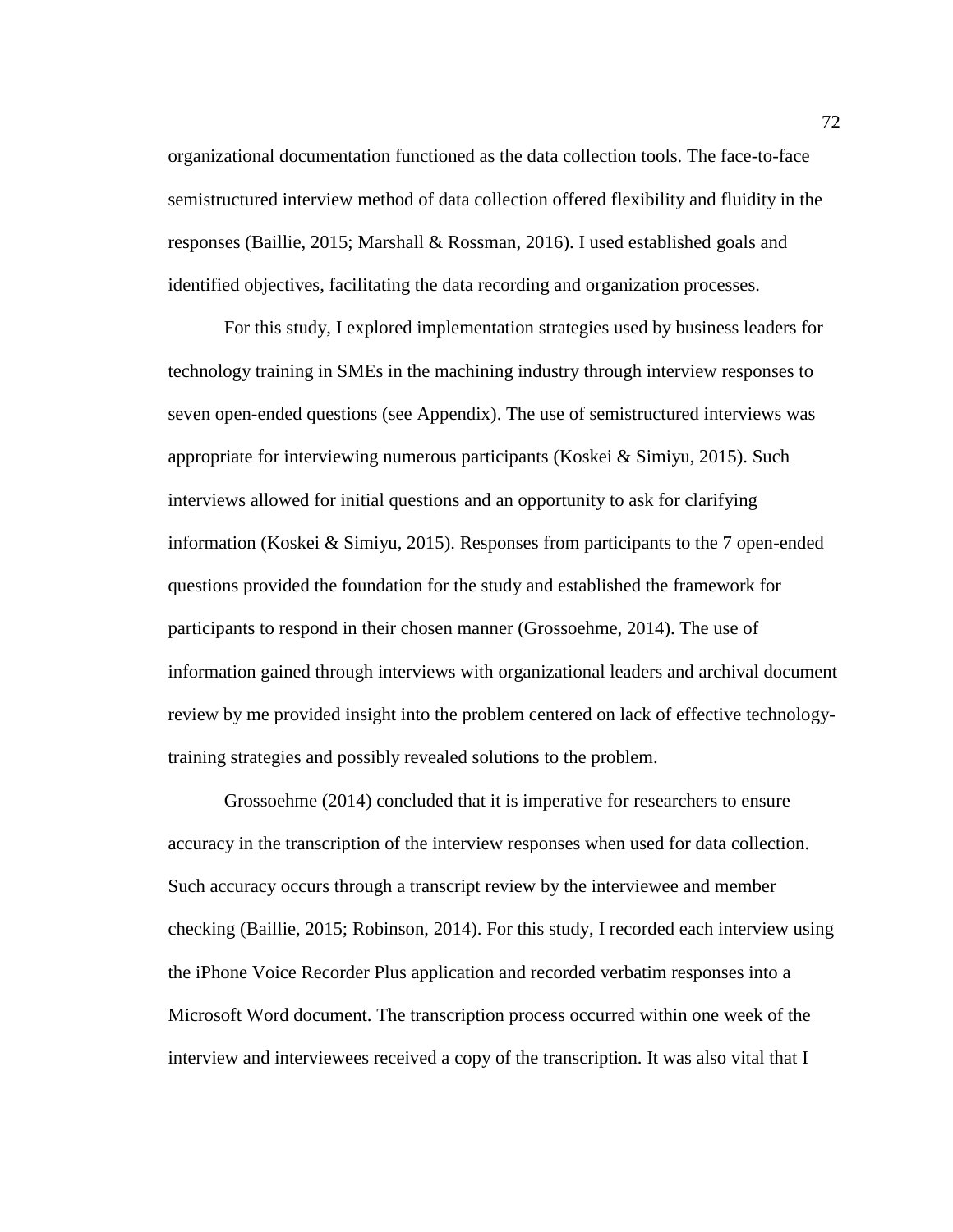conducted member checking to offer reliability and validity to the study as recommended by Baillie (2015) and Robinson (2014). Member checking was crucial to the validity of the study as it ensured that the researcher accurately understood the intended response from each interviewee.

Thorne (2016) recommended the use of several data collection sources to demonstrate triangulation. Additionally, Baillie (2015) contended that triangulation of the data helped establish credibility in research. The use of various sources (interviews and archival documentation) assures the researcher a representation of a broader lens in the final study (Baillie, 2015; Marshall & Rossman, 2016). Upon completion of the interviews, I reviewed company documents reading for pertinent information related to the study looking for relevant information regarding strategy development and technology-training strategies and programs, as well as changes in training strategies and processes.

#### **Data Collection Technique**

To achieve credible results, a researcher should employ various data collection tools (Koskei & Simiyu, 2015). I used face-to-face semistructured interviews as the primary data collection tool, while organizational documentation served as secondary tools. Recorded interviews are one method of data collection in qualitative research (Yin, 2018) and allow the researcher to gain a better understanding and deeper meaning into an occurrence (Koskei & Simiyu, 2015). One advantage of face-to-face semistructured interviews is that it offers the researcher an opportunity for individual interaction with participants (Wilson, 2015). Through the interview process, the researcher may discover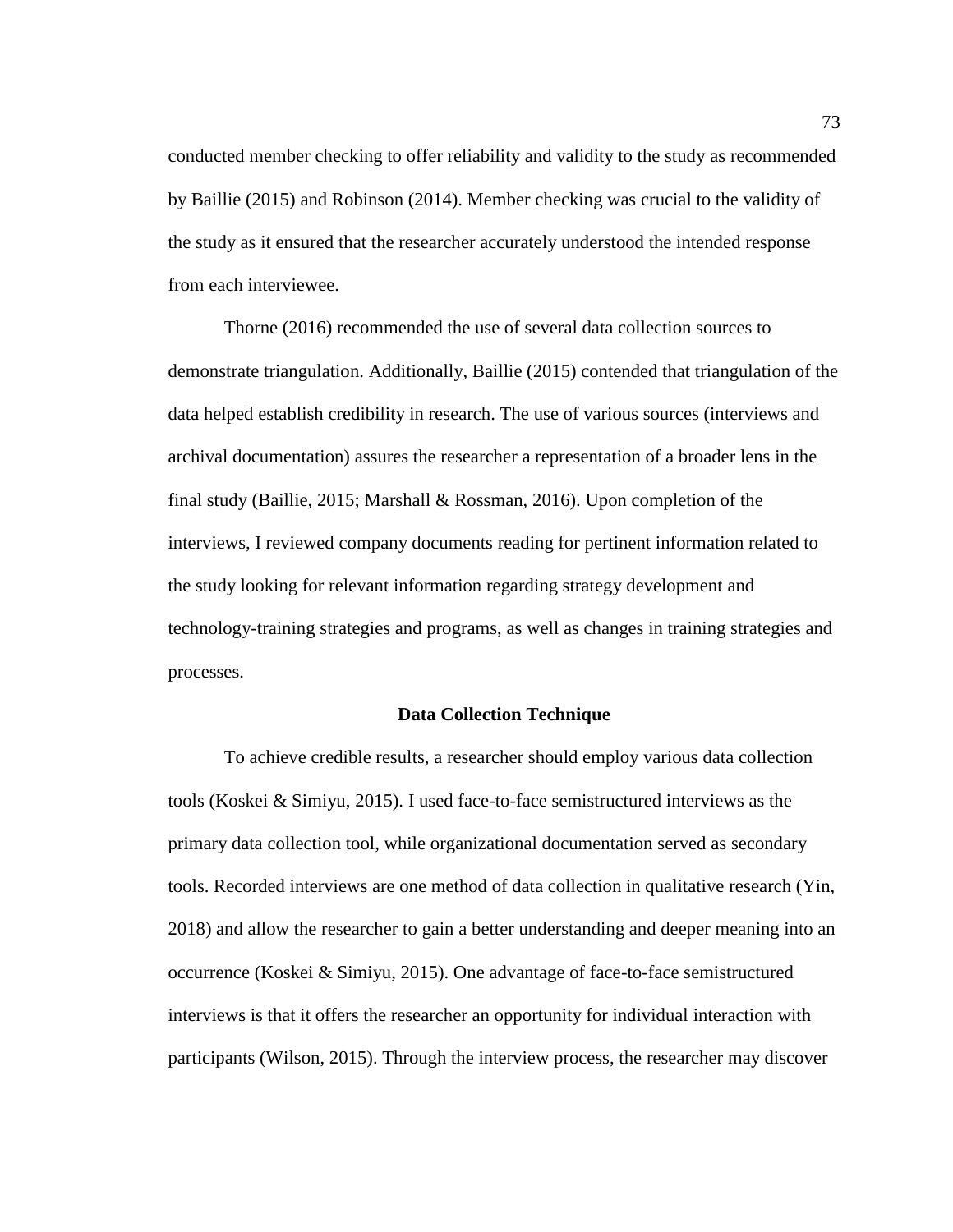personal perceptions that provide rich data regarding the research question (Robinson, 2014). For this study, I utilized face-to-face-semistructured interviews and followed an interview protocol (see Appendix) allowing for scheduling at a date, time, and location convenient to each participant with each interview lasting approximately 1 hour. During the interviews, I summarized and repeated responses as necessary and asked follow-up questions when warranted. My field notes included observations made during the interviews. I thanked participants for their contribution at the end of the interview and scheduled a follow-up transcript review and member checking session.

For a qualitative study, the researcher uses member checking or respondent validation to ensure the reliability and validity of the research (Marshall & Rossman, 2016). With member checking, researchers have an opportunity for feedback from participants during or after an interview to ensure the accuracy of the data provided and proper interpretation by the researcher (Marshall & Rossman, 2016). Researchers use the abundant feedback regarding transcribed data for additional validation (Marshall & Rossman, 2016). Once those steps were completed, I offered participants an opportunity to verify the accuracy of the transcribed responses. Completion and affirmation of the data collected by the participants confirmed the integrity of the research.

Another advantage of semistructured interviews is that there is the opportunity for recording the interviews. Marshall and Rossman (2016) recommended the use of audio recordings of the interviews to assist in the transcription and analysis processes. One disadvantage to collecting data through face-to-face semistructured interviews is the time required to conduct each interview (Robinson, 2014). For this study, it was quite time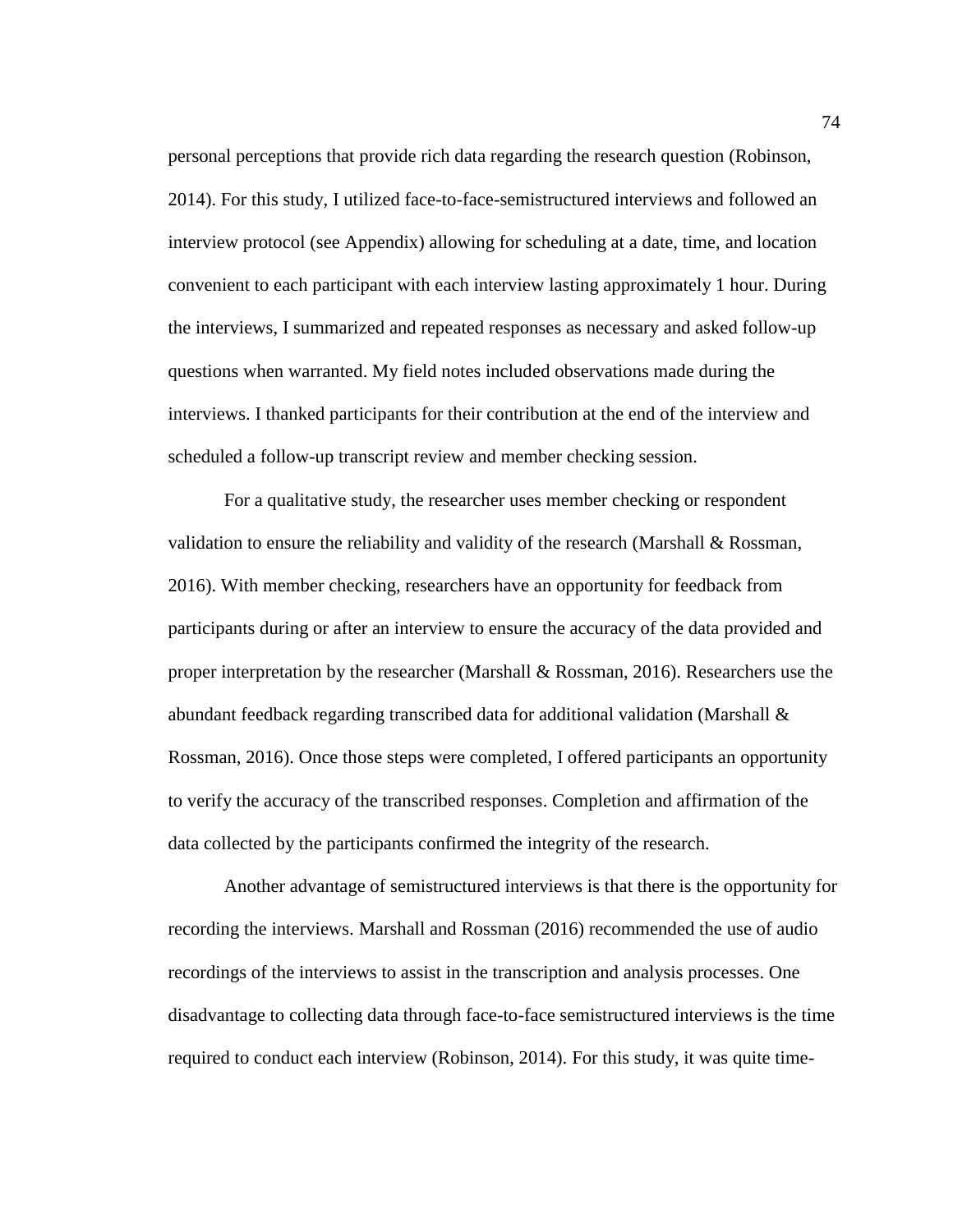consuming to analyze the data, as well. A final disadvantage centered on the fact that it was difficult to compare results as open-ended questions provided unique and individual responses and were more difficult to analyze or compare.

Researchers use interview responses in combination with the use of organizational documentation, providing for a richer collection of information, as well as triangulation of the data (Wijnhoven & Brinkhuis, 2015). Documents provided by the selected organizations served as archival data for the study. Such data collection was useful in research of historical comparisons and for analyzing trends. By using multiple data collection tools, I provided more reliability and validity to a study. However, there were some disadvantages to using archival data. The primary disadvantage to using archival data in this study with private organizations centered on the amount of information available to me. The documents provided to me were often limited information that the company did not wish to openly share. Finally, organizational documentation provided no opportunities for causal conclusions or observation of behaviors and mindset of participants.

As I used face-to-face semistructured interviews for data collection, there was no need for pilot interviews. Instead, I conducted an informal practice interview with a colleague to review data collection activities and interview questions. Data collected through in-depth interviews composed of open-ended questions (see Appendix), as well as organizational documentation, provided answers to support the validity of the research. The practice interview also helped determine if the interview questions were relevant.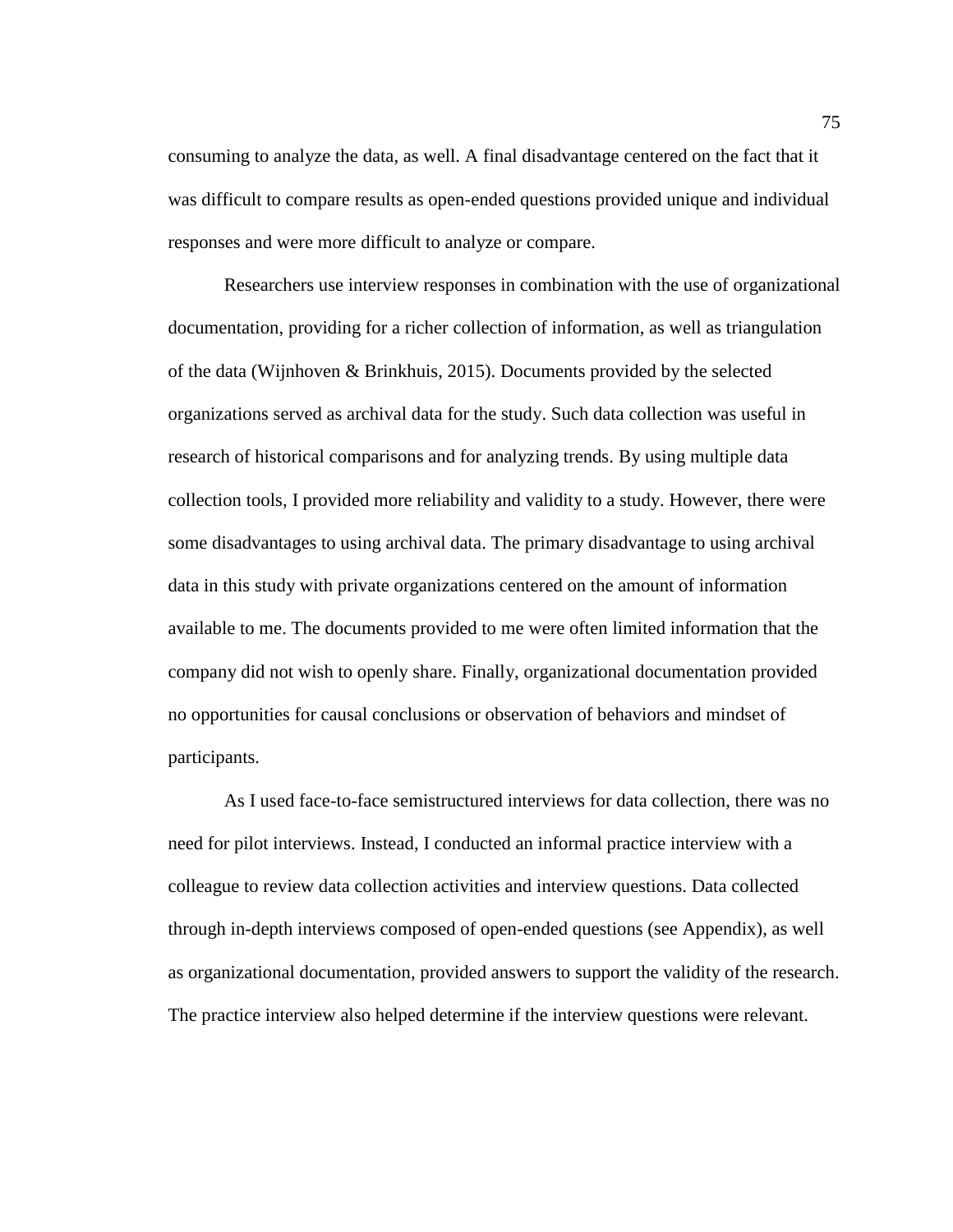After IRB approval, the first step in the data collection process was to conduct a practice interview with a colleague to assess the appropriateness of questions about technology training. The colleague from the practice interview also helped determine if the interview questions and the process were suitable for the planned study with company leaders. Through the practice interview process, the colleague assisted in validating the interview questions and processes and offered ideas and suggestions illustrating potential problems with the study as suggested by Wilson (2015) and Yin (2015). My evaluation of those elements above served to improve the research and offer a higher level of reliability and validity to the study. The Appendix includes a list of the questions used for the interviews. The adapted questions helped ensure appropriateness for organizational leaders, as well as reliability and validity of the developed instrument.

### **Data Organization Techniques**

Researchers use written field notes, along with recorded interviews, as an opportunity for reflection of behaviors of the participants such as tone of voice, hesitations, and other miscellaneous notations (Baillie, 2015; Robinson, 2014; Thorne, 2016). The recorded interview and written field notes ensure researchers of less room for error in reporting the results (Noble & Smith, 2015; Wilson, 2015; Yin, 2015). My written interview notes provided for notation or comments of clarification regarding responses. Transcript review and member checking ensured the verbatim reporting of answers and provided less opportunity for error in reporting the findings. After the transcription of the interview responses, the transcript review and member checking processes occurred.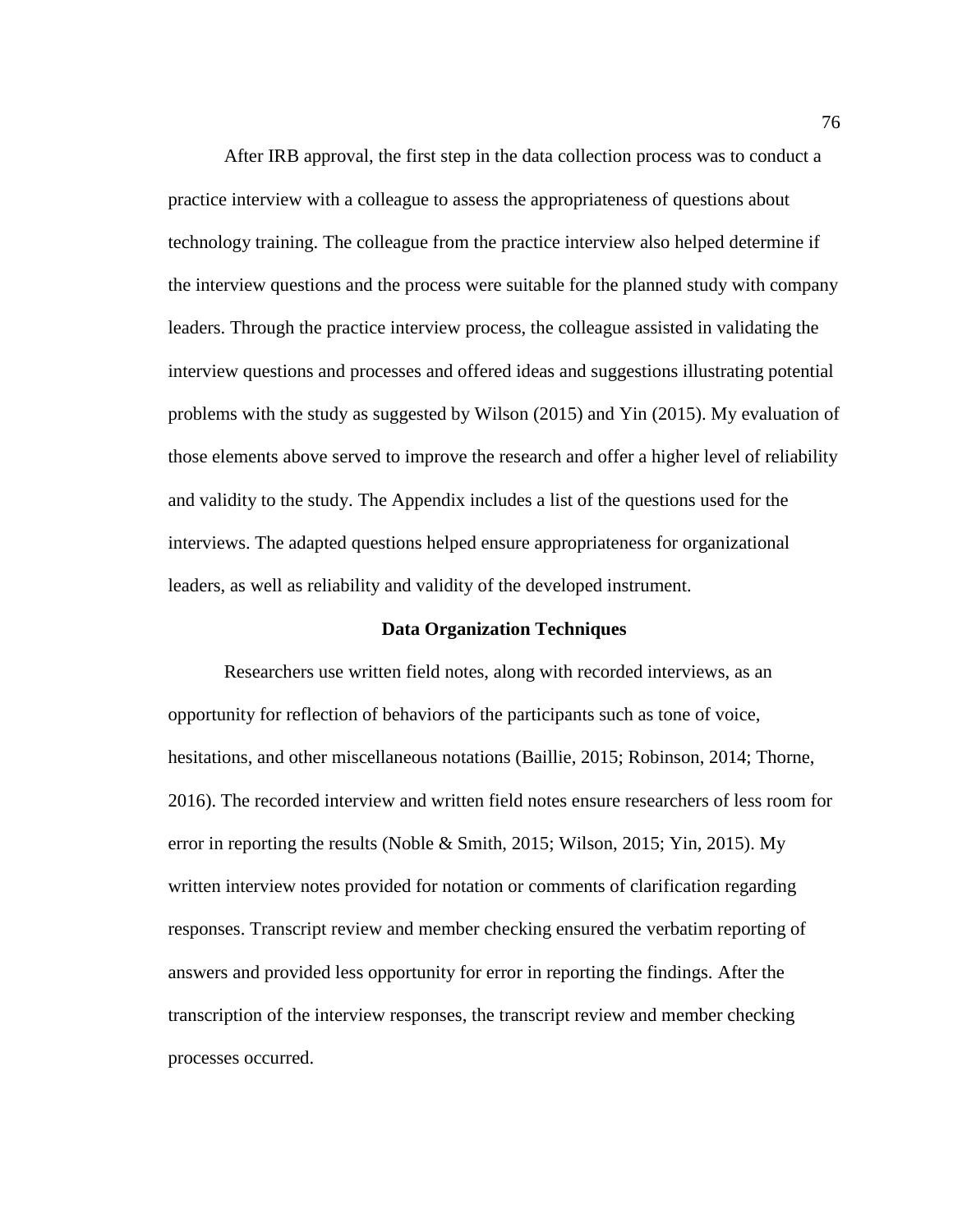I had nine participants and three participating organizations. I assigned individual identifiers to participants that consisted of the letter P and a number for the individual and the letter O and a number for the organization. I assigned the following codes to participants: P1O1, P2O1, P3O1, P4O2, P5O2, P6O2, P7O3, P8O3, and P9O3. I used an iPhone Voice Recorder Plus application to record the interviews. I had two iPhone recorders at each interview with one serving as a backup. The audio recording of the face-to-face semistructured interviews was essential to the success of the research as it yielded a verbatim account of the individual's answers to each question. Additionally, my field notes aided the transcription process as they helped to reiterate the sincerity of the responses. The transcription process occurred within one week of the interview and I provided the interviewee with a copy of the transcribed responses. It was also vital that I conducted member checking to offer reliability and validity to the study. I used passwords, providing security for all electronic files utilized in the research. Printed instruments and data served as hard copy evidence of the data collected. I possess the only cabinet key and knowledge of all passwords. A locked, fireproof cabinet secures all data relating to the research. Such measures by the researcher ensure the participants' information and responses remain confidential (Baillie, 2015; Robinson, 2014; Thorne, 2016) and the information relating to the study is readily available for future review by me. After transcription, I provided a locked, fireproof cabinet located in my home for security of the recorded interview tapes, as well as all tables, figures, diagrams, documents, and other data relating to the study for 5 years as required by Walden University. I used pseudonyms to identify participants. There was no discussion of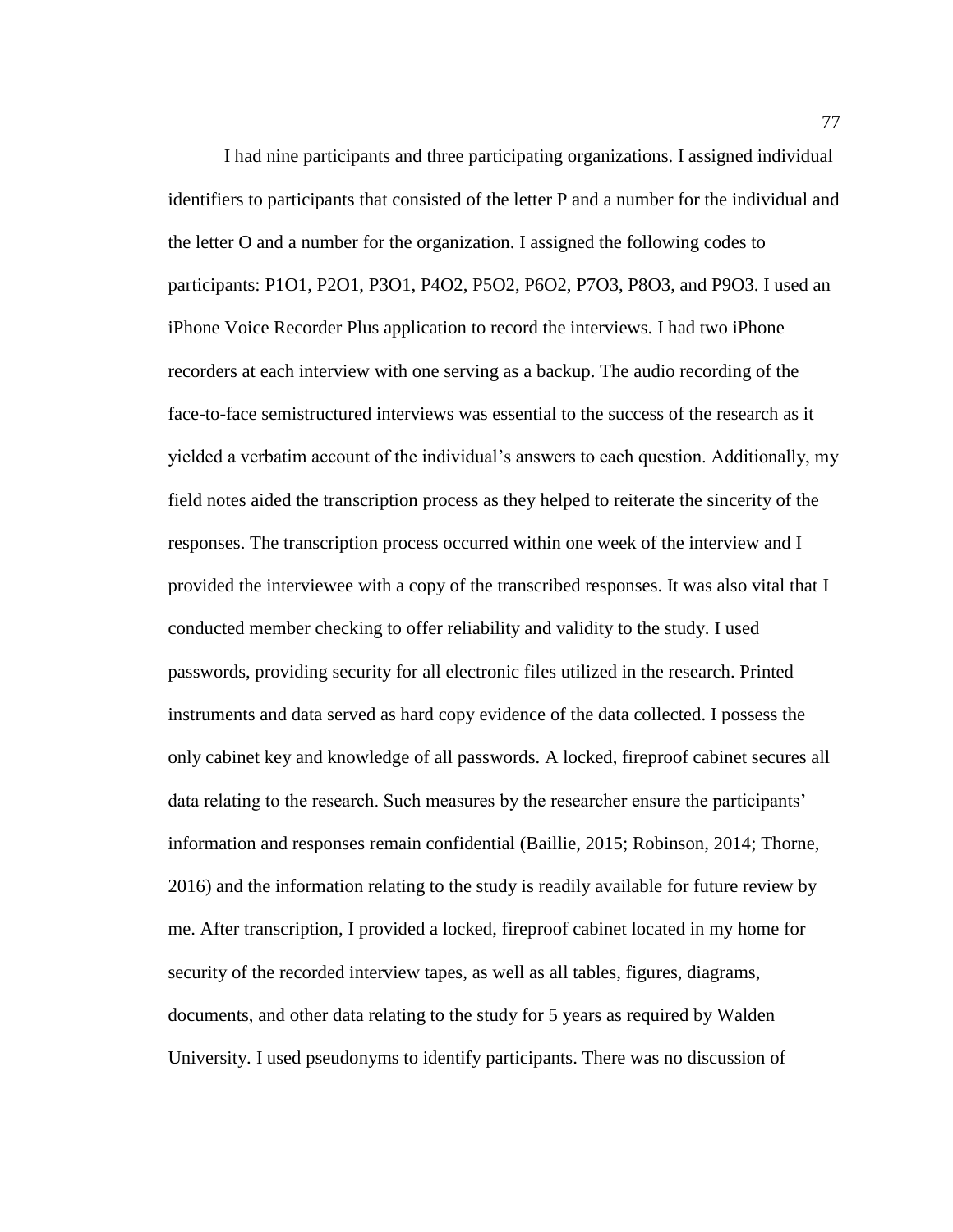specific details about the companies or their location in the study to preserve all confidentiality.

# **Data Analysis**

Qualitative researchers collect data using semistructured interview responses leading to the collection of rich data (Wilson, 2015). For this study, I used face-to-facesemistructured interviews and followed an interview protocol (see Appendix). The organizational documentation augmented the data collection in conjunction with the verbatim interview responses. The use of multiple sources allowed for triangulation of the data (Yin, 2015). The four types of triangulation used in research are data triangulation, investigator triangulation, theory triangulation, and methodological triangulation (Wilson, 2015; Yin, 2015). Methodological triangulation was appropriate for this study as there were multiple sources used in data collection (Thorne, 2016). The use of multiple data sources aided in obtaining a broader base of information and provided support for validation of the findings (Grossoehme, 2014; Wilson, 2015). I used methodological triangulation as it allowed me to validate the results of the study through identification of repetitive terms and data. Use of multiple data collection tools also allowed for conclusions that presented a better analysis of the problem.

After collecting the data, I analyzed the information. The data analysis process involved Yin's (2018) five steps: (a) compiling, (b) dissembling, (c) reassembling, (d) interpretation, and (3) concluding. This method was appropriate for qualitative case studies as confirmed by Palinkas et al. (2015). Data analysis involved assembling, dissembling, and reassembling of the data to ensure a comprehensive interpretation of the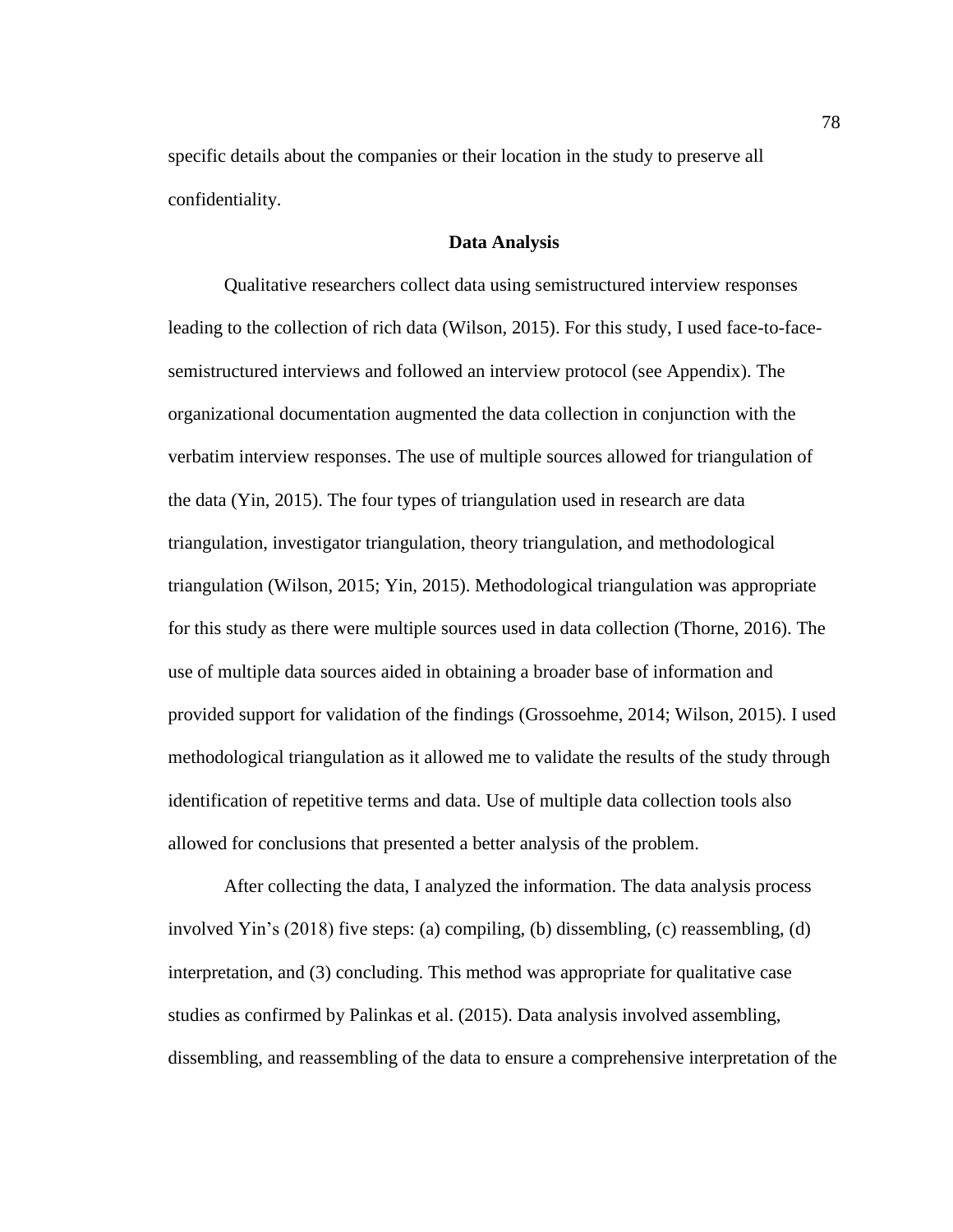data. Data presented in only one manner by the researcher may have skewed the reader's understanding (Thorne, 2016; Wilson, 2015). The process of regurgitating the data allowed my determination of different categories, themes, descriptions, and patterns throughout the process. However, in the data analysis phase, I refrained from inserting my thoughts and opinions to avoid any researcher bias.

For the initial analysis, I transcribed each interview recorded with an iPhone Voice Recorder Plus application and then transcribed the data verbatim into a Microsoft Word document. I checked the transcribed information against the audio recording to verify the accuracy of the transcript as suggested by Parker (2014). I verified the accuracy of the transcript and used member checking to ensure the credibility of the results. Participants verified the accuracy of responses through a review of the transcripts.

The presence of more themes and patterns appearing in the data analysis allowed me to determine the emergence of additional and significant terms as recommended by Yin (2018). At this stage of data analysis, coding of the data by me supported the assembly of similar data providing for patterns in the data. I used Word and Excel software to code and identify themes for this study. Use of software such as Excel also assisted in identifying likenesses and connections in data and primary themes.

After the disassembly of the data, I began the process of reassembly of the information. At this point, themes emerged in the data and I began interpretation of the data. The data started to gain significance and allowed me to offer an individual perspective regarding the meaning of the data. During this phase of data analysis, questions continuously arose by me regarding the data. For example, I determined if there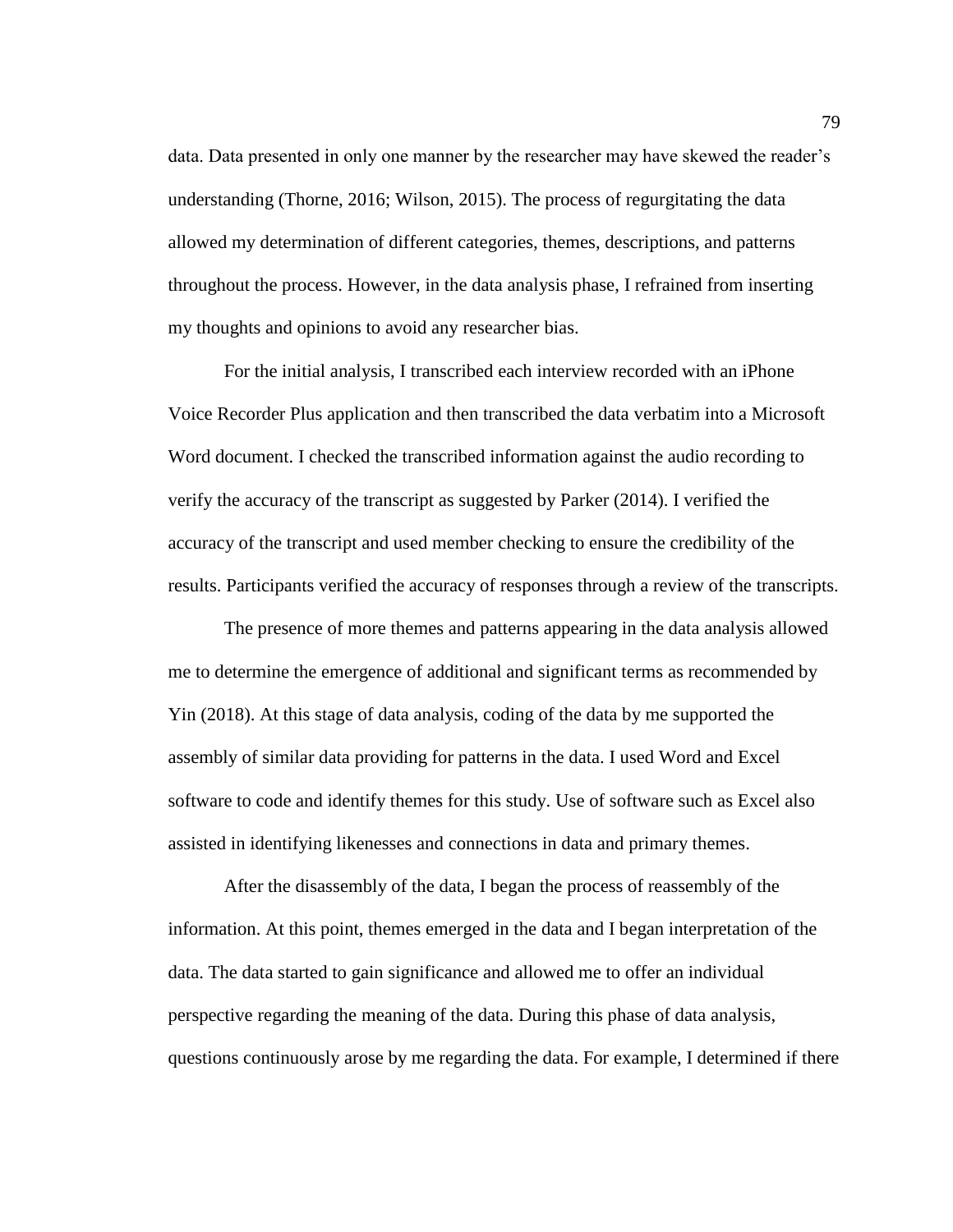were common patterns or themes associated with specific situations within the data. I also determined if there was a need for the collection of more data to ensure saturation. Still, another question centered on whether the emerging information supported the findings of other research. Concluding was the final phase of the data analysis process and allowed me to review themes and patterns demonstrating a direct link to the original research question as noted by Yin (2018). I then discovered a linkage to the conceptual framework and the literature. Following these steps and guidelines ensured that my reported responses and analysis were accurate.

The level of reliability and validity, credibility, confidence, and trustworthiness of any qualitative research is reliant upon the researcher (Baillie, 2015; Robinson, 2014; Thorne, 2016; Yin, 2015). Those elements are crucial to all processes and procedures used in a study, especially in data analysis. The data analysis phase permitted me to offer a presentation of the data in a manner demonstrating a comprehensive and accurate representation of the interpretations of the data. I used consideration and thoughtful preponderance of all related evidence associated with the research in conveying this representation.

### **Reliability and Validity**

It is essential for researchers to demonstrate reliability and validity in research to provide for the legitimacy of the findings and to demonstrate trustworthiness, rigor, and quality (Grossoehme, 2014). Reliability of the research refers directly to the ability for future researchers to achieve similar outcomes based on comparable data and like participants and circumstances (Baillie, 2015; Grossoehme, 2014; Noble & Smith, 2015).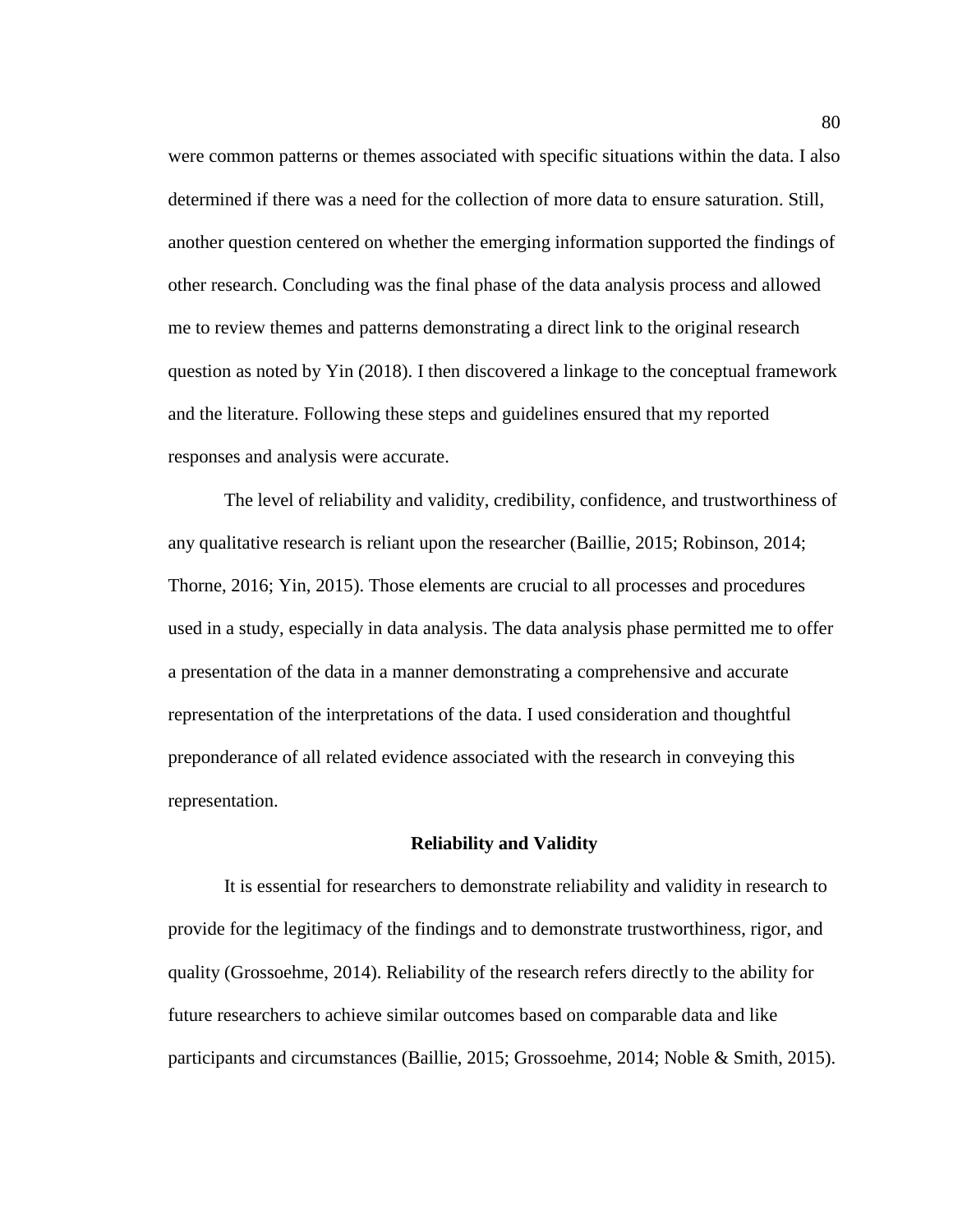The researcher's credibility of the findings and results, as related to the information presented, provide validity to the research (Baillie, 2015; Noble & Smith, 2015; Yin, 2015). For me to demonstrate reliability and validity, it was essential to demonstrate trustworthiness and credibility of the data and results, as well as the processes and procedures used to conduct the study. Factual, accurate, and valid responses by participants to the interview questions helped me establish reliability. Researchers use methodological triangulation to achieve this goal, as in the case of this study.

## **Reliability**

For dependability to occur in qualitative research, researchers emphasize changes occurring in situations or circumstances surrounding a particular phenomenon (Marshall & Rossman, 2016). For credible qualitative research, it is critical that researchers establish dependence and reliance in each of the areas associated with the findings of the study (Baillie, 2015; Noble & Smith, 2015). It was incumbent upon me to be firm, uncompromising, clear, and austere in all data collection methods and techniques and in presenting the findings of the research to ensure an accurate portrayal and analysis of the results. Credible researchers demonstrate clearly and concisely the data, collection methods, and analysis of the findings (Noble & Smith, 2015; Yin, 2015). Clear and concise articulation of all information associated with the study by me also demonstrated sound research of the particular phenomenon and included detailed documentation of the steps utilized. Qualitative researchers ordinarily demonstrate how various strategies combine to ensure reliability and validity (Baillie, 2015). In the final study, I provided evidence of those characteristics.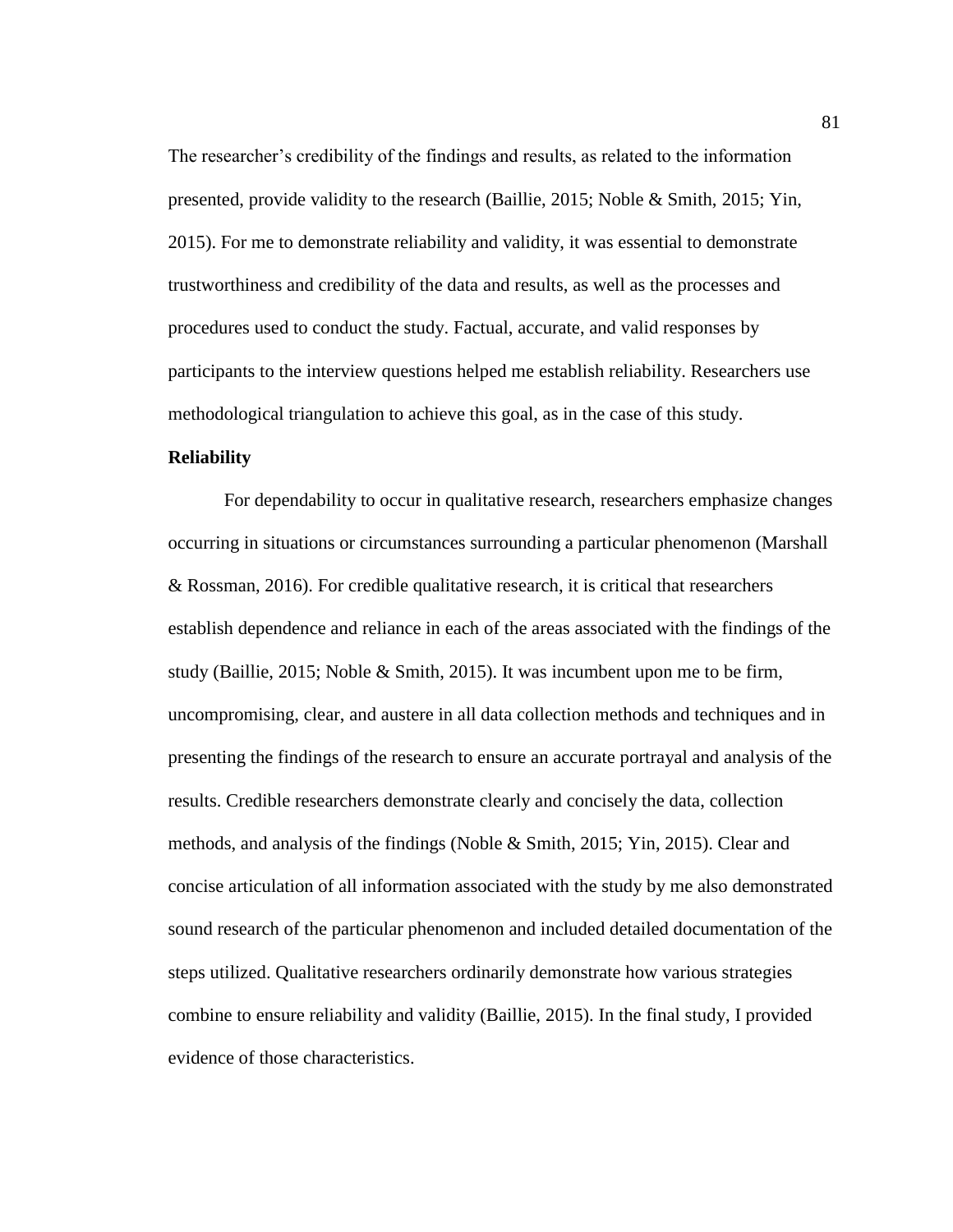The researcher's accuracy of data and data collection techniques demonstrate dependability and help establish reliability (Noble & Smith, 2015; Thorne, 2016; Yin, 2015). My attention to detail ensured no human error in the reporting of the data or the findings and the removal of unintended biases. I used a practice interview with a colleague to ensure that interview questions were understandable and logical, and that no biases were evident. Additionally, I conducted a practice interview with an individual familiar with the machining industry to assist in developing dependability and to ensure the articulation of questions. The clarification of responses by me during the interviews further established dependability.

Through the careful mapping of the recommended procedures and processes for case studies, those researching in the future may ascertain the dependability of the results. I was solely responsible for ensuring definitions, communications, and crosschecks of the data were clear and unambiguous. Careful editing and proofing of interview transcripts on my part guaranteed no errors occurred. The responses from participant's interview questions and document review by me demonstrated a link to information and data available in the current literature to prove applicability, dependability, and reliability. Consistency in data collection, transcription, and interpretation of the data by me provided accuracy.

As the researcher, I was responsible for ensuring dependability and credibility of the data collected and the data analysis. I used member checking to assure dependability in the results of the study. Member checking allowed for my review of feedback from participants, which further ensured that I had interpreted the interview responses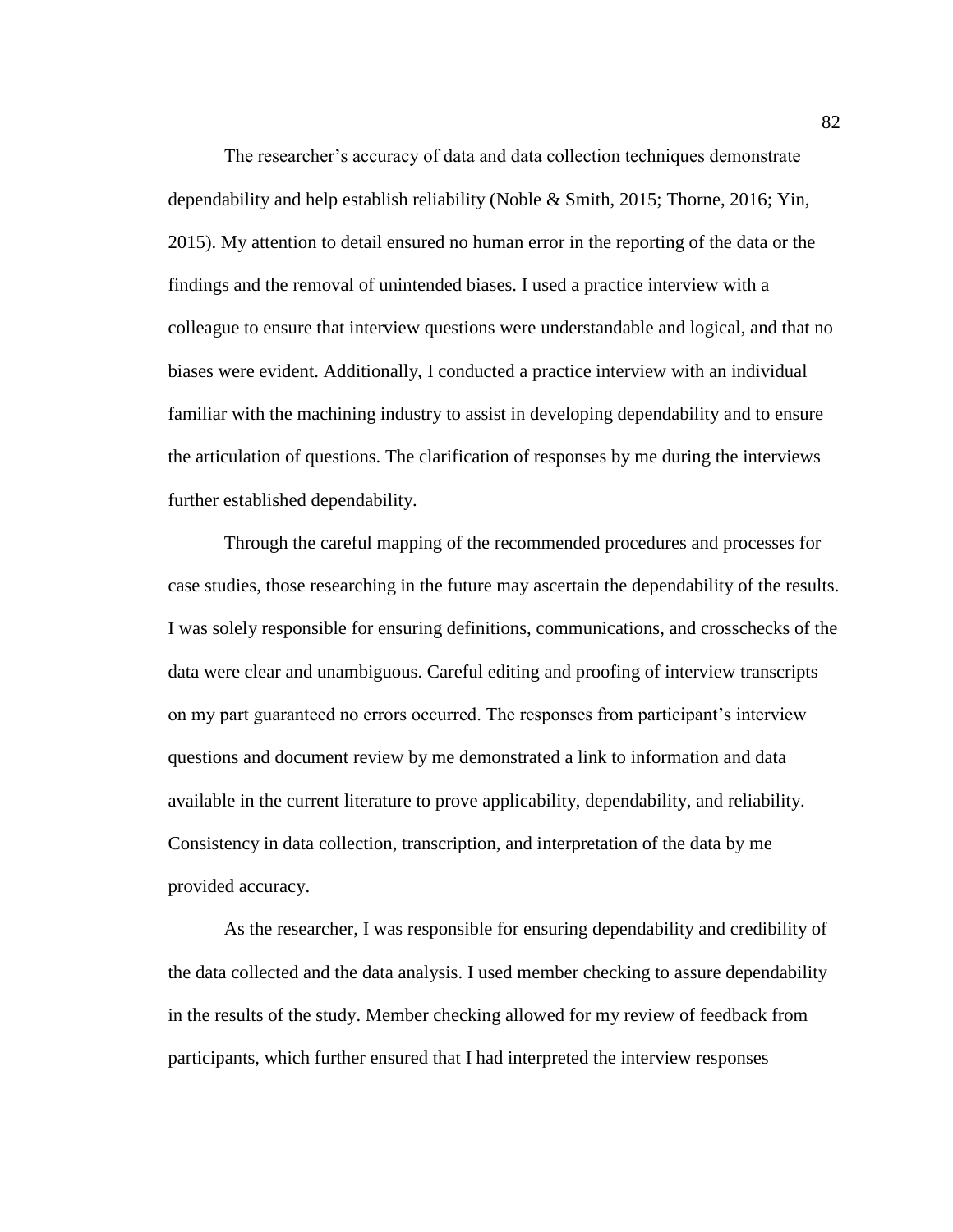correctly. I used member checking during and after the actual interviews. During the interviews, I rephrased questions or offered a summary of the response to ensure accuracy in my understanding and reporting. Upon completion of the study, I shared the results with the participants offering an opportunity for their comments and feedback. Once participants confirmed the accuracy of the results through member checking, credibility occurred.

## **Validity**

Validity of qualitative research ensured credibility, addressed transferability, demonstrated confirmability, and guaranteed data saturation (Marshall & Rossman, 2016). Establishing validity in research requires various processes on the part of the researcher (Marshall & Rossman, 2016; Noble & Smith, 2015). For this study, such procedures included developing strategies assisting with interpretations of the results. Validity also helped me to illustrate how the results of the study are applicable in realworld scenarios. Validity provided me with the truthfulness component of the results. For this study, use of numerous data sources ensured credibility through the literature review, interviews with organizational leaders, my field notes, and a review of documents from the organization.

For this study, I used methodological triangulation for checking the accuracy of the findings as it ensured reliability and validity. In addition, my assessment of elements including time, strength, weakness, distribution, and dispersion of the various data collection techniques helped assess validity. To demonstrate validity, I illustrated the findings were valid and applicable for groups to study for use in the real world.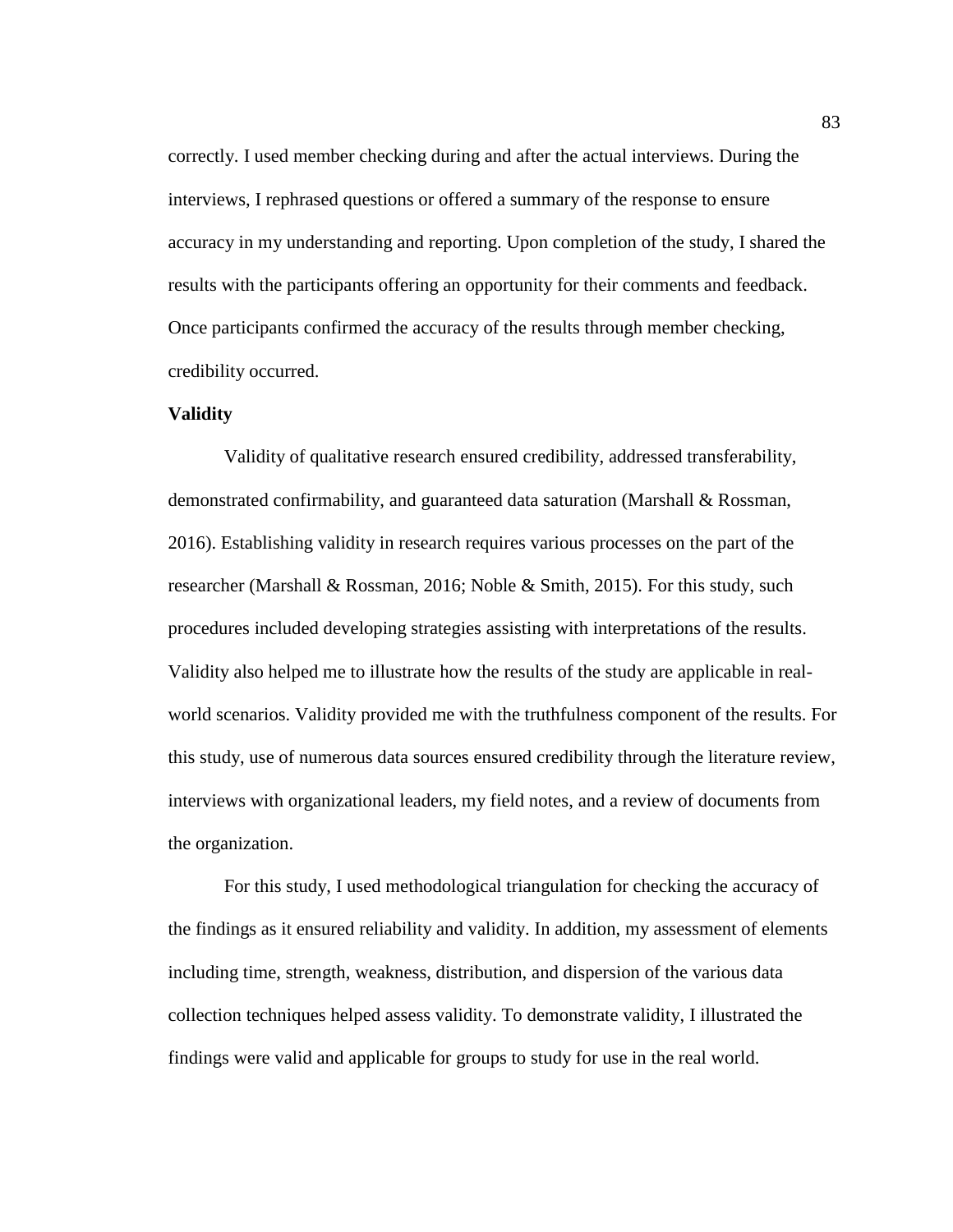Responses offered in semistructured interviews and organizational documents served as the tools I used to collect and analyze data for this study.

**Credibility**. Participants offer the assurance of credibility in qualitative research (Marshall & Rossman, 2016). The primary reason for this assertion lies in that participants are directly involved with the study and the ones who can attest to the legitimacy of the results (Marshall & Rossman, 2016; Wilson, 2015). I was responsible for providing precise, truthful, and accurate depictions of all definitions, information, and data associated with the study. By providing such detail, participants were better able to understand and believe in the credibility of the research and me.

There was no room for error in data collection or data analysis. Omitting attention to detail from research on my part would have negatively influenced the credibility of the study. For this study, I used recorded interviews, aiding in the transcription process. Use of member checking and transcript review helped establish credibility. I conducted a verbatim transcription of the interview responses to reduce the opportunity for errors and misinterpretation of the answers. Each participant conducted a review of the answers at the time of the interview and again after the study was complete to ensure accuracy and credibility. Consistency in processes associated with the data collection on my part ensured the data was reliable. I asked each participant the same questions during the interview and made field notes regarding any pertinent observations.

Researchers use triangulation of the data to assist in establishing credibility in the research (Grossoehme, 2014; Marshall & Rossman, 2016). Four types of triangulation help researchers to improve reliability in research: data triangulation, investigator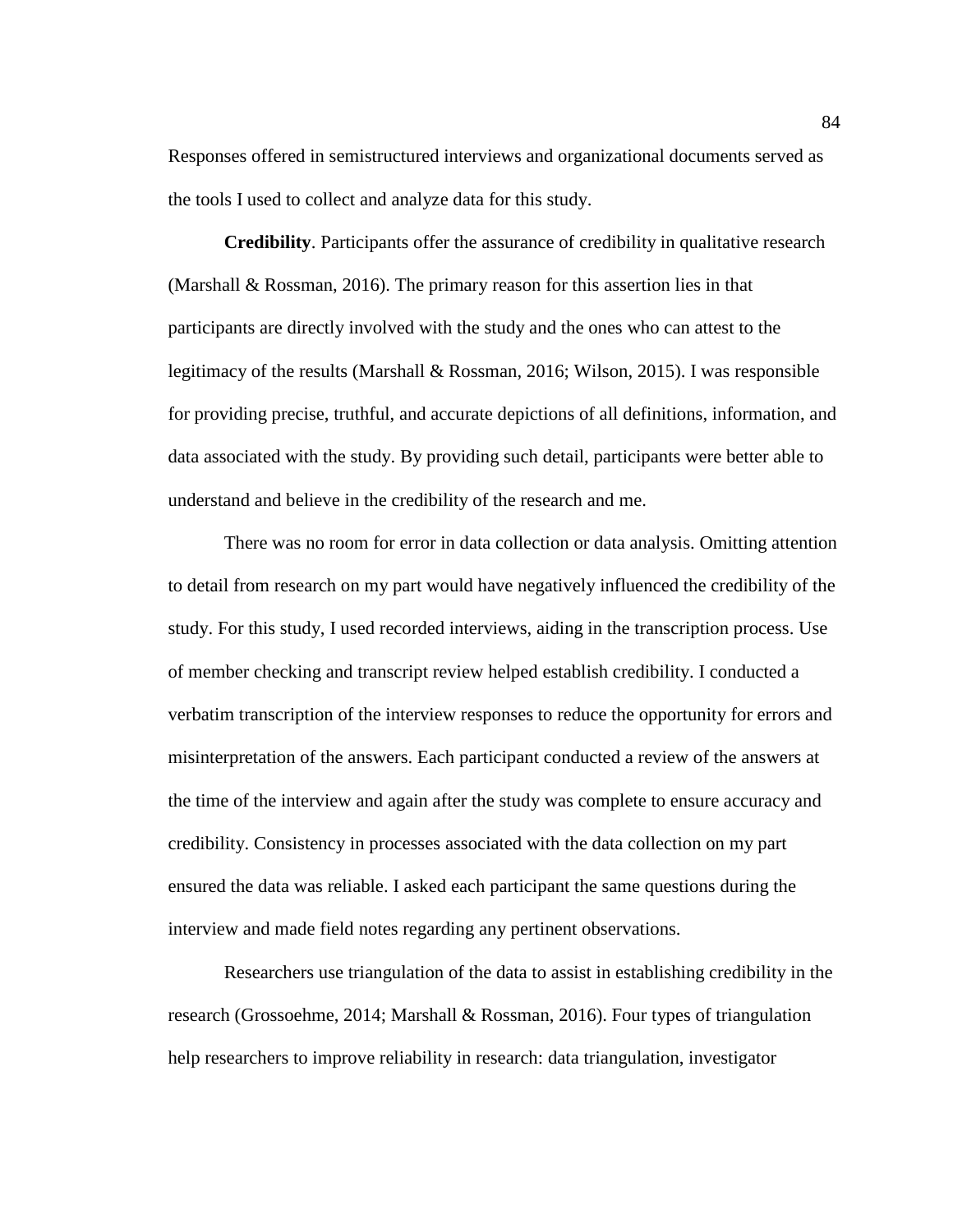triangulation, theory triangulation, and method triangulation (Marshall  $\&$  Rossman, 2016). For this study, use of several data sources demonstrated methodological triangulation. I used semistructured interviews and organizational documents to collect and analyze the data. The use of various sources (interviews and archival documentation) assured inclusion of a broader lens of views and allowed for a more comprehensive study.

I used member checking during and after the actual interviews to assure dependability in the results of the study allowing for feedback from participants, which further ensured that I interpreted the interview responses correctly. During the interviews, I rephrased questions or offered a summary of the response to ensure accuracy in my understanding and reporting. Once the study was completed, I shared the results with the participants offering an opportunity for their comments and feedback. Credibility in the study occurred once participants had confirmed the accuracy of the results.

**Transferability**. Transferability in qualitative research refers to the extent to which the results of a study are transferred or generalized across other settings (Marshall & Rossman, 2016). Researchers must be critically descriptive in describing the context and content of the study to ensure the understanding of the facts leading to transferability (Baillie, 2015; Noble & Smith, 2015). Careful and accurate detail to each element of the study on my part ensured more transferability of the research. For this study, creating trustworthiness of the data included a comprehensive examination of the interview transcripts and data, as well as other information and archival documentation. By reviewing the data, I ensured the themes associated with the data analysis demonstrated a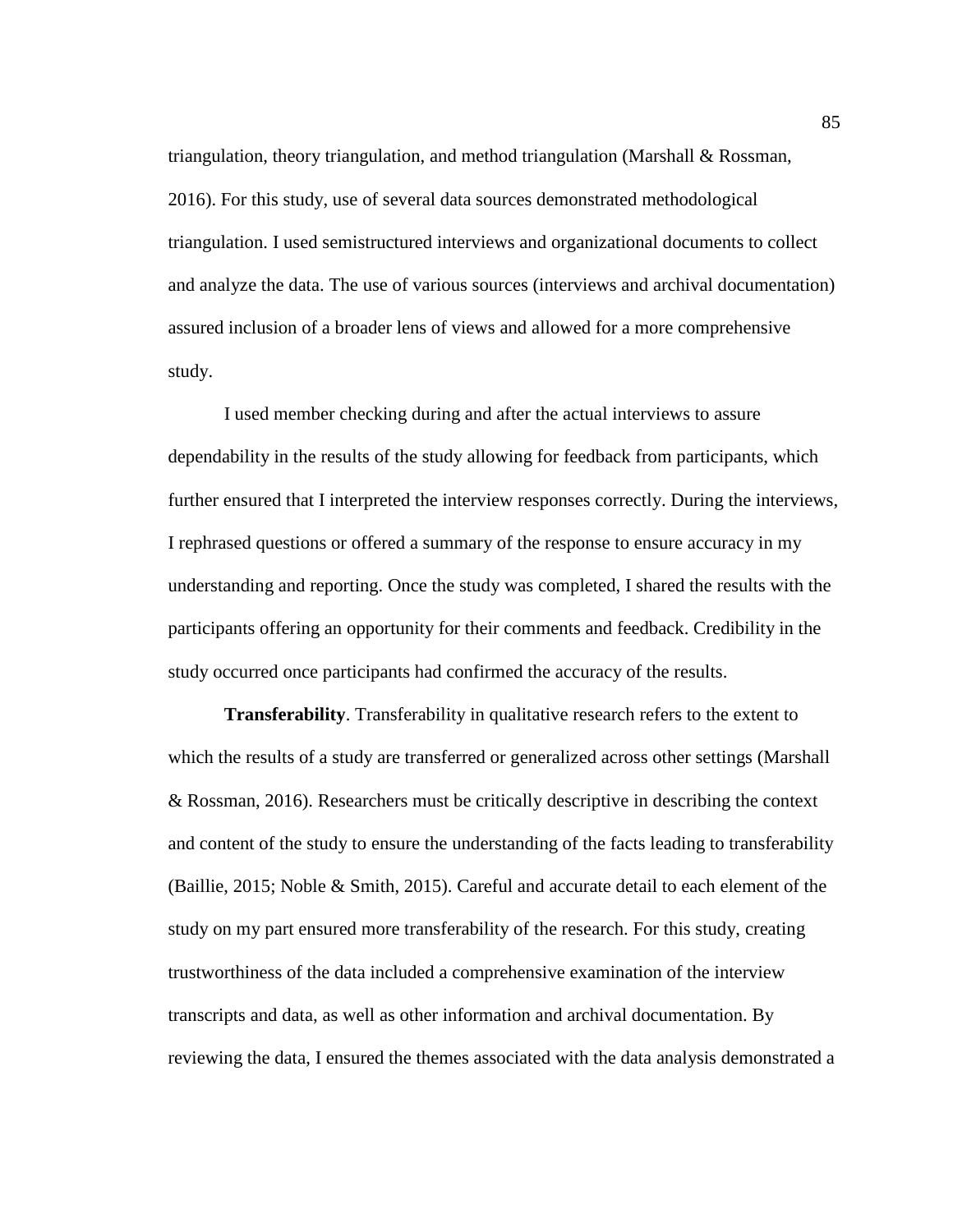link to other sources and provided a higher probability of transferability to the research. The consistency on my part of each application and process associated with the study also ensured transferability.

The researcher may conduct a member check process with individuals who were not part of the study (Parker, 2014). This process allowed me to determine if the results were biased or nontransferable and if they were similar to the experiences of others. Transferability occurred when the results of this study were consistent and demonstrated replication to produce a similar reliable study.

**Confirmability**. In this qualitative research study, the findings of the research demonstrated confirmation, support, and substantiation for future readers. I checked and rechecked the data collected ensuring accuracy that led to verification. Participants played a vital role in confirming findings of the research when the evaluation of transcripts occurred. Respondent validation or member checking in this study involved individuals offering feedback at the time of the interview, as well as my repeating and summarizing responses to ensure full understanding. Participant feedback provided accuracy and the appropriate interpretation on my part. My solicitation of participant feedback through member checking upon completion of the study also offered validation. Another strategy that assisted me with confirmability involved having an individual other than a participant to review results to identify and assess any biased or negative information in the study. Individuals not included in the study were asked to review the information presented to help ensure transferability, as well.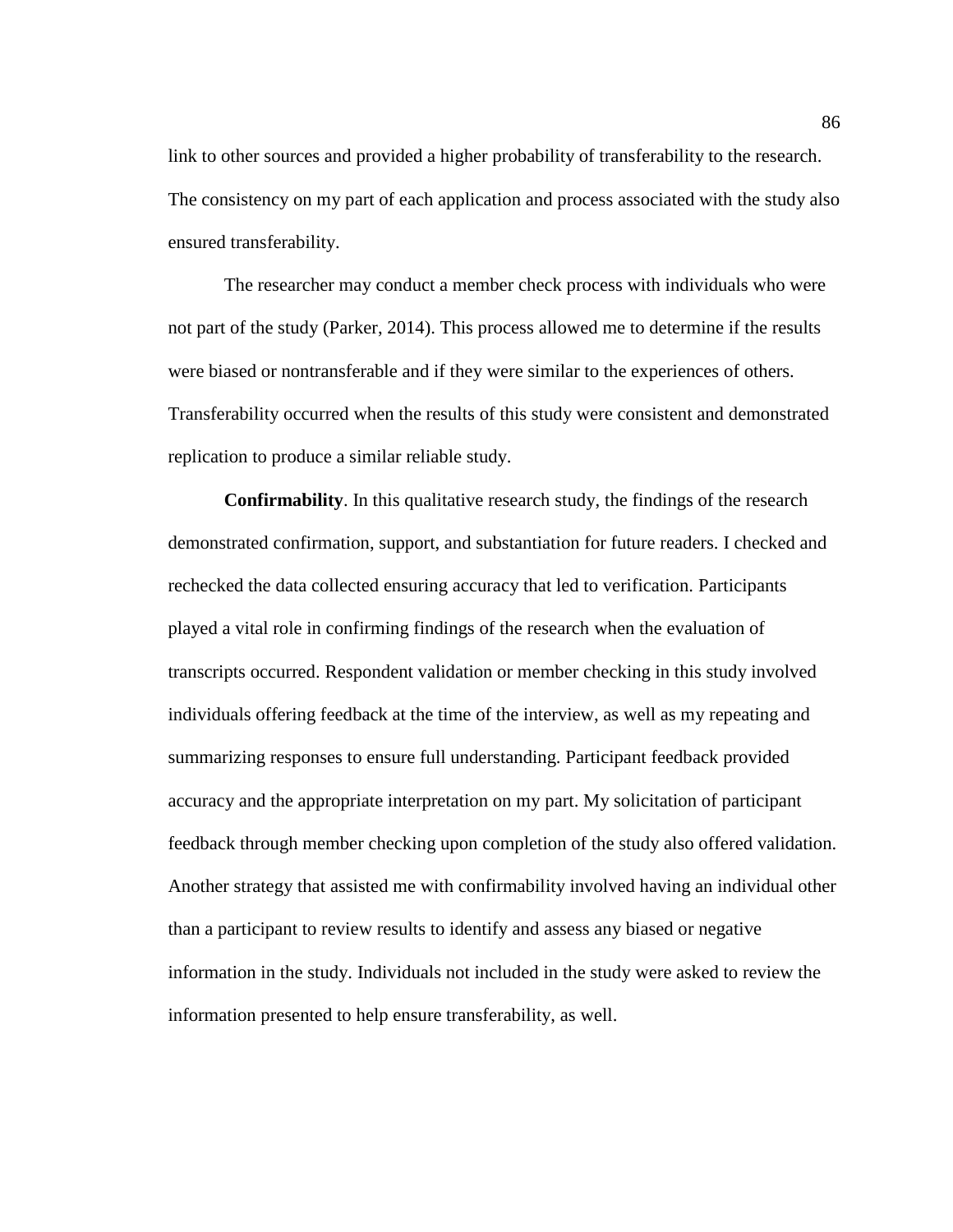**Data saturation**. Palinkas et al. (2015) described data saturation as the point occurring in research when responses from additional participants offer no new information and responses begin to repeat. The selection of nine individuals accomplished this requirement for this study. When I determined no additional information provided support for the research or when data began to repeat, data saturation occurred. That status indicated that no additional information would be of assistance in the research. If the information provided in interview responses did not begin to repeat, more questions for participants would have been asked until data saturation occurred.

## **Transition and Summary**

The purpose of this study was to explore and understand implementation strategies business leaders in SMEs in the machining industry use to implement technology integration and training. In a competitive business market, business leaders must focus on improving business performance to achieve a competitive advantage (Visnjic et al., 2017). Operational strategies developed by business leaders are crucial for that achievement and must address skill gaps, shortages, and mismatches of employees in the workplace (Visnjic et al., 2017). According to Yin (2018), a case study allows for gaining a better understanding of how prior mechanisms of a situation may not be currently applicable.

In Section 2, I explained the qualitative research method and design, instruments, the role of the researcher, data collection, and data analysis techniques, and reliability and validity. This section also included an overview and detailed information regarding the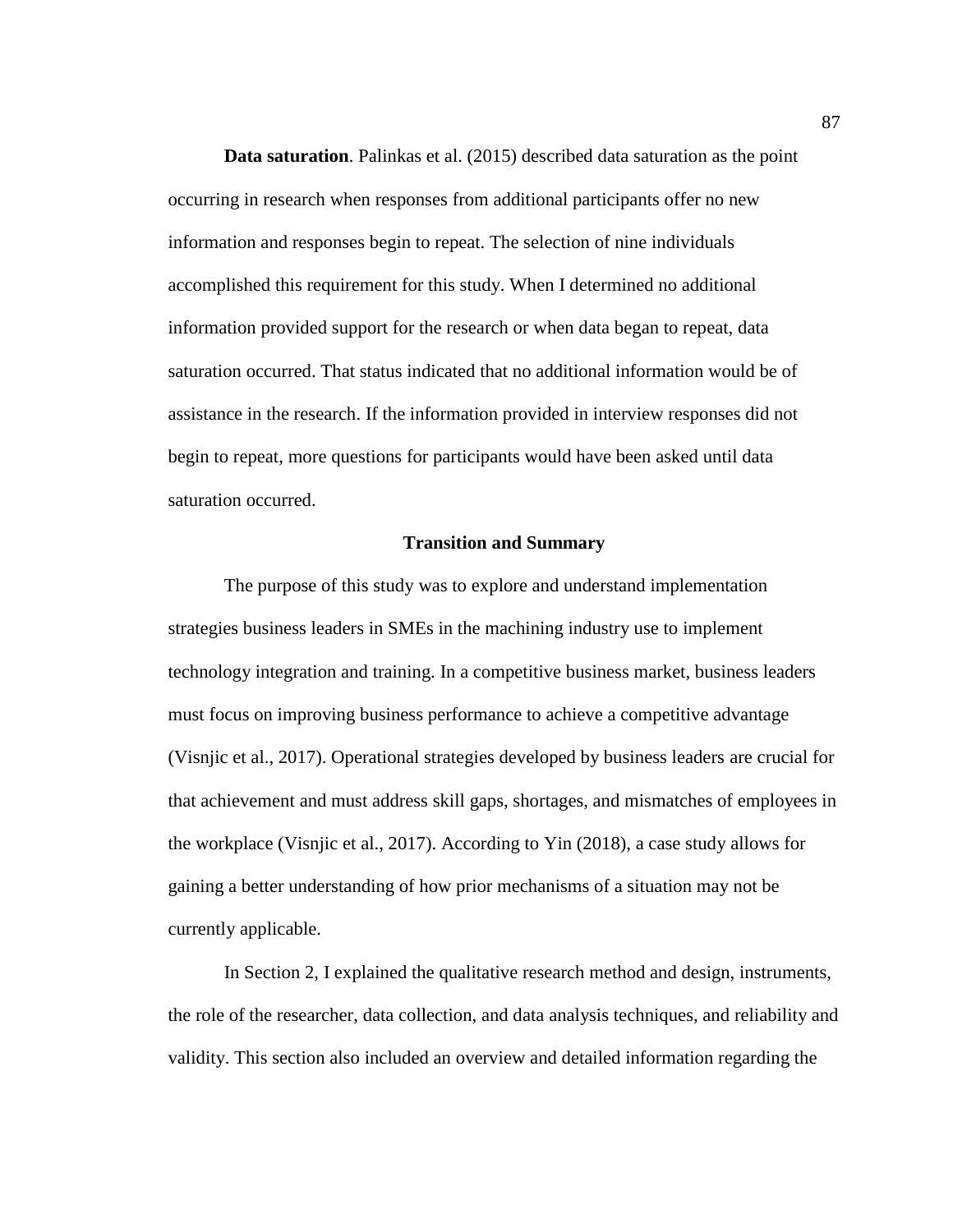selection criteria for the study's participants. Additionally, I explained the development of the interview questions and the process and procedures used to attain reliability and validity of the results of the study. I also provided an explanation of the measures used to ensure the confidentiality and protection of the participants and their responses. Finally, I included detailed information concerning the ethical measures used in the study. In Section 3, I provide the presentation of the findings, benefits to professional practice, implications for social change, recommendations for action and future research, and conclude with a summary of the research, personal reflections, and conclusions.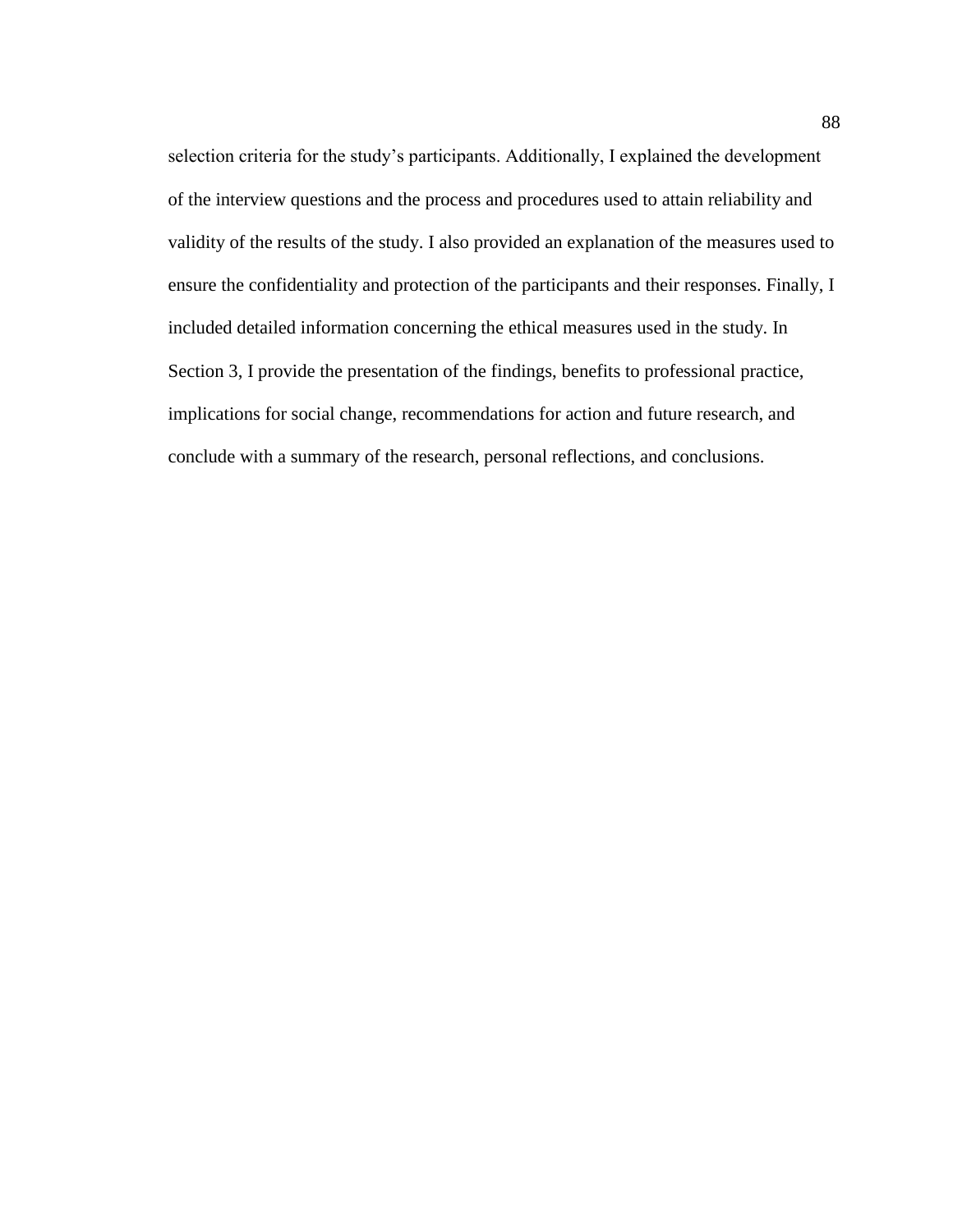Section 3: Application to Professional Practice and Implications for Change

The purpose of this qualitative multiple case study was to explore the strategies that SME machining industry business leaders use to implement technology training. The participants in this study included business leaders bearing various job titles, such as owner, plant manager, vice president of technology and training, and president. The participants worked in three SME companies in the Southeastern United States. The key data collection tools for this study included face-to-face, semistructured interviews and organizational documentation review. In this section, I provide an overview of the purpose of the study, state the research question, present the findings, discuss the applications of my research to professional practice, state the implications for social change, offer recommendations for action and further study, provide personal reflections, and state conclusions.

## **Introduction**

The purpose of this qualitative multiple case study was to explore the strategies that SME machining industry business leaders use to implement technology training. The primary data collection instruments for the study were face-to-face, semistructured interviews with open-ended questions and organizational document reviews. Data collected from the interviews and documentation reviews allowed for triangulation. The participants chose the locations, dates, and time for the semistructured interviews for their convenience.

I conducted individual face-to-face semistructured interviews with nine business leaders at three organizations with successful experience in using strategies to implement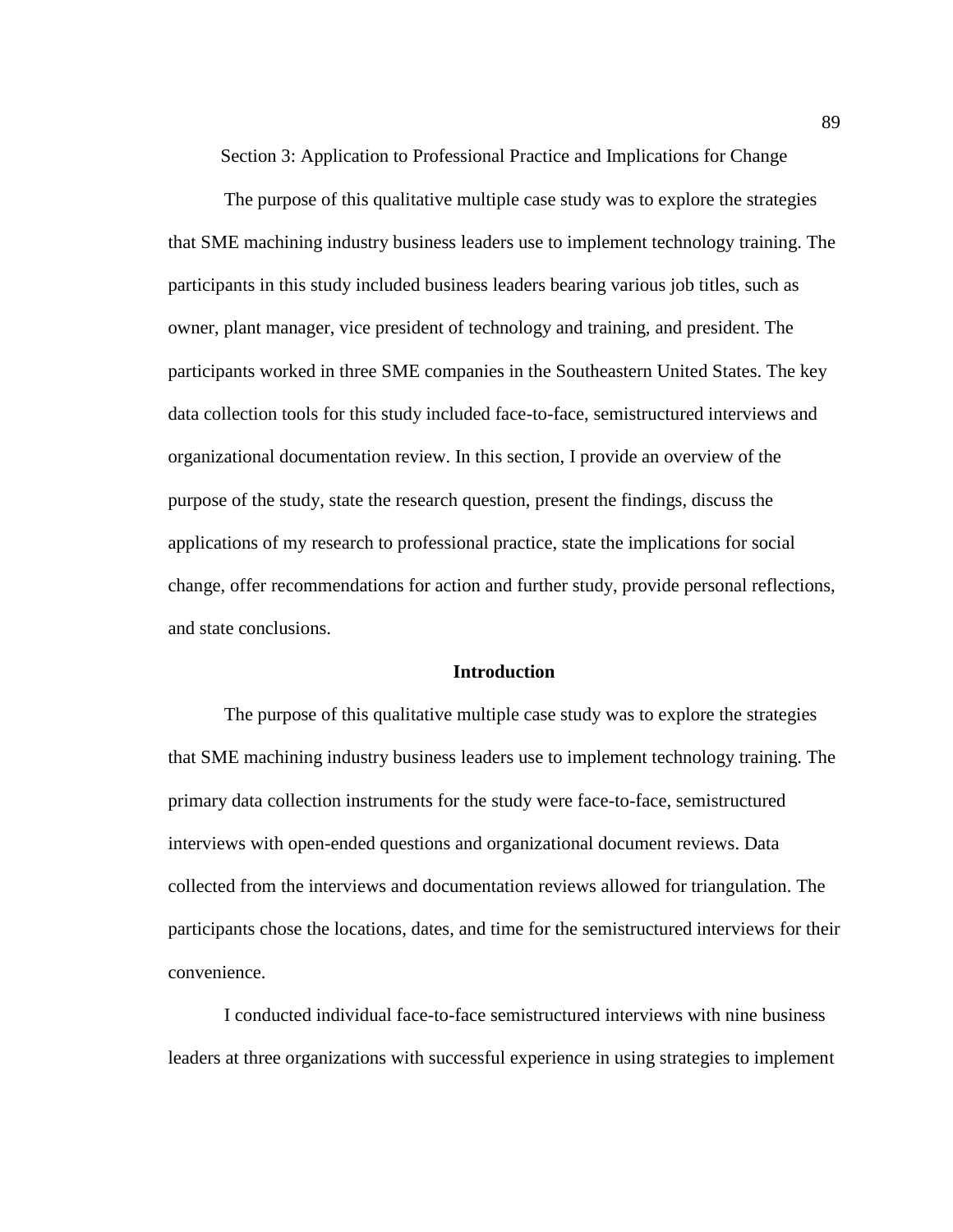technology training effectively. Other sources of data included were internal budget and forecast reports, as well as internal surveys of employee training conducted during the January 2015 through December 2018 period. I assigned individual identifiers to participants that consisted of the letter P and a number for the individual and the letter O and a number for the organization. I assigned the following codes to participants: P1O1, P2O1, P3O1, P4O2, P5O2, P6O2, P7O3, P8O3, and P9O3. Participant criteria for this study included working in a leadership position for a minimum of 5 years in the machining industry to ensure appropriate knowledge and successful experience regarding the phenomenon investigated. Participants must possess adequate knowledge and experience in the phenomenon under investigation to respond to the interview questions (Wilson, 2015). Analysis of the data resulted in three themes, namely strategies for ensuring technology preparedness, strategies for delivering appropriate employee training, and strategies for overcoming barriers to implementation.

## **Presentation of the Findings**

The overarching research question for this study was: What strategies do SME machining industry business leaders use to implement technology training? To answer the overarching research question, I collected data by conducting semistructured interviews with business leaders and reviewing organizational documentation. I triangulated all data collected, which resulted in the emergence of the three themes emerged, which I identify and discuss in the following subsections.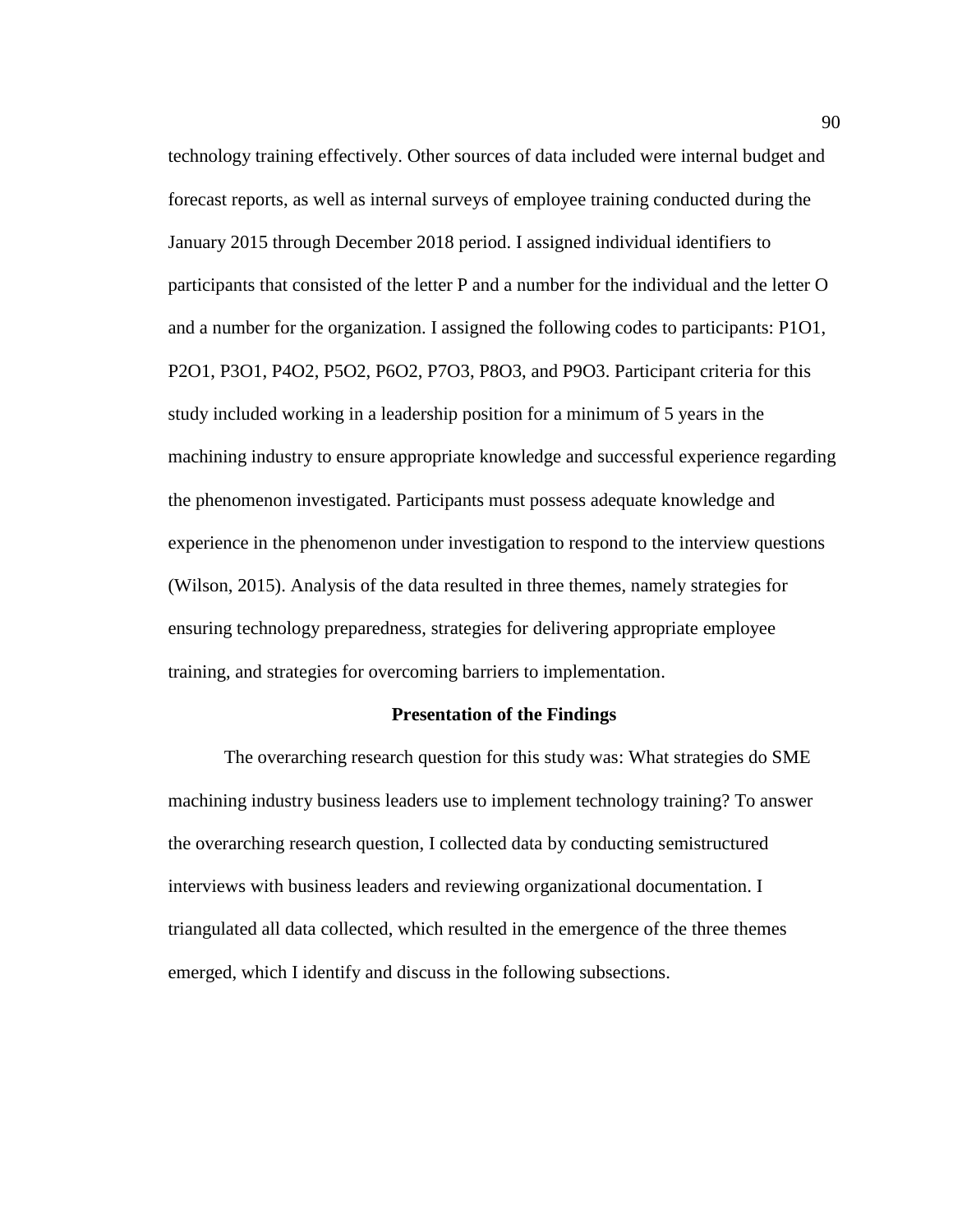### **Theme 1: Strategies for Ensuring Technology Preparedness**

Ensuring technology preparedness emerged as one of the primary themes from participant responses and review of organizational documentation. All of the participants expressed the importance of conducting copious research and financial analyses to ensure successful implementation of technology. P2O1 reiterated the importance of a systematic approach and identified the following steps to achieve a systematic approach, "(a) analyze if technology is applicable to the company, (b) develop objectives, (c) decide on training avenues, (d) implement the new technology, and (e) evaluate through feedback of the front-end users." In summary, P2O1 gave emphasized the importance of a systematic approach.

P3O1 noted the importance of determining the viable long-term use of the technology and addressing profitability concerns. P3O1 stated,

Company leaders must determine if the technology is needed to make the company more competitive. Second, is the technology viable long term or will it be obsolete within 5 years? Lastly, what is the total cost and how long will it take to make it profitable.

In addition to research and financial analyses, P2O1 stressed the importance of all members of the leadership team supporting the technology initiative. P8O3 noted that if someone at the top is not on board with the initiative, success of the initiative is imperiled. P8O3 also thought that it was the responsibility of company leaders to ensure that the new technology is effective and accepted among all employees. Implementing new technologies in a company requires change. In some instances, it takes time for that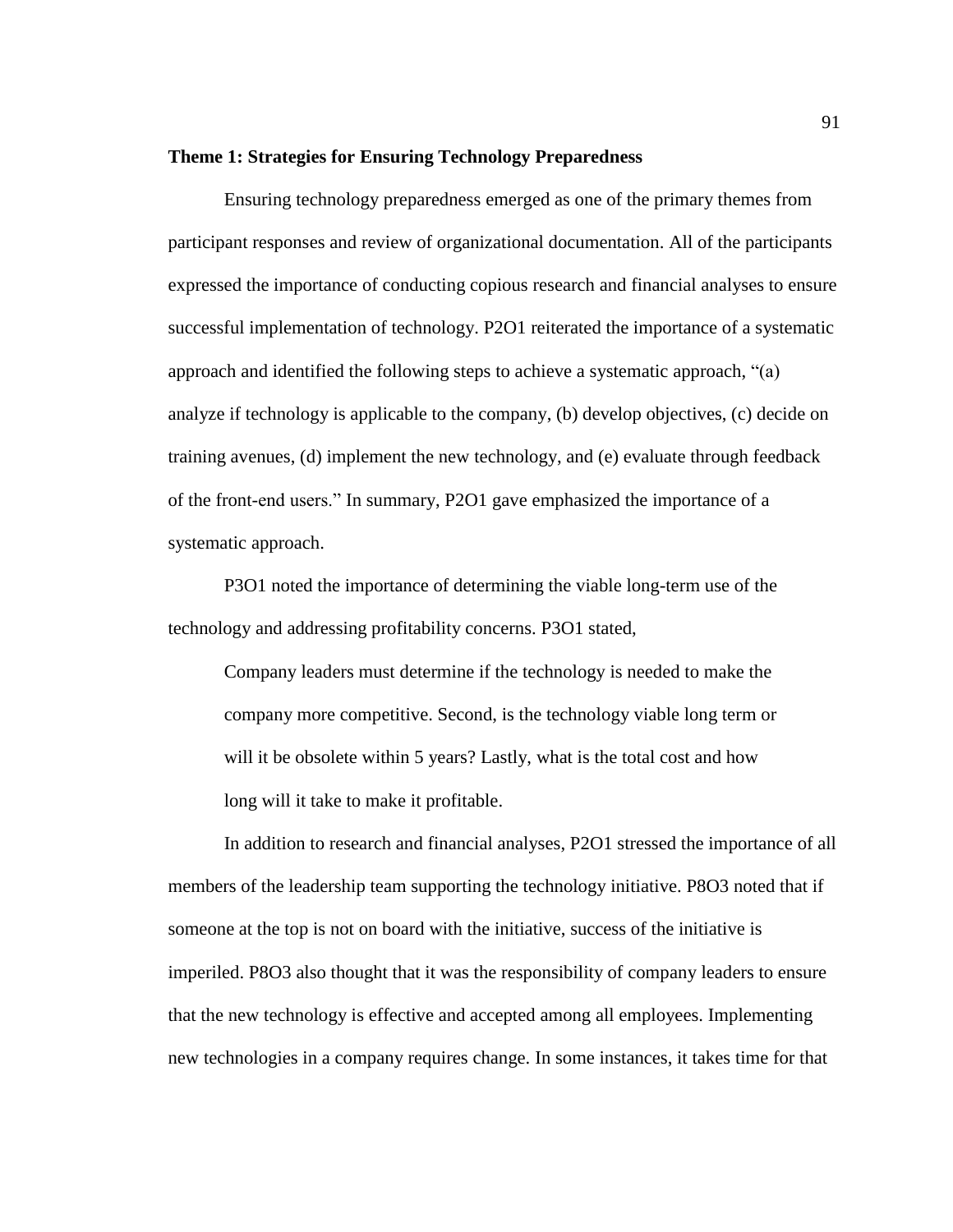change to take place (Glenn, 2016). However, it is the full responsibility of company leaders to ensure that changes are effective in order for the company to succeed (Holmberg, 2014).

P5O2 noted the importance of all company leaders supporting the need for new technology and stated that such support can be present in different forms. For example, providing the appropriate training programs ensures that learning and acceptance comes at all levels within the company. Chatzoglou and Chatzoudes (2016) contended that it is the responsibility of organizational leaders to ensure technology integration, learning, and acceptance occurs at each level within the organization. P3O1 viewed accountability as an important component of any technology initiative. P3O1 stated, "our company develops performance measures to ensure that all are meeting specified benchmarks." According to Kim-Soon et al. (2016), successful organizational leaders must provide accountability standards in technology integration efforts. Kim-Soon et al. also concluded that the primary problem with integration often centers on the employees' unfamiliarity with technology, thus creating problems with learning and integration initiatives. Here again, the responsibility falls on company leaders to ensure that adequate provisions for learning, support, and encouragement for all employees are part of the plan, thus ensuring organization-wide technology integration (Kim-Soon et al., 2016).

Kim-Soon et al. (2016) asserted that organizational leaders must ensure that internal processes such as planning, forecasting, and budgeting include a technology component. For this study, evidence was most comprehensive in the documentation for Organization 1, the largest of the three companies in this study with 237 employees. The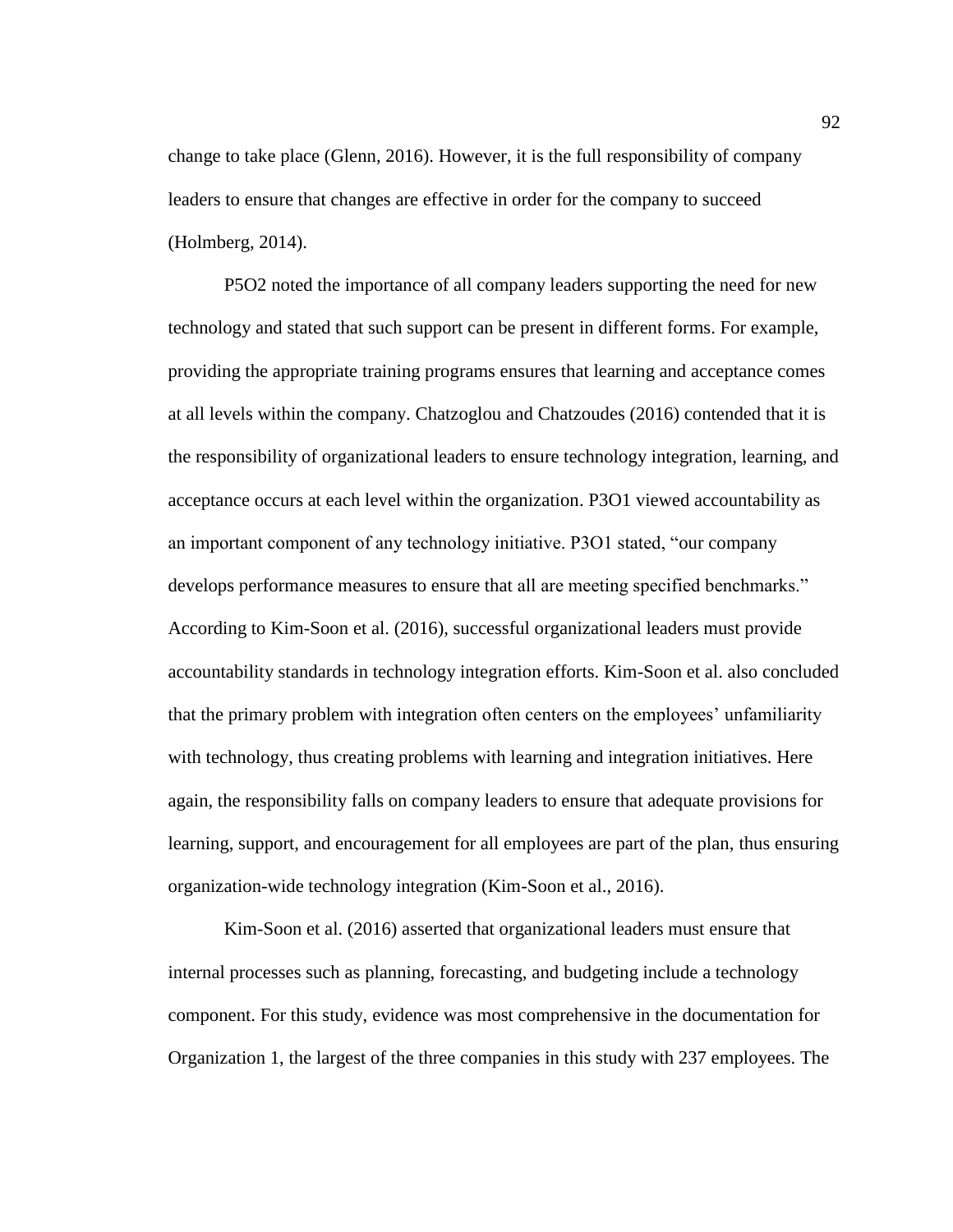company's annual forecasted budget and actual budget forms for 2015, 2016, and 2017 outlined the forecasted expense and allotted funding for both technology purchases and employee training. I found a demonstrated focus on technology and training expenses in the annual budget forms for O2 and O3 for the same period, as well.

Technology planning requires a significant amount of a company's time, fiscal, and physical resources (Choi et al., 2015). Choi et al. (2015) emphasized the importance of company-wide involvement in the planning for technology, primarily to ensure that all employees at each level are working toward the same organizational goals. Konings and Vanormelingen (2015) further asserted that it is imperative for organizational leaders to investigate all competitive advantages and profitability possibilities offered by any new technologies in the company as such planning requires allotting the necessary funding for each initiative. In this study, each of the three organizations allotted funding for technology research to include travel to trade shows, conferences, specific training, among others.

Helu et al. (2015) described the importance of establishing accountability and performance measures to ensure that all employees trained are meeting specified benchmarks. For this study, O1, O2, and O3 provided supporting evidence to demonstrate that their company offered employees technology training and that it provided employees with avenues for feedback concerning the training. Emails, flyers, attendance records, and minutes of meetings documented the explanation of training sessions and the types of training offered. O1 and O2 provided additional documentation of one-on-one meetings with employees explaining the expectations and a follow up meeting with employees to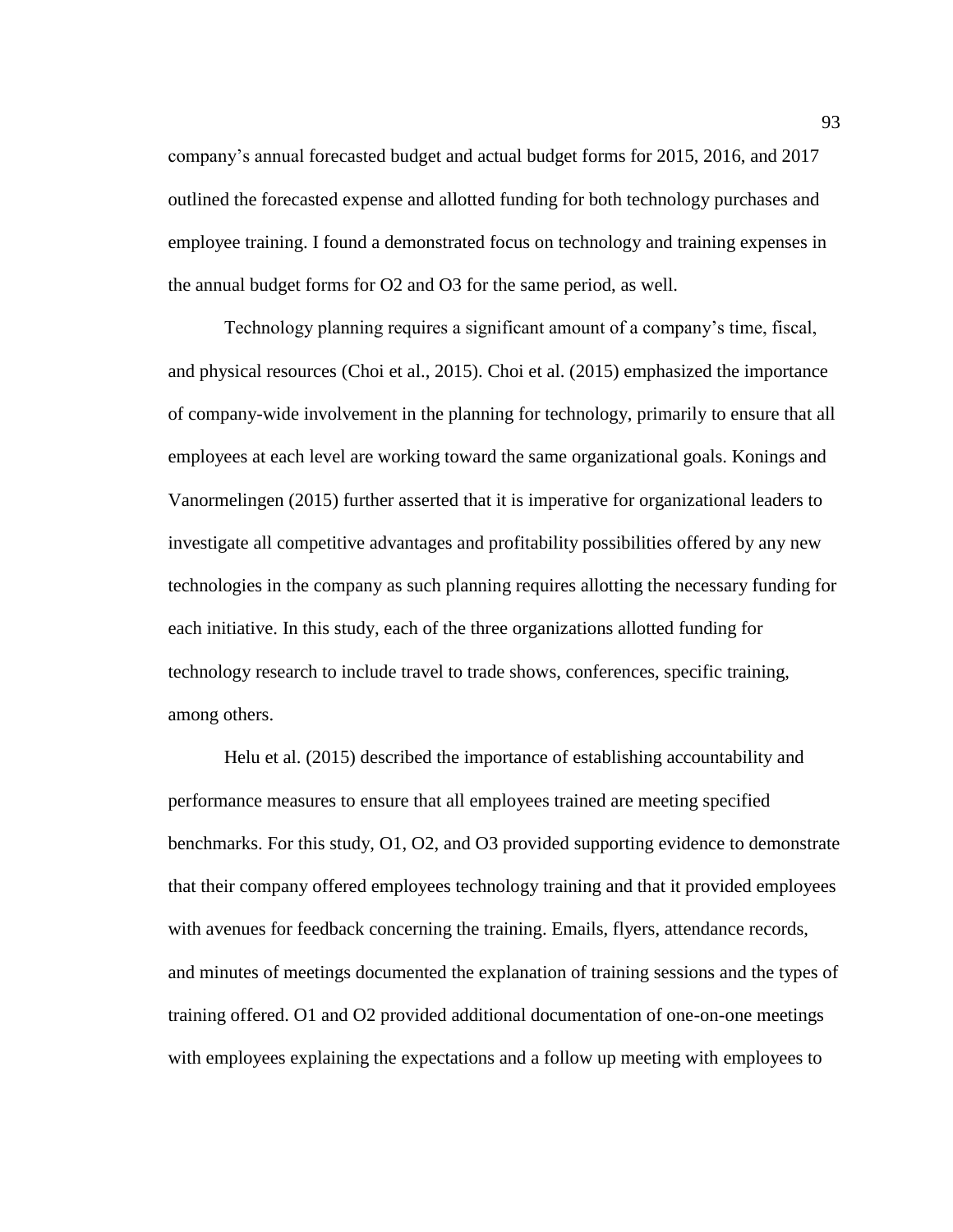assess their performance. Additionally, company emails and survey documents provided evidence of training and feedback for future training initiatives at all three companies.

**Correlation to the literature.** The findings noted in Theme 1 aligned with the findings of several researchers in previous studies. First, Anthony and Patravanich (2014) noted that the actual integration of technology into a company's operations is primarily incumbent upon the company leaders because they are the ones ultimately responsible for developing, nurturing, promoting, and encouraging integration efforts of employees. Furthermore, Konings and Vanormelingen (2015) discovered that leaders who offer a culture that promotes learning and creativity regarding technology integration help produce a stimulating environment in which to work, thus increasing productivity and profitability at the same time.

Other researchers (Hawkins, 2014; Junker & van Dick, 2014; Er & Kim, 2017) suggested that there is a need for additional research to better understand the role that technology leadership positions play in successful integration initiatives and how such positions link directly to profitability of an organization. To successfully integrate technology into organizational practices, supportive and visionary leadership must be present in an organization (Bateh et al., 2014; Donate & de Pablo, 2015; Fichman & Melville, 2014; Wang et al., 2014). The challenge for organizations lies in finding individuals possessing the visionary leadership characteristics to achieve success within the organization (Bateh et al., 2014; Hawkins, 2014; Hernaus & Vokic, 2014).

**Correlation to the conceptual framework.** Theme 1 relates to Davis et al.'s (1992) TAM framework for employee use and acceptance of technology. Davis et al.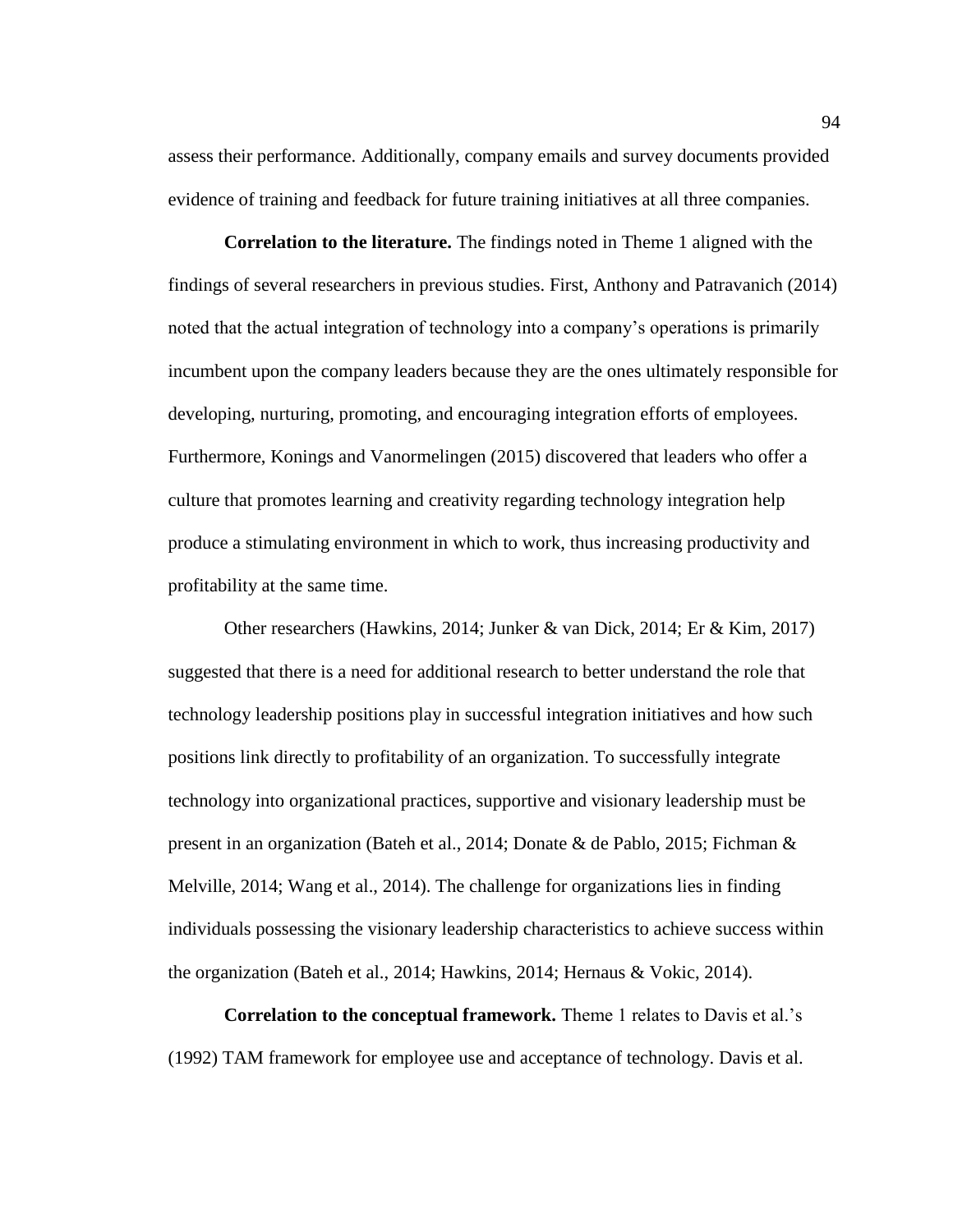used reasoned action theory to develop the TAM to assess a leader's acceptance and use of technology. The researchers focused on the correlation between an individual's acceptance of technology and the individual's views regarding the use of technology in the workplace. Davis et al. confirmed that beliefs and attitudes about technology influence individuals' behaviors and the development and implementation of strategies and operations of an organization. In this study, the attitudes and beliefs of leaders, such as PU or how leaders view technologies, may benefit production performance. The PEOU or a leader's desire to use and promote technologies that do not require much effort to learn or use was also a consideration for this study (Davis et al., 1992). Davis et al. contended that the use of the TAM might offer an understanding of technology attitudes and help to assess the problem of the lack of a workforce trained in technology. Business leaders must identify and develop strategies to address technology training needs to achieve optimal operations (Thomas, Parsons, & Whitcombe, 2019). Exploring such elements as those included in the TAM in the realm of SMEs in the machining industry offered ideas for development and implementation of successful technologytraining strategies.

### **Theme 2: Strategies for Delivering Appropriate Employee Training**

A second theme that emerged from the participant responses and review of organizational documentation centered on the organization delivering the appropriate type of employee training for new technologies. While each participant in this study agreed that the appropriate type of training was vital, the avenues used for training varied. P1O1stated that the company leaders use selective training practices. For example, front-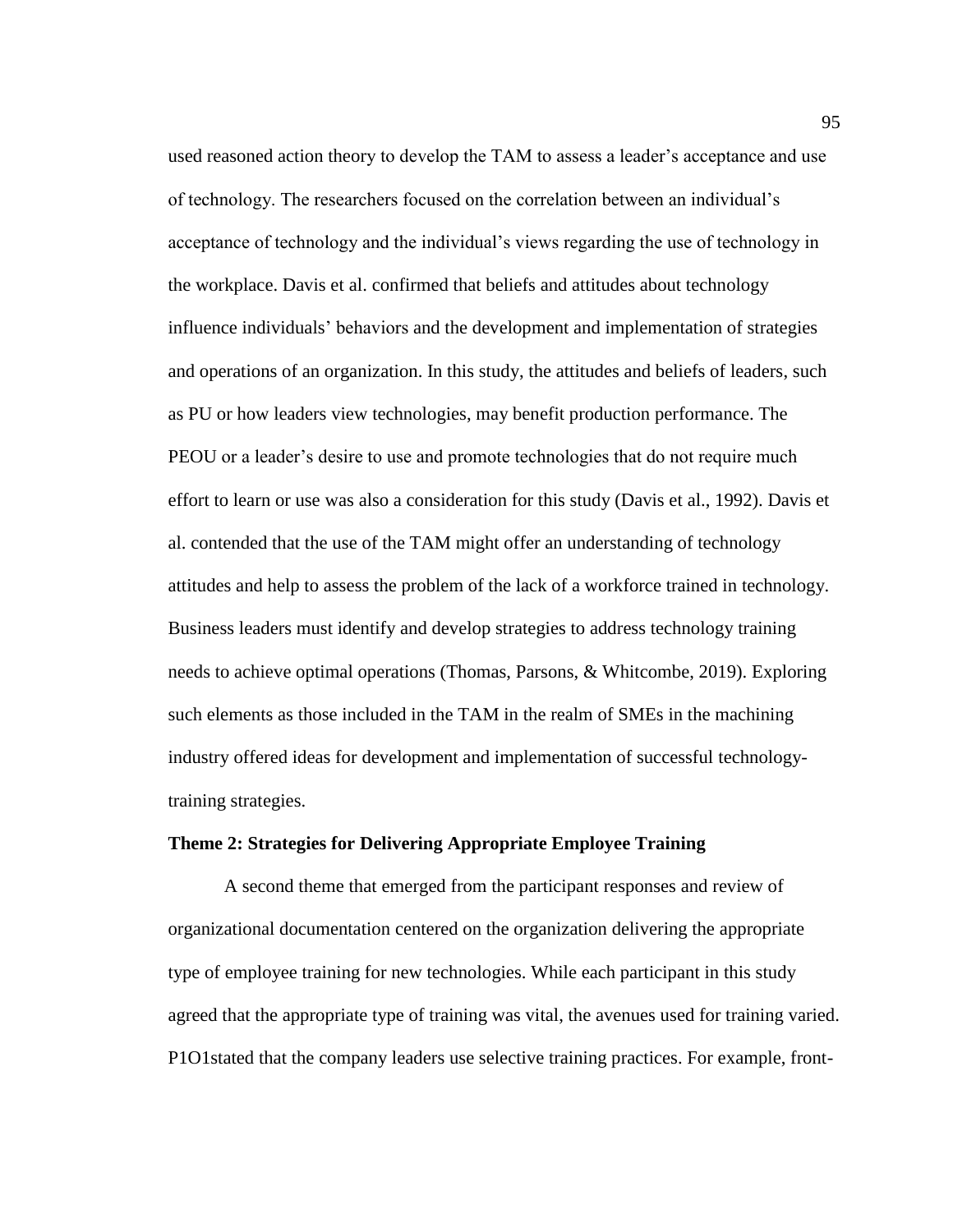line supervisors select which employees to train with various technologies. P2O1 and P3O1 stated that their organization often looked to hire employees possessing the specific technology knowledge and training needed before offering them a position with the company. P3O1 stated, "If we hire someone with the technology knowledge, then we have to spend zero dollars and zero time in training them."

P6O2, P7O3, P8O3, and P9O3 stated that each of their organizations outsourced all technology training by sending employees to the local community college or using outside vendors for training. P5O2 stated, "The biggest problem for the company is the time required for training. When employees are being trained, they are not producing." P6O2 stated,

One of our biggest problems with training is the daily workload and schedule constraints. We probably need to cross-train more. We do try to carve out special time for training; however, that time is often very limited due to the need to repair equipment and meet customer demands.

In addition to the training methods listed above, each of the nine participants stated that their respective organization uses employees to train other employees.

P1O1 works at the largest of the three companies in this study and uses the most technology to train employees. P1O1 stated,

We use video conferencing, interactive multimedia on our computers, conference calls, interactive videos, web-based training programs, and simulators to conduct some aspects of training. We have several employees who are adept at using technology, and they are eager to see if there are quicker ways to learn a process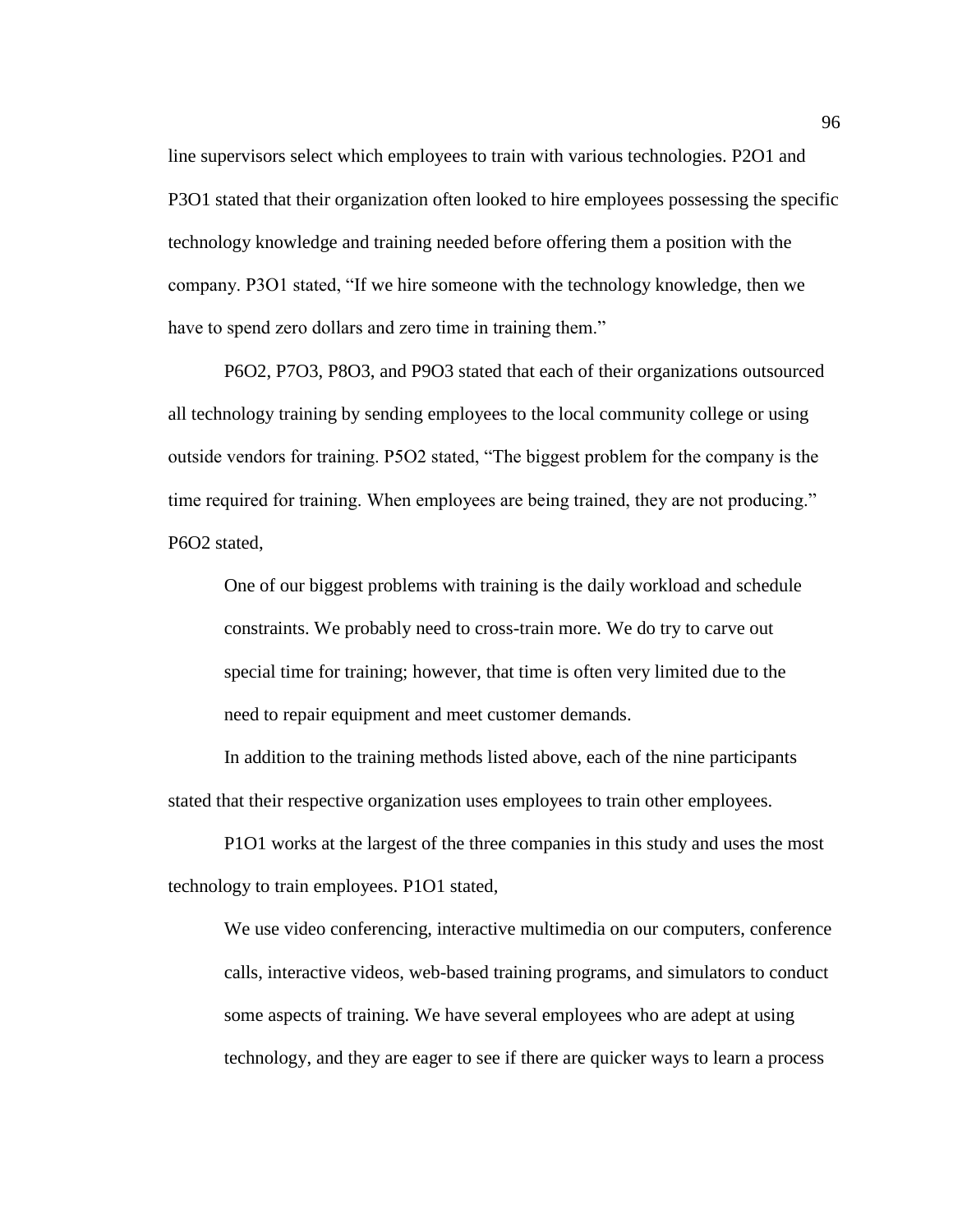or a new method. Some of them conduct research on their own time to determine if there is a better way of doing things.

P4O2's organization also uses video conferencing, conference calls, and webbased training programs to train employees. P4O2 stated, "We use those technologies provided by some of our vendors to conduct training. We have also used some of those technologies with the local community college in our training programs."

P8O3 works at the smallest organization in this study and has the least amount of technology available for training its workforce. P8O3 stated,

We have a severe lack of skilled labor in this area when it comes to technology. We also have strict time constraints when it comes to training as production takes priority. We simply do not have the time to adequately learn a lot of new material.

While each organization uses the type of training that leadership deems appropriate for its workforce, participant responses regarding training as an implementation strategy often conflicted with research studies found in the literature. Jimenez et al. (2015) concluded that business leaders must offer many types of technology training at all levels of operations. A review of organizational documents including the web- training schedule for O1, job announcements for O1, O2, and O3, rosters of those employees attending off-site training for O1, O2, and O3 demonstrated the variety of training strategies utilized by the organizations in this study. However, I found a discrepancy in the number of technology training opportunities between the three organizations. The largest company, O1, offered the widest variety of training opportunities, including online and face-to-face training programs. The two smaller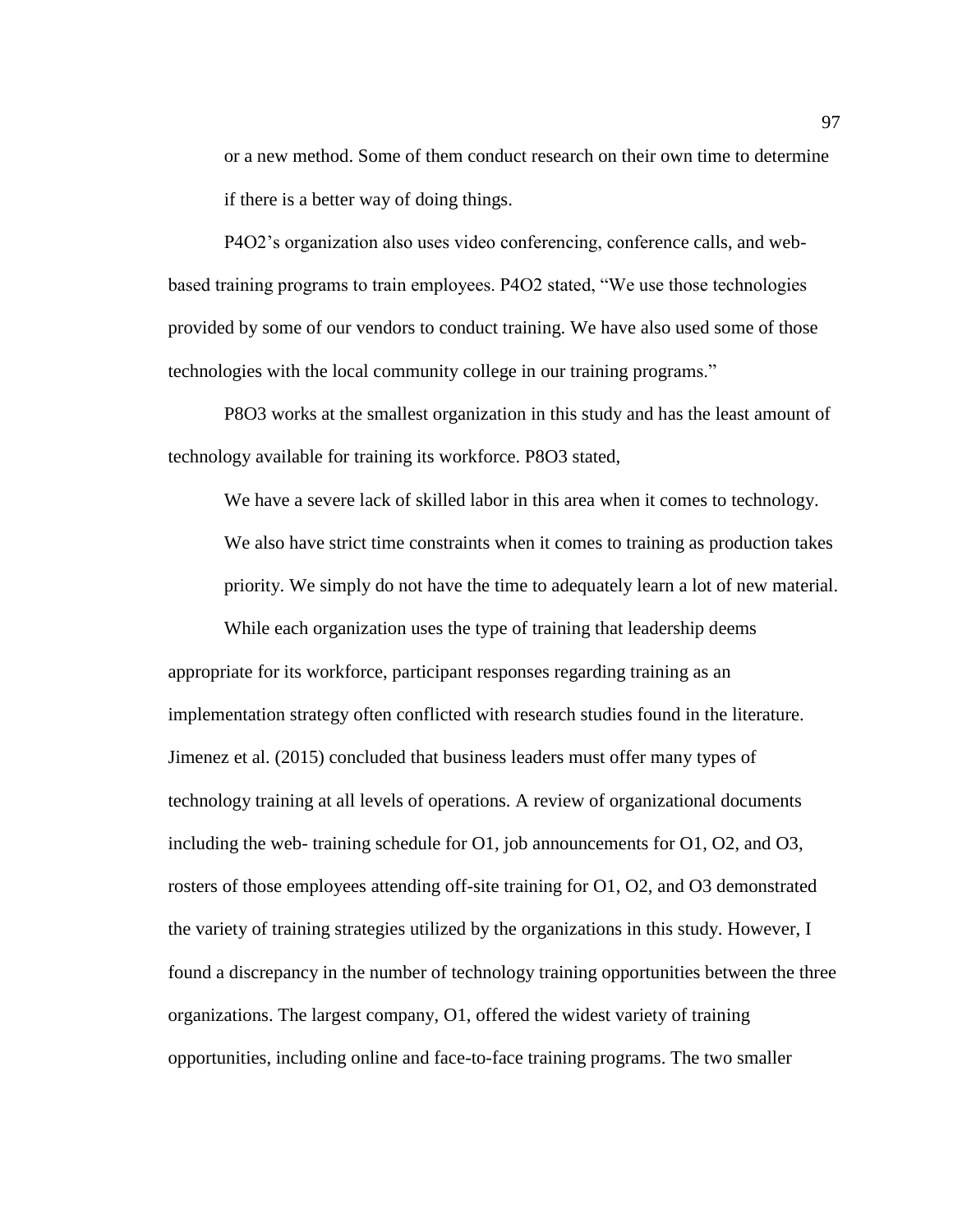companies, O2 and O3, offered face-to-face group training either at the company site or at a community college or technology provider. The noted discrepancy appeared to be in relation to the size of the organizations. The largest organization had more employees than the two smaller SMEs and also had more people in leadership positions. In addition, the largest organization had the largest annual revenue of the three organizations. By leading the group in size, number of employees, and revenues, O1 demonstrated the most training opportunities, as well as the most varied types of training.

While organizational leaders provide the vision and overall mission for the company, it is crucial for those same leaders to provide learning opportunities for skillsbased training for employees (Molinillo & Japutra, 2017). Spanos and Sofos (2015) concluded that a variety of training options are required in the workplace as individuals have different learning styles. For this study, some evidence appeared through the schedule of training opportunities at each of the three organizations. The largest organization (O1) had the most extensive variety of training options. Some of the training sessions at O1 were individualized offering employees a one-on-one approach to training.

Various training opportunities were offered at O2 and O3; however, the variety was somewhat lacking when compared to O1. Most of the training sessions for O2 and O3 were offered in a classroom or group setting. Additionally, O2 has an information technology (IT) team with employees at various levels serving as members. Those employees have input into the types of training offered, as evidenced by the IT team's meeting minutes. This approach is consistent with the findings of Allen and Penuel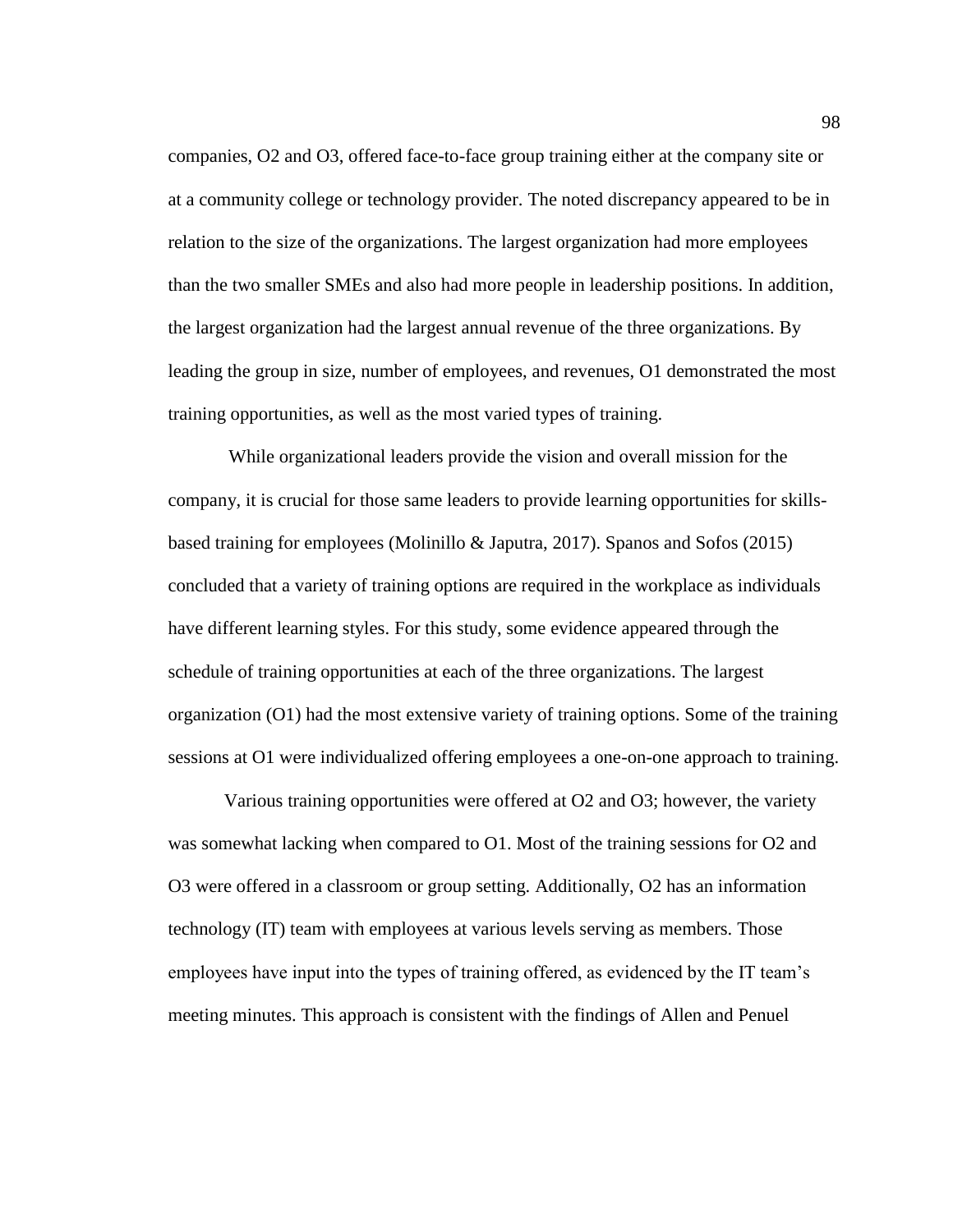(2015) who asserted that employees are often more successful with new technologies if they had input into the development of technology policies and training.

**Correlation to the literature.** The findings noted in Theme 2 revealed both consistencies and inconsistencies with the findings of several researchers in previous studies. While each of the three organizations in this study has training strategies, the strategies may not be conducive to ensuring that actual training occurs. Donnell and Gettinger (2015) concluded that many of the technology-training strategies used in companies are inadequate. Burgess (2016) further asserted that most training programs in SMEs are too generic to train employees and that internal guidance is often insufficient in providing successful training. Galloway and Lesaux (2014) concluded that business leaders must consider the age, education levels, and learning styles of their workforce before establishing and designing training programs. Generic training strategies and programs do not guarantee successful implementation (Galloway & Lesaux, 2014).

**Correlation to the conceptual framework.** As with Theme 1, Theme 2 relates to the TAM framework developed by Davis et al. (1992). While Davis et al. focused on the different behaviors associated with technology acceptance, Holmberg (2014) carried that concept through to technology training. There are various stages of change associated with technology acceptance and individuals exhibit different behaviors at each stage (Holmberg, 2014). Klassen and Tze (2014) further asserted that many organizations do not offer their workforce the appropriate technology instruction or training. Perceptions, beliefs, and attitudes of employees determine the success of technology integration and company leaders must ensure that efficient and appropriate training programs are in place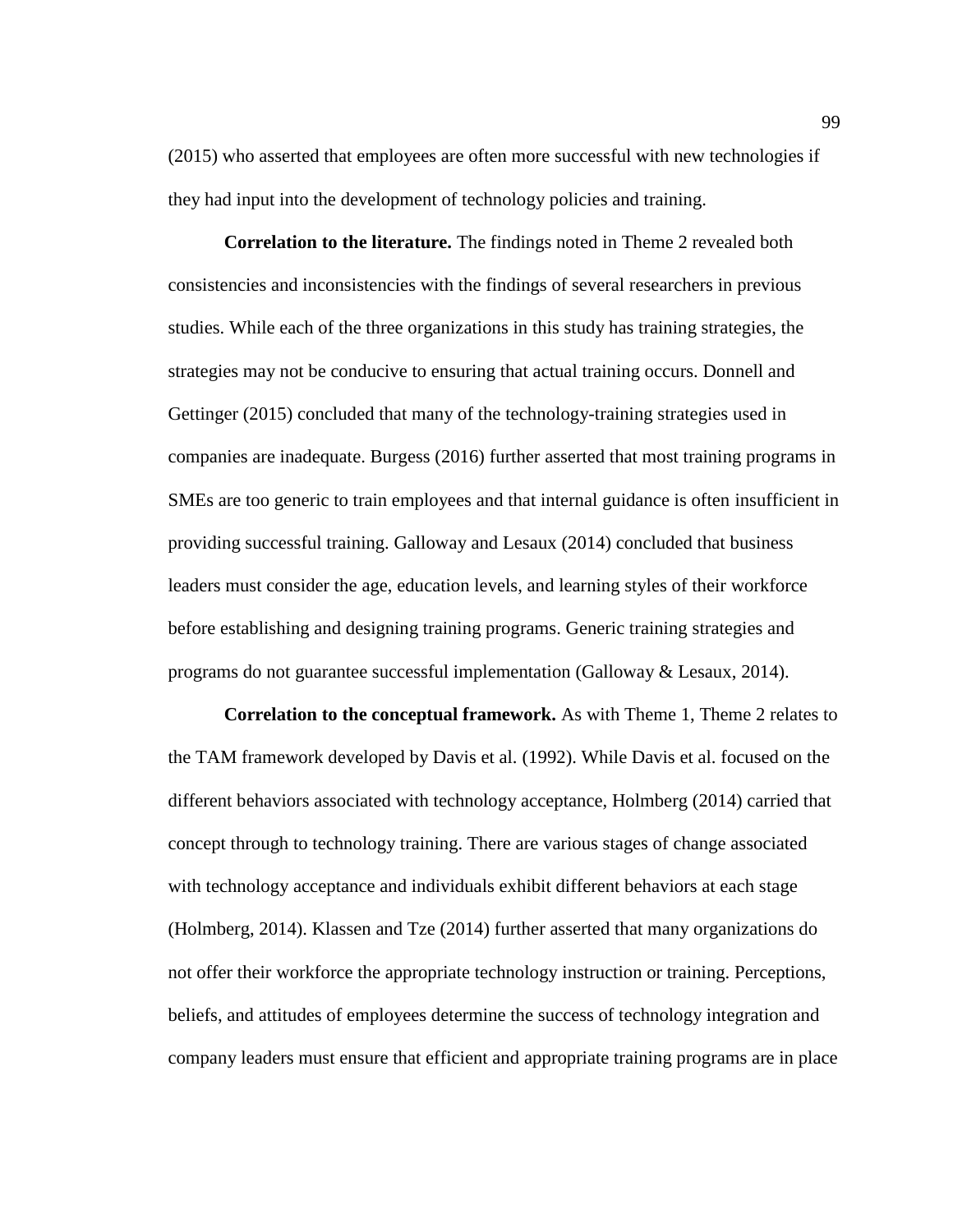(Ticona, 2015). Fatimah, Putra, and Hasibuan (2016) concluded that leaders must also exhibit positive attitudes and good intentions toward using technology in order for employees to accept the training.

Wu et al. (2015) asserted that learning styles require different application and execution in technology-training programs. The reason behind those differences lies in that individuals learn differently (Wu et al., 2015). The successful application of a variety of training strategies by organizational leaders only serves to benefit employees and the company (Wu et al., 2015; Zheng et al., 2016).

## **Theme 3: Strategies for Overcoming Barriers to Implementation**

Strategies for overcoming barriers to technology implementation was of great concern to each of the nine participants in this study. Each of the nine participants viewed time and money as the two primary barriers. All participants, with the exception of P4O2 and P5O2, also mentioned that with technology-trained employees, another major concern becomes keeping those employees and not allowing the competition to hire them away. P3O1 stated, "they will be picked up by our competitors if we do not treat them well." P1O1, P2O1, P3O1, P4O2, P5O2, and P6O2 stated that their company pays employees higher wages when new skills are learned. Organizational salary documents for O1 and O2 provided evidence of increased wages after employee training. There was no evidence provided by O3.

Other than those studies centered on the TAM, there is a lack of literature addressing the presence of fear in employees toward technology use in the workplace. Howard et al. (2016) discovered there are differences in opinion among some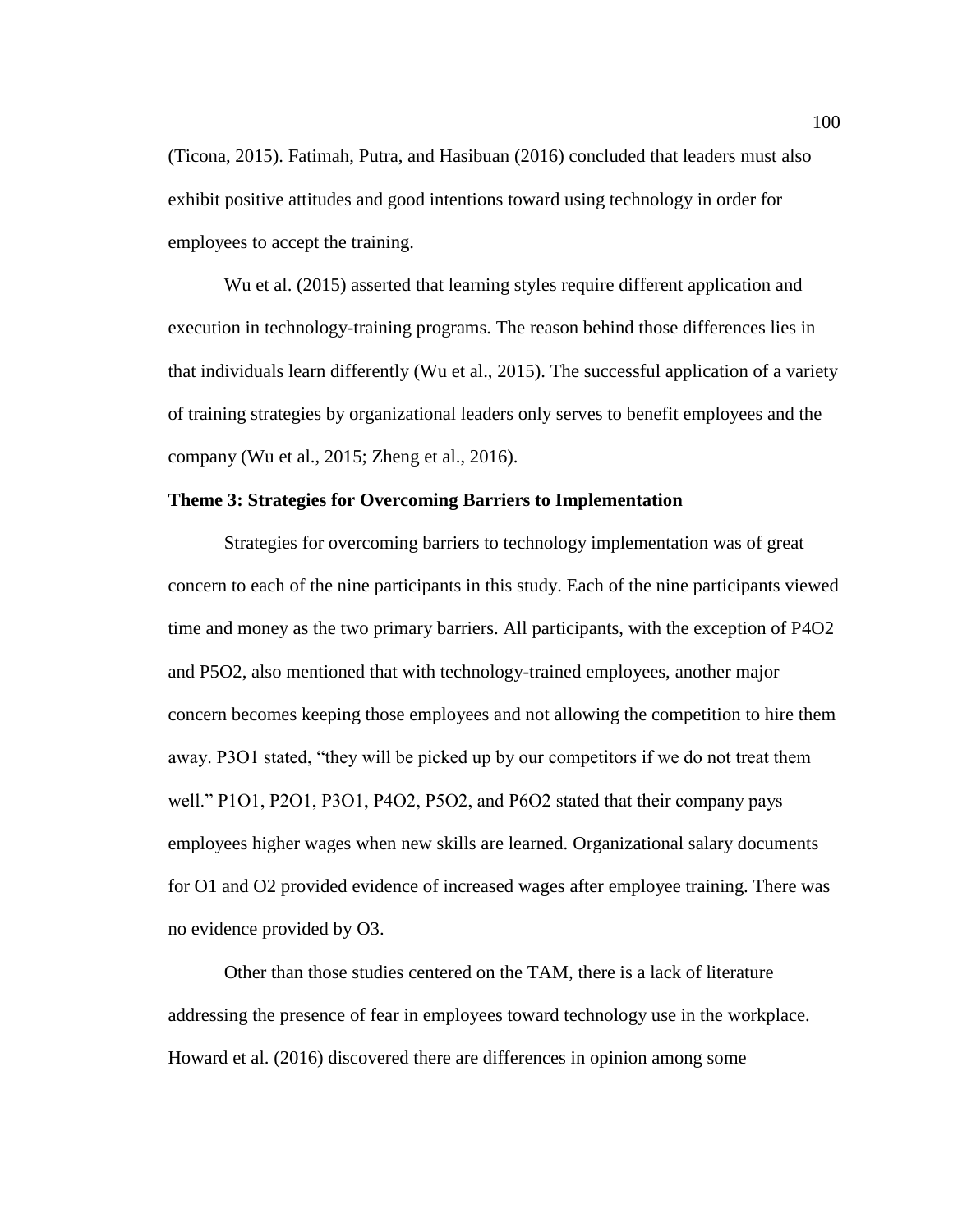organizational leaders and other employees when it comes to technology integration and acceptance. Those researchers concluded that there were divergent opinions among participants on the quantity and quality of technology integrated. Findings from the Howard et al. (2016) study revealed that employee fears were often a barrier preventing full integration as they found that the fear of replacement by technologies served as a repeated response from participants. There were additional obstacles leading to employee fears reported by the participants of the Bennett (2014) study. Those participant responses centered on a limited vision of leadership and adequate time and training opportunities as primary barriers, which led to employee fears (Bennett, 2014).

For this study, all nine participants mentioned employee fears as another major barrier to technology training. This may be encouraging, as organizational leaders in past studies had not considered employee fears as a barrier. P2O1 stated, "it is critical for us to assess an accurate and reasonable timeline for implementing new technologies." P5O2 stated, "we should never implement any technology faster than the employees are able to learn." P1O1, P2O1, P3O1, P4O2, P5O2, P6O2, and P7O3 mentioned that having the appropriate equipment and resources in place is crucial. P3O1 viewed technology planning and allocation of resources as key to ensuring successful technology integration. Another barrier mentioned by P1O1, P2O1, P3O1, P4O2, P5O2, P6O2, and P7O3 included the time constraints associated with training.

P1O1 asserted that technology training can be stressful and it takes much effort. P2O1 agreed and stated,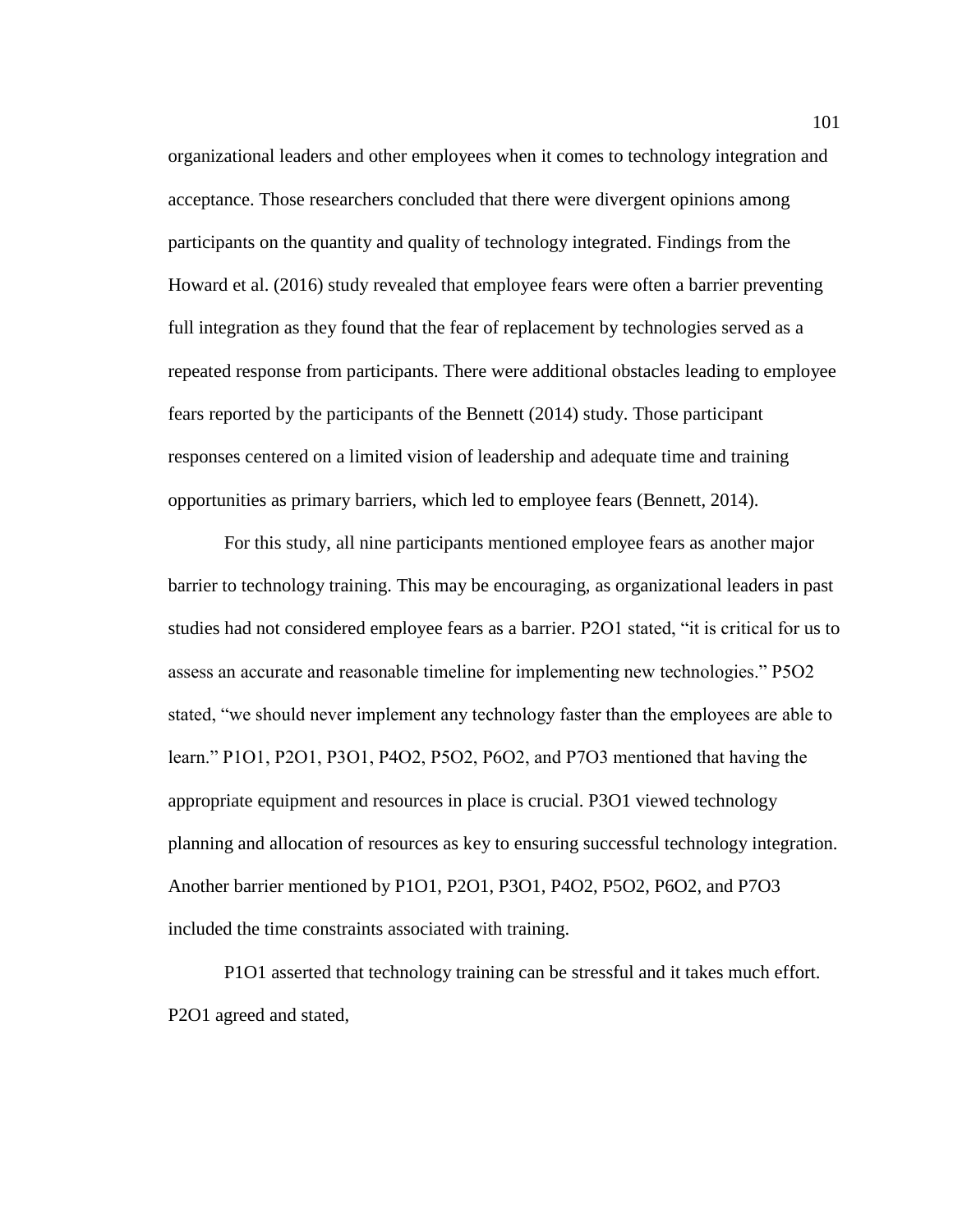Training for new technologies affects current production and it affects the bottom line. It also affects employee attitudes. Managers are not always happy being understaffed as employees who are away for training are not producing. In addition, front line employees are often fearful of attempting to learn a new technology for fear of failure.

P7O3 stated, "some of our employees are afraid of losing their jobs if they do not do well in training. We must do a better job of reassuring them and encouraging them in training." P9O3 noted that many employees do not possess the basic technology knowledge to maneuver technology in the workplace. P9O3 stated, "many of our employees lack technical skills. A lot of them do not have Internet at home and do not use email or other basic technologies." P8O3 agreed and stated,

This is a rural area and high-speed Internet is not always available. Those who want to use the Internet at home get very frustrated. For those employees who do have a basic knowledge of technology, frustrations occur when they think technology is changing too fast for them to keep up. P2O1 noted that there are always skeptical employees when a new initiative is considered.

P2O1 stated,

We have some employees who are always against any kind of change. However, we also have many employees who are willing to make things better. The basic problem comes when we do not educate our workforce as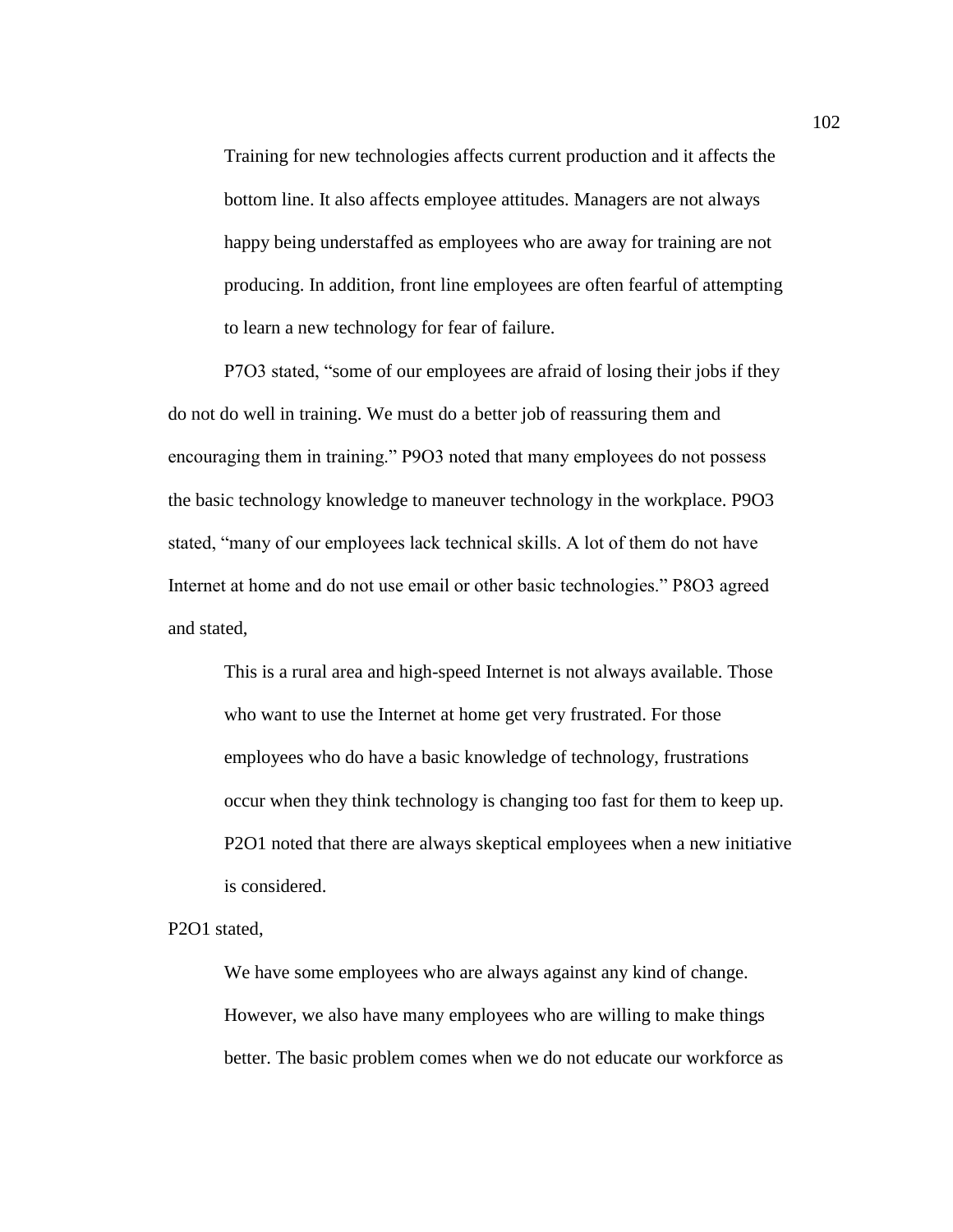to how beneficial a new technology can be to our company. We always try to help employees understand how the technology will make production better overall and make us a more efficient company. And, of course, we always award a pay increase for the new skills once performance is consistently good.

P3O1 concurred with the view of P2O1 and stated, "we try to explain how the new technology is compatible with our operation and process. We also attempt to help employees understand how the new process can make each of their jobs run more efficiently."

As Tondeur et al. (2017) demonstrated funding is a critical part of strategy development for technology integration in both public and private sector organizations. All nine participants agreed that money is the primary consideration when considering adding new technologies. P7O3 stated, "lack of money is our biggest challenge. We have to be sure that the allocation of each dollar is going to provide the best return." P8O3 stated, "Prior to developing strategies concerning funding, we have to look at the overall vision of our company and determine if the new technology is going to help us achieve it." P1O1 stated,

Our strategy when considering funding for a new technology is to assess the entire process from beginning to end before implementation. We review the cost of the technology and the cost and time required for training that are required for us to get the most for our money.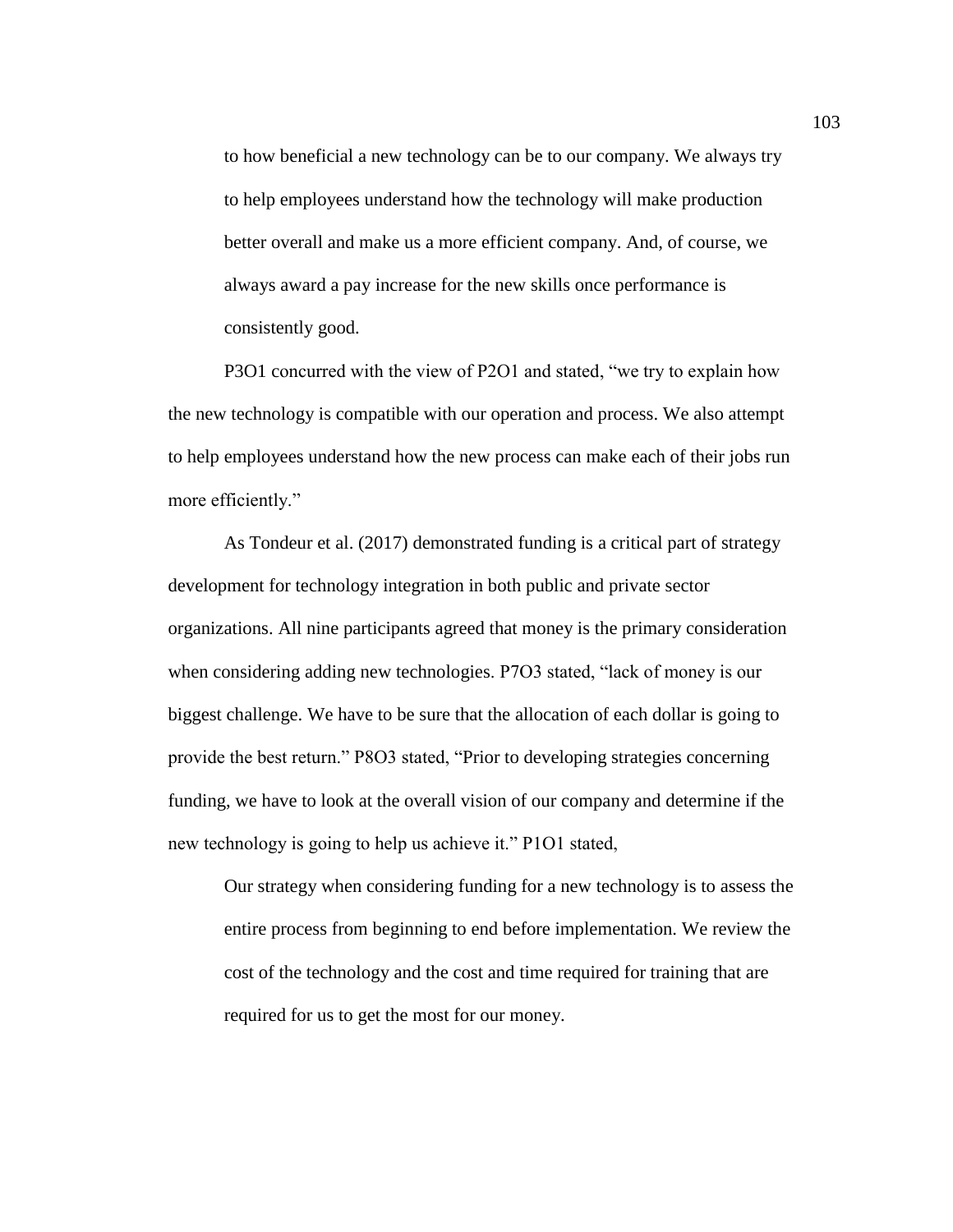P5O2 stated, "we must make sure there are enough employees to ensure successful implementation of the new technology. We must also consider how long the training will take and how it will affect current production timelines." There is a plethora of evidence in the literature to support the need for ample funding when developing strategies for any type of technology training. However, as Dong et al. (2017) found, there is little information present about how to include funding for increasing employee wages after training is completed. Dong et al. (2017 recommended organizational leaders review the literature concerning motivation and incentives for ideas on how to maintain a technology trained workforce.

**Correlation to the literature.** The findings in this study correlate to the findings of other research studies. SMEs are the engine of growth due to their major impact on a country's economy (Putra & Hasibuan, 2015). Putra and Hasibuan (2015) contended that SMEs could improve their efficiency and competitiveness through adoption of new technologies. However, compared to larger organizations, SME's rates of technology adoption are low (Fatimah et al., 2016). Tondeur et al. (2017) asserted that technology strategy development must become a significant component of an organization's strategic processes and operations. While implementation of technology strategies is a stressful undertaking, it is also incumbent upon business leaders to demonstrate excitement, encouragement, and passion regarding technology initiatives to motivate and engage all employees in learning (Scherer et al., 2015).

Company leaders must also ensure that employees accurately match their job duties to ensure appropriate alignment with learning new technologies (Putra &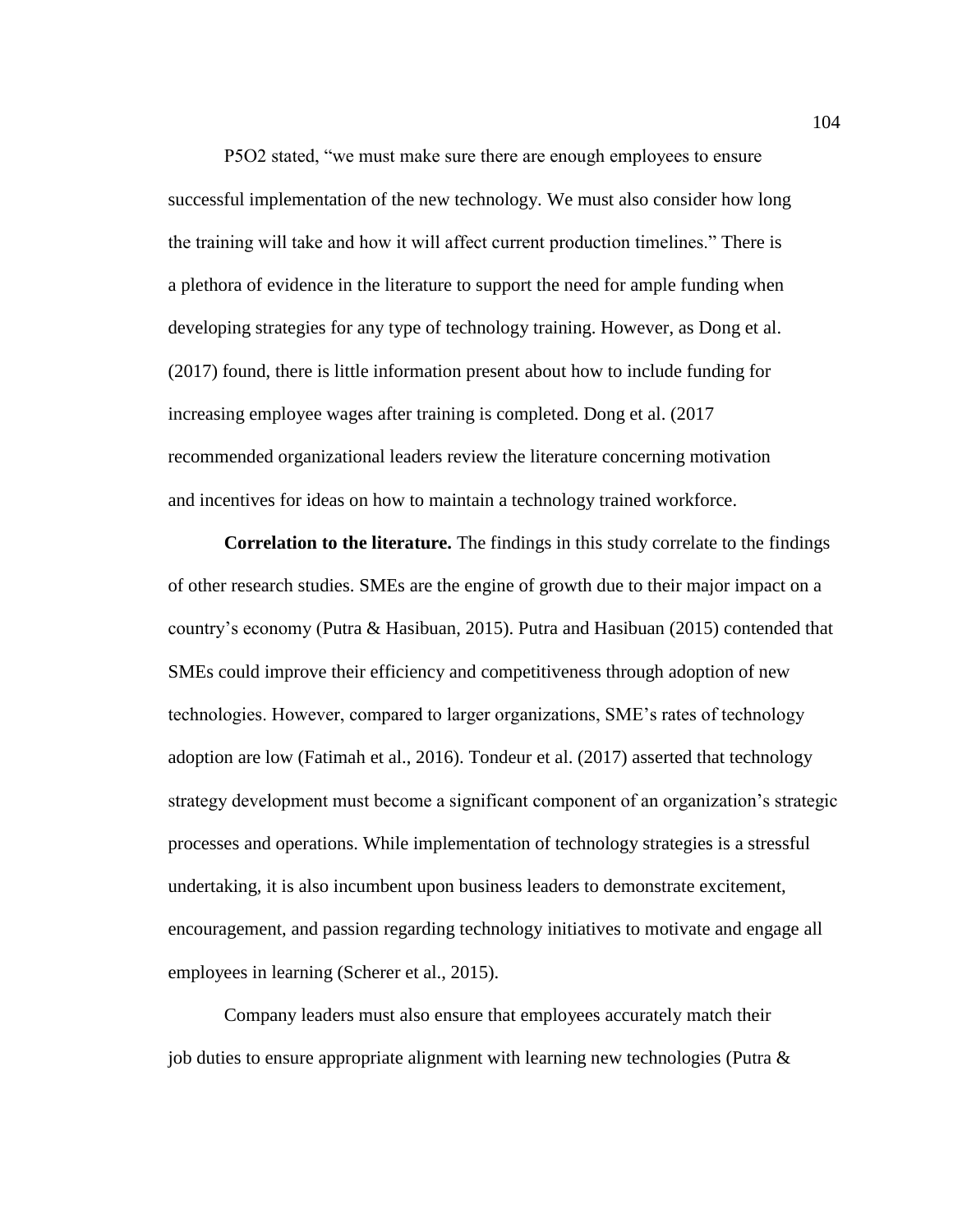Hasibuan, 2015; Rienties et al., 2016). Hauge (2014) discovered that many organizations had technology equipment and resources in place within the organization; yet, those technologies often sat idle, as a lack of strategies prevented implementation of the technology. Howard et al. (2016) concluded that employees' fear of being replaced by technologies served as a repeated response from front line employees. In addition, Bennett (2014) found that many front-line employees reported a limited vision of leadership and adequate time and training opportunities as primary barriers to technology use in the workplace.

**Correlation to the conceptual framework.** One of the largest barriers to technology training is an individual's acceptance or rejection of a technology and its use (Erasmus et al., 2015). Researchers have discovered evidence of such resistance through the lack of technology integration and acceptance permeating entire educational systems, businesses, and organizations throughout the country (Adams et al., 2016; Jimenez et al., 2015; Mintz & Tal, 2014). Theme 3 relates directly to the TAM framework developed by Davis et al. (1992), as it highlights the presence of employee fears in technology training in the workplace.

By learning the basic concepts of the TAM, business leaders are better prepared to develop implementation strategies and make decisions about what types of training to offer their workforce (Yoon, 2016). Hauge (2014) contended that the perceptions, beliefs, and attitudes of business leaders determine the quantity and quality of technology integration into an organization (Abdullah et al., 2016). Employee fears are a primary barrier in establishing an organizational culture and affect technology-training initiatives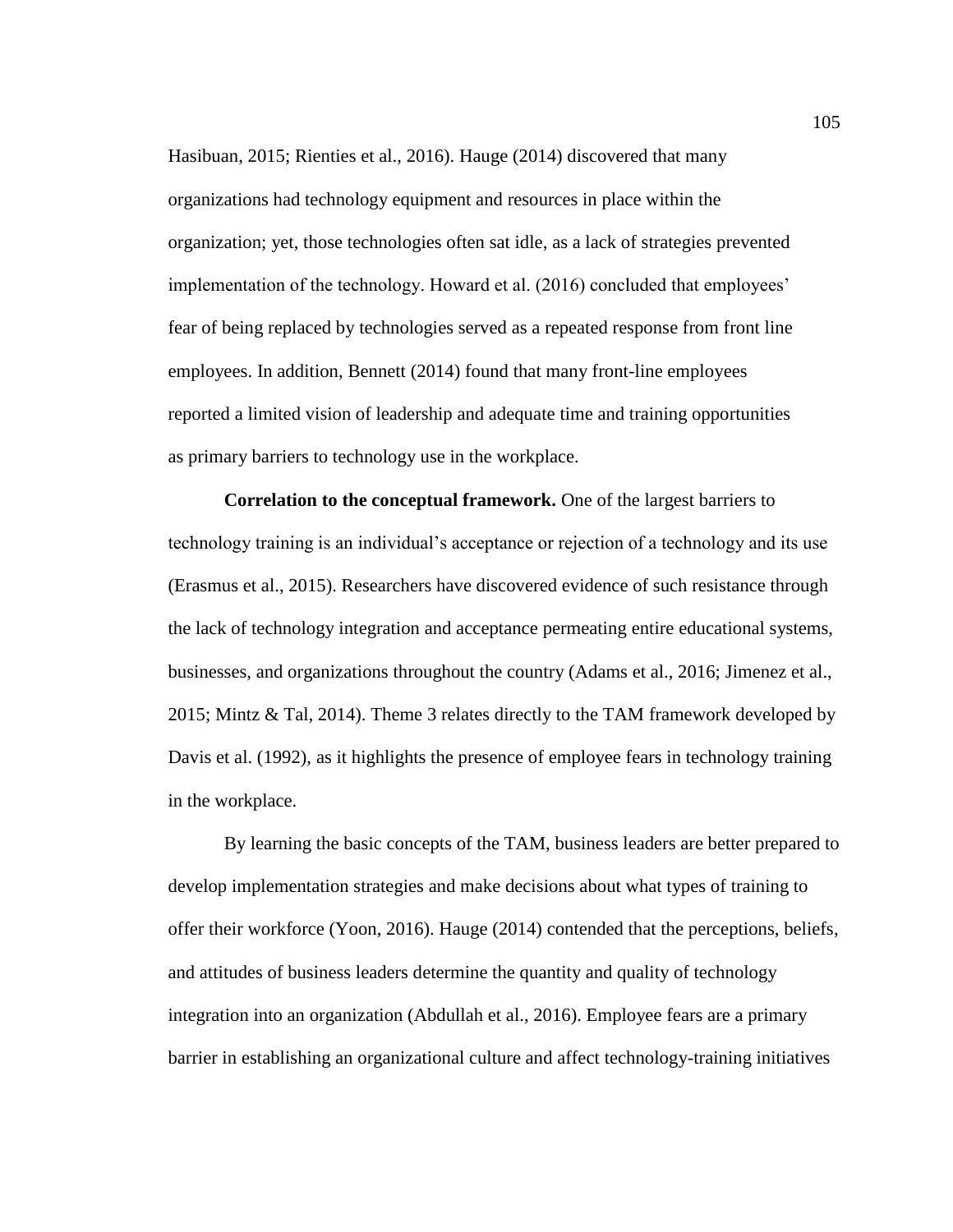at various levels (Whitehead, 2015). Fatimah et al. (2016) asserted that current technology knowledge and attitude toward technology might hamper any technology integration strategy. Companies should also note that employees learning, training, and obtaining higher levels of skills become a vital asset to the organization (Fatimah et al., 2016).

Whitehead (2015) asserted that the development of more encompassing technology strategies inclusive of all affected employees provides an avenue for the removal of employee fears. Technology integration plans must permeate the entire organization (Whitehead, 2015). For successful technology integration in American organizations to occur, organizational leaders must be comfortable in exploring and executing new methodologies for training (Jimenez et al., 2015). Supportive and encouraging leaders also help alleviate fears of subordinates (Donate & de Pablo, 2015; Jimenez et al., 2015). Furthermore, Fatimah et al. (2016) concluded that the president or chief executive officer of an organization must possess traits conducive to technology integration and training. Such traits include extraversion, openness, and passion about technology usage in the workplace (Fatimah et al., 2016).

#### **Application to Professional Practice**

The purpose of this qualitative multiple case study was to explore the strategies that SME machining industry business leaders use to implement technology training in the Southeastern United States. I collected data from conducting semistructured interviews with nine participants and reviewing internal organizational documents. After analyzing the data collected, I found a similar level of preparedness, funding, and training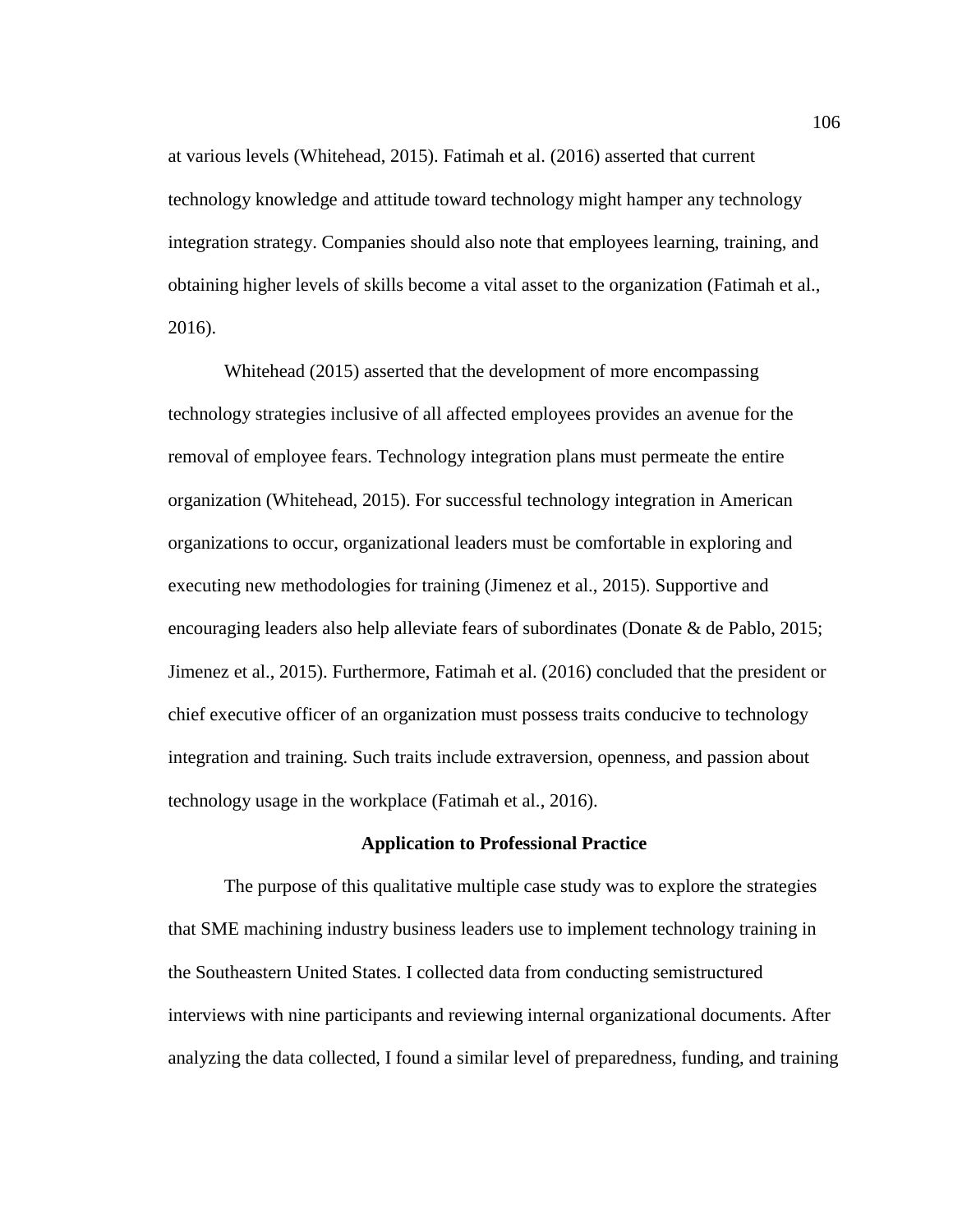required to equip a workforce with the appropriate technology knowledge. Participant responses concerning strategies that were crucial to integration of new technologies into an organization's current operations aligned with researchers' affirmations found in the literature review in that adding new technologies into a company requires considerable planning to include resource allocation and positive beliefs and attitudes of organizational leaders, as concluded by Dong et al. (2017).

This study's participants offered ideas and practices that afford other organizations the opportunity to duplicate implementation strategies centered on acceptance, readiness, and removal of barriers in technology integration into the workplace. The findings of this study are also important in showing business leaders the importance of examining current strategies used to ensure technology preparedness, evaluate employee training, allocate resources, and alleviate some of the disruptions that barriers to implementation cause. There are still organizations that lack effective training programs, despite the presence of technology in the machining industry for several decades. Organizational leaders could use the findings from this study as a guide to producing better accountability and evaluation systems aimed at providing a more knowledgeable workforce. I also found that organizations should ensure effective planning and resource allocation, as both are crucial to successful technology integration and training.

P1O1, P2O1, P3O1, P4O2, P5O2, and P6O3 reiterated the point that a company's leaders play an integral role in setting the tone, culture, and structure for technology training. P2O1 stated that all organizational leaders must be in agreement when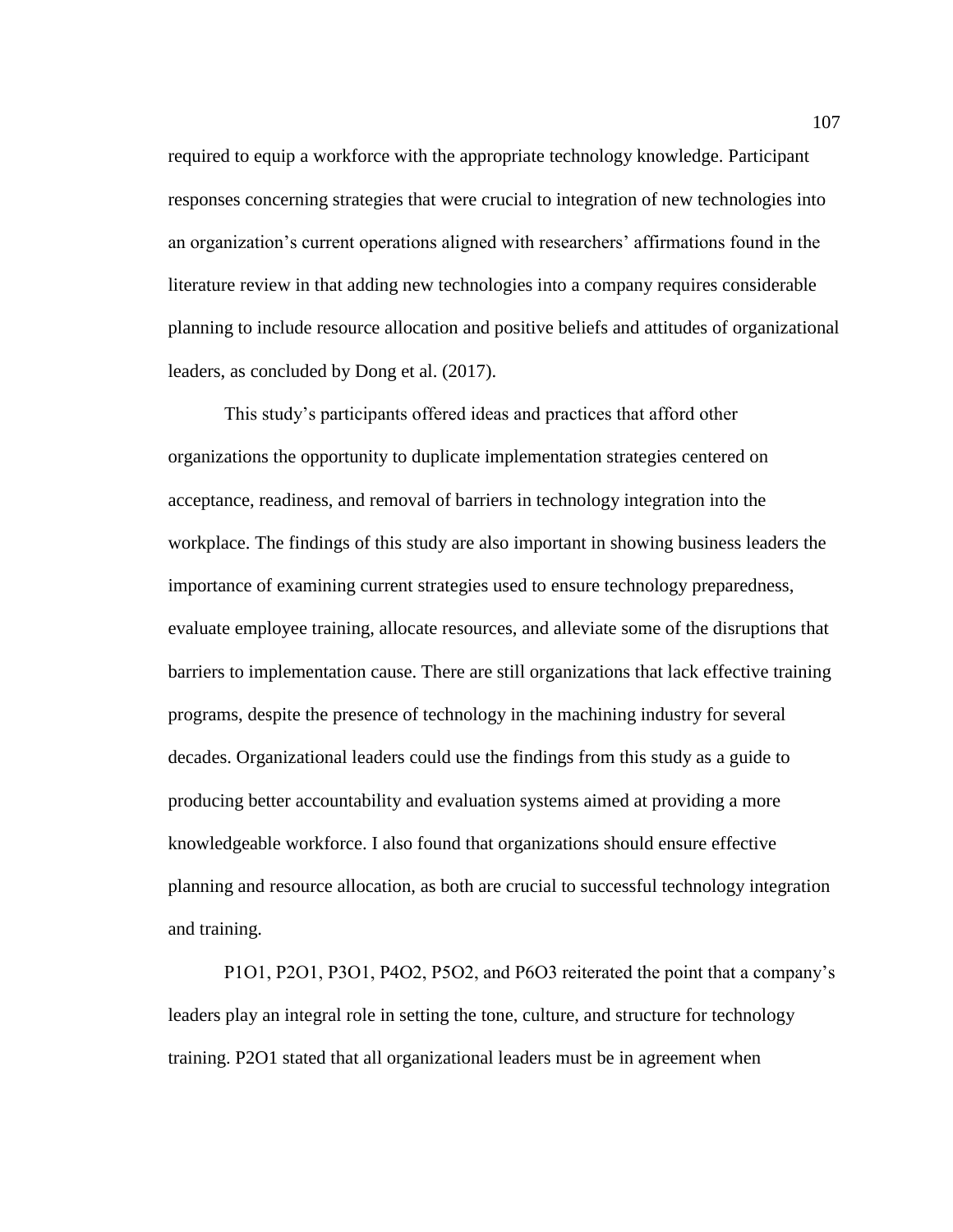developing internal processes and procedures to ensure technology acceptance and integration into the company occur. P1O1 suggested that an accountability and evaluation system be included in any training initiative to receive first-hand feedback from those involved in the training. P1O1 further suggested that employees at all levels be involved in technology planning to ensure buy-in. P2O3 explained the importance for a company's leaders to be in agreement with technology initiatives. P2O3 stated, "there will be no success with the project if leaders exhibit poor attitudes and behaviors demonstrated through ill-fitting policies and procedures." The suggestions and ideas concerning the culture and tone set by a company's leaders align with Donate and de Pablo (2015) who concluded that supportive and visionary leadership must be present in any organization focused on technology integration.

Findings from this study also show the need for training programs designed to ensure better delivery and success. All participants agreed that many times in the past, training programs consisted of only information for employees on new processes and procedures. However, P1O1 stated that O1 offered customized training for specific new technologies and found that method was more conducive to learning for the company's employees. All participants also noted the primary barrier to technology training was lack of time. P2O1 stated that each company should allow the necessary time for comprehensive technology training or it may very well be wasting valuable time. Findings from this study support the need for comprehensive technology training to ensure that company processes and operations improve. Previous studies support the recommendation for companies to provide adequate and useful training programs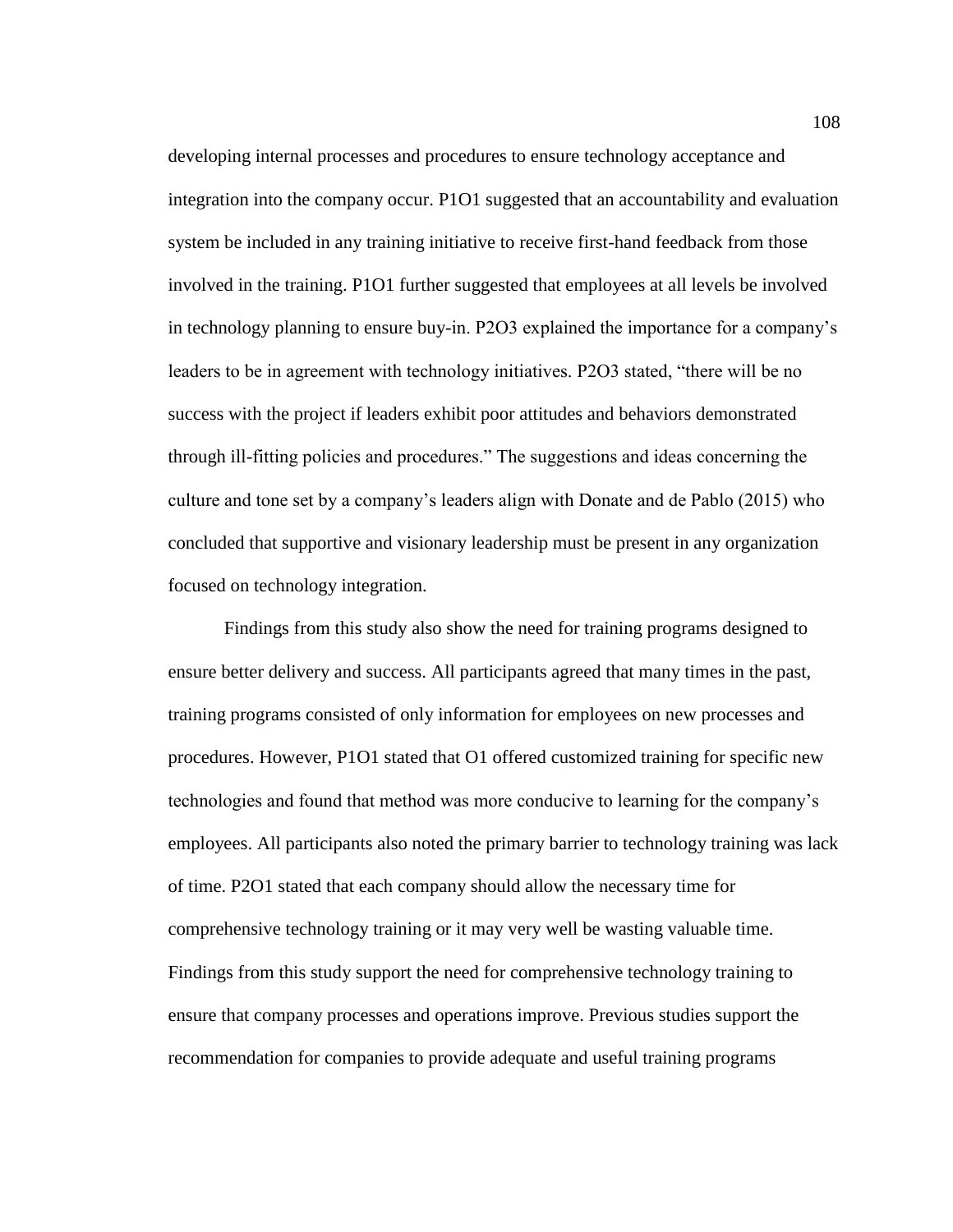(Donnell & Gettinger, 2015; Schrum & Levin, 2016). Schrum and Levin (2016) offered helpful information concerning the integration of technology centered on training, mandated assessments, contact time of use of technologies, and the creation of avenues of communications for employees regarding technology. With the lack of technology knowledge, many SMEs are becoming stagnant or falling further behind in technological innovations. With the fast pace of conducting business and the latest technology innovations, business leaders are finding themselves in an environment requiring quick modification of machining processes. Those quick modifications are causing companies to struggle to compete, especially the smaller SMEs (Brunswicker & Vanhaverbeke, 2015).

#### **Implications for Social Change**

Nolan and Garavan (2016) demonstrated that there is a lack of technology knowledge in the workforce. The problems exist not only with the unskilled workforce, but also with those desiring to enter the workforce. Many job seekers are simply technologically unprepared to enter the workforce (Nolan & Garavan, 2016). Business leaders must first ensure that any current technology implementation strategies do not hinder or delay implementation of new technologies within the company. Organizational leaders must also create an environment that encourages employees to broaden their technology skill level. All technology implementation strategies must result in achievement of operational objectives and ensure that the company remains viable in their particular industry (Dong et al., 2017).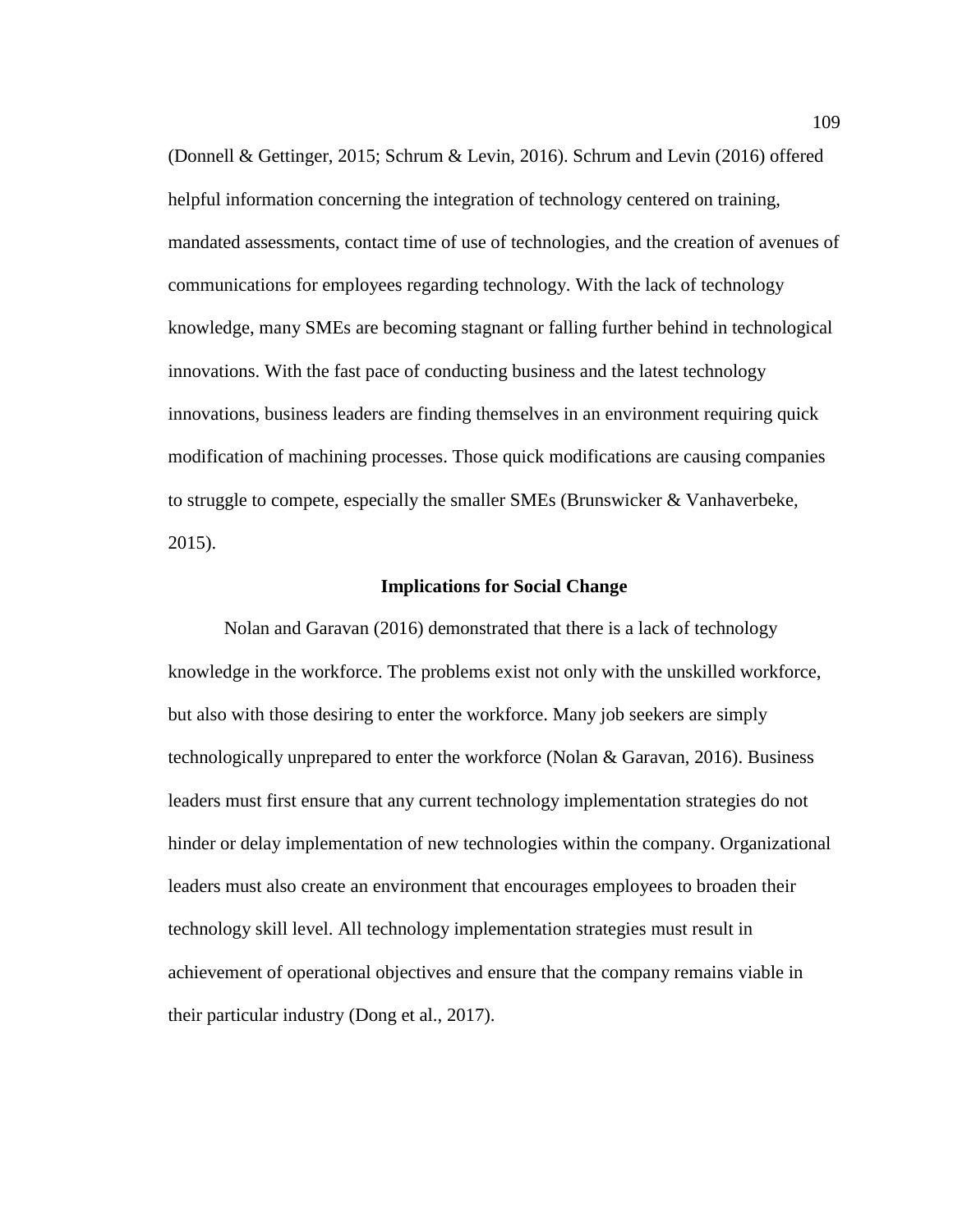Findings from this study support the benefits of increased technology-skill levels of employees through comprehensive technology training. According to Molinillo and Japutra (2017), the skill sets and knowledge required today are much different from any other time in history. Both cognitive and technology skills are required of employees to ensure incorporation of new technologies into company processes and operations (Molinillo & Japutra, 2017). The same technological advances of this century that have benefited workplace procedures and production have created somewhat of a skill bias when it comes to technology acceptance and integration into a company. Organizational leaders must focus on increasing both cognitive and technology skills of its workforce to ensure that the entire organization achieves optimum efficiency and a competitive advantage (Molinillo & Japutra, 2017). While increasing cognitive and technology skills of the workforce could benefit organizations nationwide, it may also offer employees a sense of accomplishment when learning new skills. Those new skills may also provide for an increase in salary or new job opportunities for the individual. Such achievements mean that workers may be better able to provide for their families and perhaps increase the family's quality of life.

### **Recommendations for Action**

For this study, I reviewed responses from participant interviews and organizational documents. I identified various themes regarding technology implementation strategies considered relevant for organizations to integrate technology in the workplace. The primary themes were ensuring technology preparedness, delivering appropriate employee training, and overcoming barriers to implementation. My analysis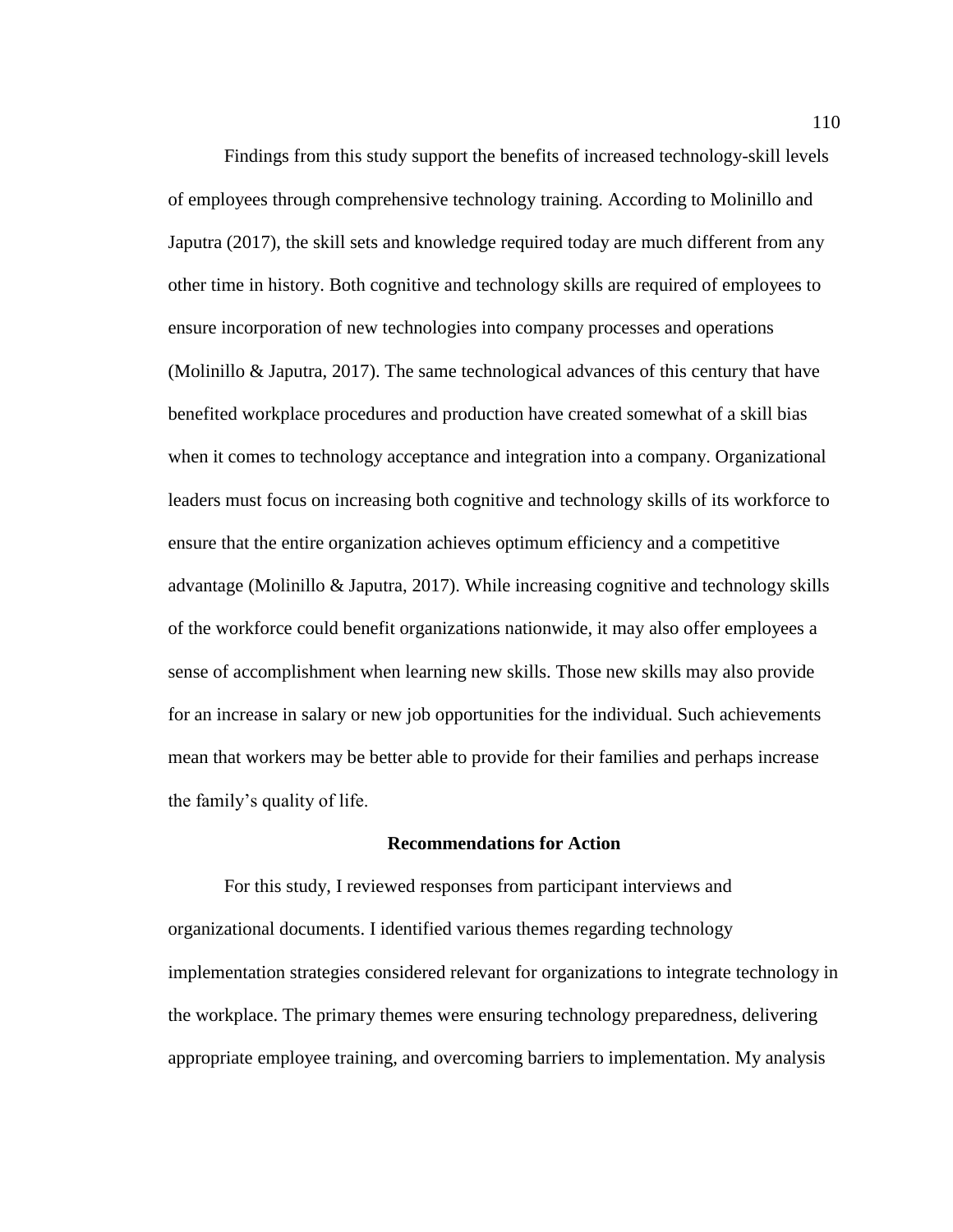of those three themes aligns with recommendations and findings of previous researchers that may provide business leaders with suggestions for successful technology integration that assist in minimizing barriers to such efforts (Abdullah et al., 2016; Baard et al., 2014; Brunswicker & Vanhaverbeke, 2015). Successful technology integration requires that company leaders invest the necessary effort and resources. Based on the findings from this study, I offer several recommendations that might assist business leaders in developing comprehensive implementation strategies focused on successful technology integration into the workplace.

First, company leadership must ensure that all of their business leaders are equipped to lead technology integration efforts. This goal requires that leaders demonstrate excitement, encouragement, and passion to motivate and encourage employees to learn (Tondeur et al., 2017). As a company's leaders are the primary change agents within an organization, this requirement is necessary. Company leaders should also consider a team approach when developing such strategies. Such a team should include employees at all levels of the organization to ensure that technology strategies are comprehensive and broad-based. Including employees at various levels in the development of strategies ensures the rates of buy-in and opportunities for success are greater. Company leaders must provide the necessary leadership skills to ensure that all employees are aware of how the new technology will benefit the organization. If employees feel the new processes are more of a hindrance, they will be less like to become enthusiastic about implementation.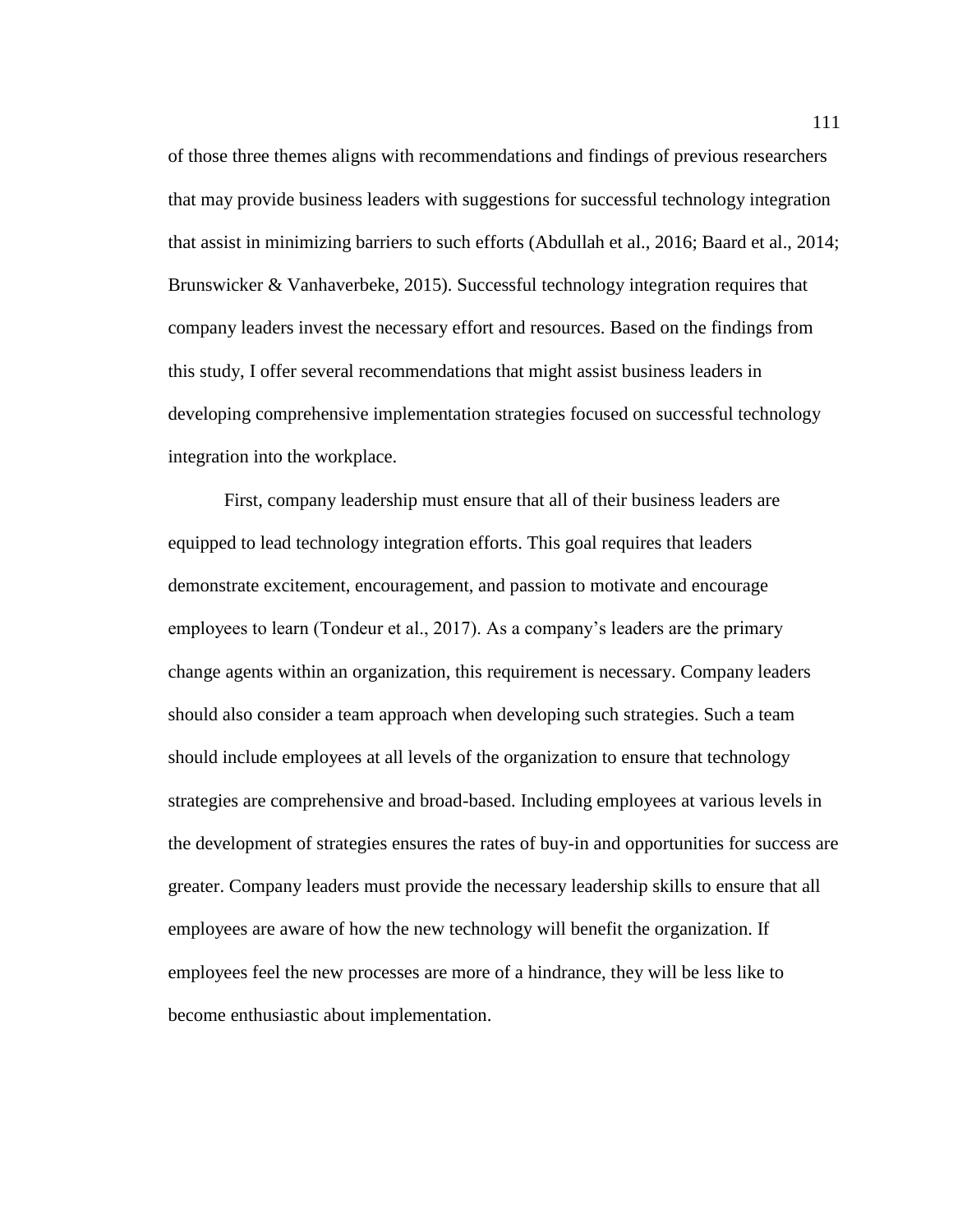Business leaders should also review and adopt the premises of the conceptual framework for this study. Business leaders could use the TAM to gain an understanding of the benefits associated with removing resistance to technology implementation (Davis et al., 1992). The central constructs of the TAM also offer avenues for leaders to understand the intention of employees to use technology (Yoon, 2016). Those constructs are subject norm (SN), perceived usefulness (PU), perceived ease of use (PEoU), behavioral intention (IU), attitude toward use (ATU), and actual use/usage (AU). Once leaders understand the reasons employees accept or reject technology and its use, leaders are better equipped to lead any new technology implementation strategy. This necessary step on the part of company leaders will ensure both organizational and individual efficiency for the company.

Next, organization leaders should ensure that the employee training programs offered are appropriate for their workforce. The fundamental beliefs and perceptions of organizational leaders about technology affect operational processes and procedures, including training. There are different stages of change regarding technology acceptance, and individuals exhibit different behaviors at each stage (Holmberg, 2014). Therefore, business leaders must offer the appropriate technology instruction or training for their workforce. In the past, such programs had a lack of flexibility and attention to individual needs (Klassen & Tze, 2014).

While some employees may accept technology rather quickly, others may feel intimidated by it. Thus, business leaders should allocate adequate time to ensure that all employees understand how the technology benefits the company and the employees.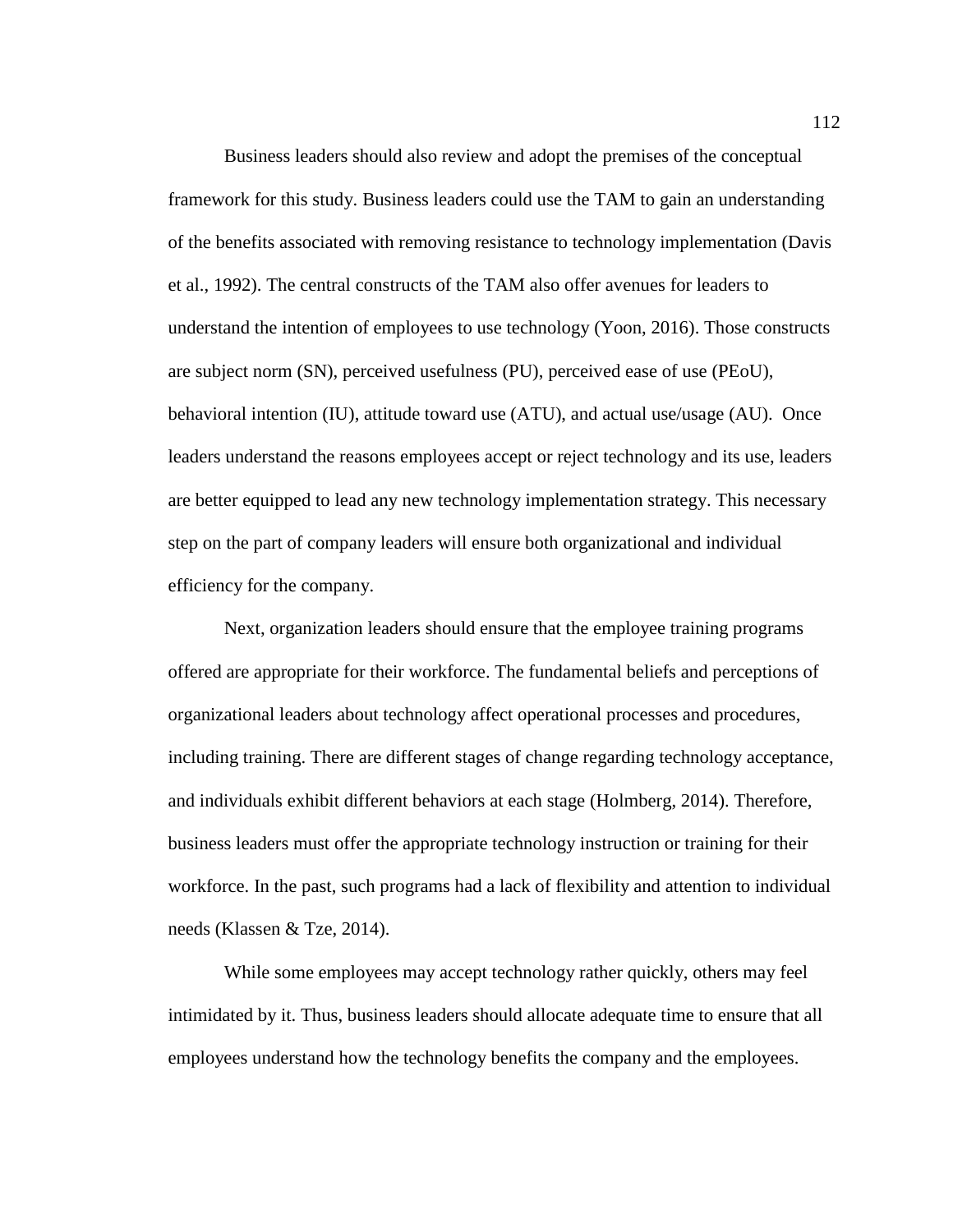Rather than offering a one-time trip to the community college for learning a new technology, perhaps leaders should spend time creating awareness and acceptance prior to any type of training. Company leaders should create training programs offered in a variety of formats. People learn differently. While some are hands-on learners, others are visual learners. Training programs designed to include a variety of avenues for employees to learn are often most successful.

One essential component of any training program is evaluation. Employees afforded the opportunity to honestly evaluate a program are more apt to be open to future training of other technologies (Spanos & Sofos, 2015). Company leaders developing nongeneric training programs demonstrate a component of visionary leadership. Such leaders usually provide all of the tools, elements, and support employees need to learn a technology. Those same visionary leaders do not offer bland training programs that often only inform employees of new policies, regulations, and guidelines related to technology (Huang  $& Chiu, 2015$ ). Innovative leaders develop and offer customized training within an appropriate setting that is conducive to learning (Huang  $& Chiu, 2015$ ). Company leaders offering these types of training opportunities provide an environment that fosters an increased technology implementation within the workplace.

A final recommendation centers on company leaders limiting the impact of different barriers to technology implementation. Rienties et al. (2016) found that there are many indirect obstacles to technology implementation, such as poor soft skills. For instance, poor time management and matching of employees with job duties. Beneficial actions on the part of company leaders may provide adequate time and technical support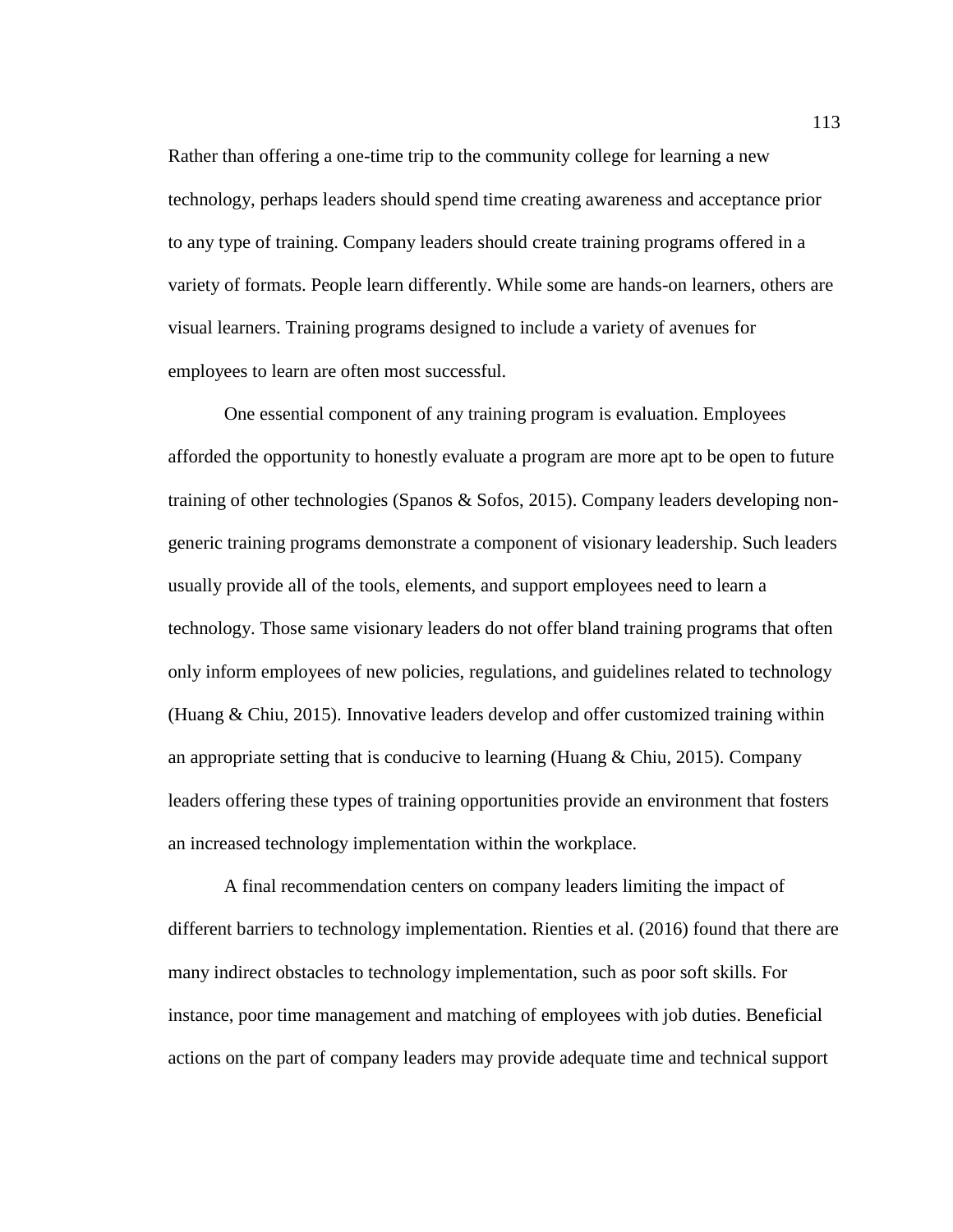for employees learning new technologies, ensuring that the employees accurately match their respective jobs.

The leaders must also create efficient technology implementation strategies that build upon each other. Providing the necessary, adequate, and reliable equipment is essential to success. Quintana and Zambrano (2014) found that inappropriate software and hardware was the primary reason employees reported as reasons for the lack of technology integration. A major building block required for technology implementation centers on employees understanding how the new technology affects them individually. Thus, business leaders must ensure that employees know how the new initiative will affect the company and the employee.

The most disturbing barrier to technology implementation is often poor leadership and lack of visionary leadership regarding technology strategy development (Donate & de Pablo, 2015). Companies cannot expect employees to successfully accept and learn new technologies if the leaders do not possess a vision for the organization's direction. Organizations must ensure that they have the right leaders in place to achieve optimal efficiency in operations and to help achieve a competitive advantage in the industry. Ignoring a barrier may impede any success with various other company strategies.

Findings and recommendations from this study directly influence the efforts of SMEs in the machining industry to offer an optimal efficient workplace. I will use a variety of avenues for distributing the findings to business leaders in area machining organizations and training providers, such as the community college. Publication of this study in the ProQuest/UMI database ensures broad access to students and other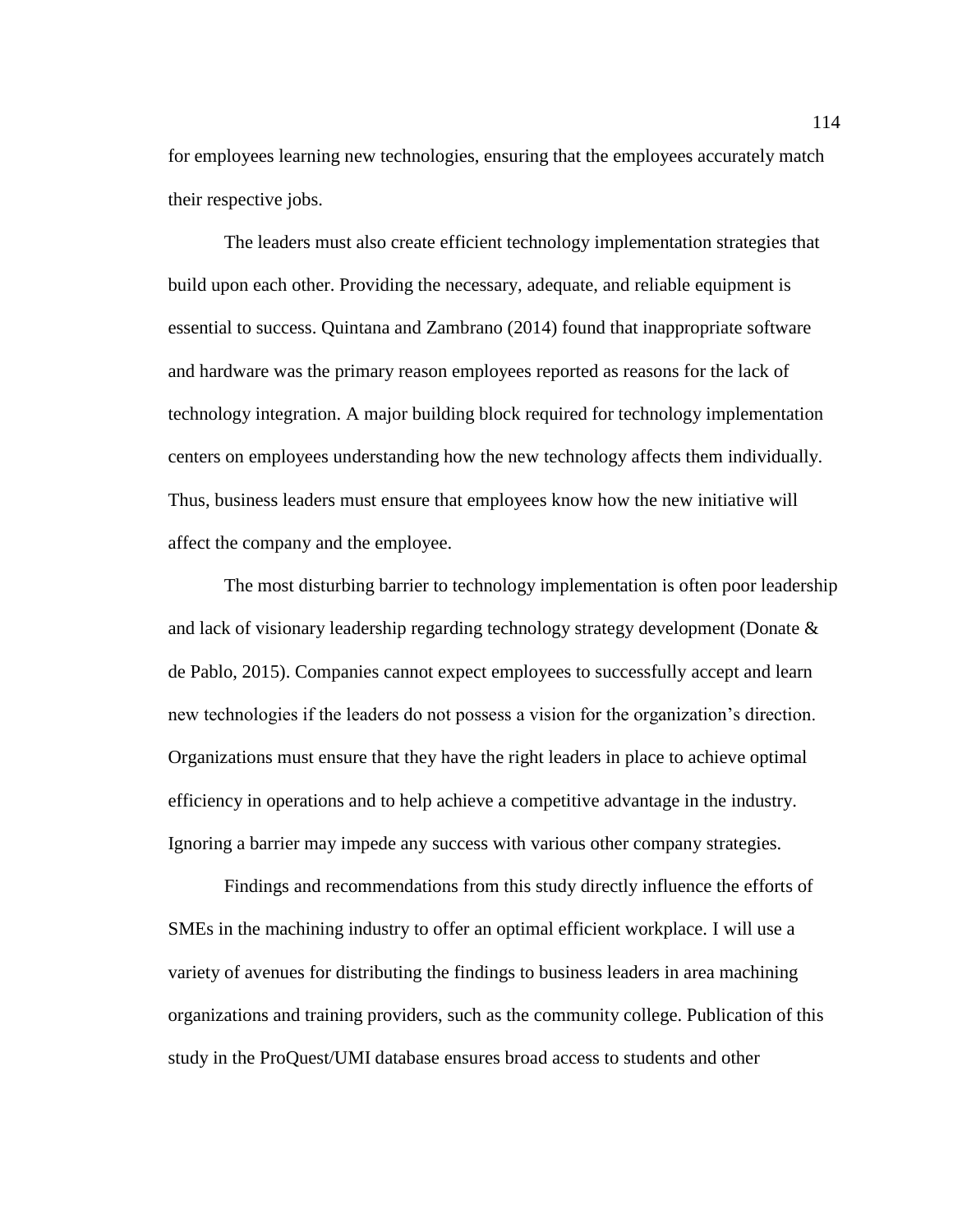researchers on the topic. Each of the nine participants in this study will receive a one-totwo-page summary of the findings and recommendations. I hope to present the findings at the state level for community colleges to encourage machining instructors across the state to ensure technology is included in every aspect possible of their instructional courses.

### **Recommendations for Future Research**

For this study, I used a sample of participants from area manufacturing businesses in the machining industry. I analyzed company documents looking for processes and procedures to determine how each implements technology strategies for training employees. Through the responses of participant semistructured interviews and the review of documents and relevant literature, I discovered strategies that may prove useful to other business leaders for effective technology integration. However, there are limitations to the study that may lead to future research.

The first recommendation is to conduct a similar study with larger metropolitan organizations that could provide additional information useful for SME business leaders in technology training for employees. One limitation of the study was that it included organizations in a small, rural area of North Carolina. The study findings may be limited in that they reflect a small population of the machining industry. The second recommendation is to conduct a similar research study using the quantitative research method. Examining the amount of money spent on technology and technology training may serve to assist business leaders in reaching more accurate budgeting and forecasting for such initiatives, as that information influences the development of specific implementation strategies. The third recommendation for future researchers is to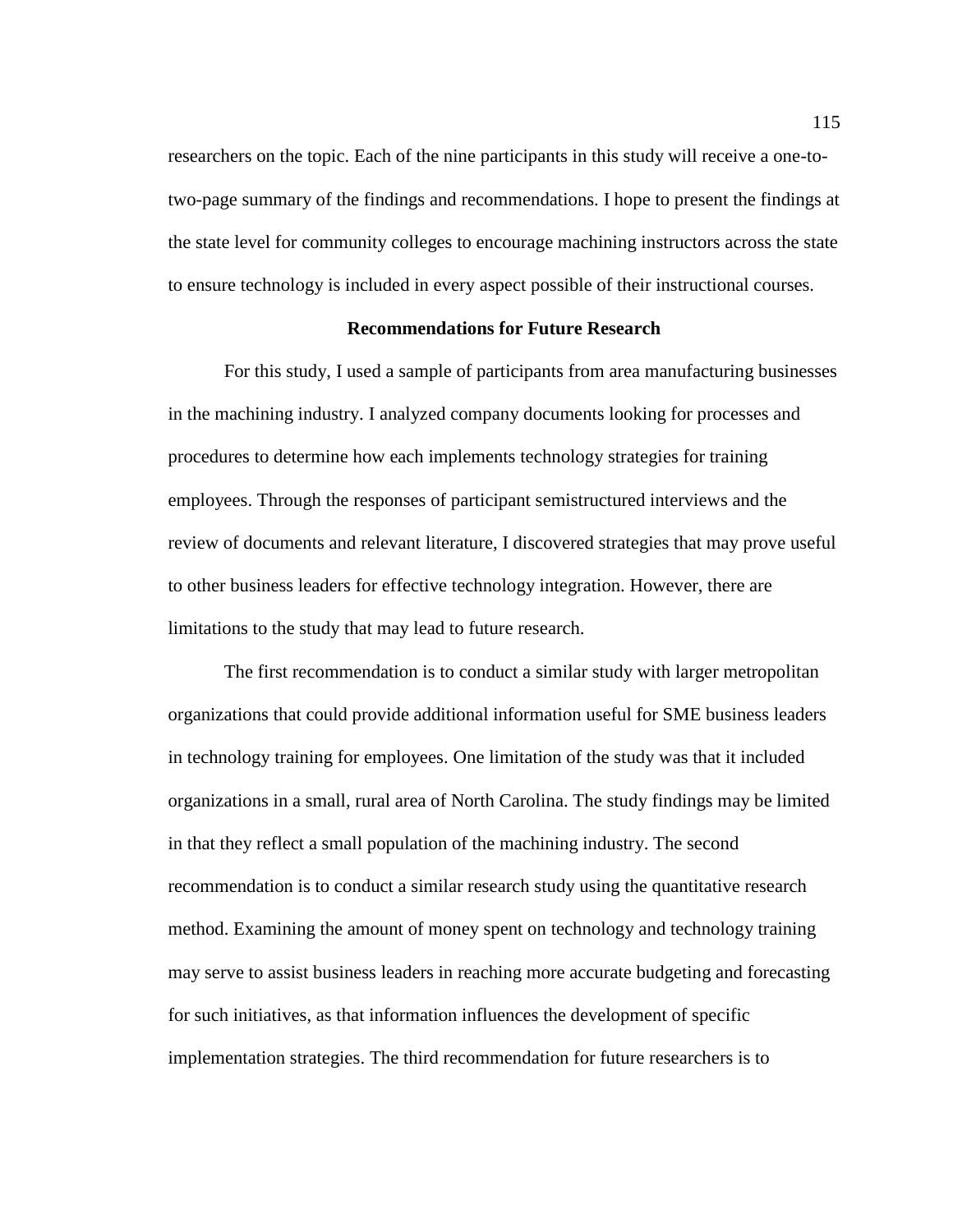interview front-line employees, as opposed to business leaders. Employees actively engaged in the day-to-day production may offer beneficial information for business leaders to use in technology planning and integration, leading to optimal efficiency and a competitive advantage. The fourth recommendation is for researchers to conduct followup interviews to discover additional relevant information to assist business leaders in developing implementation strategies (Er  $\&$  Kim, 2017). Participant interview responses may be indicative of the mood of the participant at the time of the interview. Researchers may discover that a different response may surface at a different time (Er  $&$  Kim, 2017). Finally, future researchers may consider interviewing business leaders immediately following an implementation effort. Here again, the timing of the interview may affect interview responses, particularly concerning any barriers influencing the implementation and the way leaders overcame such barriers.

### **Reflections**

The machining industry consists of many SMEs that are often limited in resources. While this is true, one of my preconceived notions was that hardly any local area SMEs had a fully staffed IT department or group of IT employees performing technology-related duties and developing technology strategies. In those cases, it becomes crucial for SME leaders to utilize external avenues to implement new technologies as well as training programs (Putra & Hasibuan, 2015). Using a variety of avenues for technology implementation will increase the likelihood of successful programs. Such is the case for this study. Many local SME business leaders are currently using a variety of tools for technology training in their companies.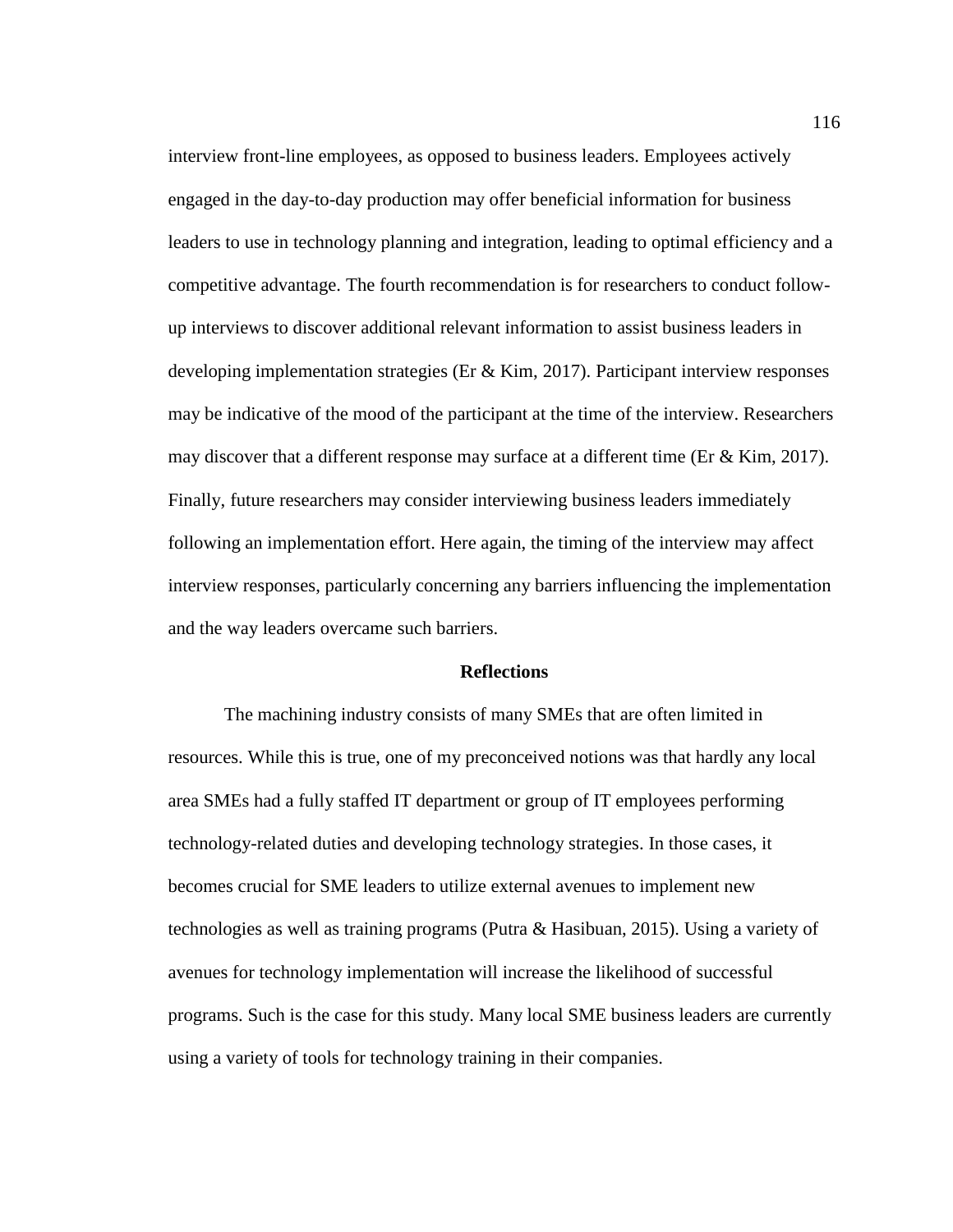One of my goals for conducting this multiple case study was to explore a topic of interest with implications for building a higher-skilled workforce in this rural area. Through interviews with the participants, I conducted an investigation of strategies used in technology integration into SMEs. While I did possess some personal biases and preconceived notions on the topic, I remained cognizant of not injecting my opinions and continued to focus on collecting the pure data. After data collection, I maintained that stance while analyzing and interpreting the data and documenting the results of the study.

Another preconceived notion of mine centered-on employees being resistant to change. However, I quickly learned during interviews that if business leaders believe that new technologies may enhance their operations and help create a competitive advantage, they are more receptive to change. Those observations and participant attitudes regarding technology are in line with previous studies. Hauge (2014) discovered that values and technology acceptance of organizational leaders directly affected the type and amount of technology accepted by lower level employees. Hauge further concluded that the quantity and quality of technology integration into an organization centered, in part, on the perceptions, beliefs, and attitudes of company leaders.

The participants in this study appeared to offer candid and honest information in the interview responses. Through those responses, participants offered information that confirmed the findings in previous studies regarding the many barriers associated with technology training. In addition, participants provided information based on the TAM regarding the acceptance and use of technology by different individuals in the workforce. For the data analysis portion of this study, I used participant responses, document review,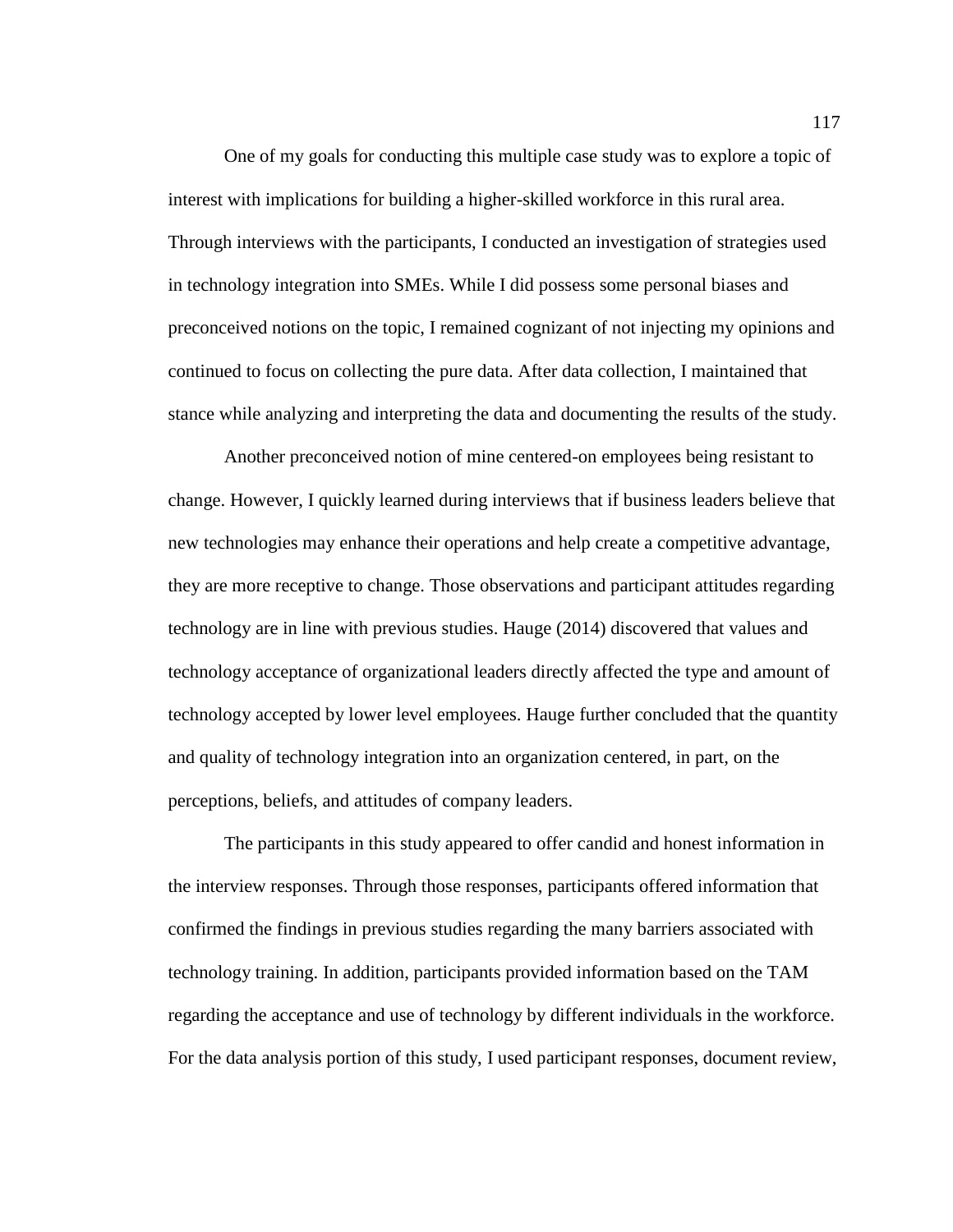and literature review to determine various strategies for overcoming barriers to technology training in SMEs.

# **Conclusions**

SMEs are at a disadvantage when it comes to technology integration and training. The lack of multiple or adequate resources cause limited adoption and acceptance when compared to larger enterprises (Ababneh, Shrafat, & Zeglat, 2017). One misstep in implementation strategies may cause devastation to an SME. The literature is lacking when it comes to specific guides for SMEs and technology integration. The findings of this study may offer ideas and suggestions for SMEs desiring to implement more technologies into their organizations.

I offer some ideas and guidelines for overcoming many of the barriers associated with technology integration and training. This study's findings resulted from information I gathered from interview responses of nine participants in three SMEs in the Southeastern United States. I used those responses, along with organizational document reviews, observations, and information found in previous studies to explore technology implementation strategies used by business leaders in the machining industry. Using a multiple case study allowed me to explore the phenomenon of technology integration at three different-sized organizations. Using multiple data collection instruments, identifying personal biases, and conducting member checking give credibility to the findings of this study.

Technology integration into an organization affects all basic operation systems for SMEs. Such an undertaking requires a collaboration of combined effort on the part of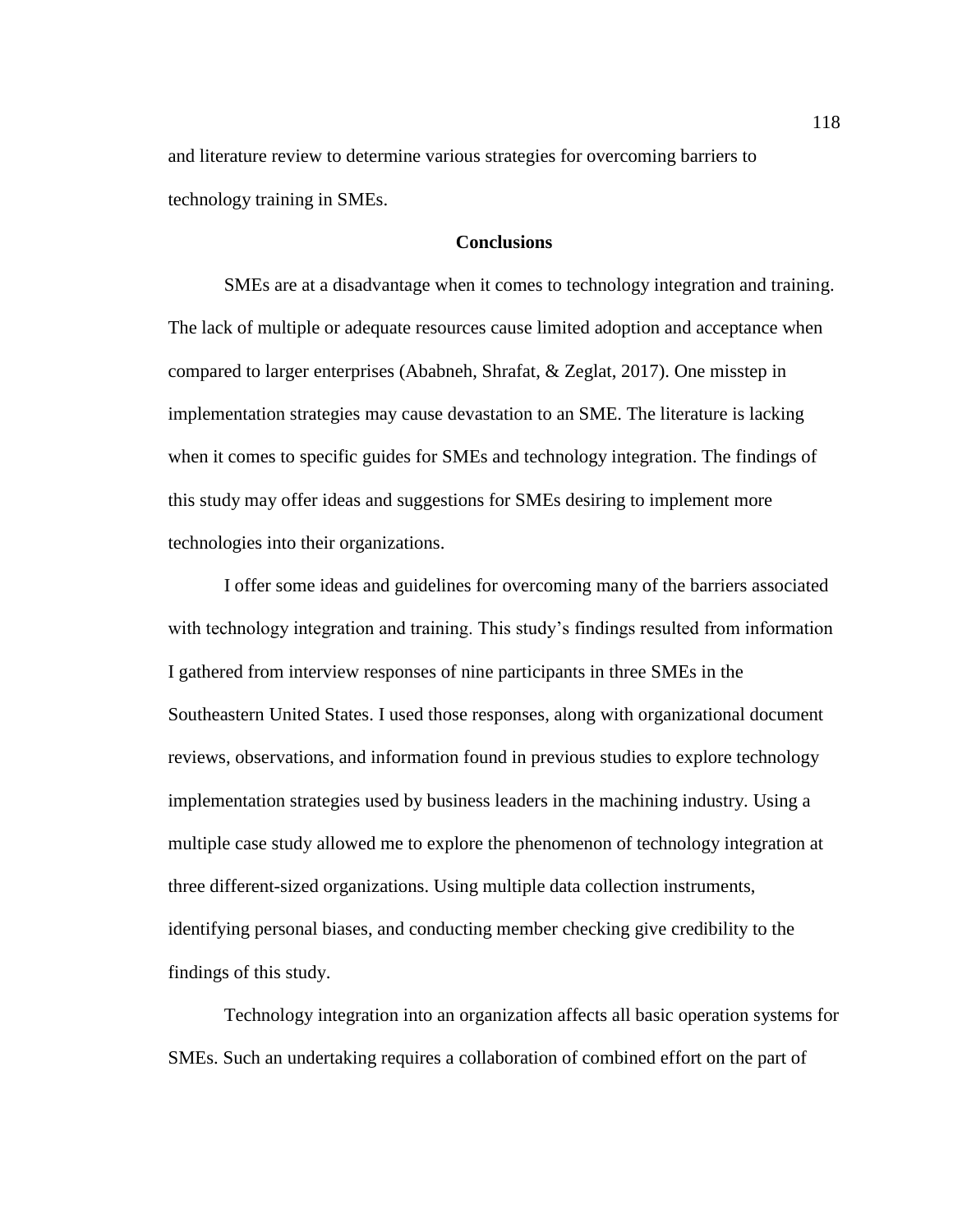business leaders and all employees alike. Central to this process is an assessment of the company's current standing in an industry and where it desires to go. This assessment includes a comprehensive evaluation of operational, financial, and human resources prior to implementation. Additionally, business leaders must assess the level of acceptance by its workforce and explore avenues to enhance or improve such acceptance. It is hopeful that recommendations from this study may enable business leaders to develop comprehensive implementation strategies that empower each employee to embrace technology in the workplace.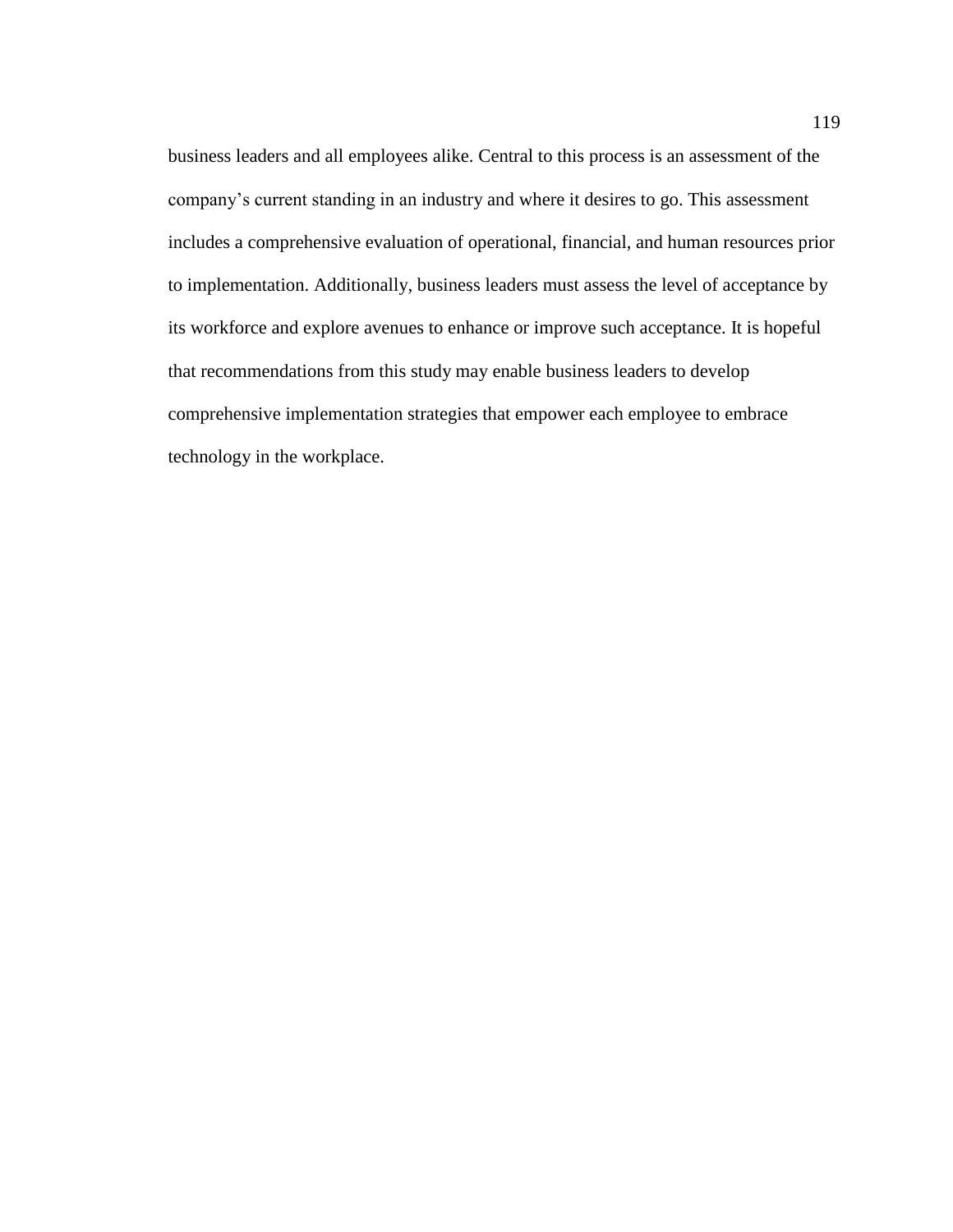#### References

- Ababneh, H., Shrafat, F., & Zeglat, D. (2017). Approaching information system evaluation methodology and techniques: A comprehensive review. *International Journal of Business Information Systems*, *24*(1), 1-30. http://dx.doi.org/10.1504/.IJBIS.2017.080943
- Abdallah, N., Ahlan, A., & Abdullah, O. (2016). Factors affecting instructors' adoption of learning management systems: A theoretical framework. *Information and Communication Technology for the Muslim World*, *4*(6), 13-18. http://dx.doi.org[/10.1109/ICT4M.2016.016](https://doi.org/10.1109/ICT4M.2016.016)
- Abdullah, F., Ward, R., & Ahmed, E. (2016). Investigating the influence of the most commonly used external variables of TAM on students' perceived ease of use (PEOU) and perceived usefulness (PU) of e-portfolios. *Computers in Human Behavior, 63,* 75-90. http://dx.doi.org/10.1016/j.chb.2016.05.014
- Adams, R., Jeanrenaud, S., Bessant, J., Denyer, D., & Overy, P. (2016). Sustainability‐ oriented innovation: A systematic review. *International Journal of Management Reviews, 18*, 180-205. http://dx.doi.org/10.1111/ijmr.12068
- Allen, C., & Penuel, W. (2015). Studying teachers' sensemaking to investigate teachers' responses to professional development focused on new standards. *Journal of Teacher Education, 66,* 136-149. http://dx.doi.org/10.1177/0022487114560646
- Anthony, A., & Patravanich, S. (2014). The technology principal to be or not to be? *Journal of Cases in Educational Leadership, 17*(2), 3-19. http://dx.doi.org/10.1177/1555459014528913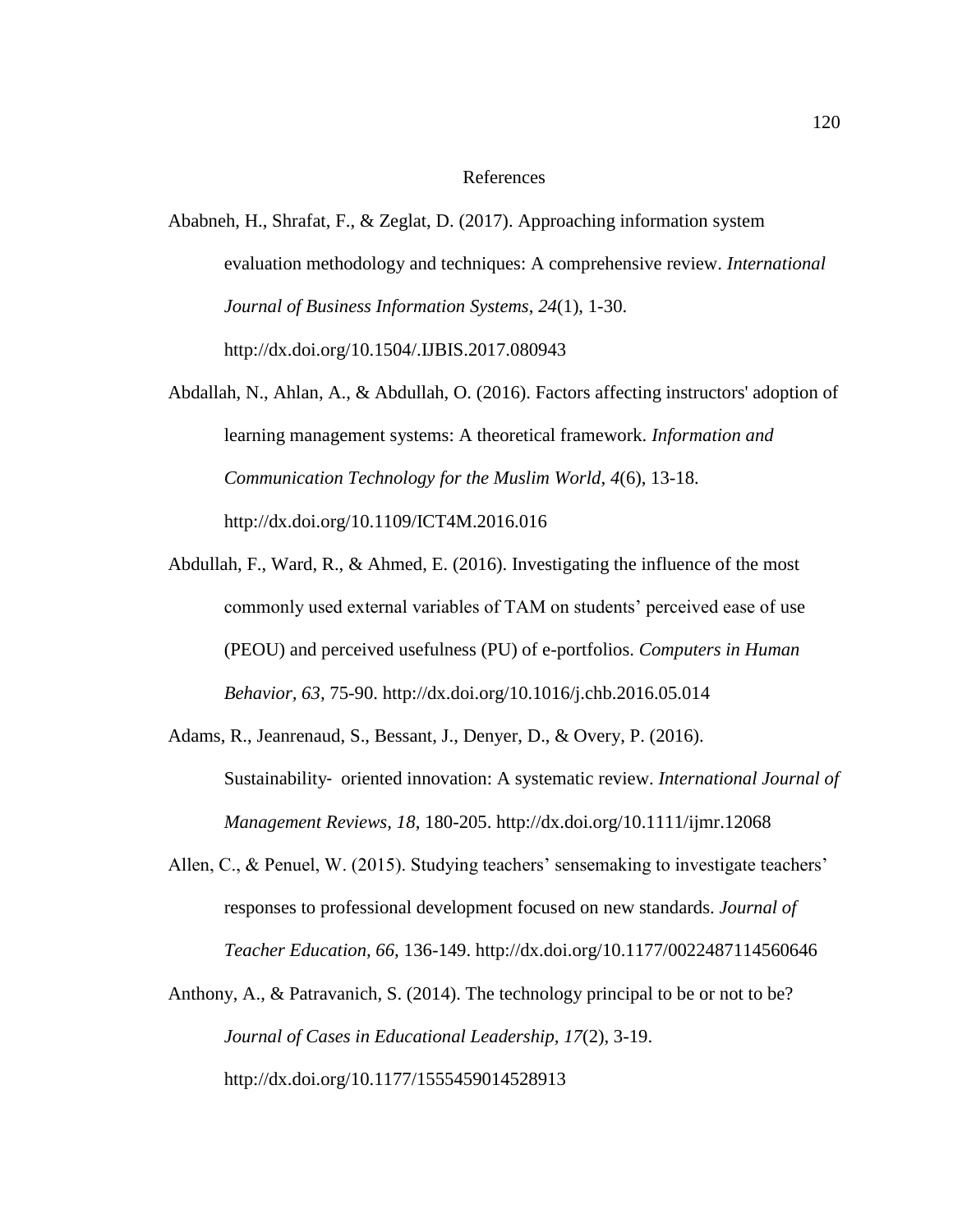Baard, S., Rench, T., & Kozlowski, S. (2014). Performance adaptation: A theoretical integration and review. *Journal of Management, 40*(1), 48-99. http://dx.doi.org/10.1177/0149206313488210

Baillie, L. (2015). Promoting and evaluating scientific rigor in qualitative research. *Nursing Standard, 29*(46), 36-42. Retrieved from https://journals.rcni.com/nursing-standard

- Baker, T., Battersby, S., Bednarz, S., Bodzin, A., Kolvoord, B., Moore, S., & Utal, D. (2015). A research agenda for geospatial technologies and learning. *Journal of Geography, 114*, 118-130. http://dx.doi.org/10.1080/00221342.2015.950684
- Bateh, J., Horner, D., Broadbent, A., & Fish, D. (2014). Towards a theoretical integration of sustainability: A literature review and suggested way forward. *Journal of Sustainability Management, 2*(1), 35-42. http://dx.doi.org/10.19030/jsm.v2i1.8756
- Bennett, J. (2014). *A case study of the integration of technology and instruction in a rural Midwestern school district* (Doctoral dissertation). Retrieved from ProQuest Digital Dissertations and Theses database. (UMI No. 1035544)
- Benton-Borghi, B. (2016). *Handbook of technological pedagogical content knowledge (TPACK) for educators*. New York, NY: Routledge.
- Bloom, N., Garciano, L., Sadun, R., & Van Reenen, J. (2014). The distinct effects of information technology and communication technology on firm organization. *Management Science, 60*, 2859-2885. http://dx.doi.org/10.1287/mnse.2014.2013
- Braun, S., Peus, C., & Knipfer, K. (2015). On becoming a leader in Asia and America: Empirical evidence from women managers. *Leadership Quarterly, 26*(1), 55-67.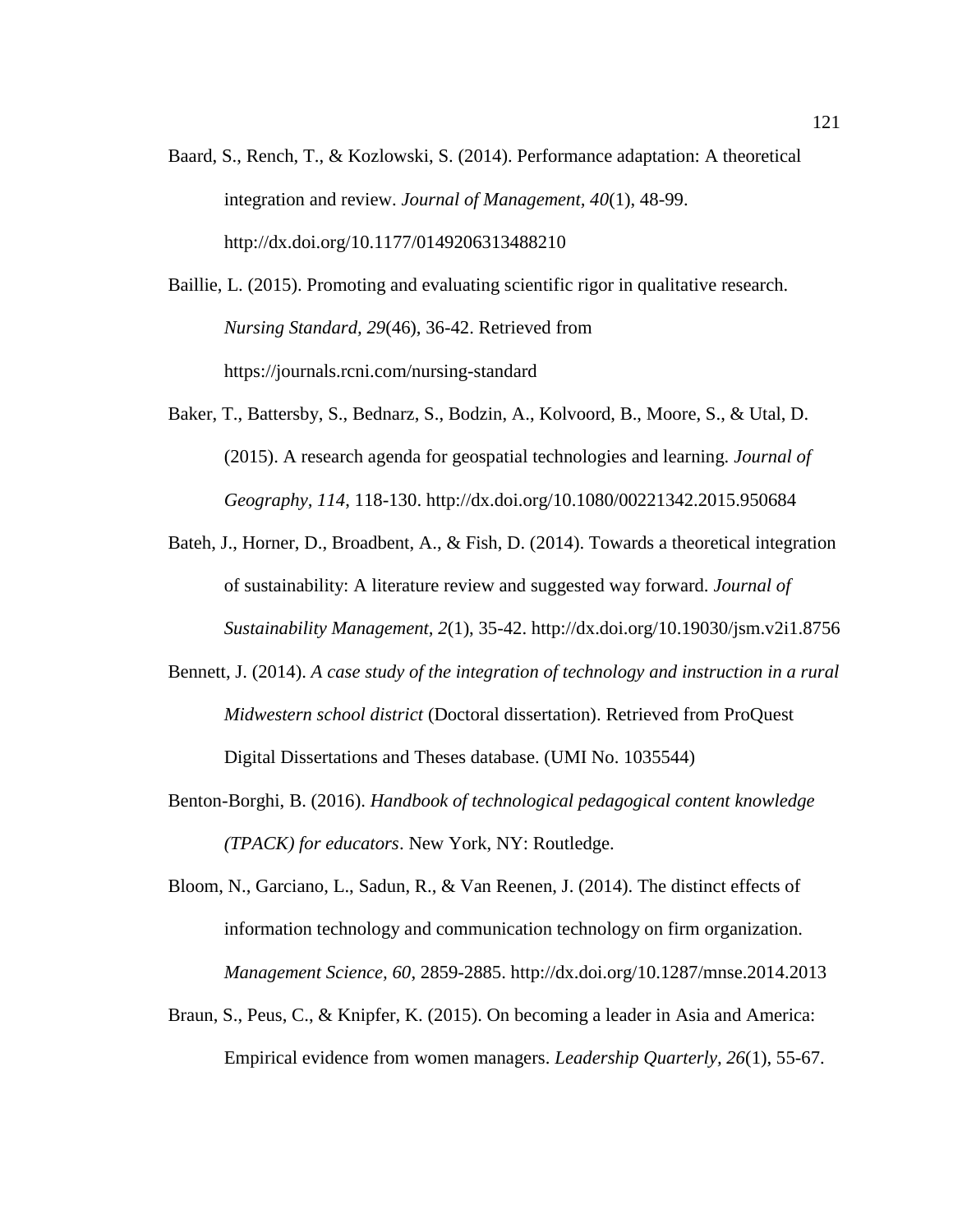http://dx.doi.org/10.1016/j.leaqua.2014.08.004

- Brettel, M., Friederichsen, N., Keller, M., & Rosenberg, M. (2014). How virtualization, decentralization and network building change the manufacturing landscape: An industry 4.0 perspective. *International Journal of Mechanical, Industrial Science and Engineering, 8*(1), 37-44. http://dx.doi.org/10.1016/j.procir.2014.03.119
- Brunswicker, S., & Vanhaverbeke, W. (2015). Open innovation in small and medium‐ sized enterprises (SMEs): External knowledge sourcing strategies and internal organizational facilitators. *Journal of Small Business Management, 53*, 1241-1263. http://dx.doi.org/10.1111/jsbm.12120
- Burgess, S. (2016). Representing small business web presence content: The web presence pyramid model. *European Journal of Information Systems*, *25*, 110-130. http://dx.doi.org/10.1057/ejis.2015.4
- Burnes, B., & Bargal, D. (2017). Kurt Lewin: 70 years on. *Journal of Change Management, 17*, 91-100. http://dx.doi.org/10.1080/14697017.2017.1299371
- Butcher, K., & Jameson, J. (2016). Computer-based instruction (CBI) within special education. *Computer-Assisted and Web-Based Innovations in Psychology, Special Education, and Health, 44,* 211-254. http://dx.doi.org/10.1016/B978-0-12- 802075-3.00009-7
- Chai, C., Tan, L., Deng, F., & Koh, J. (2017). Examining pre-service teachers' design capacities for web-based 21st century new culture of learning. *Australian Journal of Educational Technology, 33*(1), 1-20. http://dx.doi.org/10.14742/ajet.3013

Chatzoglou, P., & Chatzoudes, D. (2016). Factors affecting e-business adoption in SMEs: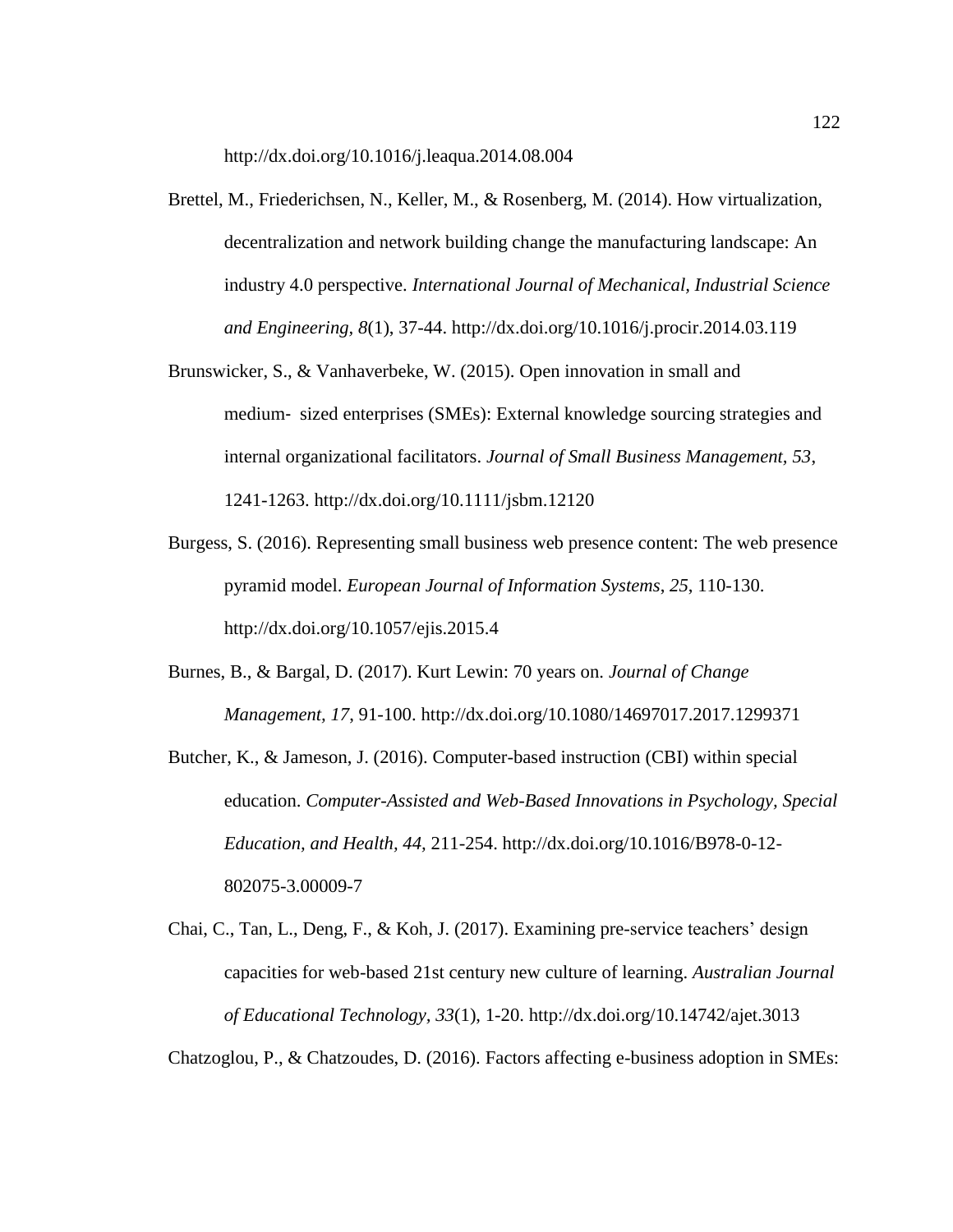An empirical research. *Journal of Enterprise Information Management*, *29*, 327- 358. http://dx.doi.org/10.1108/JEIM-03-2014-0033

- Choi, S., Kim, B., & Do Noh, S. (2015). A diagnosis and evaluation method for strategic planning and systematic design of a virtual factory in smart manufacturing systems. *International Journal of Precision Engineering and Manufacturing, 16*, 1107-1115. http://dx.doi.org/10.1007/s12541-015-0143-9
- Christiansen, B. (2015). *Nationalism, cultural indoctrination, and economic prosperity in the digital age*. Hershey, PA: Business Science Reference IGI Global.
- Cummings, S., Bridgman, T., & Brown, K. (2016). Unfreezing change as three steps: Rethinking Kurt Lewin's legacy for change management. *Human Relations, 69*(1)*,* 33-60. http://dx.doi.org/10.1177/0018726715577707
- Daniel, B. (2015). Big data and analytics in higher education: Opportunities and challenges. *British Journal of Educational Technology, 46*, 904-920. http://dx.doi.org/10.1111/bjet.12230
- Davis, F., Bagozzi, R., & Warshaw, P. (1992). Extrinsic and intrinsic motivation to use computers in the workplace, *Journal of Applied Social Psychology, 22*, 1111- 1132. http://dx.doi.org/10.1111/j.1559-1816.1992.tb00945
- Dole, S., Bloom, L., & Kowalske, K. (2015). Transforming pedagogy: Changing perspectives from teacher-centered to learner-centered. *Interdisciplinary Journal of Problem-Based Learning, 10*, 255-298. http://dx.doi.org/10.7771/1541- 5015.1538

Donate, M., & de Pablo, J. (2015). The role of knowledge-oriented leadership in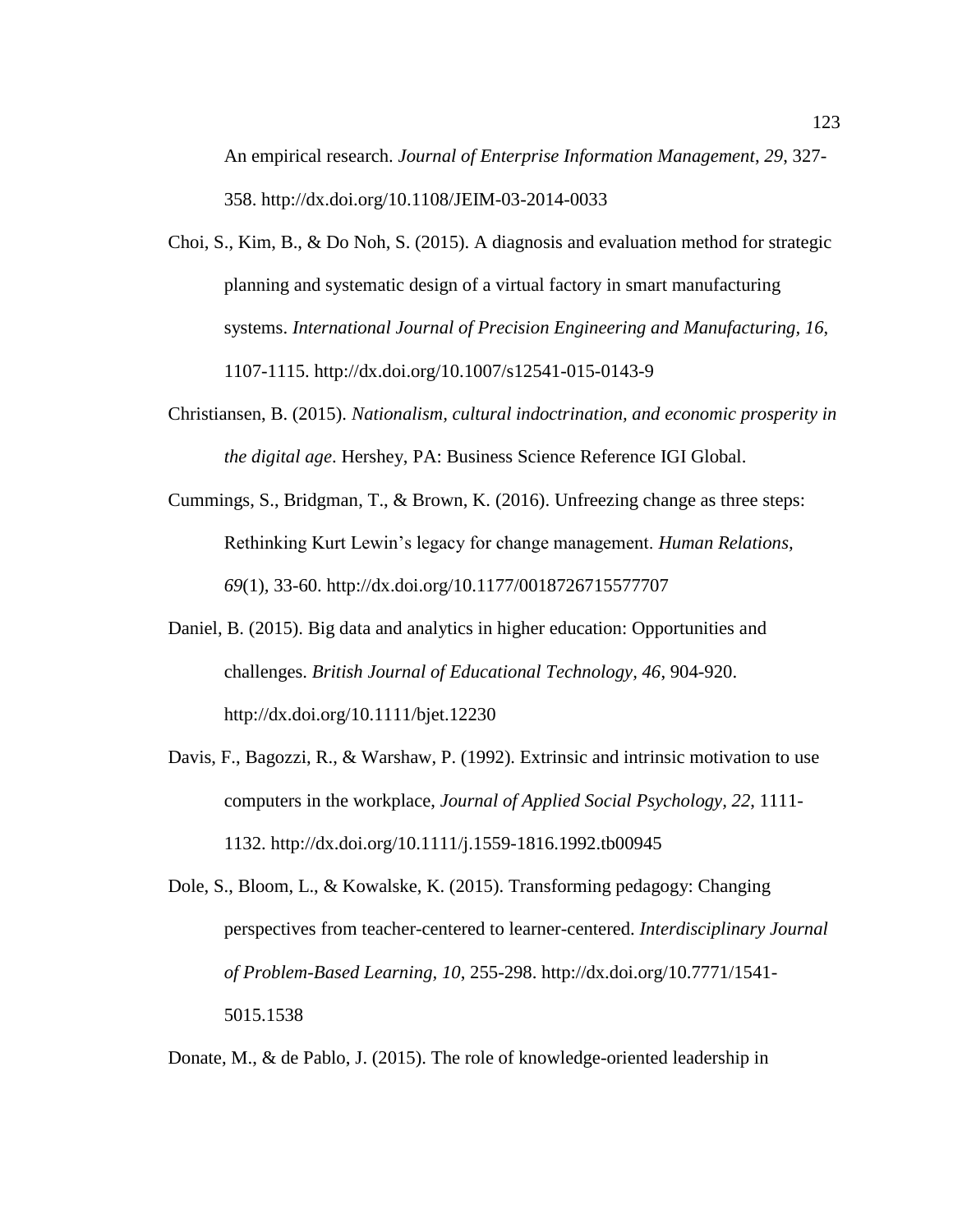knowledge management practices and innovation. *Journal of Business Research, 68*, 360-370. http://dx.doi.org/10.1016/jbusres.2015.06.022

- Dong, Y., Bartol, K., Zhang, Z., & Li, C. (2017). Enhancing employee creativity via individual skill development and team knowledge sharing: Influences of dual‐ focused transformational leadership. *Journal of Organizational Behavior, 38*, 439-458. http://dx.doi.org/10.1002/job.2134
- Donnell, L., & Gettinger, M. (2015). Elementary school teachers' acceptability of school reform: Contribution of belief congruence, self-efficacy, and professional development. *Teacher and Teacher Education, 51*, 47-57. http://dx.doi. http://dx.doi.org/10.1016/j.tate.2015.06.003
- Er, E., & Kim, C. (2017). Episode-centered guidelines for teacher belief change toward technology integration. *Educational Technology Research and Development, 65,* 1041-1065. http://dx.doi.org/10.1007/s11423-017-9518-1
- Erasmus, E., Rothmann, S., & Van Eeden, C. (2015). A structural model of technology acceptance. *Journal of Industrial Psychology, 41*(1), 1-12. http://dx.doi. http://dx.doi.org/10.4102/sajip.v41i1.1222
- Fairman, J., & Mackenzie, S. (2015). How teacher leaders influence others and understand their leadership. *International Journal of Leadership in Education, 18*, 61-87. http://dx.doi.org/10.1080/13603124.2015.0904002
- Fatimah, Y., Putra, P., & Hasibuan, Z. (2016). E-business adoption and application portfolio management in remanufacturing small and medium enterprises. In *Informatics and Computing (ICIC), International Conference on* (pp. 349-354).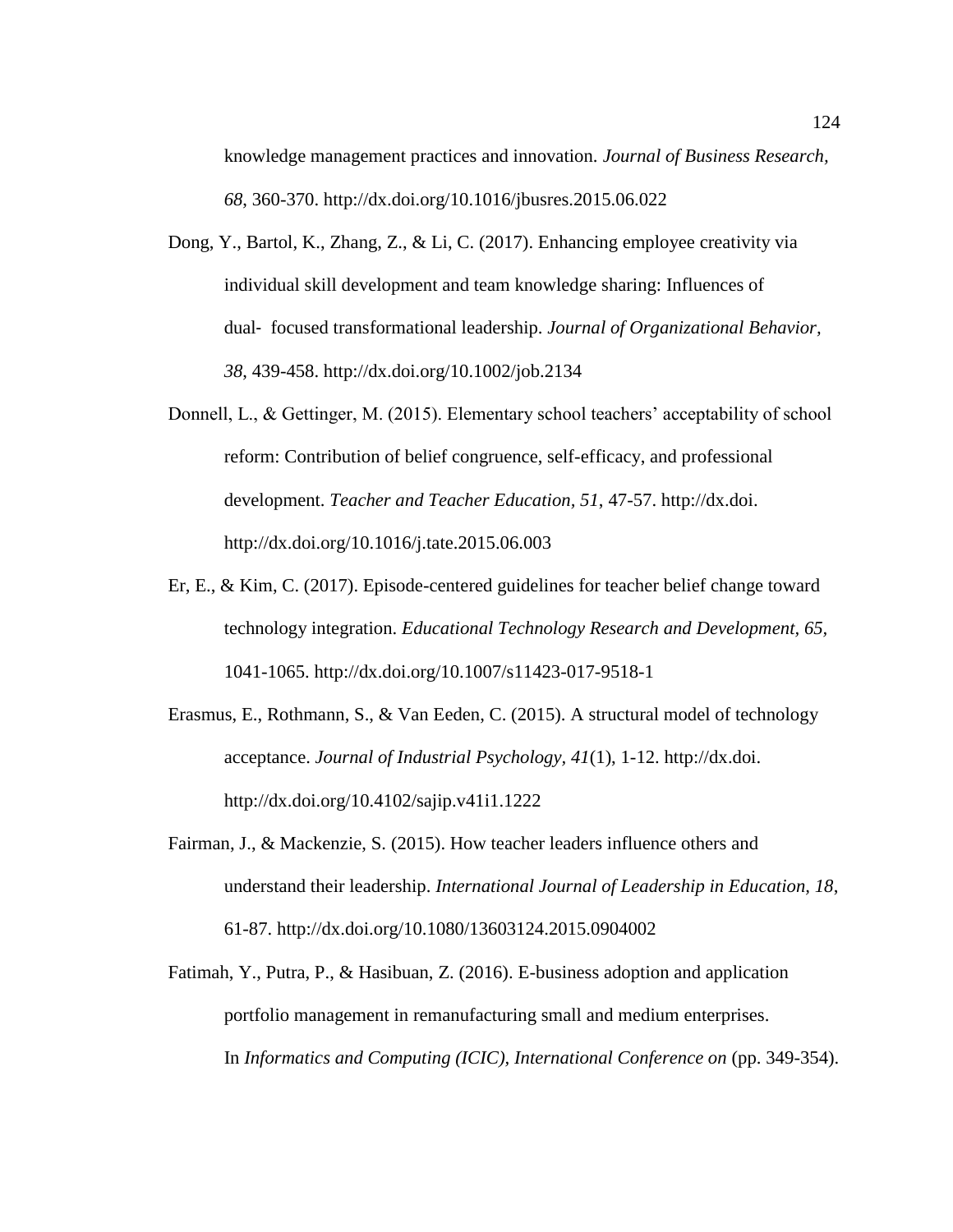IEEE. http://dx.doi.org[/10.1109/IAC.2016.7905743](https://doi.org/10.1109/IAC.2016.7905743)

- Fichman, R., & Melville, N. (2014). How posture-profile misalignment in IT innovation diminishes returns: Conceptual development and empirical demonstration. *Journal of Management Information Systems, 31*, 203-240. http://dx.doi.org/ http://dx.doi.org/10.2753/MIS0742-1222310109
- Galloway, E., & Lesaux, N. (2014). Leader, teacher, diagnostician, colleague, and change agent. *The Reading Teacher, 67*, 517-526. http://dx.doi.org/10.1002/trtr.1251
- Gavankar, S., Suh, S., & Keller, A. (2015). The role of scale and technology maturity in life cycle assessment of emerging technologies: A case study on carbon nanotubes. *Journal of Industrial Ecology, 19*, 51-60. http://dx.doi.org/10.1111/jiec.12175
- Geeraerts, K., Vanhoof, J., & Van den Bossche, P. (2016). Teachers' perceptions of intergenerational knowledge flows. *Teacher and Teacher Education, 56*, 150-161. http://dx.doi.org/10.1016.j.tate.2016.01.024
- Gibson, P., Stringer, K., Cotton, S., Simoni, Z., O'Neal, L., & Howell-Moroney, M. (2014). Changing teachers, changing students: The impact of a teacher-focused intervention on students' computer usage, attitudes, and anxiety. *Computers & Education, 71*, 165-174. http://dx.doi.org/10.1016/j.compedu.2014.10.002
- Glenn, C. (2016). Adding the human touch to asynchronous online learning. *Journal of College Student Retention: Research, Theory & Practice, 29*, 152-210. http://dx.doi.org/10.1177/1521025116634104

Grossoehme, D. (2014). Overview of qualitative research. *Journal of Health Care*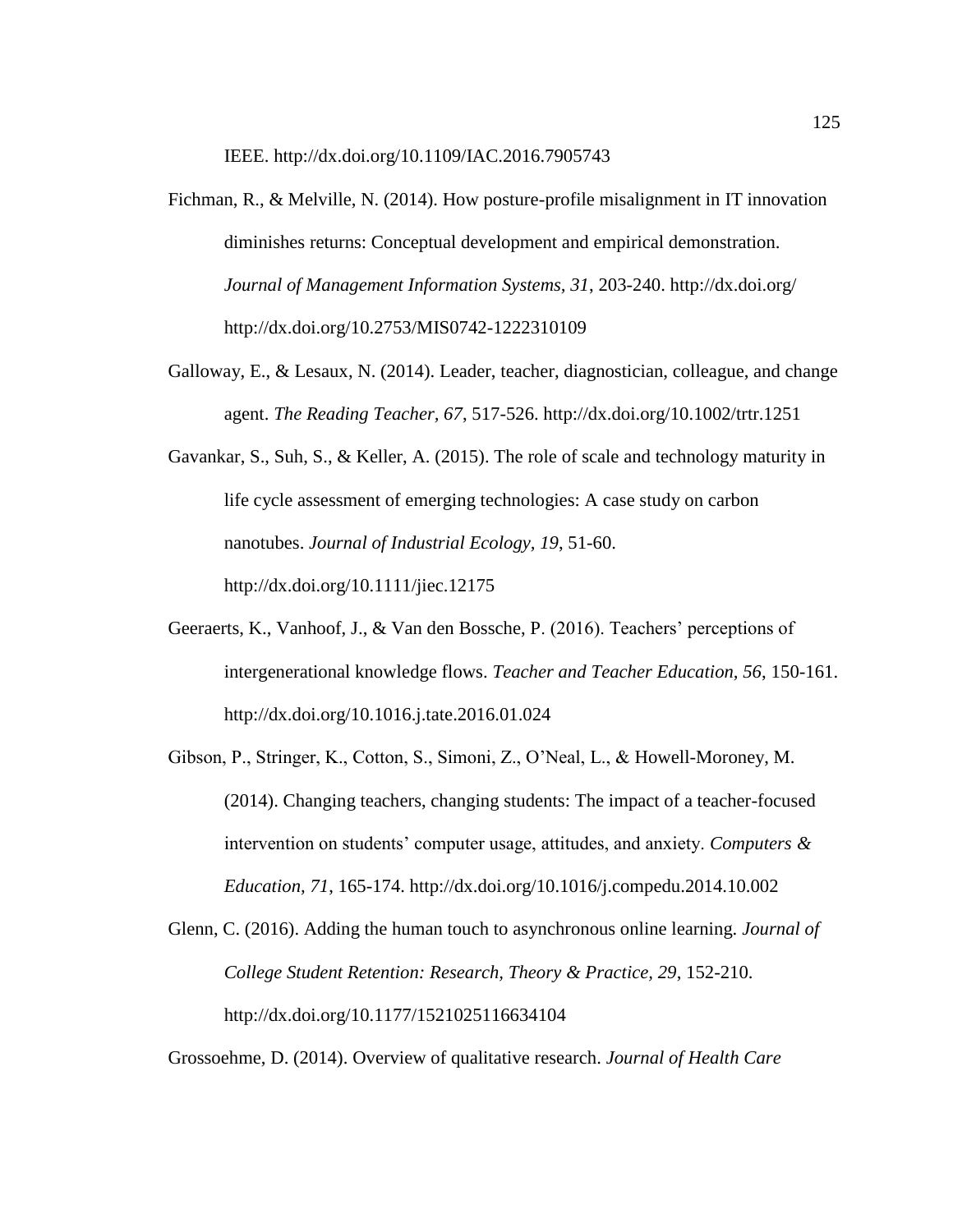*Chaplaincy, 20*, 109-122. http://dx.doi.org/10.1080/08854726.2014.925660

- Guo, Z., Xiao, L., Van Toorn, C., Lai, Y., & Seo, C. (2016). Promoting online learners' continuance intention: An integrated flow framework. *Information & Management, 53*, 279-295. http://dx.doi.org/10.1016/im.2016.10.010
- Hamidianpour, F., Esmaeilpour, M., & Zarci, R. (2016). The effects of cultural intelligence and transformational leadership style of managers on employee resistance to change. *Mediterranean Journal of Social Sciences, 7*, 84-111. http://dx.doi.org/10.5901/mjss.2016.v7n5p84
- Hauge, T. (2014). Uptake and use of technology: Bridging design for teaching and learning. *Technology, Pedagogy, and Education, 23*, 311-323. http://dx.doi.org/10.1080/1475939X.2014.942750
- Hawkins, C. (2014). Planning and competing interests: Testing the mediating influence of planning capacity on smart growth policy adoption. *Journal of Environmental Planning and Management, 57*, 1683-1703. http://dx.doi.org/10.1080/09640568.2014.829017
- Helu, M., Morris, K., Jung, K., Lyons, K., & Leong, S. (2015). Identifying performance assurance challenges for smart manufacturing. *Manufacturing Letters, 6*(3), 11- 14. http://dx.doi.org/10.1016/j.mfglet.2015.11.001

Hernaus, T., & Vokic, N. P. (2014). Work design for different generational cohorts: Determining common and idiosyncratic job characteristics. *Journal of Organizational Change Management, 27*, 615-641. http://dx.doi. http://dx.doi.org/10.1108/JOCM-05-2014- 0104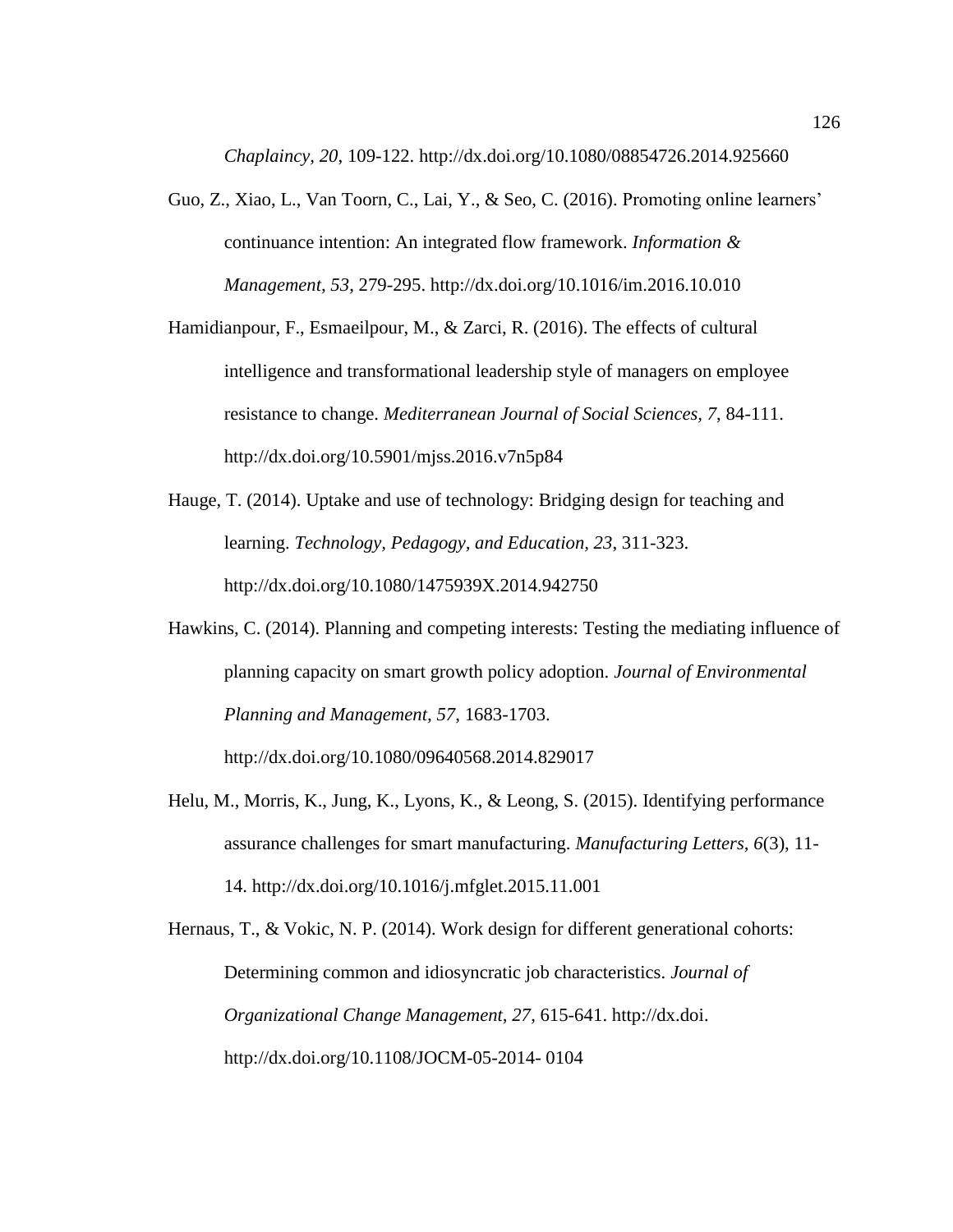Hill, S., & Birkinshaw, J. (2014). Ambidexterity and survival in corporate venture units. *Journal of Management, 40*, 1899-1931.

http://dx.doi.org/10.1177/0149206312445925

Holmberg, J. (2014). Studying the process of educational design-revisiting Schon and making a case for reflective design-based research on teachers' conversations with situations. *Technology, Pedagogy, and Education, 23*, 293-310. http://dx.doi.org/10.1080/1475939X.2014.94278

- Hooley, T., Hutchinson, J., & Neary, S. (2015). Ensuring quality in online career mentoring. *British Journal of Guidance & Counseling, 12*(3), 11-26. http://dx.doi.org/10.1080/03069885.2015.1002385
- Hori, T. (2011). The effects of consumption externalities in an R & D-based growth model with endogenous skilled and unskilled labor supply. *Journal of Economics, 102*(1), 29-55. http://dx.doi.org/10.1007/s00812-010-0160-1
- Hornstein, H. (2015). The integration of project management and organizational change management. *International Journal of Project Management, 33*, 291-298. http://dx.doi.org/10.1016.j.lijproman.2015.08.005
- Howard, S., Ma, J., & Yang, J. (2016). Student rules: Exploring patterns of students' computer-efficacy and engagement with digital technologies in learning. *Computers in Education, 101*, 29-42.

http://dx.doi.org/10.1016/j.compedu.2016.05.008

Huang, Y., & Chiu, P. (2015). The effectiveness of a meaningful learning-based evaluation model for context-aware mobile learning. *British Journal of*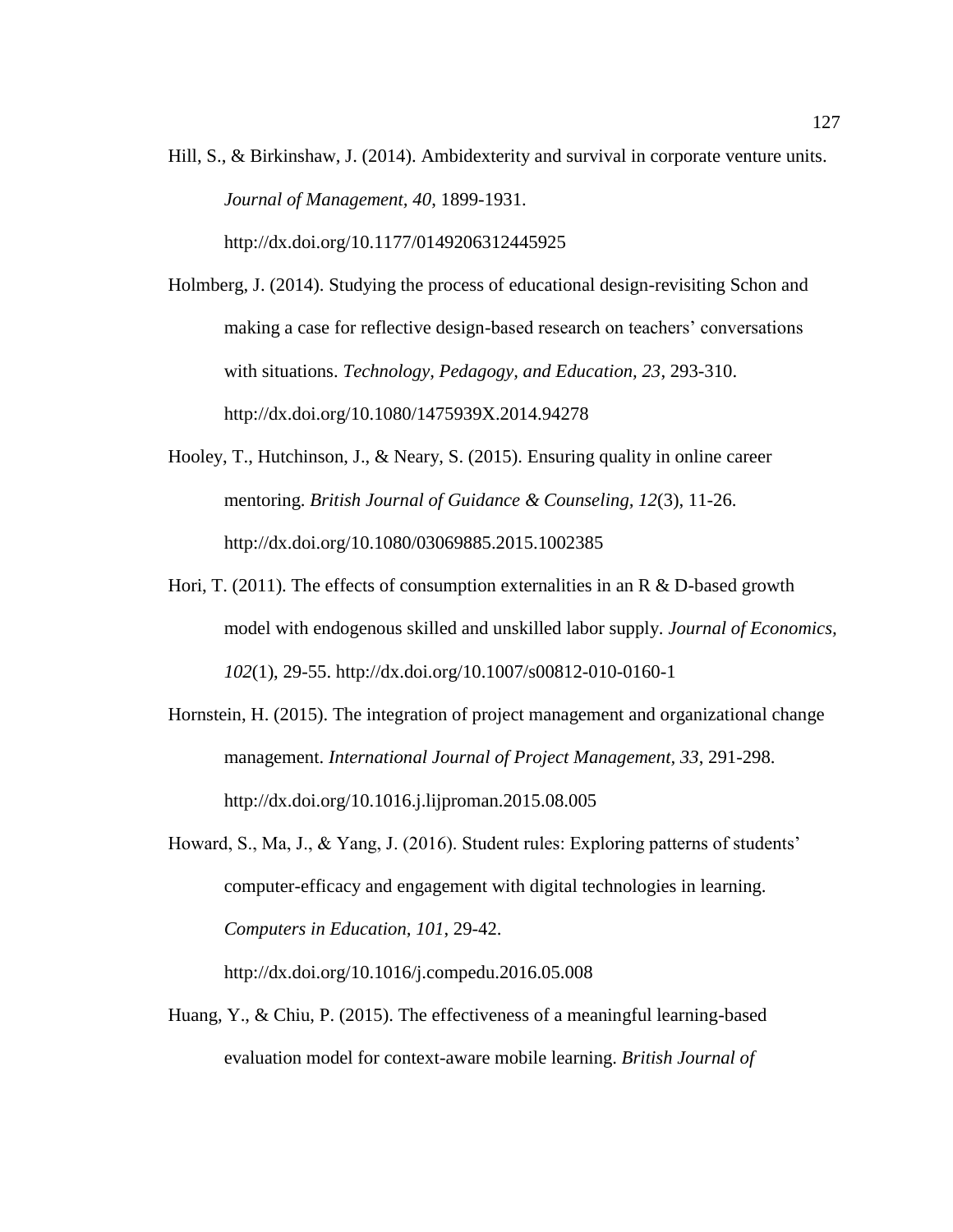*Educational Technology, 46*, 437-447. http://dx.doi.org/10.111.bjet.12147

- Jimenez, C., Machuca, J., Garrido-Vega, P., & Filippini, R. (2015). The pursuit of responsiveness in production environments: From flexibility to reconfigurability. *International Journal of Production Economics, 163*, 157-172. http://dx.doi.org/10.1016/j.ijpe.2015.09.020
- Junker, N., & van Dick, R. (2014). Implicit theories in organizational settings: A systematic review and research agenda of implicit leadership and followership theories. *The Leadership Quarterly, 25*, 1154-1173. <http://dx.doi.org/10.1016/j.leaqua.2014.09.002>
- Kalpakjian, S., & Schmid, S. (2014). *Manufacturing engineering and technology*. Upper Saddle River, NJ: Pearson.
- Kang, H., Lee, J., Choi, S., Kim, H., Park, J., Son, J., & Do Noh, S. (2016). Smart manufacturing: Past research, present findings, and future directions. *International Journal of Precision Engineering and Manufacturing-Green Technology, 3*, 111-128. http://dx.doi.org/10.1007/s40684-016-0015-5
- Karanges, E., Johnston, K., Beatson, A., & Lings, I. (2015). The influence of internal communications on employee engagement: A pilot study. *Public Relations Review, 41*, 129-131. http://dx.doi.org/10.1016.j.pubrev.2015.12.003
- Kawakami, T., Barczak, G., & Durmusoglu, S. (2014). Information technology tools in new product development: The impact of complementary resources. *Journal of Product Innovation Management, 32,* 622-635.

http://dx.doi.org/10.1111/jpim.12244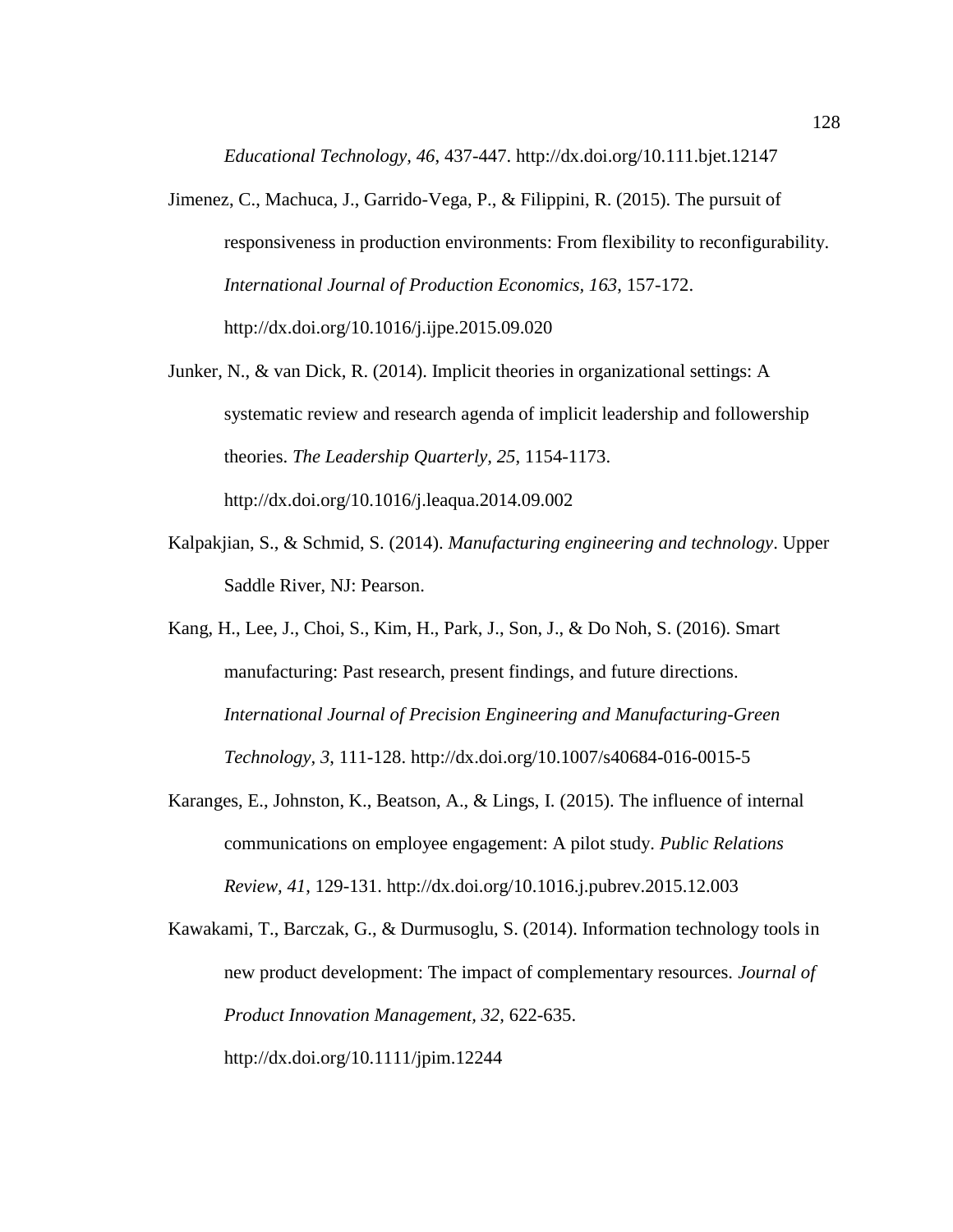- Kim-Soon, N., Ahmad, A., Sirisa, N., Fang, T., & Tat, H. (2016). Behavioral factors affecting intention to use e-learning. *Advanced Science Letters, 22*, 1853-1859. http://dx.doi.org/10.1166/asl.2016.7049
- Klassen, R., & Tze, V. (2014). Teachers' self-efficacy, personality, and teaching effectiveness: A meta-analysis. *Educational Research Review, 12,* 59-76. http://dx.doi.org/10.1016/j.edurev.2014.06.001
- Koh, J., & Chai, C. (2016). Seven design frames that teachers use when considering technological pedagogical content knowledge (TPACK). *Computers & Education, 102,* 244-257. http://dx.doi.org/10.1016/j.compedu.2016.09.003
- Konings, J., & Vanormelingen, S. (2015). The impact of training on productivity and wages: Firm-level evidence. *The Review of Economics and Statistics, 97*, 485- 497. http://dx.doi.org/10.1162/REST\_a\_00460
- Koskei, B., & Simiyu, C. (2015). Role of interviews, observation, pitfalls, and ethical issues in qualitative research methods. *Journal of Educational Policy and Entrepreneurial Research, 2*, 108-117. Retrieved from http://www.iiste.org
- Kwon, O., Lee, N., & Shin, B. (2014). Data quality management, data usage experience and acquisition intention of big data analytics. *International Journal of Information Management, 34*, 387-394.

http://dx.doi.org/10.1016/j.ininformgt.2014.002

Lantos, J., & Spertus, J. (2014). The concept of risk in comparative-effectiveness research. *New England Journal of Medicine, 371*, 2129–2130. http://dx.doi.org/10.1056/NEJMhle1413301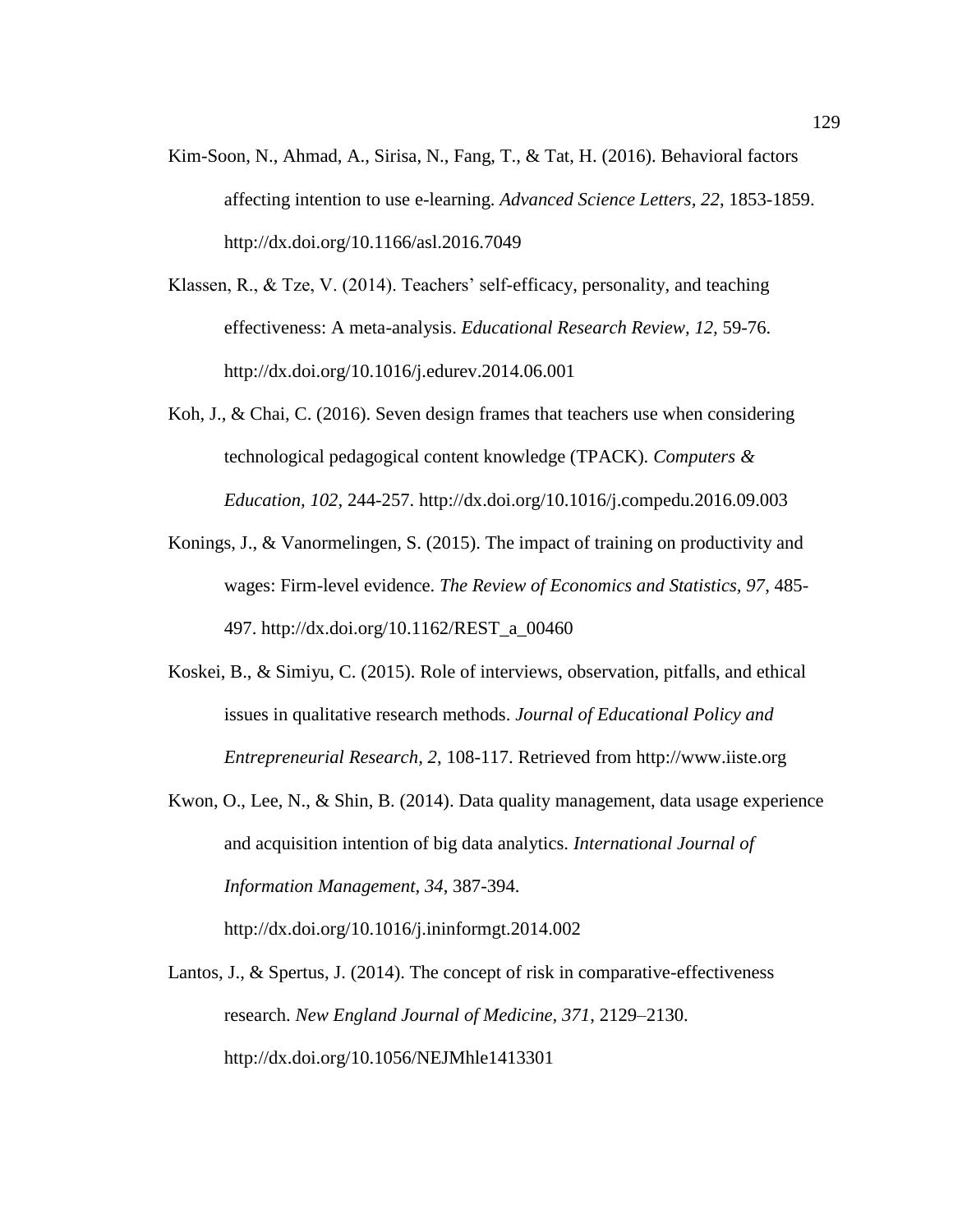Lee, H., & Moon, H. (2015). Perceived risk of online apparel mass customization scale development and validation. *Clothing and Textiles Research Journal, 33,* 115- 128. http://dx.doi.org/10.1177/0887302X15569345

Lin, T., Ku, Y., & Huang, Y. (2014). Exploring top managers' innovative IT championing behavior: Integrating the personal and technical contexts. *Journal of Information & Management, 51*(1)*,* 11-22. http://dx.doi.org/10.1016/j.im.2014.009.002

- Marshall, C., & Rossman, G. (2016). *Designing qualitative research.* Thousand Oaks, CA: Sage.
- Mintz, K., & Tal, T. (2014). Sustainability in higher education courses: Multiple learning outcomes. *Studies in Educational Evaluation, 41,* 113-123. http://dx.doi.org/10.1016/j.stueduc.2014.11.003
- Mohammadi, H. (2015). Investigating users' perspectives on e-learning: An integration of TAM and IS success model. *Computers in Human Behavior, 45*, 359-374. http://dx.doi.org/10.1016/j.chb.2014.07.0440747-5632/ 2014
- Molinillo, S., & Japutra, A. (2017) Organizational adoption of digital information and technology: A theoretical review *The Bottom Line, 30*(1), 33-46. http://dx.doi.org/10.1108/BL-01-2017-0002

Morosan, C., Dawson, M., & Whalen, E. (2017). Using active learning activities to increase student outcomes in an information technology course. *Journal of Hospitality & Tourism Education, 29,* 147-157. http://dx.doi.org/10.1080/10963758.2017.1382369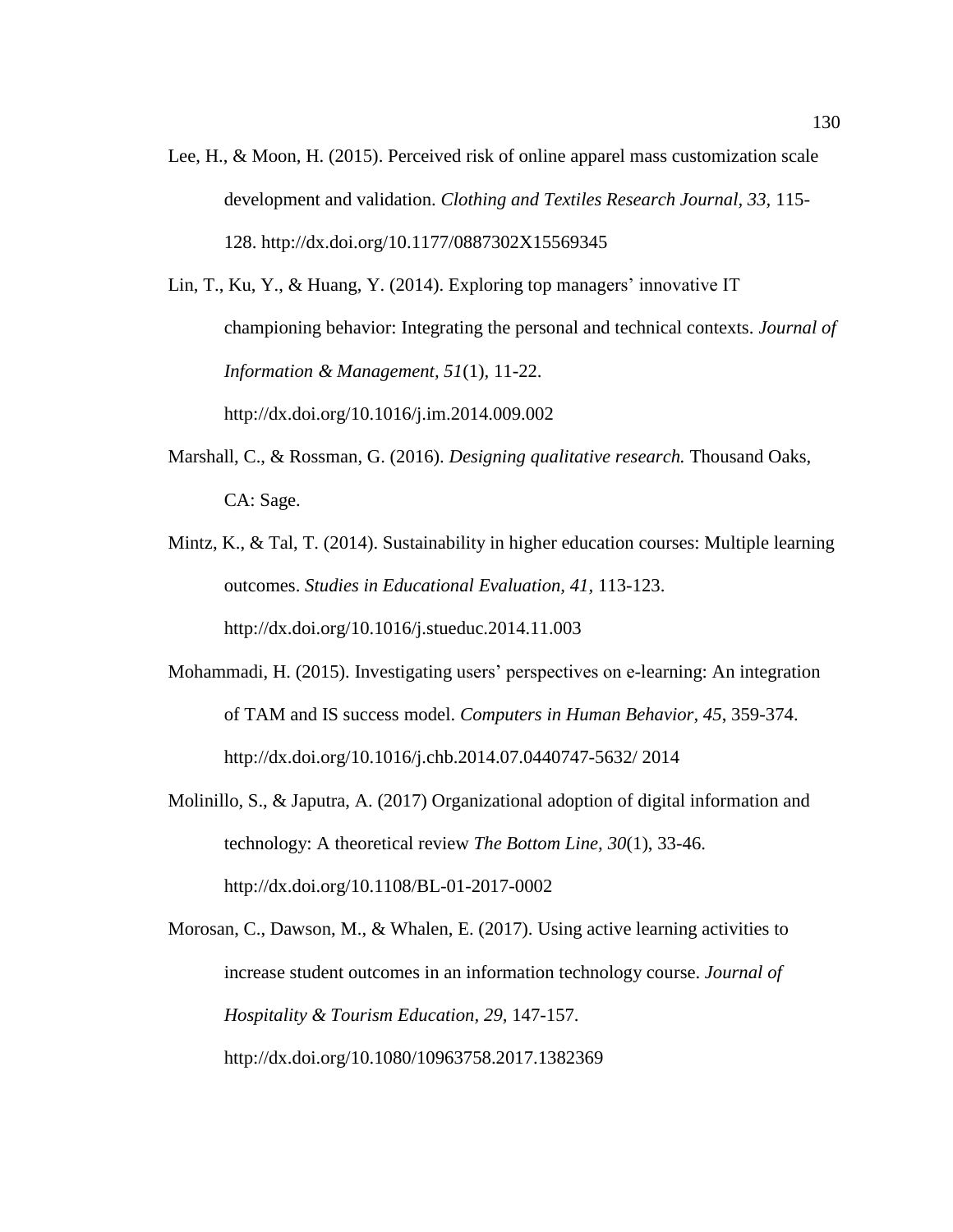- Morreale, S., Staley, C., Stavrositu, C., & Krakowiak, M. (2015). First year college students' attitudes toward communication technologies and their perceptions of communication competence in the 21st-century. *Communication Education, 64,* 107-131. http://dx.doi.org/10.1080/03634523.2015.978799
- National Commission for the Protection of Human Subjects of Biomedical and Behavioral Research. (1979). The Belmont Report: Ethical principles and guidelines for the protection of human subjects of research. Washington, DC: U.S. Department of Health and Human Services. Retrieved from hhs.gov/ohrp/humansubjects/guidance/Belmont.html
- Noble, H., & Smith, J. (2015). Issues of validity and reliability in qualitative research. *Evidence Based Nursing, 18*(2), 34-35. http://dx.doi.org/10.1136/eb-2015-102054
- Nolan, C., & Garavan, T. (2016). Human resource development in SMEs: A systematic review of the literature. *International Journal of Management Reviews*, *18*, 85- 107. http://dx.doi.org/10.1111/ijmr.12062
- Palinkas, L., Horwitz, S., Green, C., Wisdom, J., Duan, N., & Hoagwood, K. (2015). Purposeful sampling for qualitative data collection and analysis in mixed method implementation research. *Administration and Policy in Mental Health and Mental Health Services Research, 41*, 533-544. http://dx.doi.org/10.1007/s10488-013- 528-y
- Parker, C., Stylinski, C., Bonney, C., Schillaci, R., & McAuliffe, C. (2015). Examining the quality of technology implementation in STEM classrooms: Demonstrations of an evaluative framework. *Journal of Research on Technology in Education, 47*,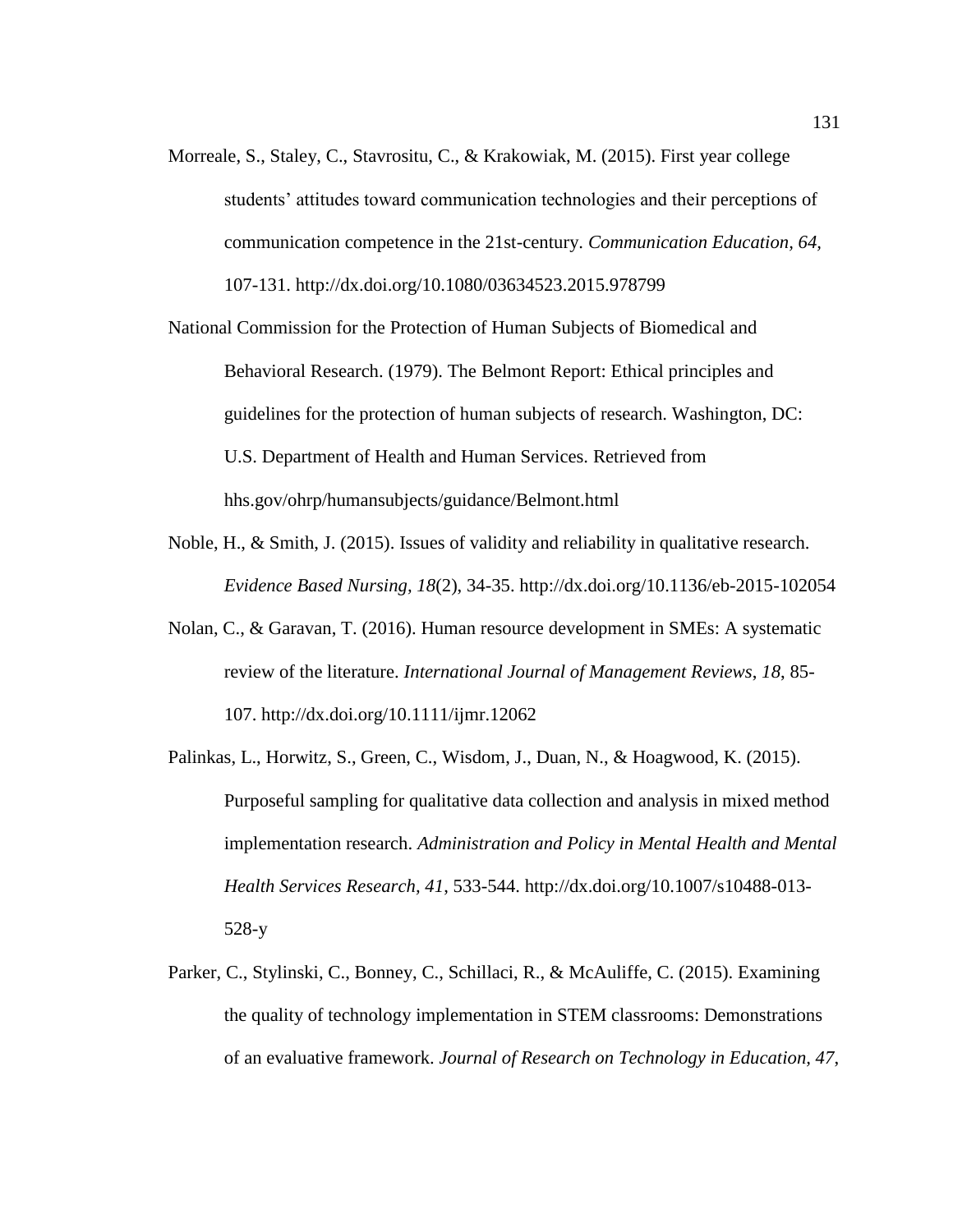105-121. http://dx.doi.org/10.1080/15391523.2015.999640

Parker, L. (2014). Qualitative perspectives: Through a methodological lens. *Qualitative Research in Accounting & Management*, *11*(1), 13-28. http://dx.doi.org/10.1108/qram-022014-0013

Paver, J., Walker, D., & Hung, W. (2014). Factors that predict the integration of technology for instruction by community college adjunct faculty. *Community College Journal of Research and Practice, 38,* 68-85. https://doi.org/:10.1080/10668926.2013.799449

- Price, S., Davies, P., Farr, W., Jewitt, C., Roussos, G., & Sin, G. (2014). Fostering geospatial thinking in science education through a customizable Smartphone application. *British Journal of Educational Technology, 45,* 160-170. http://dx.doi.org/10.1111/bjet.12000
- Putman, L. (2014). *Effective technology integration in module-based curriculum.* (Doctoral dissertation). Retrieved from ProQuest Dissertations and Theses database. (UMI No. 1951644)
- Putra, P., & Hasibuan, Z. (2015). E-business framework for small and medium enterprises: A critical review. In *Information and Communication Technology (ICoICT), 2015 3rd International Conference on* (pp. 516-521). IEEE. http://dx.doi.org/10.1109/ICoICT.2015.7231478
- Quintana, M., & Zambrano, E. (2014). E-mentoring: The effects on pedagogical training of rural teachers with complex geographical accesses. *Computers in Human Behavior, 30*, 629-636. http://dx.doi.org/10.1016/j.chb.2014.07.042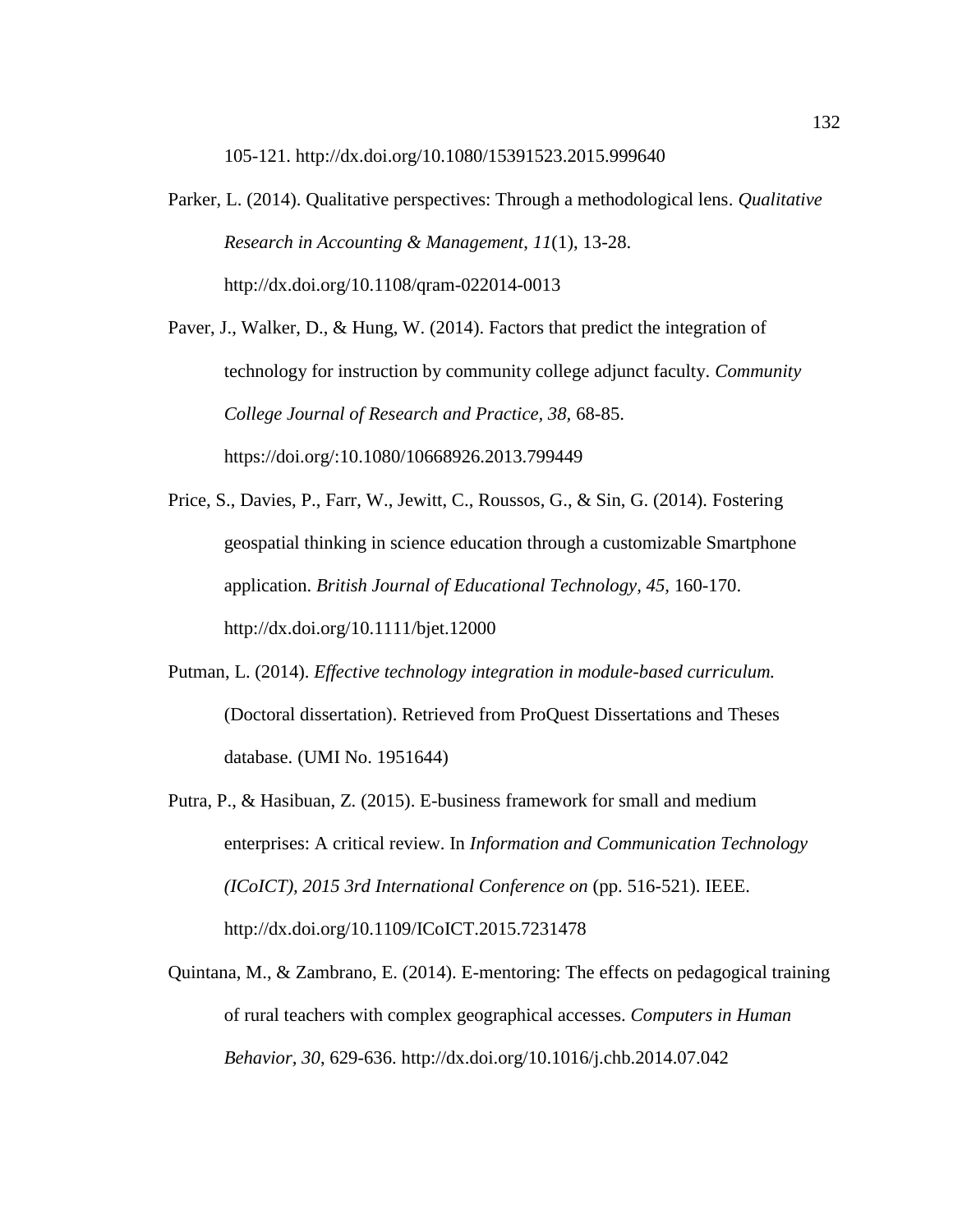- Rahim, S., Tie, S., & Begum, A. (2014). Diffusion of ICT in rural area communities for socio-economic development under the platform of E-CLRC. *Information and Knowledge Management, 4,* 191-204. Retrieved from <http://www.iiste.org/Journals/index.php/IKM/>
- Riaz, S. (2015). Bringing inequality back in: The economic inequality footprint of management and organizational practices. *Human Relations, 68*, 1085-1097. http://dx.doi.org/10.1177/0018726715584803
- Rienties, B., Giesbers, B., Lygo-Baker, S., Ma, H., & Rees, R. (2016). Why some teachers easily learn to use a new virtual learning environment: A technology acceptance perspective. *Interactive Learning Environments, 24*, 539-552. http://dx.doi.org/10.1080/10494820.2016.88.1394
- Robinson, O. C. (2014). Sampling in interview-based qualitative research: A theoretical and practical guide. *Qualitative Research in Psychology, 11*(1), 25-41. http://dx.doi.org/10.1080.13780887.2014.801543
- Ruggiero, D., & Mong, C. (2015). The teacher technology integration experience: Practice and reflection in the classroom. *Journal of Information Technology Education: Research, 14*, 161-178.<http://dx.doi.org/10.28945/2227>
- Ruhi, U. (2016). An experiential learning pedagogical framework for enterprise systems education in business schools. *International Journal of Management Education, 14*, 198-211. http://dx.doi.org/10.1016/j.ijme.2016.04.006
- Salinas, Á., Nussbaum, M., Herrera, O., Solarte, M., & Aldunate, R. (2017). Factors affecting the adoption of information and communication technologies in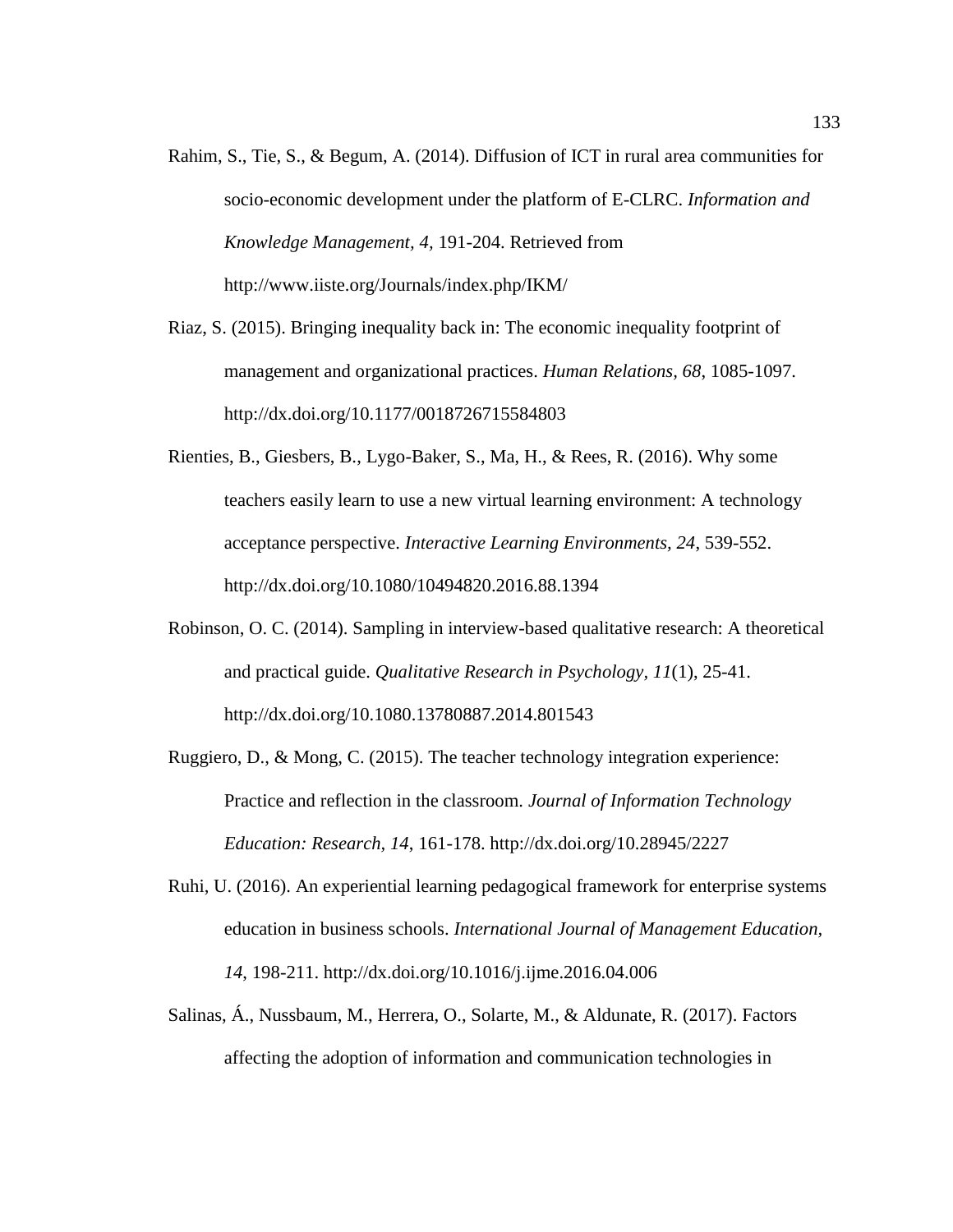teaching. *Education and Information Technologies*, *22*, 2175-2196. http://dx.doi.org/10.1007/s10639-016-9540-7

- Scherer, R., Siddiq, F., & Teo, T. (2015). Becoming more specific: Measuring and modeling teachers' perceived usefulness of ICT in the context of teaching and learning. *Computers & Education, 88*, 202-214. http://dx.doi.org/10.1016/j.compedu.2015.05.005
- Schrum, L., & Levin, B. (2016). Educational technologies and twenty-first century leadership for learning. *International Journal of Leadership in Education, 19*(1), 17-39. http://dx.doi.org/10.1080/13603124.2015.1096078
- Spanos, D., & Sofos, A. (2015). The views and attitudes of students participating in a one-to-one laptop initiative in Greece. *Education and Information Technologies, 20*, 519-535. http://dx.doi.org/10.1007/s10639-013-9299-z
- Sotelo, B. (2015). *A qualitative case study to investigate the technology acceptance experience outlined in the TAM using the Kübler-Ross stages of grieving and acceptance* (Doctoral dissertation). Retrieved from ProQuest Dissertations and Thesis database. (UMI No. 10129040)
- Stahl, G., & De Luque, M. (2014). Antecedents of responsible leader behavior: A research synthesis, conceptual framework, and agenda for future research. *The Academy of Management Perspectives, 28,* 235-254. http://dx.doi.org/10.5465/amp.2014.0126
- Tarhini, A., Horne, K., & Liu, X. (2014). The effects of individual differences on elearning users' behavior in developing countries: A structural equation model.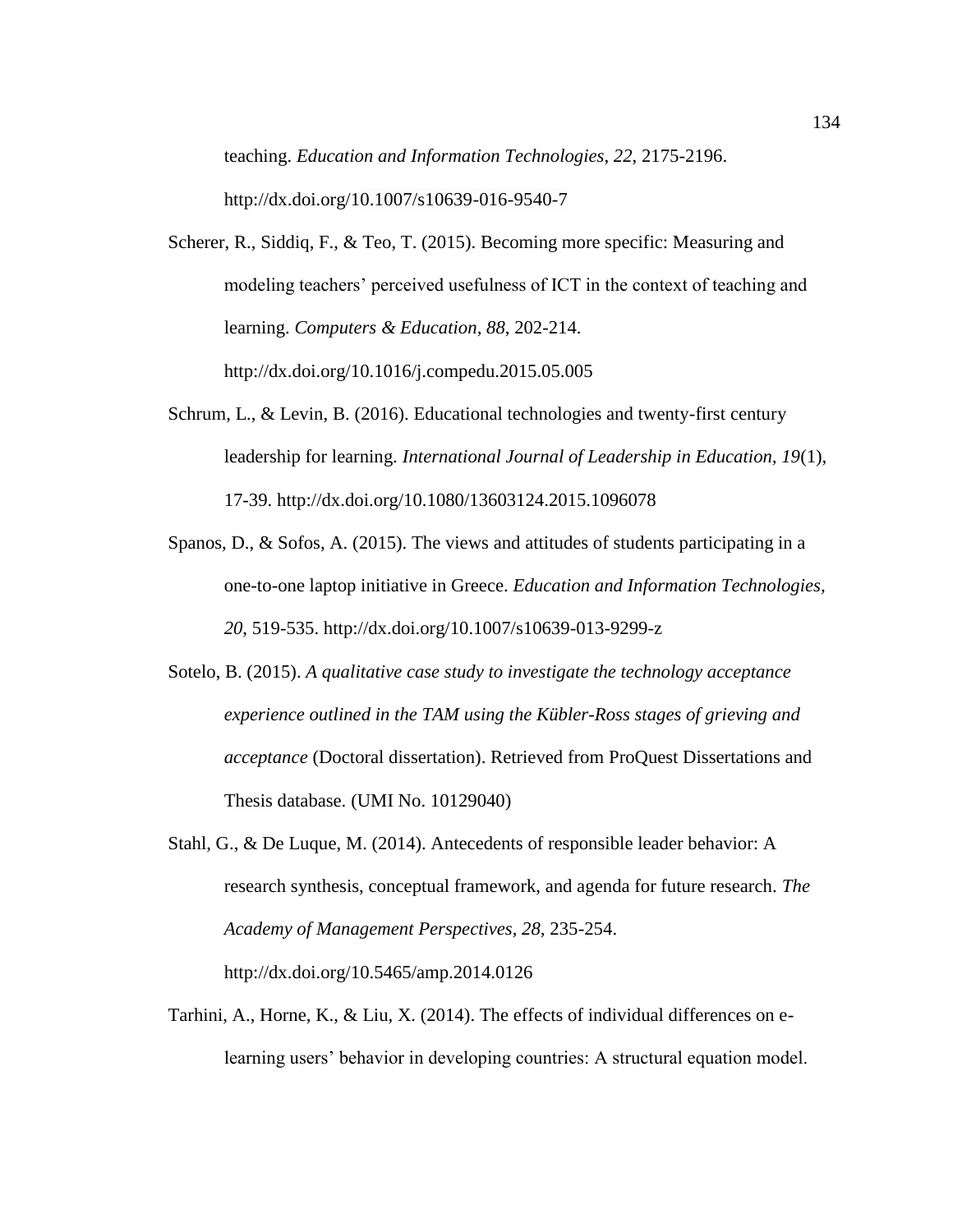*Computers in Human Behavior, 41,* 153-163.

http://dx.doi.org/10.1016/j.chb.2014.09.020

- Teo, T. (2014). Unpacking teachers' acceptance of technology: Tests of measurement in variance and latent mean differences. *Computers & Education, 75*, 127-135. <http://dx.doi.org/10.1016/m.compedu.2014.01.014>
- Thomas, L., Parsons, M., & Whitcombe, D. (2019). Assessment in Smart Learning Environments: Psychological factors affecting perceived learning. *Computers in Human Behavior*, 95, 197-207. https://doi.org/10.1016/j.chb.2018.11.037
- Thorne, S. (2016). *Interpretive description: Qualitative research for applied practice* (Vol. 2). New York, NY: Routledge.
- Ticona, J. (2015). Strategies of control: Wo7rkers' use of ICTs to shape knowledge and service work. *Information, Communication, & Society, 18,* 509-523. http://dx.doi.org/10.1080/1369118X.2015.1012531

Tondeur, J., van Braak, J., Ertmer, P. A., & Ottenbreit-Leftwich, A. (2017). Understanding the relationship between teachers' pedagogical beliefs and technology use in education: A systematic review of qualitative evidence. *Educational Technology Research and Development, 65*, 555-575. http://dx.doi.org/10.1007/s11423-016-9481-277

Torugsa, N., & Arundel, A. (2016). Complexity of innovation in the public sector: A workgroup-level analysis of related factors and outcomes. *Public Management Review, 18*, 392-416. http://dx.doi.org/10.1080/14719037.2014.984626

Tourish, D. (2014). Leadership: A processual, communication perspective on the role of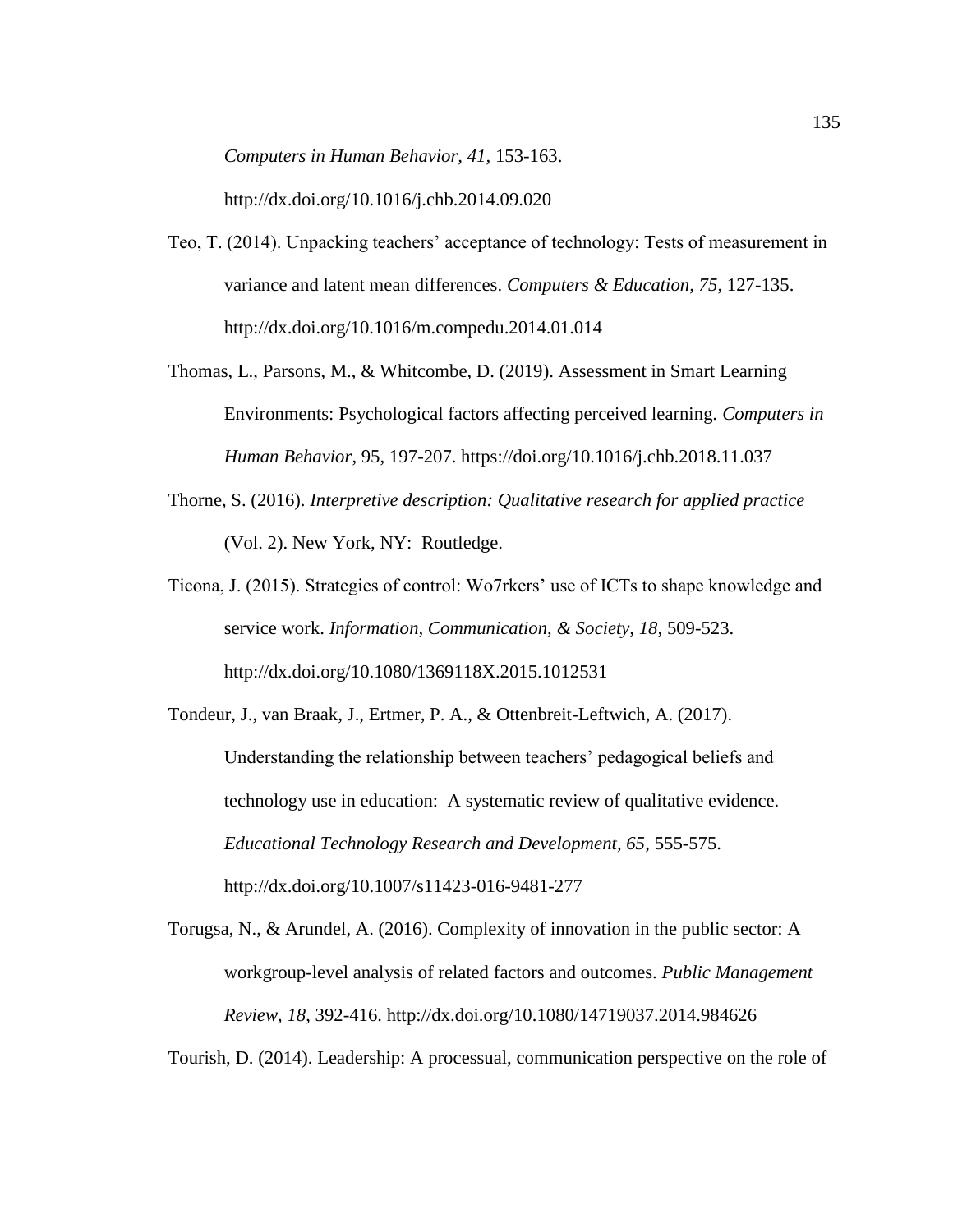agency in leadership theory. *Leadership, 10*, 79-98.

http://dx.doi.org/10.1177/1742715013509030

- U.S. Department of Labor. (2018). *Occupational Outlook Handbook: Machinists and tool and die makers*. Retrieved from the Bureau of Labor Statistics' website: <http://www.bls.gov/ooh/production/machinists-and-tool-and-die-makers.htm>
- Visnjic, I., Jovanovic, M., Neely, A., & Engwall, M. (2017). What brings the value to outcome-based contract providers? Value drivers in outcome business models. *International Journal of Production Economics*, *192*, 169-181. http://dx.doi.org/10.1016/j.ijpe.2016.12.0087
- Wang, X., Hawkins, C., & Berman, E. (2014). Financing sustainability and stakeholder engagement: Evidence from U.S. cities. *Urban Affairs Review, 50*, 806-834. http://dx.doi.org/10.1177/1078087414522388
- Whitehead, C. (2015). Towards a sustainable infrastructure company. *Proceedings of the ICE-Engineering Sustainability, 168*(3), 7-15. http://dx.doi.org/10.1680/ens.14.00043
- Wiesner, S., Padrock, P., & Thoben, K. (2014). Extended product business model development in four manufacturing case studies. *Procedia CIRP, 16*, 110-115. http://dx.doi.org/10.1016/j.procir.2014.01.014
- Wilson, A. (2015). A guide to phenomenological research. *Nursing Standard, 29*(34), 38- 43. http://dx.doi.org/10.77748/ns.29.34.38.e8821
- Wijnhoven, F., & Brinkhuis, M. (2015). Internet information triangulation: Design theory and prototype evaluation. *Journal of the Association for Information Science and*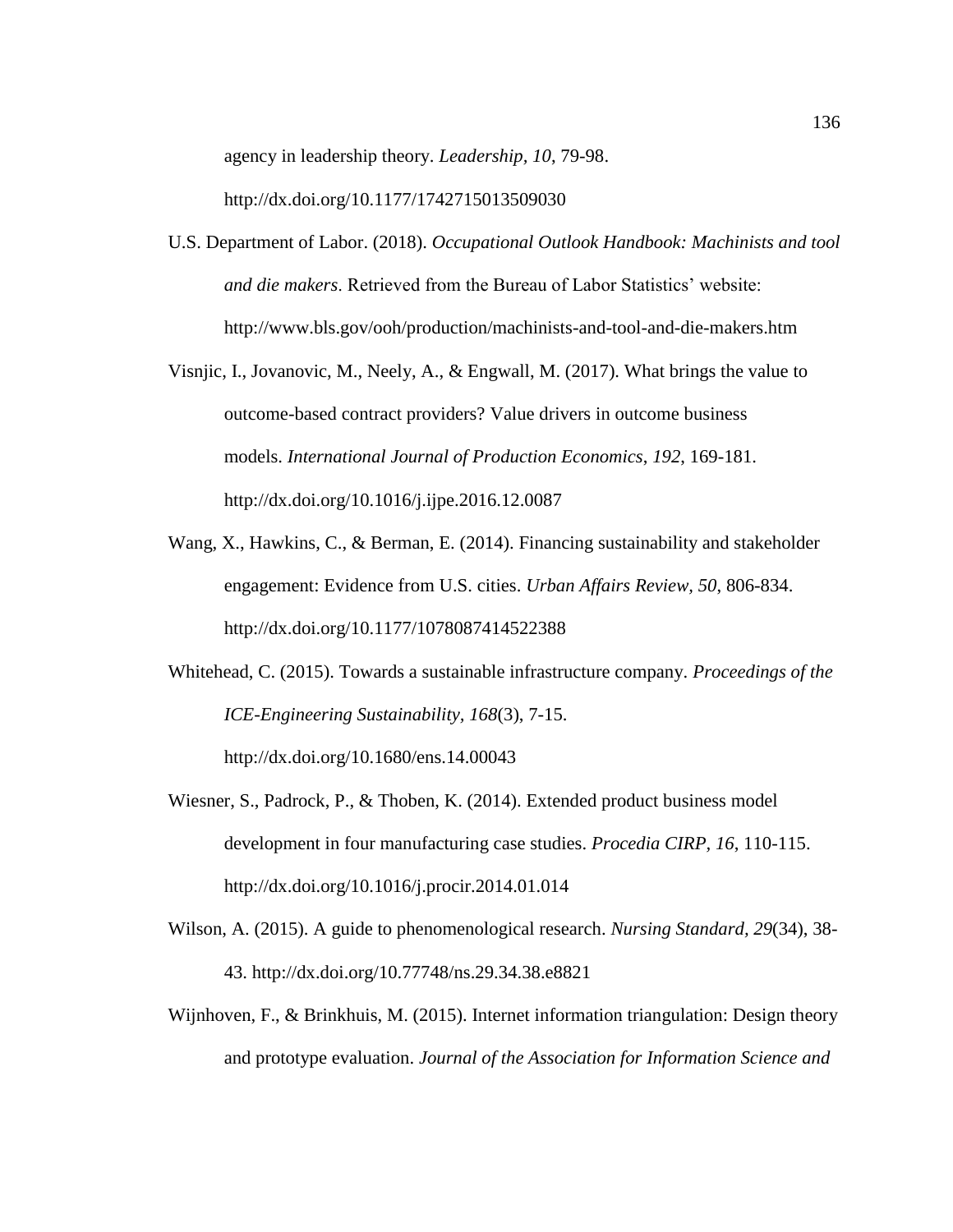*Technology*, *66,* 684-701. http://dx.doi.org/10.1002/asi.23203

- Wu, S., Chen, S., & Hou, H. (2015). A study of users' reactions to a mixed online discussion model: A lag sequential analysis approach. *International Journal of Human-Computer Interaction, 31,* 180-192. http://dx.doi.org/10.1080/10447318.2015.986637
- Yin, R. (2015). *Qualitative research from start to finish*. New York, NY: Guilford Publications.
- Yin, R. K. (2018). *Case study research and Applications: Design and methods* (6th. ed.). Los Angeles, CA: Sage Publications.

Yoon, H. (2016). User acceptance of mobile library applications in academic libraries: An application of the technology acceptance model. *Journal of Academic Librarianship, 42*, 687-693. http://dx.doi.org/10.1016/j.acalib.2016.08.003

Zheng, B., Warschauer, M., Lin, C., & Chang, C. (2016). Learning in one-to-one laptop environments: A meta-analysis and research synthesis. *Review of Educational Research, 86*, 1052-1084. http://dx.doi.org/10.3102/0034654316629645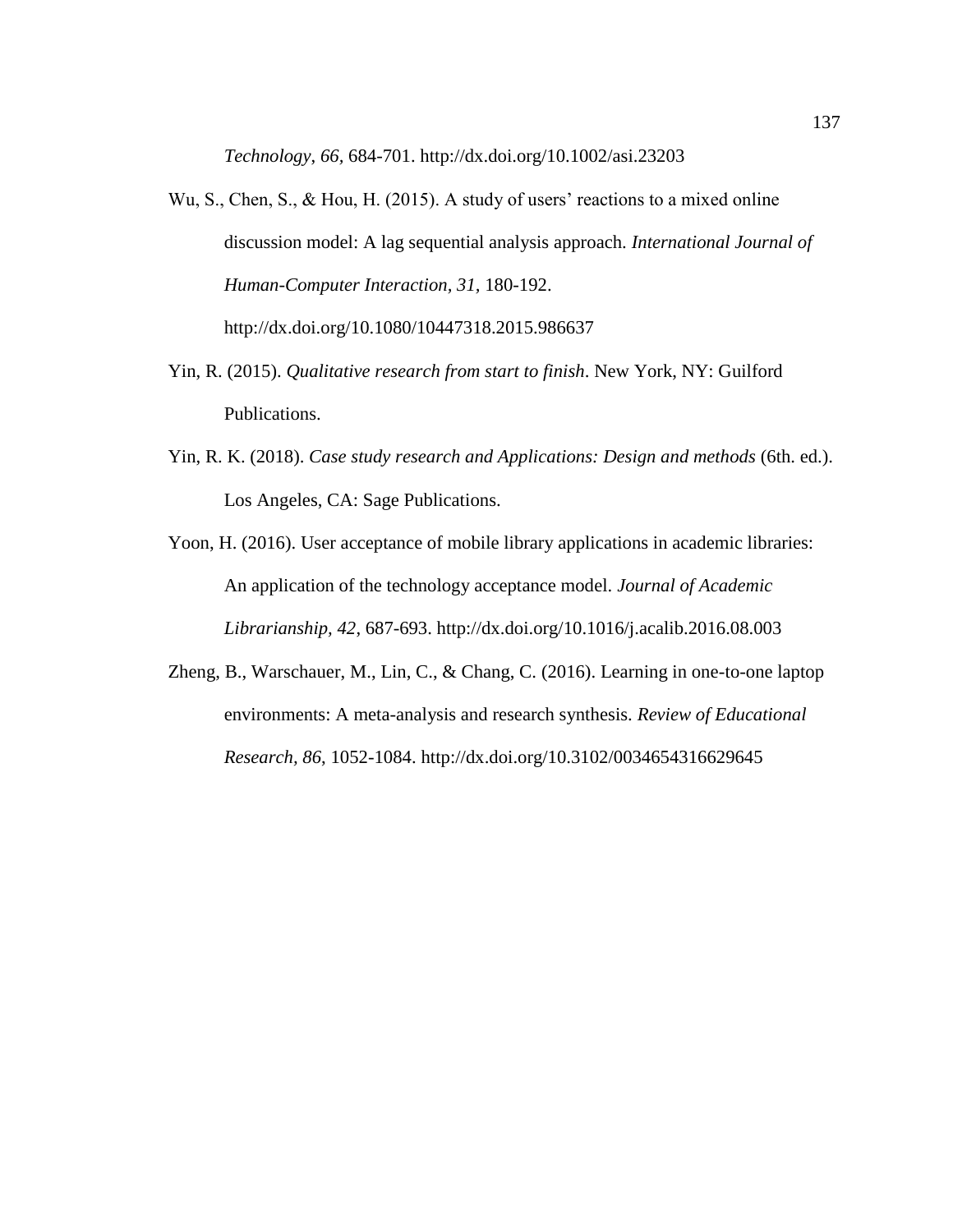## Appendix: Interview Protocol

Thank you for your consent and assistance with this research. I am recording this interview to ensure that I collect all of the information that you provide. First, I would like to remind you of the primary purpose of my study. Technology training in the machining industry is a matter that continues to be problematic for some companies. This study is an exploration of how business leaders may achieve successful solutions to the issue and continue to achieve the organizational mission. Responses to the interview questions will assist me in addressing my research question, "What strategies do SME machining industry business leaders use to implement technology training?" This interview will last approximately 1 hour. Do you have any questions before I begin to ask the interview questions?

## **Interview Questions**

- 1. What technologies are currently in use within your organization?
- 2. What are the primary steps you use within your strategy implementation for technology training within your organization?
- 3. What are some of the barriers that you have encountered during implementation of technology-training strategies within your organization?
- 4. How did you address or overcome identified barriers to technology training?
- 5. What benefits has your company realized from any prior implementation of strategies for technology training?